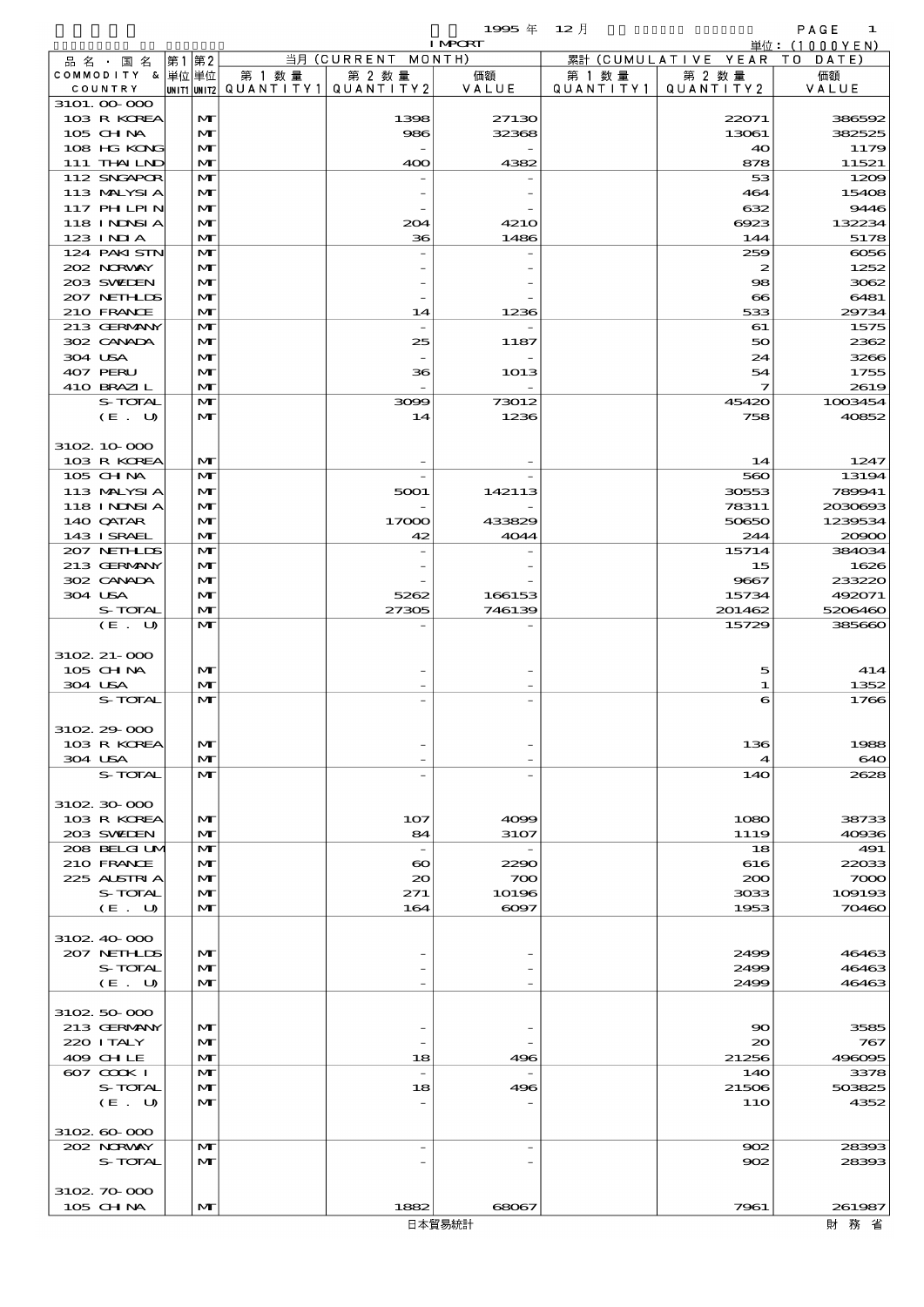$1995 \# 12$   $\frac{1}{2}$ 

|                             |                              |                                       |                          | <b>I MPORT</b> |           |                              | 単位: (1000YEN)      |
|-----------------------------|------------------------------|---------------------------------------|--------------------------|----------------|-----------|------------------------------|--------------------|
| 品 名 ・ 国 名                   | 第1第2                         |                                       | 当月 (CURRENT MONTH)       |                |           | 累計 (CUMULATIVE YEAR TO DATE) |                    |
| COMMODITY & 単位単位            |                              | 第 1 数量                                | 第 2 数量                   | 価額             | 第 1 数 量   | 第 2 数量                       | 価額                 |
| COUNTRY<br>3102 70 000      |                              | UNIT1 UNIT2  QUANT I TY1  QUANT I TY2 |                          | VALUE          | QUANTITY1 | QUANTITY 2                   | VALUE              |
| 213 GERMANY                 | M                            |                                       | 587                      | 39169          |           | 3973                         | 265527             |
| S-TOTAL                     | $\mathbf{M}$                 |                                       | 2469                     | 107236         |           | 11934                        | 527514             |
| (E. U)                      | $\mathbf{M}$                 |                                       | 587                      | 39169          |           | 3973                         | 265527             |
|                             |                              |                                       |                          |                |           |                              |                    |
| 3102 90 000                 |                              |                                       |                          |                |           |                              |                    |
| 202 NRWAY                   | $\mathbf{M}$                 |                                       |                          |                |           | 242                          | 8332               |
| 203 SWIEN<br>207 NETHLIS    | $\mathbf{M}$<br>$\mathbf{M}$ |                                       | 18                       | $\infty$       |           | 18                           | $\infty$<br>976    |
| 208 BELGI UM                | $\mathbf{M}$                 |                                       |                          |                |           | $\mathbf o$<br>342           | 9812               |
| 210 FRANCE                  | M                            |                                       |                          |                |           | 215                          | 8428               |
| 213 GERMANY                 | M                            |                                       | 631                      | 40838          |           | 7048                         | 465888             |
| 217 PORTUGL                 | $\mathbf{M}$                 |                                       | 36                       | 1297           |           | 594                          | 19246              |
| 304 USA                     | $\mathbf{M}$                 |                                       | 14                       | 1662           |           | 346                          | 36688              |
| 409 CHLE                    | $\mathbf{M}$                 |                                       |                          |                |           | 862                          | 26211              |
| S-TOTAL                     | $\mathbf{M}$<br>M            |                                       | $\infty$<br>685          | 44403<br>42741 |           | 9667                         | 576187             |
| (E. U)                      |                              |                                       |                          |                |           | 8217                         | 504956             |
| 3103 10 010                 |                              |                                       |                          |                |           |                              |                    |
| 105 CHNA                    | $\mathbf{M}$                 |                                       | 140                      | 3709           |           | 458                          | 11187              |
| 304 USA                     | $\mathbf{M}$                 |                                       | 3314                     | 81877          |           | 49701                        | 969440             |
| S-TOTAL                     | M                            |                                       | 3454                     | 85586          |           | 50159                        | 980627             |
|                             |                              |                                       |                          |                |           |                              |                    |
| 3103 10 090                 |                              |                                       |                          |                |           |                              |                    |
| 105 CHNA                    | $\mathbf{M}$                 |                                       |                          |                |           | 2183                         | 30476              |
| 143 ISRAEL<br>304 USA       | M<br>$\mathbf{M}$            |                                       |                          |                |           | 3000<br>14                   | 43014<br>1198      |
| S-TOTAL                     | $\mathbf{M}$                 |                                       |                          |                |           | 5197                         | 74688              |
|                             |                              |                                       |                          |                |           |                              |                    |
| 3103 90 000                 |                              |                                       |                          |                |           |                              |                    |
| 103 R KOREA                 | M                            |                                       | 305                      | 10899          |           | 7533                         | 226264             |
| 105 CHNA                    | $\mathbf{M}$                 |                                       | 3970                     | 46166          |           | 82300                        | 999425             |
| 108 HG KONG                 | $\mathbf{M}$                 |                                       |                          |                |           | 119                          | 1139               |
| 118 INNSI A<br>123 INIA     | $\mathbf{M}$<br>$\mathbf{M}$ |                                       |                          |                |           | 13<br>4                      | 213                |
| S-TOTAL                     | $\mathbf{M}$                 |                                       | 4<br>4279                | 5104<br>62169  |           | 89969                        | 5104<br>1232145    |
|                             |                              |                                       |                          |                |           |                              |                    |
| 3104 20 000                 |                              |                                       |                          |                |           |                              |                    |
| 105 CH NA                   | $\mathbf{M}$                 |                                       | 12                       | 304            |           | 12                           | 304                |
| 143 I SRAEL                 | $\mathbf{M}$                 |                                       |                          |                |           | 36720                        | 467570             |
| 144 JORDAN                  | $\mathbf{M}$                 |                                       | 11500                    | 207742         |           | 46100                        | 756875             |
| 208 BELGIUM                 | $\mathbf{M}$                 |                                       |                          |                |           | 3000                         | 46000              |
| 213 GERMANY<br>224 RUSSI AN | $\mathbf{M}$<br>$\mathbf{M}$ |                                       |                          |                |           | 88573<br>171433              | 1444214<br>2355684 |
| 236 LATM A                  | $\mathbf{M}$                 |                                       |                          |                |           | 5176                         | 83638              |
| 302 CANADA                  | $\mathbf{M}$                 |                                       | 41391                    | 720647         |           | 539104                       | 8218610            |
| 304 USA                     | $\mathbf{M}$                 |                                       | 17543                    | 293096         |           | 78263                        | 1284231            |
| S-TOTAL                     | $\mathbf{M}$                 |                                       | 70446                    | 1221789        |           | 968381                       | 14657126           |
| (E. U)                      | $\mathbf{M}$                 |                                       |                          |                |           | 91573                        | 1490214            |
|                             |                              |                                       |                          |                |           |                              |                    |
| 3104 30 010<br>304 USA      |                              |                                       |                          | 210606         |           |                              |                    |
| S-TOTAL                     | $\mathbf{M}$<br>$\mathbf{M}$ |                                       | 8241<br>8241             | 210606         |           | 22582<br>22582               | 532393<br>532393   |
|                             |                              |                                       |                          |                |           |                              |                    |
| 3104 30 090                 |                              |                                       |                          |                |           |                              |                    |
| 103 R KOREA                 | M                            |                                       | $\overline{\phantom{a}}$ |                |           | 14200                        | 308319             |
| 106 TAI VAN                 | $\mathbf{M}$                 |                                       | 58                       | 1548           |           | 12174                        | 240231             |
| 113 MALYSIA                 | $\mathbf{M}$                 |                                       |                          |                |           | 80                           | 1828               |
| 208 BELGI UM                | $\mathbf{M}$                 |                                       |                          |                |           | 11000                        | 286697             |
| 210 FRANCE<br>213 GERMANY   | $\mathbf{M}$<br>$\mathbf{M}$ |                                       |                          |                |           | 41545<br>39000               | 976461<br>971761   |
| 304 USA                     | $\mathbf{M}$                 |                                       |                          |                |           | 27661                        | 655629             |
| S-TOTAL                     | $\mathbf{M}$                 |                                       | 58                       | 1548           |           | 145660                       | 3440926            |
| (E. U)                      | $\mathbf{M}$                 |                                       |                          |                |           | 91545                        | 2234919            |
|                             |                              |                                       |                          |                |           |                              |                    |
| 3104 90 000                 |                              |                                       |                          |                |           |                              |                    |
| 103 R KOREA                 | $\mathbf{M}$                 |                                       |                          |                |           | 100                          | 2288               |
| 113 MALYSIA                 | $\mathbf{M}$                 |                                       | 16                       | 402            |           | 212                          | 4726               |
| 304 USA<br>S-TOTAL          | M<br>$\mathbf{M}$            |                                       | 16                       | 402            |           | 77914<br>78226               | 1250568<br>1257582 |
|                             |                              |                                       |                          |                |           |                              |                    |
| 3105 10 000                 |                              |                                       |                          |                |           |                              |                    |
| 103 R KOREA                 | $\mathbf{M}$                 |                                       |                          |                |           | 14                           | 1682               |
| 203 SWIDEN                  | M                            |                                       |                          |                |           | $\mathbf o$                  | 775                |
| 204 DENMARK                 | M                            |                                       |                          |                |           | $\mathbf o$                  | 1411               |
|                             |                              |                                       |                          | 日本貿易統計         |           |                              | 財務省                |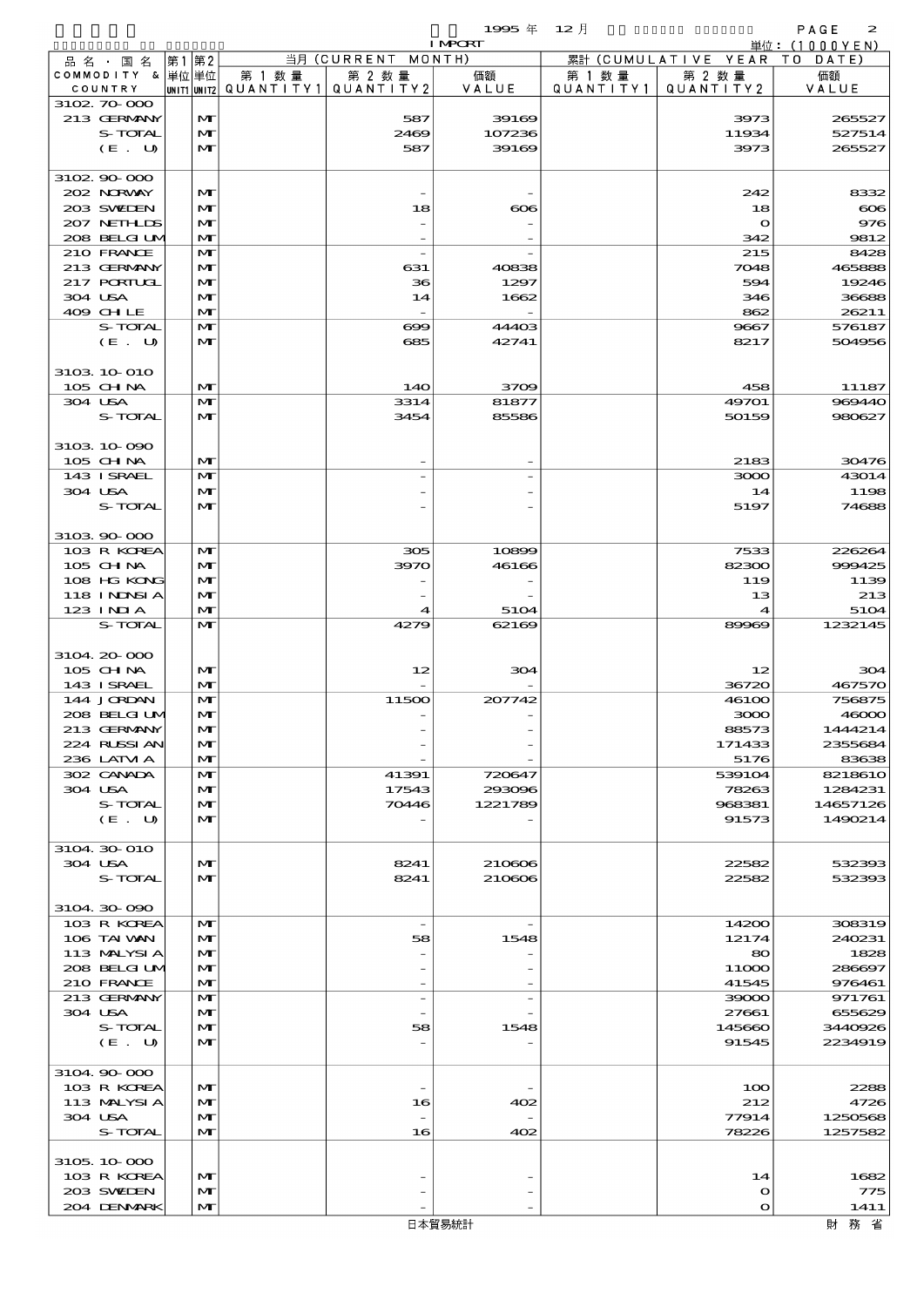$1995 \nless 12 \nless 12$ 

|              |                        |      |              |        |                                          | <b>I MPORT</b> |           |                              | 単位: (1000YEN)    |
|--------------|------------------------|------|--------------|--------|------------------------------------------|----------------|-----------|------------------------------|------------------|
|              | 品名・国名                  | 第1第2 |              |        | 当月 (CURRENT MONTH)                       |                |           | 累計 (CUMULATIVE YEAR TO DATE) |                  |
|              | COMMODITY & 単位単位       |      |              | 第 1 数量 | 第 2 数量                                   | 価額             | 第 1 数 量   | 第 2 数量                       | 価額               |
| COUNTRY      |                        |      |              |        | UNIT1 UNIT2  QUANT I TY 1   QUANT I TY 2 | VALUE          | QUANTITY1 | QUANTITY2                    | VALUE            |
| 3105 10 000  |                        |      |              |        |                                          |                |           |                              |                  |
|              | 210 FRANCE             |      | M            |        |                                          |                |           | 20                           | 5517             |
|              | 213 GERMANY            |      | M            |        | $\bullet$                                | 491            |           | $\mathbf{o}$                 | 3400             |
|              | 215 SWIZLD             |      | M            |        |                                          |                |           | $\mathbf{o}$                 | 232              |
| 304 USA      |                        |      | M            |        |                                          |                |           | 10                           | 4555             |
|              | S-TOTAL                |      | $\mathbf{M}$ |        | $\mathbf{o}$                             | 491            |           | 44                           | 17578            |
|              | (E. U)                 |      | M            |        | $\mathbf o$                              | 491            |           | 20                           | $111$ OE         |
|              |                        |      |              |        |                                          |                |           |                              |                  |
| 3105 20 000  | 103 R KOREA            |      | M            |        | 3421                                     | 99225          |           | 40160                        | 1205891          |
|              | 104 N KOREA            |      | $\mathbf{M}$ |        |                                          |                |           | 136                          | 4171             |
|              | 105 CH NA              |      | M            |        | 496                                      | 16057          |           | 3322                         | 103166           |
|              | 106 TAI VAN            |      | M            |        |                                          |                |           | $\boldsymbol{z}$             | 328              |
|              | 112 SNGAPOR            |      | M            |        |                                          |                |           | 13                           | 3572             |
|              | 113 MALYSIA            |      | $\mathbf{M}$ |        |                                          |                |           | 100                          | 2391             |
|              | 143 ISRAEL             |      | $\mathbf{M}$ |        | 17                                       | 1247           |           | 3907                         | 159097           |
|              | 202 NORWAY             |      | M            |        | 418                                      | 12770          |           | 19214                        | 538534           |
|              | 205 U KING             |      | M            |        |                                          |                |           | $\mathbf{o}$                 | 570              |
|              | 207 NETHLIS            |      | M            |        |                                          |                |           | 27                           | $\cos$           |
|              | 208 BELGI UM           |      | $\mathbf{M}$ |        |                                          |                |           | 1119                         | 40267            |
|              | 210 FRANCE             |      | $\mathbf{M}$ |        |                                          |                |           | 108                          | 4157             |
|              | 213 GERMANY            |      | M            |        |                                          |                |           | 33                           | 3838             |
|              | 220 I TALY             |      | M            |        |                                          |                |           | 5                            | 357              |
|              | 222 FINAND             |      | M            |        |                                          |                |           | 1496                         | 65055            |
|              | 231 ROMAN A            |      | $\mathbf{M}$ |        | 400                                      | 1201O          |           | 2574                         | 66832            |
| 304 USA      |                        |      | $\mathbf{M}$ |        | 158                                      | 30560          |           | 12285                        | 789780           |
|              | 601 ALSTRAL            |      | M            |        |                                          |                |           | 7                            | 4800             |
|              | S-TOTAL                |      | M            |        | <b>4910</b>                              | 171869         |           | 84508                        | 2998862          |
|              | (E. U)                 |      | $\mathbf{M}$ |        |                                          |                |           | 2788                         | 120297           |
|              |                        |      |              |        |                                          |                |           |                              |                  |
| 3105 30 000  |                        |      |              |        |                                          |                |           |                              |                  |
|              | 105 CH NA              |      | M            |        | 35                                       | 2197           |           | 1783                         | 67159            |
|              | 208 BELGI UM           |      | M            |        | 63                                       | 4671           |           | 774                          | 57537            |
|              | 210 FRANCE             |      | M            |        |                                          |                |           | 18                           | 1314             |
| 304 USA      |                        |      | $\mathbf{M}$ |        | 28382                                    | 904822         |           | 463352                       | 11679132         |
|              | 501 MRODO              |      | $\mathbf{M}$ |        |                                          |                |           | 10992                        | 260013           |
|              | 551 S AFRCA            |      | M            |        |                                          |                |           | 2997                         | <b>75995</b>     |
|              | S-TOTAL                |      | M            |        | 28480                                    | 911690         |           | 479916                       | 12141150         |
|              | (E. U)                 |      | $\mathbf{M}$ |        | 63                                       | 4671           |           | 792                          | 58851            |
|              |                        |      |              |        |                                          |                |           |                              |                  |
| 3105 40 000  |                        |      |              |        |                                          |                |           |                              |                  |
| 105 CHNA     |                        |      | M            |        | 49                                       | 3617           |           | 233                          | 15911            |
|              | 143 I SRAEL            |      | $\mathbf{M}$ |        | 116                                      | 8202           |           | 931                          | 69019            |
|              | 205 U KING             |      | M            |        | $\infty$                                 | 1264           |           | 200                          | 13182            |
|              | 208 BELGI UM           |      | M            |        | 45                                       | 3306           |           | 658                          | 48837            |
| 304 USA      |                        |      | M            |        | 6196                                     | 195081         |           | 134581                       | 3390901<br>50437 |
|              | 551 S AFRCA<br>S-TOTAL |      | M<br>M       |        | 6426                                     | 211470         |           | 2003<br>138606               | 3588287          |
|              |                        |      | $\mathbf{M}$ |        |                                          | 4570           |           | 858                          |                  |
|              | (E. U)                 |      |              |        | 65                                       |                |           |                              | 62019            |
| 3105 51-010  |                        |      |              |        |                                          |                |           |                              |                  |
|              | 143 ISRAEL             |      | M            |        |                                          |                |           | 12                           | 1066             |
|              | 501 MRODO              |      | M            |        |                                          |                |           | 7200                         | 285202           |
|              | S-TOTAL                |      | $\mathbf{M}$ |        |                                          |                |           | 7212                         | 286265           |
|              |                        |      |              |        |                                          |                |           |                              |                  |
| 3105 51-090  |                        |      |              |        |                                          |                |           |                              |                  |
|              | 105 CH NA              |      | M            |        |                                          |                |           | $\boldsymbol{\infty}$        | 2177             |
|              | 202 NORWAY             |      | M            |        |                                          |                |           | 20 <sub>o</sub>              | 700              |
|              | S-TOTAL                |      | $\mathbf{M}$ |        |                                          |                |           | 80                           | 2946             |
|              |                        |      |              |        |                                          |                |           |                              |                  |
| 3105 59 000  |                        |      |              |        |                                          |                |           |                              |                  |
|              | 103 R KOREA            |      | M            |        | 14                                       | 547            |           | 14                           | 547              |
|              | 105 CH NA              |      | $\mathbf{M}$ |        | 161                                      | 5754           |           | 161                          | 5754             |
| 304 USA      |                        |      | M            |        |                                          |                |           | 52                           | 5491             |
|              | S-TOTAL                |      | $\mathbf{M}$ |        | 175                                      | 6301           |           | 227                          | 11792            |
|              |                        |      |              |        |                                          |                |           |                              |                  |
| 3105, 60-000 |                        |      |              |        |                                          |                |           |                              |                  |
|              | 143 ISRAEL             |      | M            |        |                                          |                |           | 21                           | 1533             |
|              | 222 FINAND             |      | M            |        |                                          |                |           | $\mathbf o$                  | 220              |
| 304 USA      |                        |      | M            |        |                                          |                |           | 48                           | 15962            |
|              | S-TOTAL                |      | M            |        |                                          |                |           | $\boldsymbol{\infty}$        | 17715            |
|              | (E. U)                 |      | M            |        |                                          |                |           | $\mathbf o$                  | 220              |
|              |                        |      |              |        |                                          |                |           |                              |                  |
| 3105 90 000  |                        |      |              |        |                                          |                |           |                              |                  |

105 CHINA MT 202 6379 6379 4316 141181<br>日本貿易統計 財務省 財務省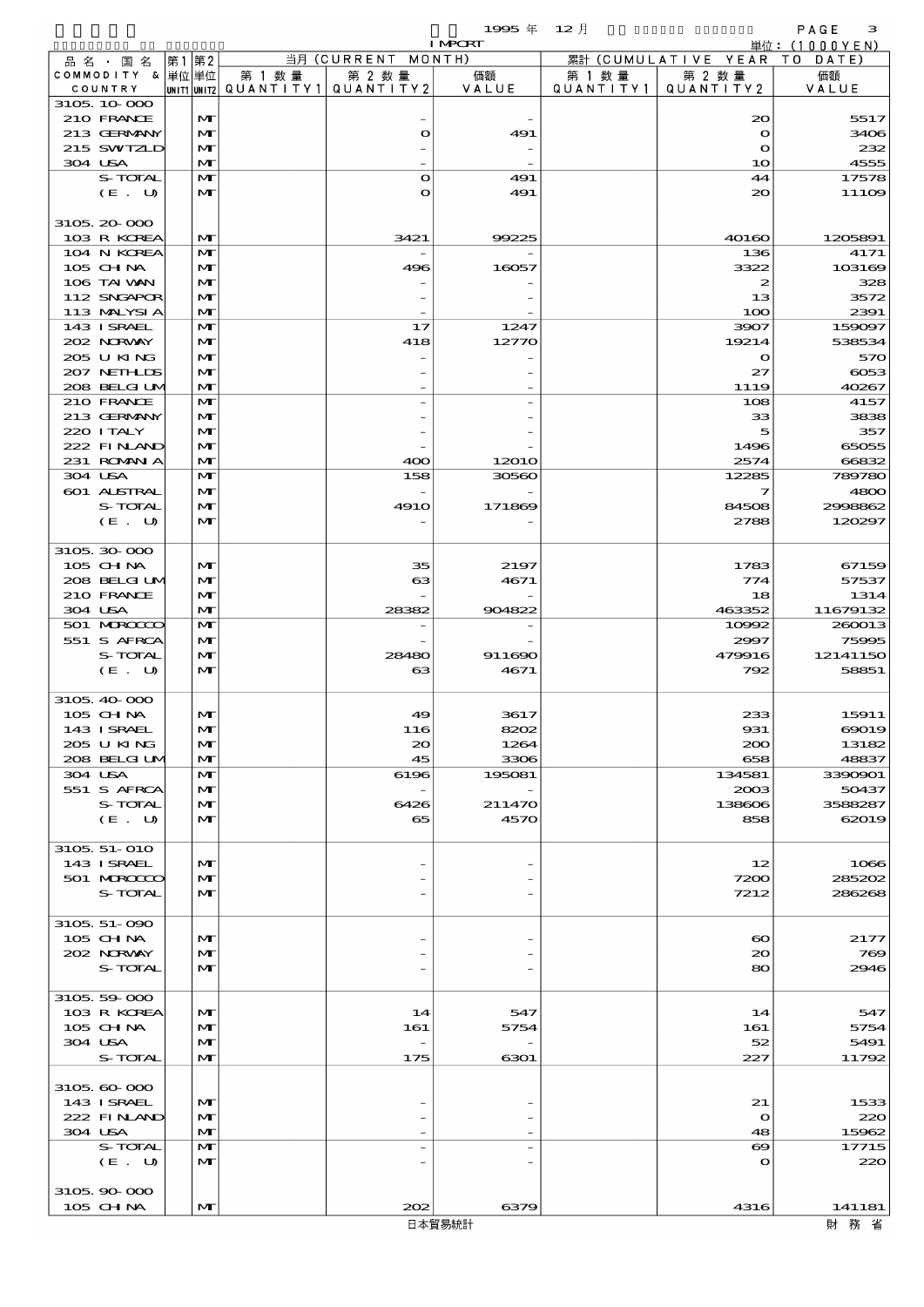$\overline{1995}$   $\overline{4}$   $\overline{12}$   $\overline{12}$   $\overline{12}$   $\overline{12}$   $\overline{12}$   $\overline{12}$   $\overline{12}$   $\overline{12}$   $\overline{12}$   $\overline{12}$   $\overline{12}$   $\overline{12}$   $\overline{12}$   $\overline{12}$   $\overline{12}$   $\overline{12}$   $\overline{12}$   $\overline{12}$   $\overline{12}$   $\overline{12}$ 

|                            |                   |        |                                                  | <b>I MPORT</b> |           |                              | 単位: (1000YEN)    |
|----------------------------|-------------------|--------|--------------------------------------------------|----------------|-----------|------------------------------|------------------|
| 品名・国名                      | 第1第2              |        | 当月 (CURRENT MONTH)                               |                |           | 累計 (CUMULATIVE YEAR TO DATE) |                  |
| COMMODITY & 単位単位           |                   | 第 1 数量 | 第 2 数量<br> UNIT1 UNIT2  QUANT   TY1  QUANT   TY2 | 価額<br>VALUE    | 第 1 数 量   | 第 2 数量<br>QUANTITY 2         | 価額               |
| COUNTRY<br>3105 90 000     |                   |        |                                                  |                | QUANTITY1 |                              | VALUE            |
| 113 MALYSIA                | M                 |        |                                                  |                |           | 149                          | 2875             |
| 118 I NDSI A               | $\mathbf{M}$      |        | 55                                               | 1131           |           | 270                          | 5258             |
| 143 ISRAEL                 | M                 |        |                                                  |                |           | 54                           | 4792             |
| 203 SVELEN                 | M                 |        |                                                  |                |           | $\mathbf{o}$                 | $\infty$         |
| 205 U KING<br>208 BELGI UM | $\mathbf{M}$<br>M |        | 162                                              | 3619           |           | з<br>1314                    | 1676<br>28383    |
| 213 GERMANY                | $\mathbf{M}$      |        | 234                                              | 6565           |           | 2412                         | 59937            |
| 304 USA                    | M                 |        |                                                  |                |           | 418                          | 51120            |
| 409 CHLE                   | $\mathbf{M}$      |        |                                                  |                |           | 734                          | 24383            |
| S-TOTAL                    | M                 |        | 653                                              | 17694          |           | 9670                         | 320214           |
| (E. U)                     | $\mathbf{M}$      |        | 396                                              | 10184          |           | 3729                         | 90605            |
|                            |                   |        |                                                  |                |           |                              |                  |
| 3201.10.000<br>112 SNGAPOR | KG                |        |                                                  |                |           | 18000                        |                  |
| 411 PARACLIA               | KG                |        |                                                  |                |           | 48000                        | 1746<br>4163     |
| 413 ARCENT                 | KG                |        | 64000                                            | 6258           |           | 715000                       | 64345            |
| S-TOTAL                    | KG                |        | 64000                                            | 6258           |           | 781000                       | 70254            |
|                            |                   |        |                                                  |                |           |                              |                  |
| 3201.20-000                |                   |        |                                                  |                |           |                              |                  |
| 105 CH NA                  | KG                |        | 9100                                             | 674            |           | 91300                        | 6394             |
| 205 U KING                 | KG                |        |                                                  |                |           | 7000                         | 1452             |
| 410 BRAZIL                 | KG                |        |                                                  |                |           | 79000                        | 6633             |
| 551 S AFRCA<br>S-TOTAL     | KG<br>KG          |        | 233233<br>242333                                 | 21387<br>22061 |           | 3992645<br>4169945           | 333297<br>347776 |
| (E. U)                     | KG                |        |                                                  |                |           | 7000                         | 1452             |
|                            |                   |        |                                                  |                |           |                              |                  |
| 3201.30 000                |                   |        |                                                  |                |           |                              |                  |
| 210 FRANCE                 | KG                |        | 21000                                            | 2395           |           | 165480                       | 18140            |
| 220 I TALY                 | KG                |        | 15000                                            | 1844           |           | 158800                       | 17702            |
| S-TOTAL                    | KG                |        | 36000                                            | 4239           |           | 324280                       | 35842            |
| (E. U)                     | KG                |        | 36000                                            | 4239           |           | 324280                       | 35842            |
| 3201.90-100                |                   |        |                                                  |                |           |                              |                  |
| 105 CHNA                   | KG                |        |                                                  |                |           | 13385                        | 10133            |
| 123 INIA                   | KG                |        |                                                  |                |           | 10000                        | 720              |
| 205 U KING                 | KG                |        |                                                  |                |           | 1500                         | <b>31O</b>       |
| 208 BELGI UM               | KG                |        | 5000                                             | 6524           |           | 22400                        | 29512            |
| 210 FRANCE                 | KG                |        |                                                  |                |           | $\infty$                     | 810              |
| 215 SWIZLD                 | KG                |        | 455                                              | 274            |           | 455                          | 274              |
| 304 USA<br>410 BRAZIL      | KG<br>KG          |        |                                                  |                |           | 12000<br>30000               | 826<br>2775      |
| S-TOTAL                    | KG                |        | 5455                                             | 6798           |           | 95740                        | 45360            |
| (E U)                      | KG                |        | 5000                                             | 6524           |           | 29900                        | 30632            |
|                            |                   |        |                                                  |                |           |                              |                  |
| 3201.90-200                |                   |        |                                                  |                |           |                              |                  |
| 105 CHNA                   | KG                |        | 3900                                             | 283            |           | 145100                       | 9349             |
| 112 SNGAPOR                | KG                |        |                                                  |                |           | 12000                        | 8662             |
| 118 I NDSI A<br>123 INIA   | KC                |        |                                                  |                |           | 38500<br>32000               | 25359            |
| 220 I TALY                 | KG<br>KG          |        |                                                  |                |           | 15250                        | 3922<br>3334     |
| 407 PERU                   | KG                |        |                                                  |                |           | 23200                        | 1618             |
| S-TOTAL                    | KG                |        | 3900                                             | 283            |           | 266050                       | 52244            |
| (E. U)                     | KG                |        |                                                  |                |           | 15250                        | 3334             |
|                            |                   |        |                                                  |                |           |                              |                  |
| 3202 10 000                |                   |        |                                                  |                |           |                              |                  |
| 103 R KOREA<br>108 HG KONG | KG<br>KG          |        |                                                  |                |           | 4500                         | 570<br>470       |
| 112 SNGAPOR                | KC                |        |                                                  |                |           | 1000<br>66014                | 17518            |
| 123 INIA                   | KG                |        | 11000                                            | 1896           |           | 78000                        | 11364            |
| 205 U KING                 | KG                |        | 19500                                            | 2683           |           | 351205                       | 62343            |
| 207 NETHLIS                | KG                |        | 4000                                             | 632            |           | 195000                       | 32595            |
| 210 FRANCE                 | KC                |        | 59740                                            | 13691          |           | 854130                       | 216167           |
| 213 GERMANY                | KG                |        | 112060                                           | 23715          |           | 1668045                      | 354388           |
| 218 SPAIN                  | KG                |        | 5500                                             | 1073           |           | 101120                       | 14170            |
| 220 I TALY<br>234 TURKEY   | KG<br>KG          |        | 27475                                            | $\infty$       |           | 427250<br>200000             | 85330<br>13401   |
| 304 USA                    | KC                |        | 12019                                            | 2561           |           | 193176                       | 36036            |
| 305 MEXICO                 | KG                |        |                                                  |                |           | 8160                         | 891              |
| 410 BRAZIL                 | KG                |        |                                                  |                |           | 5600                         | 770              |
| 601 ALSTRAL                | KG                |        |                                                  |                |           | 400                          | 238              |
| S-TOTAL                    | KG                |        | 251294                                           | 53247          |           | 4153600                      | 846251           |
| (E. U)                     | KG                |        | 228275                                           | 48790          |           | 3596750                      | 764993           |
| 3202 90 000                |                   |        |                                                  |                |           |                              |                  |
|                            |                   |        |                                                  |                |           |                              |                  |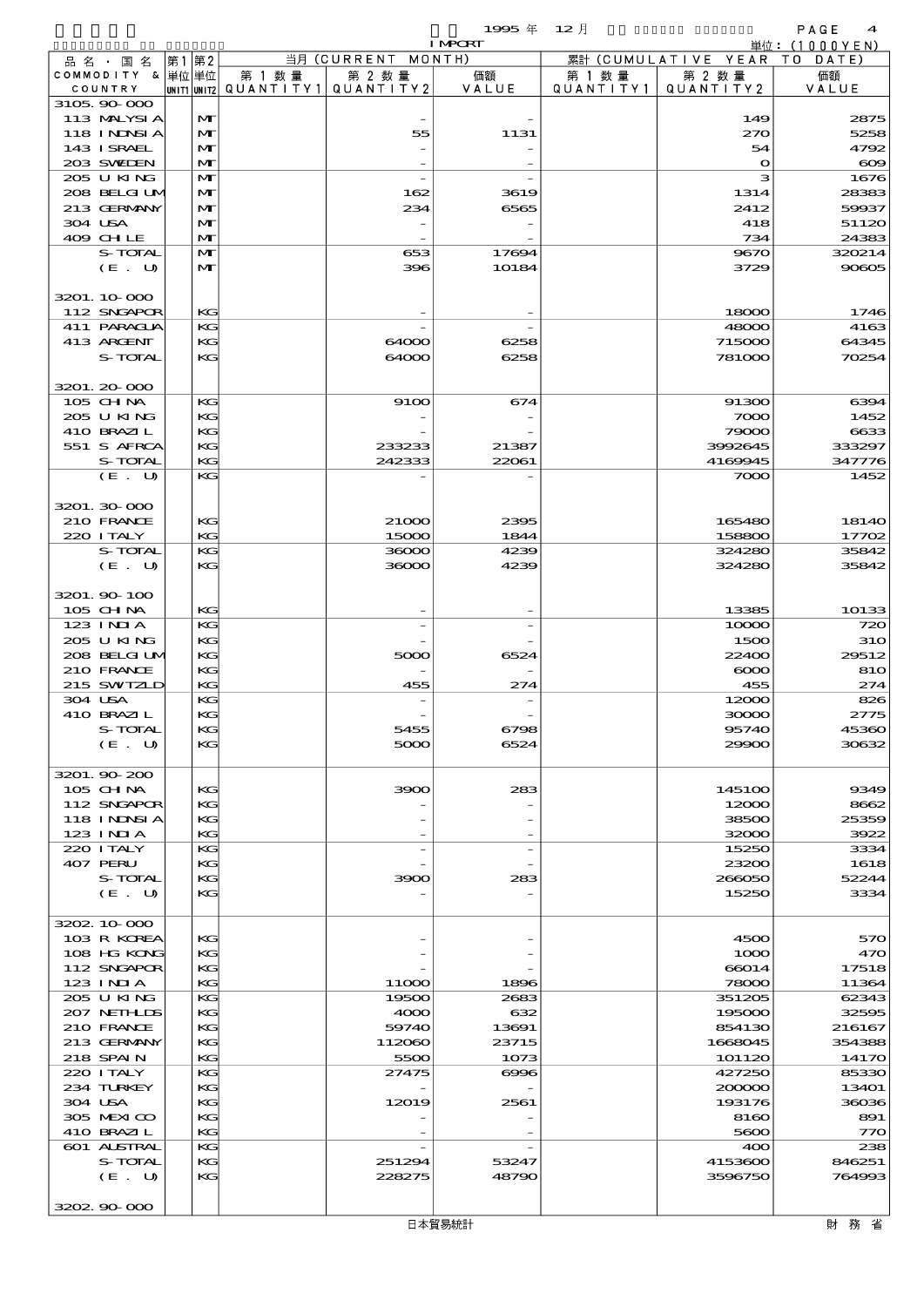|                       |                 |           |                          | 1995年          | $12$ 月    |                     | PAGE<br>5        |
|-----------------------|-----------------|-----------|--------------------------|----------------|-----------|---------------------|------------------|
|                       |                 |           |                          | <b>I MPORT</b> |           |                     | 単位:(1000YEN)     |
| 品 名 ・ 国 名             | 第2<br> 第1       |           | 当月 (CURRENT              | MONTH)         |           | 累計 (CUMULATIVE YEAR | T O<br>DATE      |
| COMMODITY &           | 単位 単位           | 第 1 数量    | 第 2 数量                   | 価額             | 第 1 数 量   | 第 2 数量              | 価額               |
| COUNTRY               | UNIT1 UNIT2     | QUANTITY1 | QUANTITY2                | VALUE          | QUANTITY1 | QUANTITY2           | VALUE            |
| 3202 90 000           |                 |           |                          |                |           |                     |                  |
| <b>118 INNSIA</b>     | KG              |           |                          |                |           | 34000               | 2716             |
| 205 U KING            | KG              |           |                          |                |           | 869475              | 89801            |
| 206 I RELAND          | KG              |           |                          |                |           | 25000               | 1275             |
| 207 NETHLIS           | KG              |           | 4000                     | 958            |           | 20100               | 4991             |
| 210 FRANCE            | KG              |           |                          |                |           | 5000                | $\infty$         |
| 213 GERMANY           | KG <sub>3</sub> |           | 18090                    | 5212           |           | 852785              | 136185           |
| 218 SPAIN             | KG              |           | 2000                     | 411            |           | 27850               | <b>4310</b>      |
| 220 I TALY            | KG              |           | 1250                     | 374            |           | 191 <sub>0</sub>    | 4446             |
| 234 TURKEY<br>304 USA | KG<br>KG        |           | 20000                    | 1209<br>1581   |           | 774000<br>14514     | 49241<br>2904    |
| 551 S AFRCA           | KG              |           | 8164<br>204000           | 17918          |           | 1105000             | 91325            |
| S-TOTAL               | KG              |           | 258104                   | 27663          |           | 3746824             |                  |
| (E. U)                | KG              |           | 25940                    | 6955           |           | 1819310             | 387887<br>241701 |
|                       |                 |           |                          |                |           |                     |                  |
| 3203 00 100           |                 |           |                          |                |           |                     |                  |
| $123$ INIA            | KG              |           |                          |                |           | 1300                | 2439             |
| 304 USA               | KG              |           |                          |                |           | 2625                | 2530             |
| S-TOTAL               | KG              |           |                          |                |           | 3925                | 4969             |
|                       |                 |           |                          |                |           |                     |                  |
| 3203 00 210           |                 |           |                          |                |           |                     |                  |
| 105 CH NA             | KG              |           | 300                      | 944            |           | 63035               | 210234           |
| 106 TAI VAN           | KG              |           | 2725                     | 10332          |           | 78660               | 215099           |
| 111 THAILND           | KG              |           | 150                      | 1216           |           | 250                 | 1971             |
| 112 SNGAPOR           | KG              |           | 10000                    | 4650           |           | 140680              | 59264            |
| <b>118 INNSI A</b>    | KG              |           | $\overline{\phantom{a}}$ |                |           | 4000                | 15080            |
| $123$ INIA            | KG              |           | 480                      | 1377           |           | 55362               | 174189           |
| 143 I SRAEL           | KG              |           |                          |                |           | 862                 | 12350            |
| 204 DENMARK           | KG              |           |                          |                |           | 5790                | 41489            |
| 205 U KING            | KG              |           | 300                      | 617            |           | 900                 | 2111             |
| 207 NETHLIS           | KG              |           | 400                      | 818            |           | 29525               | 85367            |
| 208 BELGI UM          | KG              |           |                          |                |           | 1232                | 1262             |
| 210 FRANCE            | KG              |           | 30000                    | 18187          |           | 103945              | 43597            |
| 213 GERMANY           | KG              |           | 4250                     | 5949           |           | 34741               | 90245            |
| 215 SWIZLD            | KG              |           |                          |                |           | 170                 | 1812             |
| 218 SPAIN             | KG              |           | 12000                    | 38862          |           | 581395              | 724053           |
| 220 I TALY            | KG              |           | 12630                    | 9468           |           | 82430               | 107726           |
| 225 ALSTRIA           | KG              |           |                          |                |           | 18                  | 404              |
| 304 USA               | KG              |           | 23295                    | 16034          |           | 353017              | 213714           |

| 305 MEXICO        | KG | 1411O1 | 62201  | 1270163 | 587043  |
|-------------------|----|--------|--------|---------|---------|
| 324 PRIRICO       | KG |        |        | 200     | 1589    |
| 406 ECUADOR       | KG |        |        | 1395    | 20267   |
| 407 PERU          | KG | 3577   | 39281  | 27324   | 294237  |
| 501 MROCCO        | KG |        |        | 20880   | 105540  |
| 541 KENYA         | KG | 1000   | 8984   | 8000    | 62846   |
| 551 S AFRCA       | KG |        |        | 7000    | 21480   |
| 601 ALSTRAL       | KG | 72     | 2160   | 11743   | 198310  |
| 606 NEWELD        | KG |        |        | 20000   | 77925   |
| S-TOTAL           | KG | 242280 | 221080 | 2902717 | 3369204 |
| (E. U)            | KG | 59580  | 73901  | 839976  | 1096254 |
|                   |    |        |        |         |         |
| 3203 00 290       |    |        |        |         |         |
| $105$ CHNA        | KG | 13860  | 5048   | 221365  | 107554  |
| 111 THAILND       | KG |        |        | 3499    | 6595    |
| 205 U KING        | KG |        |        | 20      | 1325    |
| 207 NETHLIS       | KG |        |        | 96000   | 29162   |
| 213 GERMANY       | KG |        |        | 281     | 11247   |
| 218 SPAIN         | KG |        |        | 1000    | 5951    |
| 302 CANADA        | KG |        |        | 300     | 546     |
| 304 USA           | KG |        |        | 38072   | 15453   |
| 407 PERU          | KG | 200    | 8241   | 3735    | 111458  |
| 409 CHLE          | KG |        |        | 11000   | 10251   |
| S-TOTAL           | KG | 14060  | 13289  | 375272  | 299544  |
| (E. U)            | KG |        |        | 97301   | 47683   |
|                   |    |        |        |         |         |
| 3204.11-010       |    |        |        |         |         |
| 103 R KOREA       | KG | 3300   | 2677   | 223284  | 106312  |
| $105$ CHNA        | KG | 65405  | 38274  | 523061  | 321531  |
| 106 TAI VAN       | KG |        |        | 47585   | 59789   |
| 108 HG KONG       | KG |        |        | 800     | 1147    |
| 111 THAILND       | KG | 3000   | 3066   | 19820   | 18234   |
| <b>118 INNSIA</b> | KG |        |        | 22200   | 14739   |
| $123$ INIA        | KG | 500    | 1731   | 18378   | 27611   |
| 205 U KING        | KG | 2468   | 6259   | 122271  | 209813  |
| 207 NETHLIS       | KG |        |        | 1000    | 742     |
|                   |    |        | 日本貿易統計 |         | 財務省     |
|                   |    |        |        |         |         |
|                   |    |        |        |         |         |
|                   |    |        |        |         |         |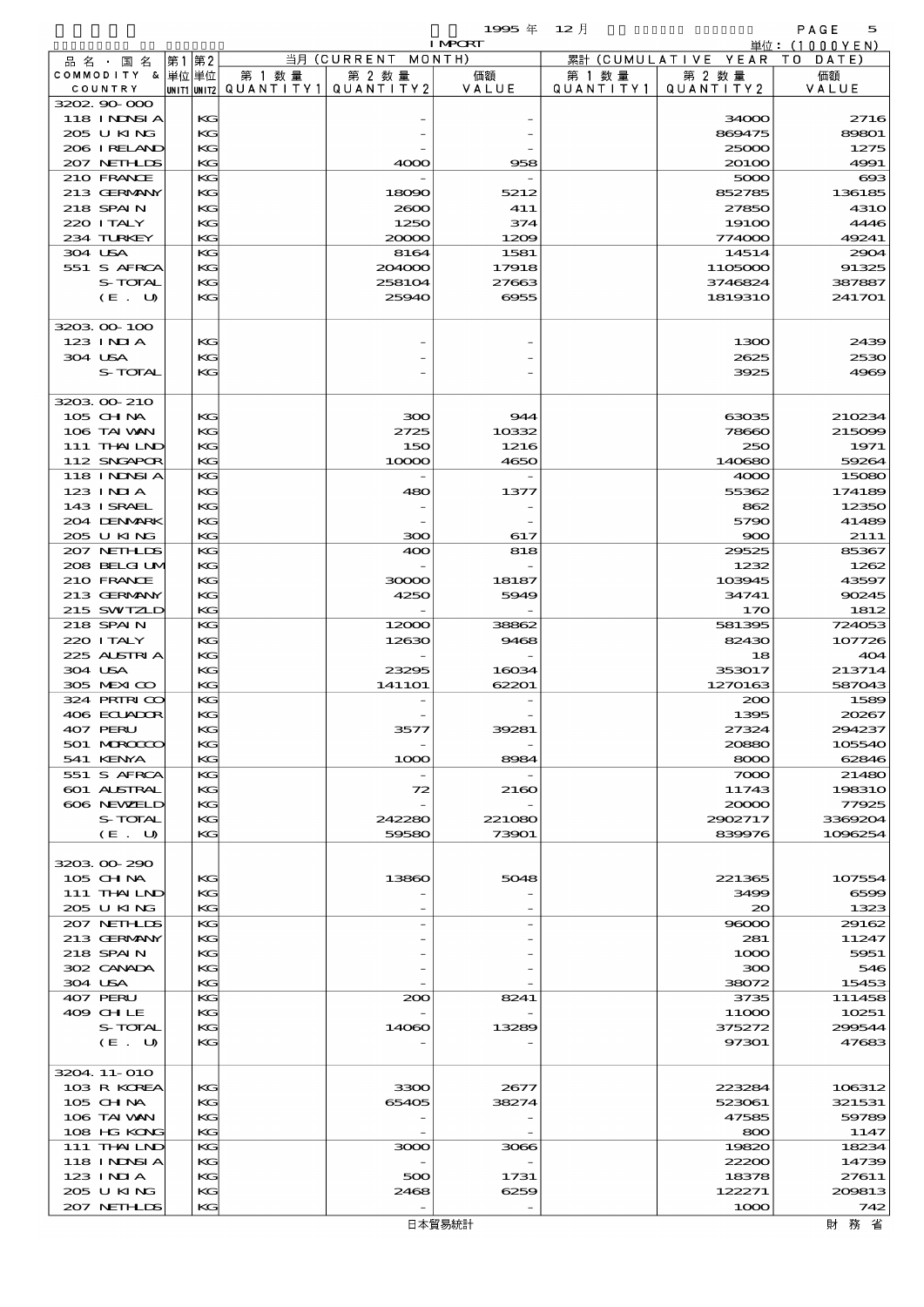$\mathbf{1995} \notin \mathbf{12} \nexists$  and  $\mathbf{12} \nexists$  and  $\mathbf{12} \nexists$  and  $\mathbf{12} \nexists$  and  $\mathbf{12} \nexists$  and  $\mathbf{12} \nexists$  and  $\mathbf{12} \nexists$  and  $\mathbf{12} \nexists$  and  $\mathbf{12} \nexists$  and  $\mathbf{12} \nexists$  and  $\mathbf{12} \nexists$  and  $\mathbf{12} \nexists$  and  $\mathbf{1$ 

|                             |          |                                       |                    | <b>I MPORT</b> |           |                              | 単位: (1000YEN)    |
|-----------------------------|----------|---------------------------------------|--------------------|----------------|-----------|------------------------------|------------------|
| 品 名 ・ 国 名                   | 第1第2     |                                       | 当月 (CURRENT MONTH) |                |           | 累計 (CUMULATIVE YEAR TO DATE) |                  |
| COMMODITY & 単位単位            |          | 第 1 数量                                | 第 2 数量             | 価額             | 第 1 数 量   | 第 2 数量                       | 価額               |
| COUNTRY                     |          | unit1 unit2  QUANT   TY1  QUANT   TY2 |                    | VALUE          | QUANTITY1 | QUANTITY 2                   | VALUE            |
| 3204 11-010<br>208 BELGI UM | KG       |                                       |                    |                |           | 3200                         | 2366             |
| 210 FRANCE                  | KG       |                                       |                    |                |           | 6545                         | 57791            |
| 213 GERMANY                 | KG       |                                       | 60440              | 104558         |           | 1140884                      | 2065670          |
| 215 SWIZLD                  | KG       |                                       | 11320              | 29540          |           | 274860                       | 559446           |
| 218 SPAIN                   | KG       |                                       | 710                | 567            |           | 11450                        | 14409            |
| 220 I TALY                  | KG       |                                       |                    |                |           | 1430                         | 383              |
| 230 GREECE                  | KG       |                                       |                    |                |           | 1000                         | 2900             |
| 304 USA                     | KG       |                                       | 4276               | 14O4O          |           | 68156                        | 162570           |
| 305 MEXICO                  | KG       |                                       |                    |                |           | 720                          | 1013             |
| S-TOTAL                     | KG       |                                       | 151419             | 200712         |           | 2486644                      | 3626466          |
| (E. U)                      | KG       |                                       | 63618              | 111384         |           | 1287780                      | 2354074          |
| 3204.11-090                 |          |                                       |                    |                |           |                              |                  |
| 213 GERMANY                 | KG       |                                       | $\infty$           | 5154           |           | 3748                         | 34232            |
| 215 SWIZLD                  | KG       |                                       |                    |                |           | 1080                         | 3261             |
| 220 ITALY                   | KG       |                                       |                    |                |           | 1430                         | 618              |
| 304 USA                     | KG       |                                       |                    |                |           | 2782                         | 3041             |
| S-TOTAL                     | KG       |                                       | $_{\rm \alpha z}$  | 5154           |           | 9040                         | 41152            |
| (E. U)                      | KG       |                                       | $\infty$           | 5154           |           | 5178                         | 34850            |
|                             |          |                                       |                    |                |           |                              |                  |
| 3204 12 010                 |          |                                       |                    |                |           |                              |                  |
| 103 R KOREA                 | KG       |                                       | 32800              | 20431          |           | 401374                       | 226059           |
| $105$ CHNA<br>106 TAI VAN   | KG<br>KG |                                       | 24725<br>24215     | 14775<br>21100 |           | 219676<br>207172             | 123021<br>162801 |
| 108 HG KONG                 | KG       |                                       |                    |                |           | 75                           | 320              |
| 111 THAILND                 | KG       |                                       | 15940              | 9465           |           | 166980                       | 89343            |
| 112 SNGAPOR                 | KG       |                                       |                    |                |           | 230                          | 529              |
| 123 INIA                    | KG       |                                       | 6670               | 11916          |           | 116154                       | 143752           |
| 124 PAKI STN                | KG       |                                       |                    |                |           | 500                          | 528              |
| 205 U KING                  | KG       |                                       | 20950              | 27459          |           | 190440                       | 314360           |
| 207 NETHLIS                 | KG       |                                       |                    |                |           | 1570                         | 2432             |
| 208 BELGI UM                | KG       |                                       | 5585               | 11890          |           | 53000                        | 98856            |
| 210 FRANCE                  | KG       |                                       | 8460               | 25999          |           | 118452                       | 329631           |
| 213 GERMANY                 | KG       |                                       | 40185              | 91125          |           | 653260                       | 1164443          |
| 215 SWIZLD                  | KG       |                                       | 13403              | 37630          |           | 261998                       | 836473           |
| 218 SPAIN<br>220 I TALY     | KG<br>KG |                                       | 3100<br>5870       | 4860<br>1836   |           | 73820<br>23095               | 99098<br>13788   |
| 224 RUSSIAN                 | KG       |                                       |                    |                |           | 700                          | 5250             |
| 245 CZECH                   | KG       |                                       | 200                | 743            |           | 900                          | 3322             |
| 304 USA                     | KG       |                                       | 1405               | 3042           |           | 133398                       | 97064            |
| 305 MEXICO                  | KG       |                                       | 50                 | 273            |           | 850                          | 5203             |
| 410 BRAZIL                  | KG       |                                       | 2250               | 8206           |           | 19250                        | 40193            |
| 413 ARGENT                  | KG       |                                       | 720                | 1300           |           | 7320                         | 11917            |
| 601 ALSTRAL                 | KG       |                                       |                    |                |           | 1450                         | 3908             |
| S-TOTAL                     | KG       |                                       | 206528             | 292050         |           | 2651664                      | 3772291          |
| (E. U)                      | KG       |                                       | 84150              | 163169         |           | 1113637                      | 2022608          |
| 3204.12-090                 |          |                                       |                    |                |           |                              |                  |
| 103 R KOREA                 | KG       |                                       | 3440               | 4196           |           | 109580                       | 84231            |
| 105 CHNA                    | KG       |                                       | <b>1100</b>        | 818            |           | 37425                        | 19658            |
| 106 TAI VAN                 | KG       |                                       |                    |                |           | 510                          | 664              |
| 111 THAILND                 | KG       |                                       |                    |                |           | 4000                         | 3080             |
| 123 INIA                    | KG       |                                       |                    |                |           | 18337                        | 14415            |
| 205 U KING                  | KG       |                                       | 9300               | 9782           |           | 54280                        | 56242            |
| 210 FRANCE                  | KG       |                                       | 1480               | 5598           |           | 14370                        | 48012            |
| 213 GERMANY                 | KG       |                                       | 9340               | 15338          |           | 243900                       | 352941           |
| 215 SWIZLD                  | KG       |                                       | 150                | 727            |           | 13255                        | 50241            |
| 218 SPAIN                   | KG       |                                       |                    |                |           | 3425                         | 9742             |
| 220 I TALY                  | KG       |                                       |                    |                |           | 2150                         | 3338             |
| 304 USA<br>S-TOTAL          | KG<br>KG |                                       | 2481O              | 36459          |           | 829<br>502061                | 2425<br>644969   |
| (E. U)                      | KG       |                                       | 20120              | 30718          |           | 318125                       | 470275           |
|                             |          |                                       |                    |                |           |                              |                  |
| 3204.13-000                 |          |                                       |                    |                |           |                              |                  |
| 103 R KOREA                 | KG       |                                       | 9400               | 9979           |           | 74350                        | 89769            |
| $105$ CHNA                  | KG       |                                       | 10415              | 13581          |           | 248401                       | 254409           |
| 106 TAI VAN                 | KG       |                                       | 7130               | 7168           |           | 91560                        | 101551           |
| 117 PH LPIN                 | KG       |                                       | 1565               | $\infty$       |           | 1565                         | $\infty$         |
| 123 INIA                    | KG       |                                       |                    |                |           | 4580                         | 4982             |
| 205 U KING                  | KG       |                                       | 300                | 2977           |           | 12350                        | 25622            |
| 210 FRANCE                  | KG       |                                       | 1620               | 1300           |           | 4287                         | 9167             |
| 213 GERMANY<br>215 SWIZLD   | KG<br>KG |                                       | 34190<br>50        | 54449<br>611   |           | 500155<br>15075              | 828548<br>42059  |
| 220 I TALY                  | KG       |                                       |                    |                |           | 200                          | 232              |
|                             |          |                                       |                    |                |           |                              |                  |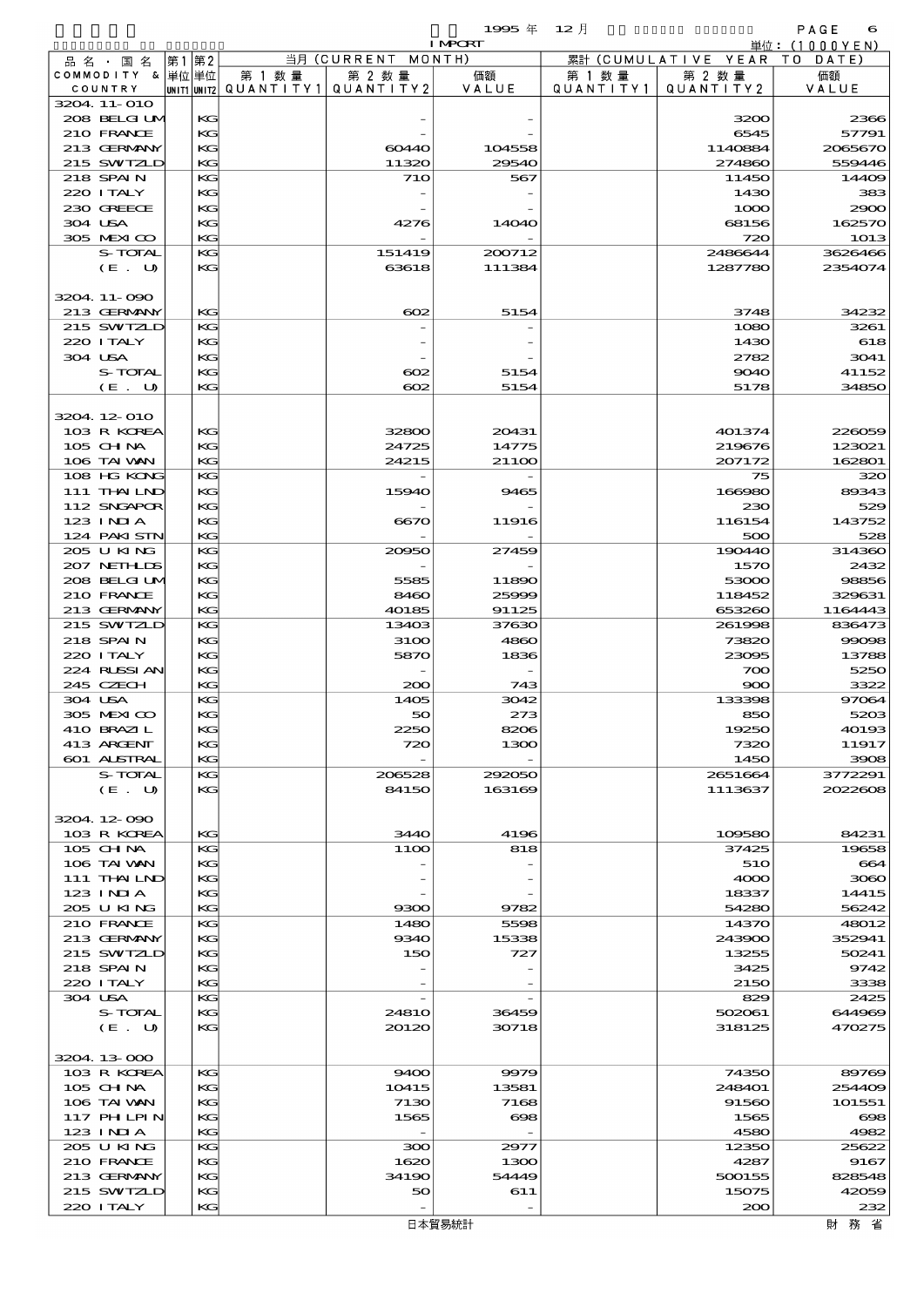$1995 \nleftrightarrow 12 \nparallel$  PAGE 7

|                              |    |          |                                       |                | <b>I MPORT</b> |           |                              | 単位: (1000 Y E N) |
|------------------------------|----|----------|---------------------------------------|----------------|----------------|-----------|------------------------------|------------------|
| 品名・国名                        | 第1 | 第2       |                                       | 当月(CURRENT     | MONTH)         |           | 累計 (CUMULATIVE YEAR TO DATE) |                  |
| COMMODITY & 単位単位             |    |          | 第 1 数量                                | 第 2 数量         | 価額             | 第 1 数 量   | 第 2 数量                       | 価額               |
| COUNTRY                      |    |          | unit1 unit2  QUANT   TY1  QUANT   TY2 |                | VALUE          | QUANTITY1 | QUANTITY 2                   | VALUE            |
| 3204.13-000<br>304 USA       |    | КG       |                                       |                |                |           | 15862                        | 21652            |
| 305 MEXICO                   |    | KG       |                                       |                |                |           | 900                          | 2477             |
| S-TOTAL                      |    | KG       |                                       | 64670          | 90763          |           | 969285                       | 1381166          |
| (E. U)                       |    | KG       |                                       | 3611O          | 58726          |           | 516992                       | 863569           |
|                              |    |          |                                       |                |                |           |                              |                  |
| 3204.14.000                  |    |          |                                       |                |                |           |                              |                  |
| 103 R KOREA                  |    | KG       |                                       | 20560          | 12444          |           | 318592                       | 181430           |
| $105$ CHNA                   |    | KG       |                                       | 2000           | 1429           |           | 186925                       | 69412            |
| 106 TAI VAN                  |    | KG<br>KG |                                       | 28490          | 23456          |           | 344970                       | 273745           |
| 108 HG KONG<br>$111$ THAILND |    | КG       |                                       | 24090          | 17450          |           | 3570<br>139900               | 3549<br>93192    |
| 118 I NDSI A                 |    | KG       |                                       |                |                |           | 13360                        | 9059             |
| 123 INIA                     |    | KG       |                                       | $\infty$       | 3985           |           | 91990                        | 68407            |
| 205 U KING                   |    | KG       |                                       | 6085           | 13120          |           | 91006                        | 144692           |
| 207 NETHLIS                  |    | KG       |                                       |                |                |           | 10400                        | 18264            |
| 208 BELGI UM                 |    | KG       |                                       |                |                |           | 2100                         | 4098             |
| 210 FRANCE                   |    | KG       |                                       | 3780           | 2913           |           | 101670                       | 129296           |
| 213 GERMANY                  |    | KG<br>KG |                                       | 81700          | 63599<br>20905 |           | 906089<br>514015             | 736640           |
| 215 SWIZLD<br>218 SPAIN      |    | KG       |                                       | 33520<br>4350  | 3794           |           | 50225                        | 394327<br>50227  |
| 220 I TALY                   |    | KG       |                                       |                |                |           | 2000                         | 5400             |
| 223 POLAND                   |    | KG       |                                       | 450            | 798            |           | 27250                        | 35868            |
| 245 CZECH                    |    | KG       |                                       |                |                |           | 13500                        | 8895             |
| 304 USA                      |    | KG       |                                       | 140406         | 251208         |           | 926362                       | 1400255          |
| 305 MEXICO                   |    | KG       |                                       |                |                |           | $\boldsymbol{\infty}$        | 301              |
| S-TOTAL                      |    | KG       |                                       | 351431         | 415101         |           | 3743984                      | 3627057          |
| (E. U)                       |    | KG       |                                       | 95915          | 83426          |           | 1163490                      | 1088617          |
|                              |    |          |                                       |                |                |           |                              |                  |
| 3204.15020<br>105 CHNA       |    | KG       |                                       | 9000           | 7365           |           | 81650                        | 62098            |
| 106 TAI VAN                  |    | KG       |                                       |                |                |           | 3500                         | 2756             |
| 205 U KING                   |    | KG       |                                       |                |                |           | 8880                         | 9590             |
| 213 GERMANY                  |    | KG       |                                       |                |                |           | 321737                       | 272118           |
| S-TOTAL                      |    | KG       |                                       | 9000           | 7365           |           | 415767                       | 346562           |
| (E. U)                       |    | KG       |                                       |                |                |           | 330617                       | 281708           |
|                              |    |          |                                       |                |                |           |                              |                  |
| 3204 15 090                  |    |          |                                       |                |                |           |                              |                  |
| 103 R KOREA<br>105 CHNA      |    | KG<br>KG |                                       | 8000           | 13526          |           | 1000<br>62850                | 3270<br>102960   |
| 108 HG KONG                  |    | KG       |                                       |                |                |           | $\boldsymbol{\infty}$        | 335              |
| 111 THAILND                  |    | KG       |                                       |                |                |           | 175                          | 465              |
| 123 INIA                     |    | KG       |                                       |                |                |           | 8184                         | 34122            |
| 205 U KING                   |    | KG       |                                       | 450            | 4129           |           | 1350                         | 7388             |
| 210 FRANCE                   |    | KG       |                                       |                |                |           | 1050                         | 8907             |
| 213 GERMANY                  |    | KG       |                                       | 39020          | 62192          |           | 290635                       | 604274           |
| 215 SWIZLD                   |    | KG       |                                       | 510            | 3072           |           | $\boldsymbol{\mathrm{601O}}$ | 22975            |
| 304 USA                      |    | KG       |                                       | 219            | 248            |           | 4749                         | 17517            |
| S-TOTAL<br>$(E_U U)$         |    | KG<br>KG |                                       | 48199<br>39470 | 83167<br>66321 |           | 376063<br>293035             | 802213<br>620569 |
|                              |    |          |                                       |                |                |           |                              |                  |
| 3204.16.000                  |    |          |                                       |                |                |           |                              |                  |
| 103 R KOREA                  |    | KG       |                                       | 13750          | 8695           |           | 174230                       | 116367           |
| 105 CH NA                    |    | KG       |                                       | 5825           | 3171           |           | 72615                        | 77967            |
| 106 TAI VAN                  |    | KG       |                                       | 23105          | 17518          |           | 276040                       | 217503           |
| 108 HG KONG                  |    | KG       |                                       |                |                |           | 300                          | 389              |
| 111 THAILND                  |    | KG       |                                       |                |                |           | <b>3310</b>                  | 1946             |
| 112 SNGAPOR<br>118 I NDSI A  |    | KG<br>KG |                                       |                |                |           | $\infty$<br>15000            | 1842<br>10652    |
| 123 INIA                     |    | KG       |                                       | 24589          | 26154          |           | 131199                       | 95606            |
| 205 U KING                   |    | KG       |                                       | 36220          | 32286          |           | 480810                       | 444284           |
| 207 NETHLIS                  |    | KG       |                                       | 56             | 1281           |           | 206                          | 4570             |
| 213 GERMANY                  |    | KG       |                                       | 15389          | 32762          |           | 337299                       | 590331           |
| 215 SWIZLD                   |    | KG       |                                       | 33750          | 76212          |           | 518706                       | 1146172          |
| 304 USA                      |    | KG       |                                       | 8700           | $\alpha$       |           | 178238                       | 140001           |
| 410 BRAZIL                   |    | KG       |                                       | 2615           | 2858           |           | 18450                        | 19734            |
| 601 ALSTRAL<br>S-TOTAL       |    | KG<br>KG |                                       | 163999         | 207876         |           | 385<br>2207388               | 328<br>2867692   |
| (E. U)                       |    | KG       |                                       | 51665          | 66329          |           | 818315                       | 1039185          |
|                              |    |          |                                       |                |                |           |                              |                  |
| 3204.17-010                  |    |          |                                       |                |                |           |                              |                  |
| 103 R KOREA                  |    | KG       |                                       | 32775          | 27043          |           | 720442                       | 413074           |
| 105 CHNA                     |    | KG       |                                       | 33897          | 13893          |           | 371095                       | 272567           |
| 106 TAI VAN                  |    | KG       |                                       | 28660          | 23752          |           | 383216                       | 325139           |
| 108 HG KONG                  |    | KG       |                                       | 300            | 1447           |           | 4380                         | 23388            |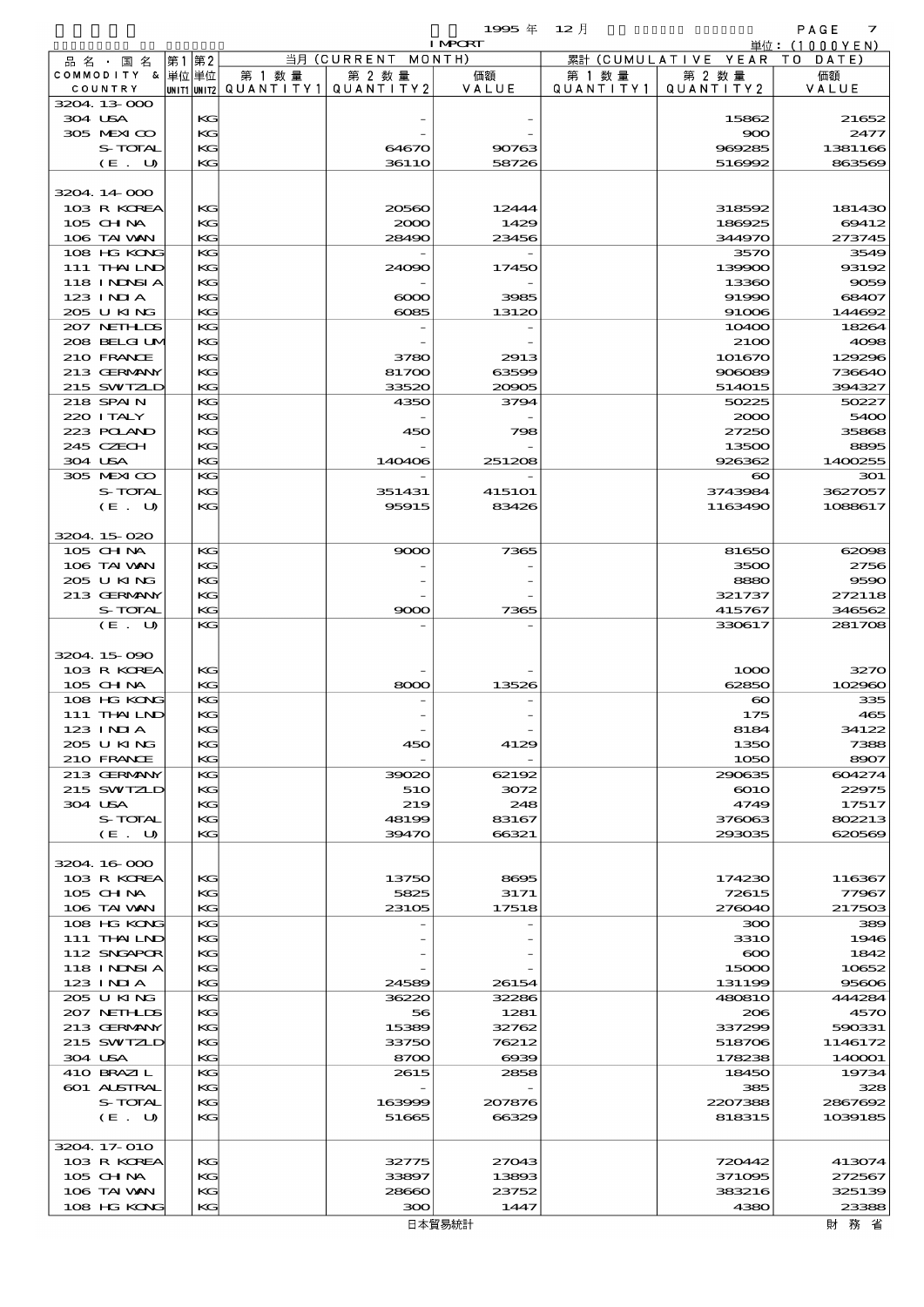$\begin{array}{ccccccccc}\n 1995 & \# & 12 & \end{array}$ 

|         |                            |      |          |        |                                       | <b>I MPORT</b>           |           |                              | 単位: (1000 Y E N)          |
|---------|----------------------------|------|----------|--------|---------------------------------------|--------------------------|-----------|------------------------------|---------------------------|
|         | 品名・国名                      | 第1第2 |          |        | 当月 (CURRENT MONTH)                    |                          |           | 累計 (CUMULATIVE YEAR TO DATE) |                           |
|         | COMMODITY & 単位単位           |      |          | 第 1 数量 | 第 2 数量                                | 価額                       | 第 1 数 量   | 第 2 数量                       | 価額                        |
|         | COUNTRY                    |      |          |        | UNIT1 UNIT2  QUANT I TY1  QUANT I TY2 | VALUE                    | QUANTITY1 | QUANTITY 2                   | VALUE                     |
|         | 3204 17-010<br>112 SNGAPOR |      | KG       |        |                                       |                          |           | 2000                         | 846                       |
|         | 118 INNSI A                |      | KG       |        | 4500                                  | 3428                     |           | 23050                        | 32227                     |
|         | $123$ INIA                 |      | KG       |        | 9880                                  | 9298                     |           | 52230                        | 61450                     |
|         | 204 DENMARK                |      | KG       |        | 50                                    | 255                      |           | 4937                         | 16377                     |
|         | 205 U KING                 |      | KG       |        | 10060                                 | 25856                    |           | 107299                       | 292179                    |
|         | 207 NETHLIDS               |      | KG       |        |                                       |                          |           | 595                          | 1621                      |
|         | 208 BELGI UM               |      | KG       |        |                                       |                          |           | 1625                         | 2365                      |
|         | 210 FRANCE                 |      | KG       |        | 7520                                  | 49357                    |           | 157053                       | 765908                    |
|         | 213 GERMANY<br>215 SWIZLD  |      | KG<br>KG |        | 142161<br>31285                       | 290230<br>213960         |           | 1316715<br>313226            | 3757542<br>1925378        |
|         | 218 SPAIN                  |      | KG       |        | 210                                   | 2053                     |           | 26015                        | 26942                     |
|         | 220 I TALY                 |      | KG       |        |                                       |                          |           | 200                          | 322                       |
|         | 225 ALSTRIA                |      | KG       |        |                                       |                          |           | 150                          | 362                       |
|         | 227 HNGARY                 |      | KG       |        | 36960                                 | 16520                    |           | 857700                       | 338083                    |
|         | 245 CZECH                  |      | KG       |        |                                       |                          |           | 122                          | 427                       |
|         | 302 CANADA                 |      | KG       |        |                                       |                          |           | 318                          | 5982                      |
| 304 USA |                            |      | KG       |        | 66652                                 | 125624                   |           | 783556                       | 1442086                   |
|         | 410 BRAZIL                 |      | KG<br>KG |        |                                       |                          |           | 12000                        | 14833                     |
|         | S-TOTAL<br>(E. U)          |      | KG       |        | <b>404910</b><br>160001               | 802716<br>367751         |           | 5137924<br>1614589           | 9719098<br>4863618        |
|         |                            |      |          |        |                                       |                          |           |                              |                           |
|         | 3204 17-090                |      |          |        |                                       |                          |           |                              |                           |
|         | 103 R KOREA                |      | KG       |        | 9019                                  | 7247                     |           | 76213                        | 231292                    |
|         | $105$ CHNA                 |      | KG       |        | 3000                                  | 1338                     |           | 44801                        | 22409                     |
|         | 106 TAI VAN                |      | KG       |        | 300                                   | 446                      |           | 24018                        | 14229                     |
|         | 108 HG KONG                |      | KG       |        |                                       |                          |           | 5929                         | 3365                      |
|         | 111 THAILND                |      | KG       |        |                                       |                          |           | 11230                        | 7297                      |
|         | $123$ INIA<br>205 U KING   |      | KG<br>KG |        | 325                                   | 683                      |           | 1000<br>17960                | 61 <sub>OS</sub><br>12691 |
|         | 207 NETHLIS                |      | KG       |        |                                       |                          |           | 225                          | 890                       |
|         | 208 BELGI UM               |      | KG       |        |                                       |                          |           | 180                          | 510                       |
|         | 210 FRANCE                 |      | KG       |        | 2665                                  | 14575                    |           | 35440                        | 171280                    |
|         | 213 GERMANY                |      | KG       |        | 700                                   | 2058                     |           | 86114                        | 154100                    |
|         | 220 I TALY                 |      | KG       |        | 4025                                  | 2336                     |           | 15035                        | 19740                     |
|         | 222 FINAND                 |      | KG       |        |                                       |                          |           | 150                          | 312                       |
| 304 USA |                            |      | KG       |        | 15497                                 | 14631                    |           | 269239                       | 273515                    |
|         | S-TOTAL                    |      | KG       |        | 35531                                 | 43314                    |           | 587534                       | 917733                    |
|         | (E. U)                     |      | KG       |        | 7715                                  | 19652                    |           | 155104                       | 359523                    |
|         | 3204 19 010                |      |          |        |                                       |                          |           |                              |                           |
|         | 103 R KOREA                |      | KG       |        |                                       |                          |           | 16000                        | 5236                      |
|         | 105 CHNA                   |      | KG       |        | 54000                                 | 9354                     |           | 566430                       | 85014                     |
|         | $123$ INIA                 |      | KG       |        | 1000                                  | 488                      |           | 24395                        | 6736                      |
|         | 205 U KING                 |      | KG       |        |                                       |                          |           | 790                          | 1960                      |
|         | 213 GERMANY                |      | KG       |        | 500                                   | 1496                     |           | 8075                         | 15380                     |
| 304 USA | S-TOTAL                    |      | KG<br>KG |        | 55500                                 | 11338                    |           | 3007<br>618697               | 5242<br>119568            |
|         | $(E_U U)$                  |      | KG       |        | 500                                   | 1496                     |           | 8865                         | 17340                     |
|         |                            |      |          |        |                                       |                          |           |                              |                           |
|         | 3204.19-020                |      |          |        |                                       |                          |           |                              |                           |
|         | 103 R KOREA                |      | KG       |        | 4160                                  | $\infty$                 |           | 74120                        | 127089                    |
|         | 105 CH NA                  |      | KG       |        | 300                                   | 489                      |           | 8920                         | 13670                     |
|         | 106 TAI VAN                |      | КG       |        |                                       |                          |           | 5675                         | 12014                     |
|         | 108 HG KONG                |      | KG       |        | 120                                   | 1584                     |           | 1535                         | 14295                     |
|         | $123$ INIA<br>205 U KING   |      | KG<br>KG |        | 400<br>1250                           | 2224<br>3709             |           | 12750<br>6650                | 27969<br>25493            |
|         | 210 FRANCE                 |      | KG       |        | 5490                                  | 24055                    |           | 16450                        | 74577                     |
|         | 213 GERMANY                |      | KG       |        | 6380                                  | 43413                    |           | 128227                       | 676892                    |
|         | 215 SWIZLD                 |      | KG       |        |                                       |                          |           | 150                          | 1529                      |
|         | 220 I TALY                 |      | KG       |        |                                       | $\overline{\phantom{a}}$ |           | 1650                         | 2972                      |
|         | 302 CANADA                 |      | KG       |        |                                       |                          |           | з                            | <b>1001</b>               |
| 304 USA |                            |      | KG       |        | 13447                                 | 14432                    |           | 133310                       | 98695                     |
|         | 305 MEXICO                 |      | KG       |        | 200                                   | 1086                     |           | 2480                         | 12033                     |
|         | 410 BRAZIL<br>S-TOTAL      |      | KG<br>KG |        | 31747                                 | 97991                    |           | 300<br>392220                | 3065<br>1091294           |
|         | (E. U)                     |      | KG       |        | 13120                                 | 71177                    |           | 152977                       | 779934                    |
|         |                            |      |          |        |                                       |                          |           |                              |                           |
|         | 3204.19-090                |      |          |        |                                       |                          |           |                              |                           |
|         | 105 CHNA                   |      | KG       |        |                                       |                          |           | 34115                        | 23349                     |
|         | 106 TAI VAN                |      | KG       |        |                                       |                          |           | 10000                        | 6293                      |
|         | 108 HG KONG                |      | KG       |        |                                       |                          |           | 82                           | 206                       |
|         | 123 INIA                   |      | KG       |        |                                       |                          |           | 24000                        | 11835                     |
|         | 143 ISRAEL<br>205 U KING   |      | KG<br>KG |        |                                       |                          |           | 100<br>11930                 | 241<br>38927              |
|         |                            |      |          |        |                                       |                          |           |                              |                           |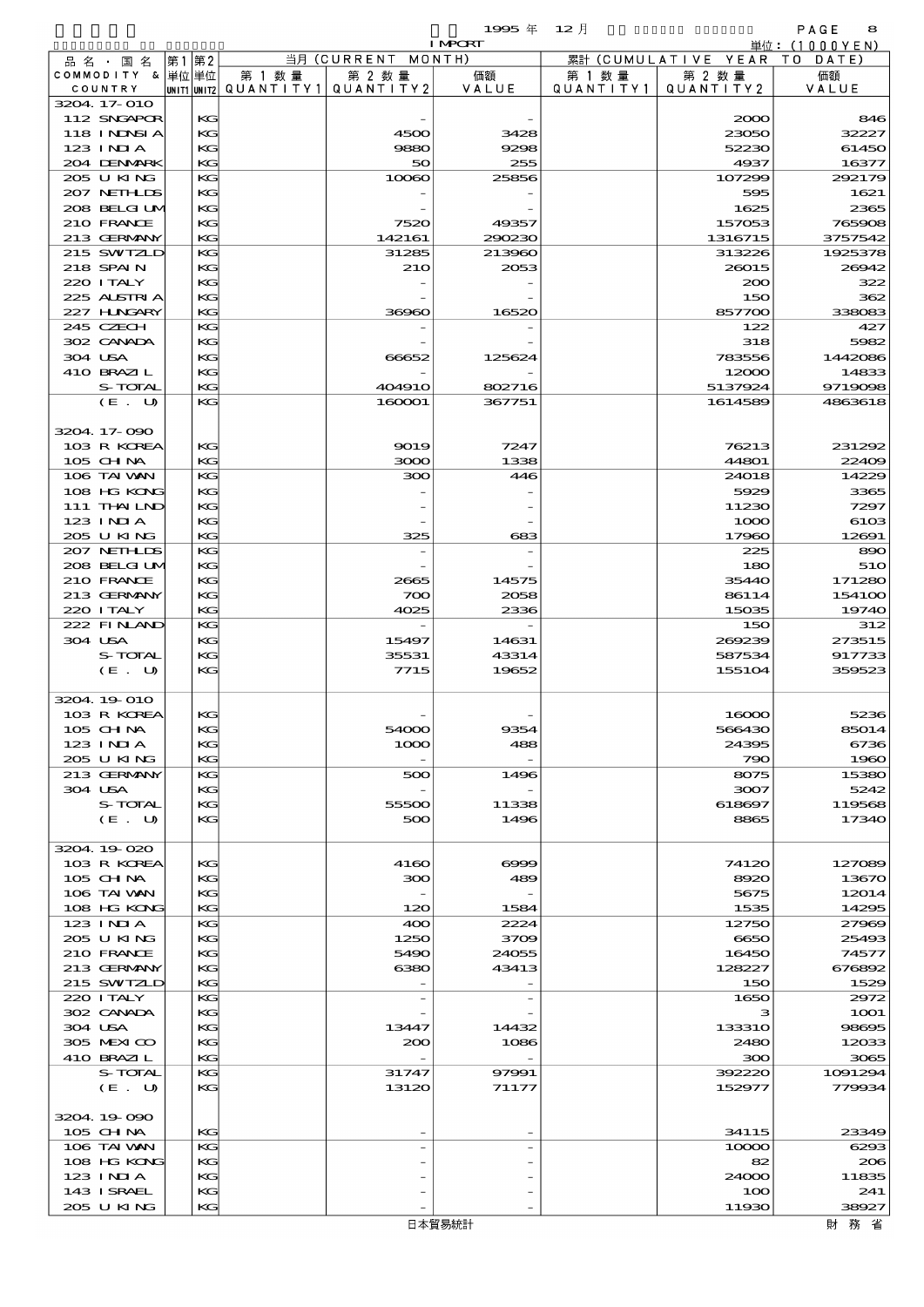|                            |          |                                        | 1995年          | - 12 月    |                        | PAGE<br>9                 |
|----------------------------|----------|----------------------------------------|----------------|-----------|------------------------|---------------------------|
|                            |          | 当月 (CURRENT MONTH)                     | <b>I MPORT</b> |           | 累計 (CUMULATIVE YEAR TO | 単位: (1000 Y E N )<br>DATE |
| 品名・国名<br>COMMODITY & 単位単位  | 第1 第2    | 第 1 数量<br>第 2 数量                       | 価額             | 第 1 数 量   | 第 2 数量                 | 価額                        |
| COUNTRY                    |          | unit1 unit2  Q∪ANT   TY1 <br>QUANTITY2 | VALUE          | QUANTITY1 | QUANTITY 2             | VALUE                     |
| 3204 19 090                |          |                                        |                |           |                        |                           |
| 210 FRANCE<br>213 GERMANY  | KG<br>KG | 5800                                   | 122457         |           | 6961O                  | 1196675<br>124662         |
| 215 SWIZLD                 | KG       | 316<br>$\infty$                        | 4577<br>72978  |           | 8140<br>36227          | 311740                    |
| 220 I TALY                 | KG       | 650                                    | 278            |           | 650                    | 278                       |
| 225 ALSTRIA                | KG       |                                        |                |           | 180                    | 961                       |
| 302 CANADA                 | KG       |                                        |                |           | 4                      | 2011                      |
| 304 USA<br>410 BRAZIL      | KG<br>KG | 3075                                   | 6207           |           | 108645<br>1800         | 312724<br>1631            |
| 601 ALSTRAL                | KG       |                                        |                |           | 18                     | 395                       |
| S-TOTAL                    | KG       | 15841                                  | 206497         |           | 305501                 | 2031928                   |
| (E. U)                     | KG       | 6766                                   | 127312         |           | 90510                  | 1361503                   |
|                            |          |                                        |                |           |                        |                           |
| 3204 20 000<br>103 R KOREA | KG       | 1500                                   | 5129           |           | 25000                  | 51304                     |
| $105$ CHNA                 | KG       | 3050                                   | 7594           |           | 14742                  | 32134                     |
| 106 TAI WAN                | KG       |                                        |                |           | 11817                  | 14121                     |
| 108 HG KONG                | KG       |                                        |                |           | 50                     | 531                       |
| 111 THAILND                | KG       |                                        |                |           | 2500                   | 11481                     |
| 112 SNGAPOR<br>117 PHLPIN  | KG<br>KG | 2885                                   | 1450           |           | 3000<br>2885           | 9534<br>1450              |
| $123$ $1$ NIA              | KG       |                                        |                |           | 800                    | 663                       |
| 205 U KING                 | KG       | 81140                                  | 33794          |           | 1160280                | 456137                    |
| 213 GERMANY                | KG       | 94755                                  | 60954          |           | 1057490                | 831726                    |
| 215 SWIZLD                 | KG       | 80000                                  | 228556         |           | 1023300                | 2585919                   |
| 218 SPAIN<br>220 I TALY    | KG<br>KG | 300                                    | 509            |           | 3500<br>8025           | 5392<br>6642              |
| 304 USA                    | KG       | 2140                                   | 19792          |           | 45190                  | 222867                    |
| 305 MEXICO                 | KG       |                                        |                |           | 1280                   | 1279                      |
| 410 BRAZIL                 | KG       |                                        |                |           | 100                    | 266                       |
| S-TOTAL                    | KG       | 265770                                 | 357778         |           | 3359959                | 4231446                   |
| (E. U)                     | KG       | 176195                                 | 95257          |           | 2229295                | 1299897                   |
| 3204.90.000                |          |                                        |                |           |                        |                           |
| 105 CHNA                   | KG       |                                        |                |           | 8650                   | 11109                     |
| 106 TAI VAN                | KG       |                                        |                |           | $\infty$               | 200                       |
| 123 INIA                   | KG       |                                        |                |           | $\infty$               | 5666                      |
| 204 DENMARK<br>205 U KING  | KG<br>KG |                                        | 221<br>6       |           | 6<br>275               | 221<br>3171               |
| 210 FRANCE                 | KG       |                                        |                |           | 225                    | 541                       |
| 213 GERMANY                | KG       |                                        | 1<br>294       |           | 265                    | 108657                    |
| 215 SWIZLD                 | KG       |                                        |                |           | 641O                   | 88328                     |
| 304 USA<br>S-TOTAL         | KG<br>KG | 4937<br>4944                           | 4825<br>5340   |           | 125538<br>147969       | 89716<br>307618           |
| (E. U)                     | KG       |                                        | 515<br>7       |           | 771                    | 112590                    |
|                            |          |                                        |                |           |                        |                           |
| 3205.00-000                |          |                                        |                |           |                        |                           |
| 103 R KOREA                | KG       | 5100                                   | 3542           |           | 45430                  | 29560                     |
| 105 CH NA<br>106 TAI VAN   | KG<br>КG |                                        | 1481           |           | 11815<br>7000          | 15712<br>4563             |
| 205 U KING                 | KG       | 2000                                   |                |           | 1493                   | 3160                      |
| 208 BELGI UM               | KG       |                                        |                |           | 2500                   | 3651                      |
| 210 FRANCE                 | KG       |                                        |                |           | 338                    | 1382                      |
| 213 GERMANY                | KG       |                                        |                |           | 1060                   | 823                       |
| 220 I TALY<br>304 USA      | КG<br>KG | 200<br>1575                            | 204<br>5227    |           | 3225<br>9311           | 3641<br>36557             |
| S-TOTAL                    | KG       | 8875                                   | 10454          |           | 82172                  | 99049                     |
| (E. U)                     | KG       | 200                                    | 204            |           | 8616                   | 12657                     |
|                            |          |                                        |                |           |                        |                           |
| 3206 10 010                |          |                                        |                |           |                        |                           |
| 103 R KOREA<br>$105$ CHNA  | KG<br>KG | 83500                                  | 18676          |           | 603400<br>10000        | 139409<br>1735            |
| 106 TAI WAN                | KG       | 357000                                 | 60896          |           | 2742075                | 488924                    |
| 108 HG KONG                | KG       |                                        |                |           | 7000                   | 2100                      |
| 112 SNGAPOR                | КG       |                                        |                |           | 3032009                | 576894                    |
| 113 MALYSIA                | КG       | 216000                                 | 37888          |           | 4688679                | 822231                    |
| 137 SU ARAB<br>205 U KING  | KG<br>KG | 486000                                 | 85504          |           | 101250<br>11512428     | 19289<br>2010229          |
| 207 NETHLIS                | KG       |                                        |                |           | 313500                 | 66741                     |
| 208 BELGI UM               | КG       | 40000                                  | 8000           |           | 236000                 | 47034                     |
| 210 FRANCE                 | KG       | 531060                                 | 97601          |           | 6540482                | 1188908                   |
| 213 GERMANY                | KG       | 748000                                 | 152754         |           | 3831810                | 778489                    |
| 218 SPAIN<br>220 I TALY    | KG<br>KG | 504000                                 | 69650          |           | 154000<br>3448000      | 2651O<br>485498           |
| 222 FINAND                 | KG       | 140000                                 | 27800          |           | 1200032                | 239255                    |
|                            |          |                                        |                |           |                        |                           |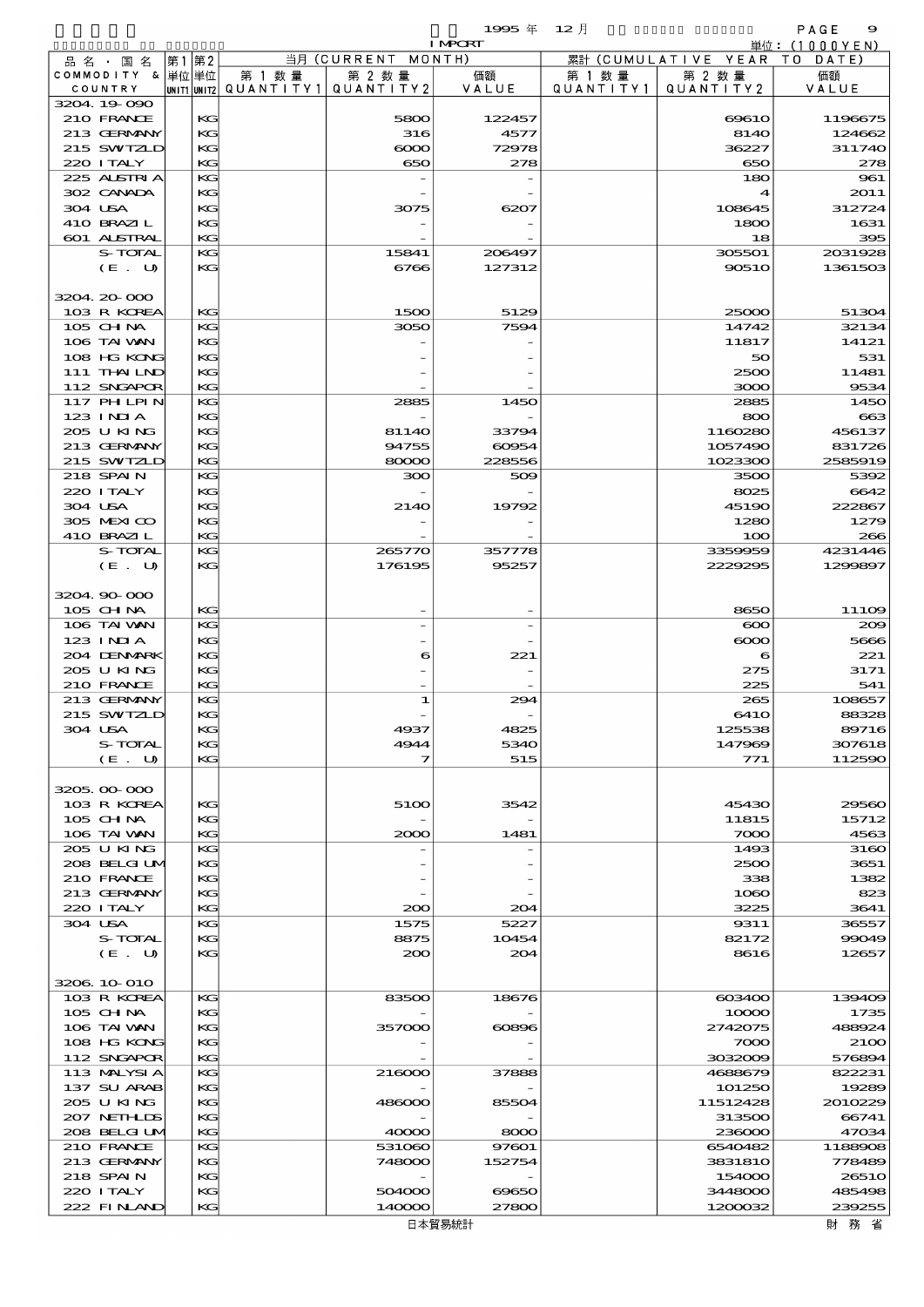$1995 \nsubseteq 12 \nexists$ 

|                            |          |                                       |                       | <b>I MPORT</b> |           |                              | 単位: (1000YEN)   |
|----------------------------|----------|---------------------------------------|-----------------------|----------------|-----------|------------------------------|-----------------|
| 品名・国名                      | 第1 第2    |                                       | 当月 (CURRENT MONTH)    |                |           | 累計 (CUMULATIVE YEAR TO DATE) |                 |
| COMMODITY & 単位単位           |          | 第 1 数量                                | 第 2 数量                | 価額             | 第 1 数 量   | 第 2 数量                       | 価額              |
| COUNTRY                    |          | UNIT1 UNIT2  QUANT   TY1  QUANT   TY2 |                       | VALUE          | QUANTITY1 | QUANTITY 2                   | VALUE           |
| 3206 10 010                |          |                                       |                       |                |           |                              |                 |
| 304 USA                    | KG       |                                       | 1336298               | 229433         |           | 19567859                     | 3461132         |
| 601 ALSTRAL                | KG       |                                       | 1185000               | 227039         |           | 12834000                     | 2414791         |
| S-TOTAL                    | KG       |                                       | 5626858               | 1015241        |           | 70822524                     | 12769169        |
| (E. U)                     | KG       |                                       | 2449060               | 441309         |           | 27236252                     | 4842664         |
|                            |          |                                       |                       |                |           |                              |                 |
| 3206.10-020<br>103 R KOREA |          |                                       |                       | 62321          |           |                              |                 |
| 105 CH NA                  | KG<br>KG |                                       | 268345                |                |           | 3628355<br>112350            | 819243<br>29208 |
| 106 TAI VAN                | KG       |                                       |                       |                |           | 35225                        | 12359           |
| 108 HG KONG                | KG       |                                       | 37500                 | <b>8210</b>    |           | 463900                       | 101867          |
| 111 THAILND                | КG       |                                       |                       |                |           | 136500                       | 27249           |
| 112 SNGAPOR                | KG       |                                       |                       |                |           | 44000                        | 8173            |
| 113 MALYSIA                | KG       |                                       | 355000                | 78697          |           | 4211323                      | 871196          |
| 118 I NDSI A               | KG       |                                       | 14400                 | 5472           |           | 44215                        | 16625           |
| 123 INIA                   | KG       |                                       |                       |                |           | 59740                        | 20736           |
| 204 DENMARK                | КG       |                                       |                       |                |           | 244                          | 213             |
| 205 U KING                 | KG       |                                       | $\boldsymbol{\infty}$ | 229            |           | 930                          | 4320            |
| 207 NETH LIS               | KG       |                                       | 700                   | 994            |           | 700                          | 994             |
| 208 BELGI UM               | KG       |                                       | 3000                  | 1027           |           | 6880                         | 2575            |
| 213 GERMANY                | KG       |                                       | 1200                  | 1435           |           | 185286                       | 212957          |
| 220 I TALY                 | KG       |                                       | 5477                  | 1546           |           | 6477                         | 4105            |
| 222 FINAND                 | KG       |                                       | <b>14O</b>            | 1236           |           | 434                          | <b>31O1</b>     |
| 302 CANADA                 | KG       |                                       |                       |                |           | 40125                        | 6740            |
| 304 USA                    | KG       |                                       | 3540                  | 2384           |           | 497260                       | 180417          |
| S-TOTAL                    | KG       |                                       | 689362                | 163551         |           | 9473944                      | 2322078         |
| (E. U)                     | KG       |                                       | 10577                 | 6467           |           | 200951                       | 228265          |
|                            |          |                                       |                       |                |           |                              |                 |
| 3206 20 000                |          |                                       |                       |                |           |                              |                 |
| 103 R KOREA                | KG       |                                       | 100446                | 30119          |           | 428507                       | 109004          |
| 106 TAI VAN                | KG       |                                       |                       |                |           | 5500                         | 2288            |
| 117 PHLPIN                 | KG       |                                       | 86000                 | 23554          |           | 362200                       | 95589           |
| $123$ $1$ NIA              | KG       |                                       |                       |                |           | 8800                         | 2050            |
| 133 I RAN                  | KG       |                                       |                       |                |           | 37050                        | 8033            |
| 207 NETHLIS                | KG       |                                       |                       |                |           | $\infty$                     | 22814           |
| 208 BELGI UM               | KG       |                                       |                       |                |           | 5700                         | 2085            |
| 213 GERMANY                | KG       |                                       |                       |                |           | 4350                         | 4850            |
| 218 SPAIN                  | KG       |                                       |                       |                |           | 2000                         | 687             |
| 222 FINAND                 | KG       |                                       |                       |                |           | 190                          | 397             |
| 225 ALSTRIA                | KG       |                                       |                       |                |           | 14250                        | 3846            |
| 227 H.NGARY                | KG       |                                       | 2000                  | 732            |           | 4000                         | 1464            |
| 302 CANADA                 | KG       |                                       |                       |                |           | 18200                        | 4381            |
| 304 USA                    | KG       |                                       | 10206                 | 8912           |           | 129961                       | 132831          |
| <b>601 ALSTRAL</b>         | KG       |                                       |                       |                |           | $\infty$                     | 1642            |
| S-TOTAL                    | KG       |                                       | 198652                | 63317          |           | 1086708                      | 391961          |
| (E. U)                     | KG       |                                       |                       |                |           | 86490                        | 34679           |
|                            |          |                                       |                       |                |           |                              |                 |
| 3206 30 000                |          |                                       |                       |                |           |                              |                 |
| 106 TAI VAN                | KG       |                                       |                       |                |           | 2100                         | 4458            |
| 112 SNGAPOR                | KG       |                                       |                       |                |           | 200                          | 337             |
| 205 U KING                 | KG       |                                       | 850                   | 1683           |           | 5676                         | 12847           |
| 213 GERMANY                | KG       |                                       |                       |                |           | 1800                         | 6983            |
| 222 FINAND                 | KG       |                                       |                       |                |           | 205                          | 342<br>2299     |
| 304 USA<br>S-TOTAL         | KC       |                                       |                       |                |           | 1959                         |                 |
| (E. U)                     | KG<br>KG |                                       | 850<br>850            | 1683<br>1683   |           | 11940<br>7681                | 27266<br>20172  |
|                            |          |                                       |                       |                |           |                              |                 |
| 3206 41-010                |          |                                       |                       |                |           |                              |                 |
| 205 U KING                 | KG       |                                       | 19000                 | 10337          |           | 174200                       | 102227          |
| 218 SPAIN                  | KG       |                                       | 2000                  | 753            |           | 33000                        | 11759           |
| S-TOTAL                    | KG       |                                       | 21000                 | 11090          |           | 207200                       | 113986          |
| (E. U)                     | $K$ $G$  |                                       | 21000                 | 11090          |           | 207200                       | 113986          |
|                            |          |                                       |                       |                |           |                              |                 |
| 3206.41-090                |          |                                       |                       |                |           |                              |                 |
| 205 U KING                 | KG       |                                       |                       |                |           | $\infty$                     | 7797            |
| S-TOTAL                    | KG       |                                       |                       |                |           | $\infty$                     | 7797            |
| (E. U)                     | $K$ $G$  |                                       |                       |                |           | $\infty$                     | 7797            |
|                            |          |                                       |                       |                |           |                              |                 |
| 3206.42-010                |          |                                       |                       |                |           |                              |                 |
| 105 CHNA                   | KG       |                                       |                       |                |           | 237000                       | 12616           |
| 213 GERMANY                | KG       |                                       |                       |                |           | 198500                       | 21772           |
| S-TOTAL                    | KG       |                                       |                       |                |           | 435500                       | 34388           |
| (E. U)                     | KG       |                                       |                       |                |           | 198500                       | 21772           |
|                            |          |                                       |                       |                |           |                              |                 |
| 3206 42 090                |          |                                       |                       |                |           |                              |                 |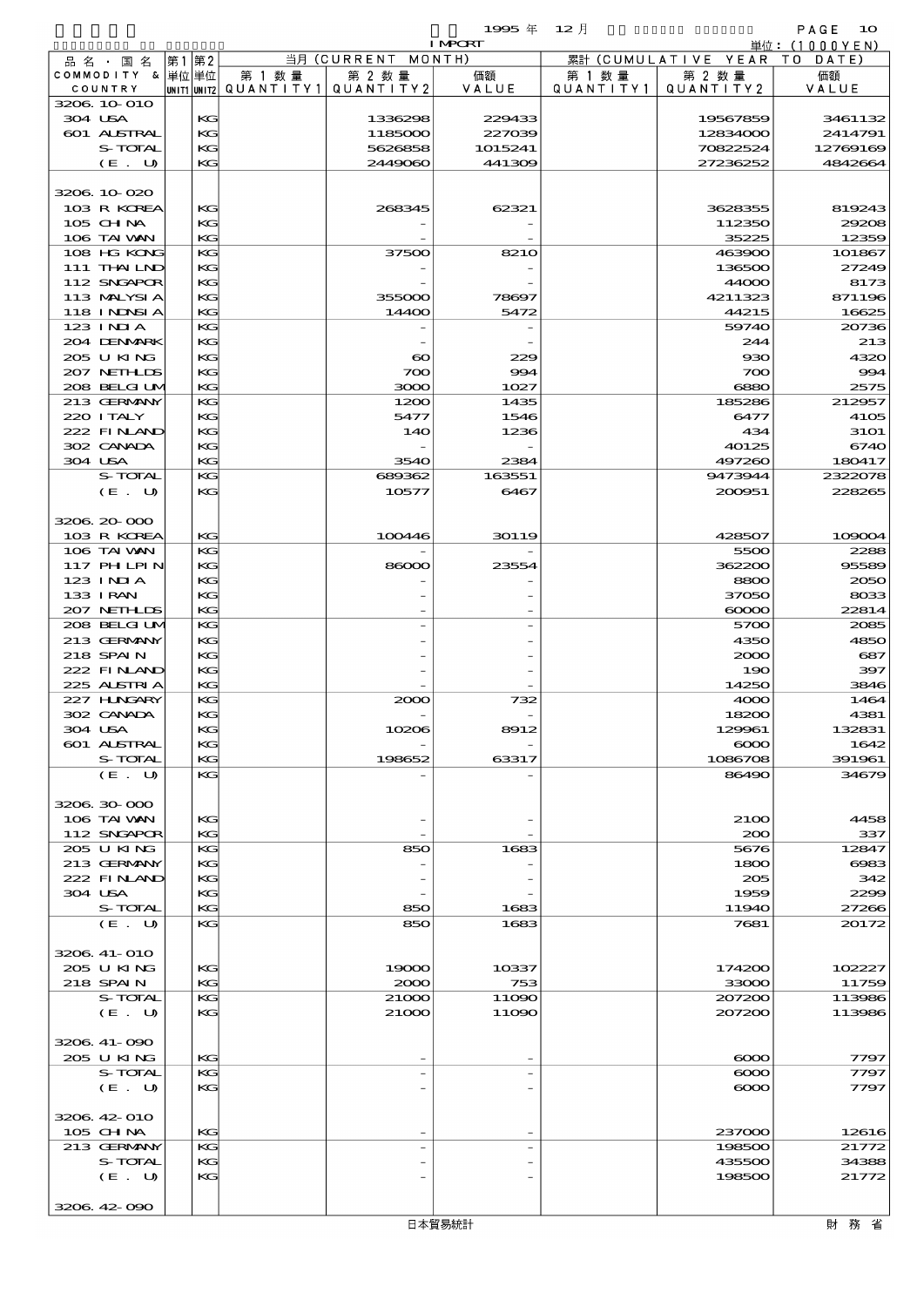$1995 \frac{1}{4}$   $12 \frac{1}{1}$  PAGE 11

|                             |    |          |        |                                       | <b>I MPORT</b> |           |                              | 単位: (1000YEN)  |
|-----------------------------|----|----------|--------|---------------------------------------|----------------|-----------|------------------------------|----------------|
| 品名・国名                       | 第1 | 第2       |        | 当月 (CURRENT                           | MONTH)         |           | 累計 (CUMULATIVE YEAR TO DATE) |                |
| COMMODITY & 単位単位            |    |          | 第 1 数量 | 第 2 数量                                | 価額             | 第 1 数 量   | 第 2 数量                       | 価額             |
| COUNTRY                     |    |          |        | UNIT1 UNIT2  QUANT I TY1  QUANT I TY2 | VALUE          | QUANTITY1 | QUANTITY 2                   | VALUE          |
| 3206 42 090<br>205 U KING   |    | KG       |        |                                       |                |           | 306                          | 236            |
| 213 GERMANY                 |    | KG       |        |                                       |                |           | 16975                        | 4635           |
| 217 PORTUGL                 |    | KG       |        |                                       |                |           | 4000                         | 10153          |
| 304 USA                     |    | KG       |        | 95                                    | 3781           |           | 3458                         | 25969          |
| S-TOTAL                     |    | KG       |        | 95                                    | 3781           |           | 24739                        | 40993          |
| (E. U)                      |    | KG       |        |                                       |                |           | 21281                        | 15024          |
|                             |    |          |        |                                       |                |           |                              |                |
| 3206 43 000                 |    |          |        |                                       |                |           |                              |                |
| 105 CHNA                    |    | KG       |        |                                       |                |           | 5000                         | 1041           |
| 213 GERMANY                 |    | KG       |        | 100                                   | 206            |           | 400                          | 439            |
| S-TOTAL                     |    | KG       |        | 100                                   | 206            |           | 5400                         | 1480           |
| (E. U)                      |    | KG       |        | 100                                   | 206            |           | 400                          | 439            |
| 3206 49 000                 |    |          |        |                                       |                |           |                              |                |
| 103 R KOREA                 |    | KG       |        | 199167                                | 46135          |           | 2669100                      | 545304         |
| 105 CH NA                   |    | KG       |        | 8640                                  | $10$ 37        |           | 245970                       | 30025          |
| 106 TAI VAN                 |    | KG       |        | 1650                                  | 1450           |           | 55485                        | 17894          |
| 108 HG KONG                 |    | KG       |        | 95000                                 | 15552          |           | 1065375                      | 164300         |
| 111 THAILND                 |    | KG       |        | 30820                                 | 6627           |           | 596390                       | 89098          |
| 112 SNGAPOR                 |    | KG       |        | 46000                                 | 7703           |           | 309900                       | 44646          |
| 113 MALYSIA                 |    | KG       |        | 185500                                | 26800          |           | 2031492                      | 282677         |
| 117 PH LPIN                 |    | KG       |        | 25000                                 | 3294           |           | 159981                       | 20077          |
| <b>118 INNSIA</b>           |    | KG       |        |                                       |                |           | 26000                        | 16854          |
| $123$ INIA                  |    | KG       |        |                                       |                |           | 1440                         | 1728           |
| 203 SWIEN                   |    | KG       |        |                                       |                |           | 36000                        | 1311           |
| 205 U KING                  |    | KG       |        | 16250                                 | 3787           |           | 202910                       | 38934          |
| 207 NETHLIS                 |    | KG       |        |                                       |                |           | 52375                        | 20026          |
| 208 BELGI UM                |    | KG       |        |                                       |                |           | 7333                         | 12628          |
| 210 FRANCE                  |    | KG       |        | 725                                   | 1635           |           | 23291                        | 45757          |
| 213 GERMANY<br>220 I TALY   |    | KG       |        | 52955                                 | 32615          |           | 1670588                      | 969218         |
| 222 FINAND                  |    | KG<br>KG |        | 150                                   | 520            |           | 20215<br>11250               | 5136<br>14452  |
| 225 ALSTRIA                 |    | KG       |        | 14450                                 | 4395           |           | 56950                        | 15466          |
| 302 CANADA                  |    | KG       |        | 20000                                 | 3058           |           | 80683                        | 11955          |
| 304 USA                     |    | KG       |        | 91817                                 | 69825          |           | 640261                       | 774125         |
| 601 ALSTRAL                 |    | KG       |        |                                       |                |           | 7193                         | 1670           |
| S-TOTAL                     |    | KG       |        | 788124                                | 224433         |           | 9970185                      | 3123281        |
| (E. U)                      |    | KG       |        | 84530                                 | 42952          |           | 2080915                      | 1122928        |
|                             |    |          |        |                                       |                |           |                              |                |
| 3206 50 000                 |    |          |        |                                       |                |           |                              |                |
| 103 R KOREA                 |    | KG       |        | 544                                   | 685            |           | 6437                         | 7566           |
| 105 CHNA                    |    | KG       |        | 1100                                  | 21270          |           | 8255                         | 136184         |
| 106 TAI VAN                 |    | KG       |        |                                       |                |           | 5544                         | 16365          |
| 111 THAILND                 |    | KG       |        |                                       |                |           | 1080                         | 4179           |
| 112 SNGAPOR                 |    | KG       |        |                                       |                |           | 12131                        | 132208         |
| 113 MALYSIA                 |    | KG       |        |                                       |                |           | 6433                         | 4307           |
| 207 NETHLIDS<br>213 GERMANY |    | KG<br>KG |        |                                       |                |           | 2520<br>1629                 | 9089<br>13147  |
| $217$ PORTUCE               |    | KG       |        | 2000                                  | 4441           |           | 21750                        | 66873          |
| 304 USA                     |    | KG       |        | 1292                                  | 11459          |           | 36917                        | 152026         |
| S-TOTAL                     |    | KG       |        | 4936                                  | 37855          |           | 102696                       | 541944         |
| (E. U)                      |    | KG       |        | 2000                                  | 4441           |           | 25899                        | 89109          |
|                             |    |          |        |                                       |                |           |                              |                |
| 3207.10.000                 |    |          |        |                                       |                |           |                              |                |
| 103 R KOREA                 |    | KG       |        |                                       |                |           | 1300                         | 3601           |
| 105 CHNA                    |    | KG       |        | 12862                                 | 5676           |           | 40964                        | 16781          |
| 106 TAI VAN                 |    | KG       |        | 33500                                 | 16610          |           | 132857                       | 74432          |
| 204 DENMARK                 |    | KG       |        |                                       |                |           | 18                           | 286            |
| 205 U KING                  |    | KG       |        | 641                                   | 1568           |           | 16712                        | 35261          |
| 207 NETHLIS                 |    | KG       |        |                                       |                |           | 242                          | 1338           |
| 210 FRANCE                  |    | KG       |        |                                       |                |           | 28079                        | 87779          |
| 213 GERMANY<br>220 I TALY   |    | KG<br>KG |        | 10367                                 | 18193          |           | 100786<br>17180              | 239342<br>6435 |
| 304 USA                     |    | KG       |        | 3425                                  | 2994           |           | 195613                       | 152418         |
| 305 MEXICO                  |    | KG       |        |                                       |                |           | 9500                         | 5718           |
| <b>601 ALSTRAL</b>          |    | KG       |        |                                       |                |           | 547                          | 817            |
| 606 NEWELD                  |    | KG       |        |                                       |                |           | 302                          | 255            |
| S-TOTAL                     |    | KG       |        | 60795                                 | 45041          |           | 544100                       | 624463         |
| (E. U)                      |    | KG       |        | 11008                                 | 19761          |           | 163017                       | 370441         |
|                             |    |          |        |                                       |                |           |                              |                |
| 3207.20-000                 |    |          |        |                                       |                |           |                              |                |
| $105$ CHNA                  |    | KG       |        | 20000                                 | 2406           |           | 240300                       | 25855          |
| 106 TAI VAN                 |    | KG       |        |                                       |                |           | 2000                         | 1201           |
| 113 MALYSIA                 |    | KG       |        |                                       |                |           | $\infty$                     | 1316           |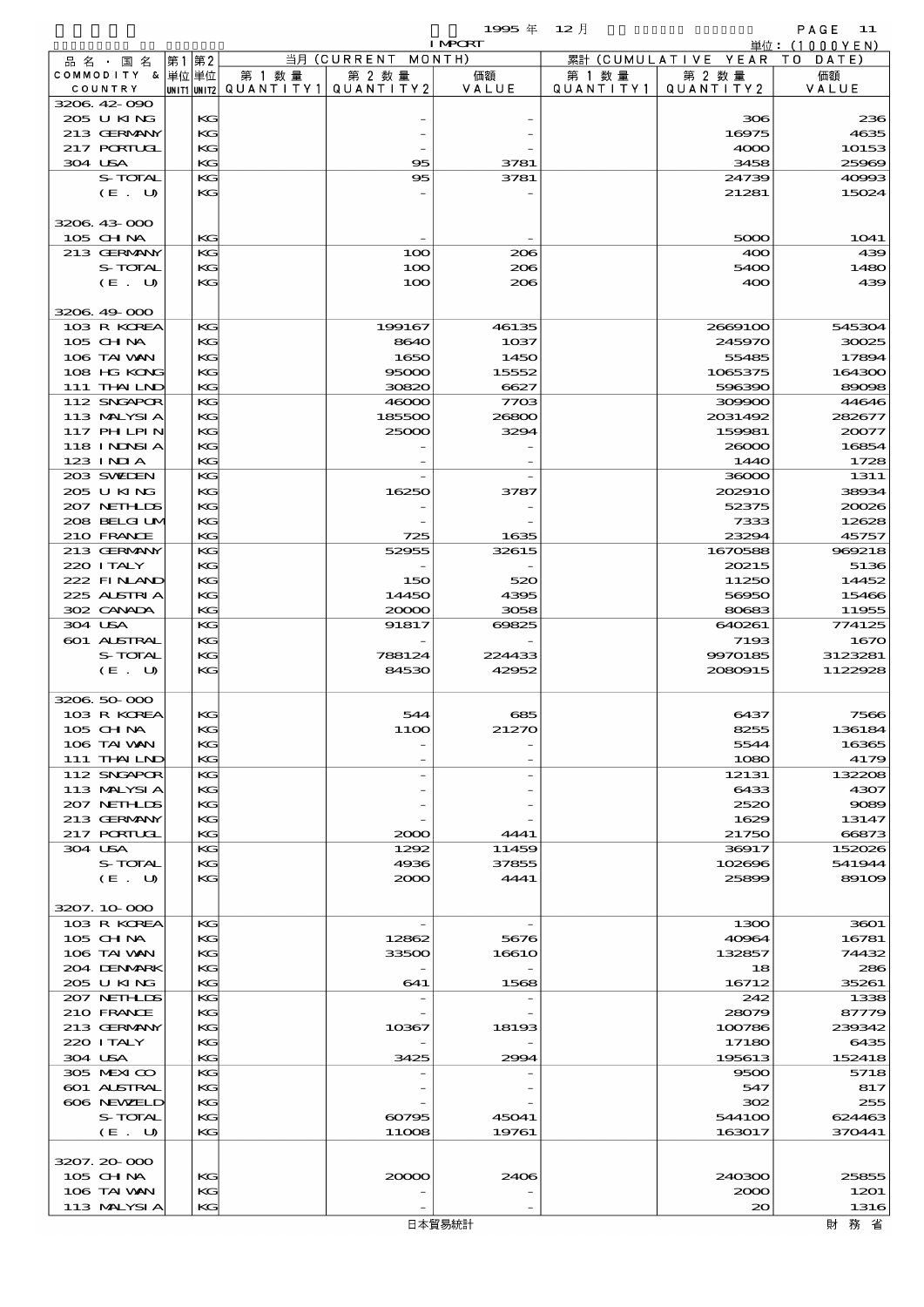$1995 \nleftrightarrow 12 \nparallel$  PAGE 12

|                           |      |          |                                       |                    | <b>I MPORT</b> |           |                              | 単位: (1000YEN) |
|---------------------------|------|----------|---------------------------------------|--------------------|----------------|-----------|------------------------------|---------------|
| 品名・国名                     | 第1第2 |          |                                       | 当月 (CURRENT MONTH) |                |           | 累計 (CUMULATIVE YEAR TO DATE) |               |
| COMMODITY & 単位単位          |      |          | 第 1 数量                                | 第 2 数量             | 価額             | 第 1 数 量   | 第 2 数量                       | 価額            |
| COUNTRY                   |      |          | UNIT1 UNIT2  QUANT I TY1  QUANT I TY2 |                    | VALUE          | QUANTITY1 | QUANTITY 2                   | VALUE         |
| 3207.20-000<br>205 U KING |      |          |                                       |                    |                |           | 46284                        | 11817         |
| 207 NETHLIS               |      | KG<br>KG |                                       |                    |                |           | 47                           | 929           |
| 208 BELGI UM              |      | KG       |                                       |                    |                |           | 3454                         | 929           |
| 213 GERMANY               |      | KG       |                                       | 234                | 540            |           | 40998                        | 49897         |
| 215 SWIZLD                |      | KG       |                                       |                    |                |           | з                            | 206           |
| 220 I TALY                |      | KG       |                                       |                    |                |           | 700                          | 1074          |
| 302 CANADA                |      | KС       |                                       |                    |                |           | 894                          | 512           |
| 304 USA                   |      | KG       |                                       | 430                | 645            |           | 8526                         | $\cos$        |
| S-TOTAL                   |      | KG       |                                       | 20664              | 3591           |           | 343226                       | 99794         |
| (E. U)                    |      | KG       |                                       | 234                | 540            |           | 91483                        | 64646         |
|                           |      |          |                                       |                    |                |           |                              |               |
| 3207.30 000               |      |          |                                       |                    |                |           |                              |               |
| 106 TAI VAN               |      | KG       |                                       | 4991               | 139880         |           | 62142                        | 1416614       |
| 112 SNGAPOR               |      | KG       |                                       |                    |                |           | $\mathbf o$                  | 305           |
| 204 DENMARK               |      | KG       |                                       |                    |                |           | $\mathbf o$                  | 472           |
| 205 U KING                |      | KG       |                                       | 36                 | 14075          |           | 260                          | 82100         |
| 207 NETHLIS               |      | KС       |                                       | 169                | 30928          |           | 2689                         | 562144        |
| 213 GERMANY               |      | KG<br>KG |                                       | 338                | 35797          |           | 3216                         | 382440        |
| 220 I TALY                |      |          |                                       | 3000               | 2971           |           | $\infty$<br>15               | 5699<br>2716  |
| 225 ALSTRIA<br>304 USA    |      | КG<br>KG |                                       | 484                | 49725          |           | 6614                         | 783516        |
| 324 PRIRICO               |      | KС       |                                       | 1468               | 157536         |           | 23181                        | 2286198       |
| 601 ALSTRAL               |      | KG       |                                       |                    |                |           | 1300                         | 1049          |
| S-TOTAL                   |      | KG       |                                       | 10486              | 430912         |           | 105417                       | 5523253       |
| (E. U)                    |      | KG       |                                       | 3543               | 83771          |           | 12180                        | 1035571       |
|                           |      |          |                                       |                    |                |           |                              |               |
| 3207.40.000               |      |          |                                       |                    |                |           |                              |               |
| 103 R KOREA               |      | KG       |                                       |                    |                |           | 30676                        | 4892          |
| 105 CHNA                  |      | KG       |                                       | 112100             | 10160          |           | 1622060                      | 125922        |
| 106 TAI VAN               |      | КG       |                                       | 98197              | 16949          |           | 865997                       | 136743        |
| 112 SNGAPOR               |      | KС       |                                       |                    |                |           |                              | 5041          |
| 113 MALYSIA               |      | KС       |                                       | 147200             | 8704           |           | 2143520                      | 70545         |
| 203 SWIEN                 |      | KG       |                                       |                    |                |           | 6058                         | 839           |
| 205 U KING                |      | KG       |                                       |                    |                |           | 238272                       | 25172         |
| 207 NETHLIDS              |      | KG       |                                       |                    |                |           | 21200                        | 6984          |
| 208 BELGI UM              |      | KС       |                                       |                    |                |           | 24000                        | 1630          |
| 210 FRANCE                |      | KС       |                                       |                    |                |           | 35139                        | 12931         |
| 213 GERMANY               |      | KG       |                                       | 18558              | 9160           |           | 511639                       | 98924         |
| 220 I TALY                |      | KG       |                                       | 200                | <b>210</b>     |           | 2200                         | 481           |
| 304 USA                   |      | KG       |                                       | 307301             | 68154          |           | 4289600                      | 907694        |
| 324 PRIRICO               |      | KG       |                                       |                    |                |           | 150                          | 1460          |
| 601 ALSTRAL               |      | KG       |                                       | 33809              | 6168           |           | 114676                       | 31690         |
| S-TOTAL                   |      | KG       |                                       | 717365             | 119505         |           | 9905188                      | 1430948       |
| (E. U)                    |      | KG       |                                       | 18758              | 9370           |           | 838508                       | 146961        |
| 3208 10 000               |      |          |                                       |                    |                |           |                              |               |
| 103 R KOREA               |      | KG       |                                       |                    |                |           | 145652                       | 23945         |
| $105$ CHNA                |      | KG       |                                       | 36670              | 7672           |           | 144869                       | 29167         |
| 106 TAI VAN               |      | KG       |                                       | 5323               | 1641           |           | 131124                       | 28952         |
| 112 SNGAPOR               |      | KG       |                                       | 13571              | 4718           |           | 157768                       | 35208         |
| 113 MALYSIA               |      | KG       |                                       |                    |                |           | 2690                         | 1261          |
| 204 DENMARK               |      | KG       |                                       |                    |                |           | 49219                        | 16098         |
| 205 U KING                |      | KG       |                                       | 925                | 1515           |           | 17401                        | 25821         |
| 207 NETHLIS               |      | KG       |                                       | 10245              | 18962          |           | 296525                       | 157829        |
| 208 BELGI UM              |      | KG       |                                       | 1982               | 141O           |           | 38312                        | 24600         |
| 210 FRANCE                |      | KG       |                                       | 2013               | 1929           |           | 183179                       | 114210        |
| 213 GERMANY               |      | KG       |                                       | $\infty$           | <b>210</b>     |           | 16897                        | 13346         |
| 215 SWIZLD                |      | KG       |                                       | 300                | $\infty$       |           | 2584                         | 3798          |
| 218 SPAIN                 |      | KG       |                                       | 662                | 778            |           | 6822                         | 8034          |
| 220 I TALY                |      | KG       |                                       | 3274               | 1131           |           | 40416                        | 13082         |
| 222 FINAND                |      | KG       |                                       |                    |                |           | 2431                         | 788           |
| 304 USA                   |      | KG       |                                       | 15895              | 10959          |           | 181058                       | 127347        |
| 601 ALSTRAL               |      | KG       |                                       | 88                 | 790            |           | 13094                        | 12296         |
| S-TOTAL                   |      | KG<br>КC |                                       | 91018              | 52315          |           | 1430041                      | 635782        |
| (E. U)                    |      |          |                                       | 19171              | 25935          |           | 651202                       | 373808        |
| 3208 20 000               |      |          |                                       |                    |                |           |                              |               |
| 103 R KOREA               |      | KG       |                                       | 20614              | 2973           |           | 177473                       | 42882         |
| 105 CH NA                 |      | KG       |                                       |                    |                |           | 2429                         | 595           |
| 106 TAI VAN               |      | KG       |                                       | 84049              | 22250          |           | 765678                       | 170394        |
| 112 SNGAPOR               |      | KG       |                                       | 46902              | 18298          |           | 1275863                      | 485496        |
| 113 MALYSIA               |      | KG       |                                       | 189                | 281            |           | 189                          | 281           |
| 118 I NDSI A              |      | KG       |                                       |                    |                |           | 1000                         | 454           |
| 203 SWIEN                 |      | KG       |                                       |                    |                |           | 865                          | 4102          |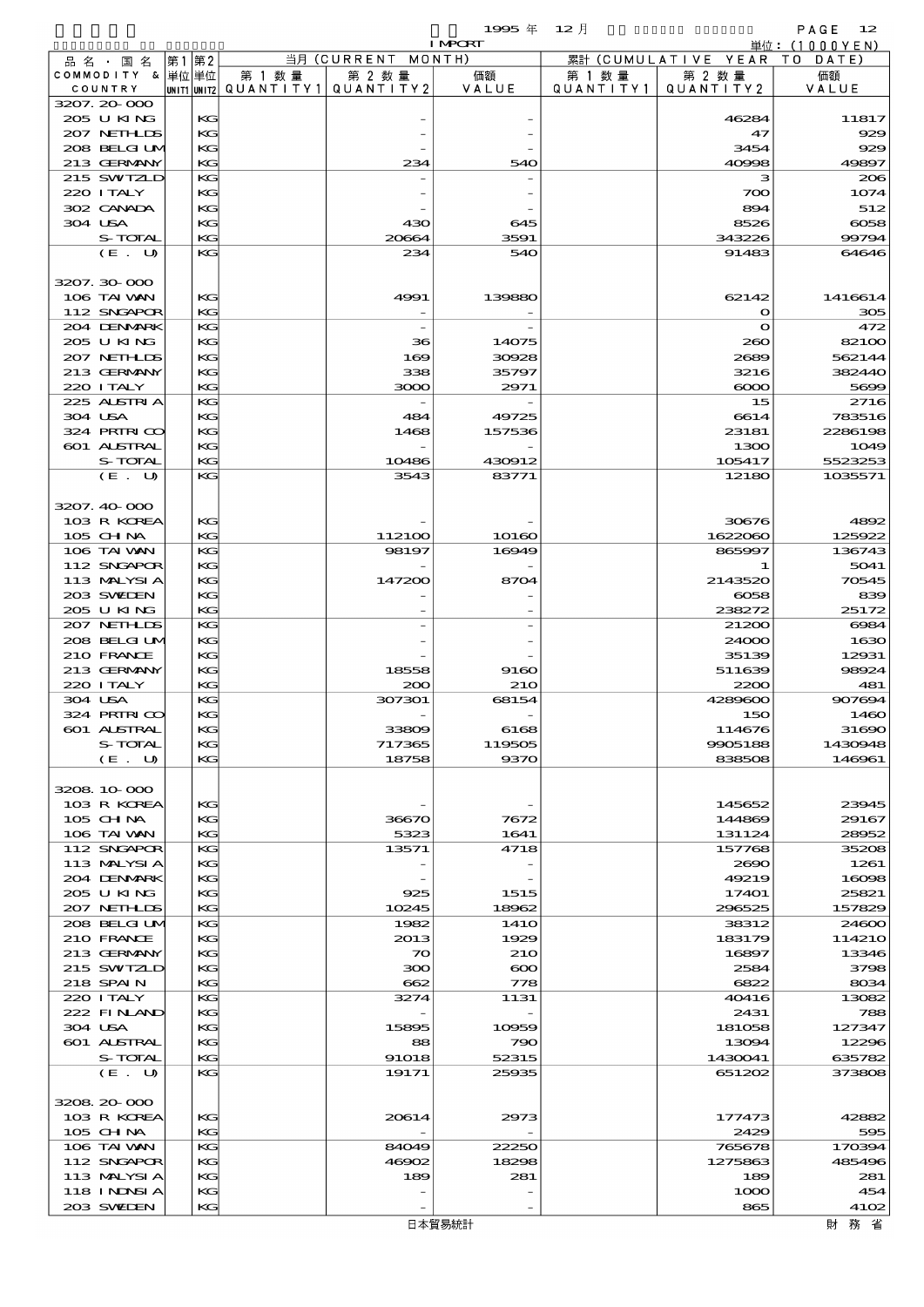$1995 \nleftrightarrow 12 \nparallel$  PAGE 13

|                  |       |    |                                          |                          | <b>I MPORT</b> |           |                              | 単位: (1000 Y E N ) |
|------------------|-------|----|------------------------------------------|--------------------------|----------------|-----------|------------------------------|-------------------|
| 品名・国名            | 第1 第2 |    |                                          | 当月 (CURRENT MONTH)       |                |           | 累計 (CUMULATIVE YEAR TO DATE) |                   |
| COMMODITY & 単位単位 |       |    | 第 1 数量                                   | 第 2 数量                   | 価額             | 第 1 数量    | 第 2 数量                       | 価額                |
| COUNTRY          |       |    | UNIT1 UNIT2  QUANT I TY 1   QUANT I TY 2 |                          | VALUE          | QUANTITY1 | QUANTITY 2                   | VALUE             |
| 3208 20 000      |       |    |                                          |                          |                |           |                              |                   |
| 205 U KING       |       | КG |                                          | 12919                    | 5887           |           | 165635                       | 58645             |
| 207 NETHLIS      |       | KG |                                          | 9313                     | 4478           |           | 373958                       | 126626            |
| 208 BELGI UM     |       | KG |                                          | 25334                    | 28208          |           | 421958                       | 366546            |
| 210 FRANCE       |       | KG |                                          | 12837                    | 9767           |           | 184395                       | 119817            |
| 213 GERMANY      |       | KG |                                          | 10883                    | 11049          |           | 430992                       | 693090            |
|                  |       |    |                                          |                          |                |           |                              |                   |
| 215 SWIZLD       |       | KG |                                          |                          |                |           | 4702                         | 8918              |
| 218 SPAIN        |       | KG |                                          |                          |                |           | 3389                         | 3840              |
| 220 I TALY       |       | KG |                                          |                          |                |           | 3413                         | 1857              |
| 302 CANADA       |       | KG |                                          |                          |                |           | 8227                         | 8291              |
| 304 USA          |       | KG |                                          | 137638                   | 55246          |           | 1389678                      | 617432            |
| 305 MEXICO       |       | KG |                                          |                          |                |           | 45                           | 220               |
| 601 ALSTRAL      |       | KG |                                          |                          |                |           | 10952                        | 5536              |
| S-TOTAL          |       | KG |                                          | 360678                   | 158437         |           | 5220841                      | 2715022           |
| (E. U)           |       | KG |                                          | 71286                    | 59389          |           | 1584605                      | 1374523           |
|                  |       |    |                                          |                          |                |           |                              |                   |
| 3208 90 010      |       |    |                                          |                          |                |           |                              |                   |
|                  |       |    |                                          |                          |                |           |                              |                   |
| 103 R KOREA      |       | KG |                                          |                          |                |           | 2160                         | 441               |
| 106 TAI VAN      |       | KG |                                          | 500                      | 226            |           | 1000                         | 449               |
| 112 SNGAPOR      |       | KG |                                          | 362                      | 207            |           | 1862                         | 675               |
| 205 U KING       |       | KG |                                          |                          |                |           | 3505                         | 1377              |
| 213 GERMANY      |       | KG |                                          | 2840                     | 2208           |           | 18422                        | 12638             |
| 218 SPAIN        |       | KG |                                          |                          |                |           | 2650                         | 1438              |
| 220 ITALY        |       | KG |                                          |                          |                |           | 905                          | 443               |
| 304 USA          |       | KG |                                          | 17375                    | 6440           |           | 104110                       | 43680             |
|                  |       |    |                                          |                          |                |           |                              |                   |
| 324 PRIRICO      |       | KG |                                          |                          |                |           | 288                          | 712               |
| S-TOTAL          |       | KG |                                          | 21077                    | 9081           |           | 134902                       | 61853             |
| (E. U)           |       | KG |                                          | <b>2840</b>              | 2208           |           | 25482                        | 15896             |
|                  |       |    |                                          |                          |                |           |                              |                   |
| 3208.90-020      |       |    |                                          |                          |                |           |                              |                   |
| 103 R KOREA      |       | KG |                                          | 73771                    | 47520          |           | 1311346                      | 354871            |
| 105 CH NA        |       | KG |                                          | 680                      | 262            |           | 72584                        | 20241             |
| 106 TAI VAN      |       | KG |                                          | 200197                   | 52017          |           | 2468431                      | 590487            |
|                  |       |    |                                          |                          |                |           |                              |                   |
| 111 THAILND      |       | KG |                                          |                          |                |           | 76912                        | 23148             |
| 112 SNGAPOR      |       | KG |                                          | 161253                   | 55759          |           | 1923546                      | 557817            |
| 113 MALYSIA      |       | KG |                                          | 72090                    | 14878          |           | 1349643                      | 274266            |
| 203 SVELEN       |       | KG |                                          |                          |                |           | 216                          | 563               |
| 204 DENMARK      |       | KG |                                          | 585                      | 538            |           | 2640                         | 1248              |
| 205 U KING       |       | KG |                                          | 2037                     | 4766           |           | 103125                       | 63056             |
| 207 NETHLIS      |       | KG |                                          | 101552                   | 38959          |           | 707545                       | 252196            |
| 208 BELGI UM     |       | KG |                                          | 3769                     | 5588           |           | 280123                       | 224972            |
| 210 FRANCE       |       | KG |                                          | 1093                     | 1153           |           | 337613                       | 123561            |
| 213 GERMANY      |       | KG |                                          | 8130                     | 9415           |           | 252084                       | 211264            |
|                  |       |    |                                          |                          |                |           |                              |                   |
| 215 SWIZLD       |       | КG |                                          | 1920                     | 6716           |           | 30719                        | 96194             |
| 220 I TALY       |       | KG |                                          | 67                       | 263            |           | 11890                        | 7024              |
| 302 CANADA       |       | KG |                                          | $\overline{\phantom{a}}$ |                |           | 43441                        | 21621             |
| 304 USA          |       | KG |                                          | 184746                   | 183318         |           | 1392377                      | 1418536           |
| 601 ALSTRAL      |       | KG |                                          | 556                      | 5038           |           | 4290                         | 12082             |
| 606 NEWELD       |       | KG |                                          | 342                      | 331            |           | 4803                         | 3242              |
| S-TOTAL          |       | KG |                                          | 812788                   | 426521         |           | 10373328                     | 4256389           |
| (E. U)           |       | KG |                                          | 117233                   | 60682          |           | 1695236                      | 883884            |
|                  |       |    |                                          |                          |                |           |                              |                   |
| 3208 90 090      |       |    |                                          |                          |                |           |                              |                   |
|                  |       |    |                                          |                          |                |           |                              |                   |
| 103 R KOREA      |       | KG |                                          | 7640                     | 1653           |           | 93664                        | 18413             |
| 106 TAI VAN      |       | KG |                                          | 78219                    | 23979          |           | 708548                       | 197673            |
| 108 HG KONG      |       | KG |                                          | 840                      | 1596           |           | 840                          | 1596              |
| 111 THAILND      |       | KG |                                          |                          |                |           | 2640                         | 1493              |
| 112 SNGAPOR      |       | KG |                                          | 3320                     | 630            |           | 111634                       | 36455             |
| 203 SWIDEN       |       | KG |                                          |                          |                |           | 422                          | 569               |
| 205 U KING       |       | KG |                                          | 18480                    | 3303           |           | 377445                       | 75464             |
| 207 NETHLIS      |       | KG |                                          | 4532                     | 2366           |           | 48450                        | 27757             |
| 208 BELGI UM     |       | KG |                                          | 2609                     | 3499           |           | 35845                        | 28805             |
|                  |       |    |                                          |                          |                |           |                              |                   |
| 210 FRANCE       |       | KG |                                          |                          |                |           | 15186                        | 7217              |
| 213 GERMANY      |       | KG |                                          | 46547                    | 36154          |           | 616609                       | 566328            |
| 215 SWIZLD       |       | KG |                                          | 4500                     | 13550          |           | 13814                        | 49413             |
| 218 SPAIN        |       | KG |                                          |                          |                |           | 23760                        | 16325             |
| 220 I TALY       |       | KG |                                          | 2040                     | 300            |           | <b>21410</b>                 | 28088             |
| 225 ALSTRIA      |       | KG |                                          |                          |                |           | 1741                         | 3373              |
| 304 USA          |       | KG |                                          | 29338                    | 44981          |           | 490260                       | 492906            |
| 601 ALSTRAL      |       | KG |                                          |                          |                |           | 7173                         | 3001              |
| 606 NEWELD       |       | KG |                                          |                          |                |           | 946                          | 1757              |
| S-TOTAL          |       | KG |                                          | 198065                   | 132011         |           | 2570387                      | 1556633           |
|                  |       |    |                                          |                          |                |           |                              |                   |
| (E. U)           |       | KG |                                          | 74208                    | 45622          |           | 1140868                      | 753926            |
|                  |       |    |                                          |                          |                |           |                              |                   |

 $\frac{3209.10}{200}$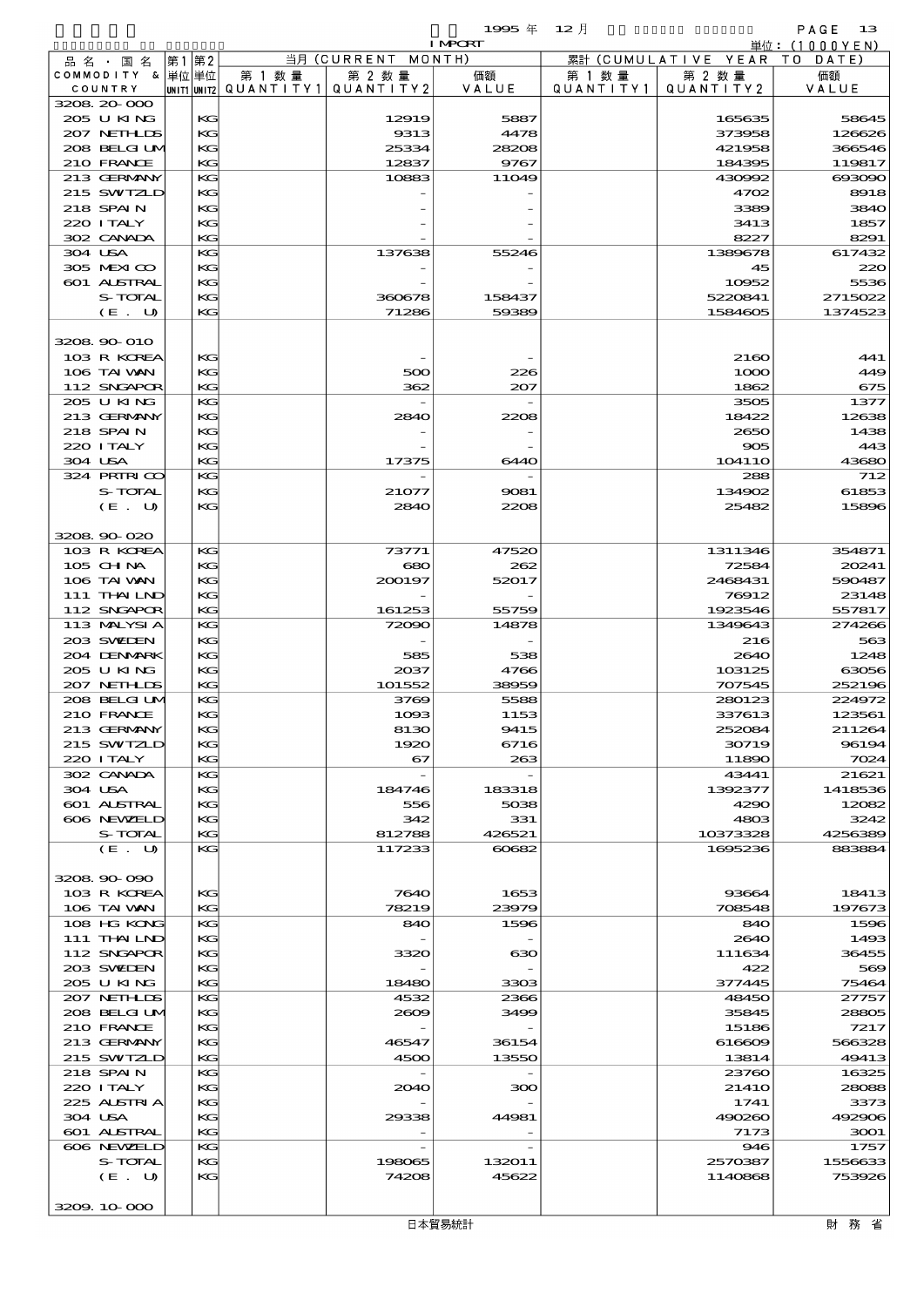$1995 \frac{1}{4}$   $12 \frac{1}{2}$ 

|                             |       |          |                                       |                    | <b>I MPORT</b>           |           |                              | 単位:(1000YEN)  |
|-----------------------------|-------|----------|---------------------------------------|--------------------|--------------------------|-----------|------------------------------|---------------|
| 品 名 ・ 国 名                   | 第1 第2 |          |                                       | 当月 (CURRENT MONTH) |                          |           | 累計 (CUMULATIVE YEAR TO DATE) |               |
| COMMODITY & 単位単位            |       |          | 第 1 数量                                | 第 2 数量             | 価額                       | 第 1 数 量   | 第 2 数量                       | 価額            |
| COUNTRY                     |       |          | UNIT1 UNIT2  QUANT I TY1  QUANT I TY2 |                    | VALUE                    | QUANTITY1 | QUANTITY 2                   | VALUE         |
| 3209.10.000<br>105 CH NA    |       | KG       |                                       |                    |                          |           | 10956                        | 3407          |
| 108 HG KONG                 |       | KG       |                                       |                    |                          |           | 250                          | 422           |
| 112 SNGAPOR                 |       | KG       |                                       | 31993              | 8037                     |           | 71424                        | 23280         |
| 113 MALYSIA                 |       | KG       |                                       |                    |                          |           | 13640                        | 4144          |
| 203 SWIEN                   |       | KG       |                                       |                    |                          |           | 24904                        | 16987         |
| 204 DENMARK                 |       | КG       |                                       |                    |                          |           | 24375                        | 12932         |
| 205 U KING                  |       | KG       |                                       | 13651              | 5455                     |           | 55035                        | 19181         |
| 207 NETHLIS                 |       | KG       |                                       |                    |                          |           | 2729                         | 1294          |
| 208 BELGI UM<br>210 FRANCE  |       | KG<br>KG |                                       | 8694               | 1565                     |           | 1290<br>67162                | 730<br>17775  |
| 213 GERMANY                 |       | КG       |                                       | 9797               | 3342                     |           | 48230                        | 19055         |
| 215 SWIZLD                  |       | KG       |                                       |                    |                          |           | 4291                         | 5836          |
| 220 I TALY                  |       | KС       |                                       | 847                | $\infty$                 |           | 28493                        | 17288         |
| 222 FINLAND                 |       | KG       |                                       |                    |                          |           | 17375                        | 6356          |
| 302 CANADA                  |       | KG       |                                       |                    |                          |           | 880                          | 239           |
| 304 USA                     |       | КG       |                                       | 47635              | 27382                    |           | 830300                       | 356876        |
| 413 ARCENT<br>601 ALSTRAL   |       | KG       |                                       |                    |                          |           | 284                          | 247<br>4981   |
| S-TOTAL                     |       | KG<br>KG |                                       | 112617             | 46473                    |           | 21302<br>1222920             | 511030        |
| (E. U)                      |       | KG       |                                       | 32989              | 11054                    |           | 269593                       | 111598        |
|                             |       |          |                                       |                    |                          |           |                              |               |
| 3209.90-000                 |       |          |                                       |                    |                          |           |                              |               |
| 106 TAI VAN                 |       | KG       |                                       |                    |                          |           | 6278                         | 1380          |
| 112 SNGAPOR                 |       | KG       |                                       |                    |                          |           | 6650                         | 949           |
| 203 SWIEN                   |       | KG       |                                       |                    |                          |           | 2011                         | 706           |
| 205 U KING                  |       | KG       |                                       | 1460               | 2206                     |           | 7100                         | 5853          |
| 207 NETHLIS<br>208 BELGI UM |       | KG<br>KС |                                       | 2519               | 11O7                     |           | 19226<br>13375               | 8982<br>13919 |
| 210 FRANCE                  |       | KG       |                                       |                    |                          |           | 905                          | 1567          |
| 213 GERMANY                 |       | KG       |                                       | 5567               | 3586                     |           | 81305                        | 45121         |
| 215 SWIZLD                  |       | KG       |                                       |                    |                          |           | 2445                         | 4512          |
| 220 I TALY                  |       | KG       |                                       |                    |                          |           | 3250                         | 1064          |
| 225 ALSTRIA                 |       | KС       |                                       |                    |                          |           | 800                          | 679           |
| 302 CANADA                  |       | KG       |                                       | 5676               | 1203                     |           | 21380                        | 4276          |
| 304 USA<br>324 PRIRICO      |       | KG       |                                       | 16753              | 21283                    |           | 400260                       | 410599        |
| 601 ALSTRAL                 |       | KG<br>KG |                                       |                    |                          |           | 200<br>28785                 | 281<br>18914  |
| S-TOTAL                     |       | KС       |                                       | 31975              | 29385                    |           | 594030                       | 518802        |
| (E. U)                      |       | KG       |                                       | 9546               | 6899                     |           | 127972                       | 77891         |
|                             |       |          |                                       |                    |                          |           |                              |               |
| 3210 00 010                 |       |          |                                       |                    |                          |           |                              |               |
| 103 R KOREA                 |       | KG       |                                       |                    |                          |           | 24150                        | 1995          |
| $105$ CHNA                  |       | KС       |                                       |                    |                          |           | 1065                         | 1491          |
| 205 U KING<br>207 NETHLIS   |       | KG<br>KG |                                       |                    |                          |           | 52072<br>117                 | 19165<br>246  |
| 213 GERMANY                 |       | KG       |                                       |                    |                          |           | 19834                        | 7633          |
| 304 USA                     |       | KG       |                                       |                    |                          |           | 91536                        | 221O1         |
| S-TOTAL                     |       | КG       |                                       |                    |                          |           | 188774                       | 52631         |
| (E. U)                      |       | KG       |                                       |                    |                          |           | 72023                        | 27044         |
|                             |       |          |                                       |                    |                          |           |                              |               |
| 3210 00 020                 |       |          |                                       |                    |                          |           |                              |               |
| 103 R KOREA<br>106 TAI VAN  |       | KG<br>KС |                                       | 1200               | $\infty$                 |           | 51040<br>27430               | 10329<br>7159 |
| 111 THAILND                 |       | KG       |                                       |                    |                          |           | 23000                        | 7088          |
| 112 SNGAPOR                 |       | KG       |                                       | 1200               | 374                      |           | 2880                         | 851           |
| 203 SWIDEN                  |       | KG       |                                       |                    |                          |           | 1528                         | 1115          |
| 204 DENMARK                 |       | KG       |                                       |                    |                          |           | 658                          | 3624          |
| 205 U KING                  |       | KС       |                                       | 244750             | 26311                    |           | 469889                       | 64406         |
| 207 NETHLIS                 |       | KG       |                                       |                    |                          |           | 1655                         | 2555          |
| 210 FRANCE<br>213 GERMANY   |       | KG<br>KG |                                       | 2470               | $\overline{\phantom{a}}$ |           | 1785<br>121925               | 1388<br>75425 |
| 215 SWIZLD                  |       | KG       |                                       | 177                | 593<br>249               |           | 377                          | 596           |
| 218 SPAIN                   |       | KС       |                                       |                    |                          |           | 1700                         | 727           |
| 220 I TALY                  |       | KG       |                                       | 9669               | 3006                     |           | 63895                        | 22381         |
| 302 CANADA                  |       | KG       |                                       |                    |                          |           | 2900                         | 1184          |
| 304 USA                     |       | KG       |                                       | 16572              | 24856                    |           | 476102                       | 273276        |
| 601 ALSTRAL                 |       | KG       |                                       |                    |                          |           | 64                           | 432           |
| S-TOTAL                     |       | KС       |                                       | 276038             | 56079                    |           | 1246828                      | 472536        |
| (E. U)                      |       | KG       |                                       | 256889             | 29910                    |           | 663035                       | 171621        |
| 3211.000000                 |       |          |                                       |                    |                          |           |                              |               |
| 106 TAI VAN                 |       | KG       |                                       | 10000              | 1879                     |           | 20000                        | 3731          |
| 204 DENMARK                 |       | KG       |                                       |                    |                          |           | 263                          | 387           |
| 207 NETHLIS                 |       | KG       |                                       |                    |                          |           | 164245                       | 28301         |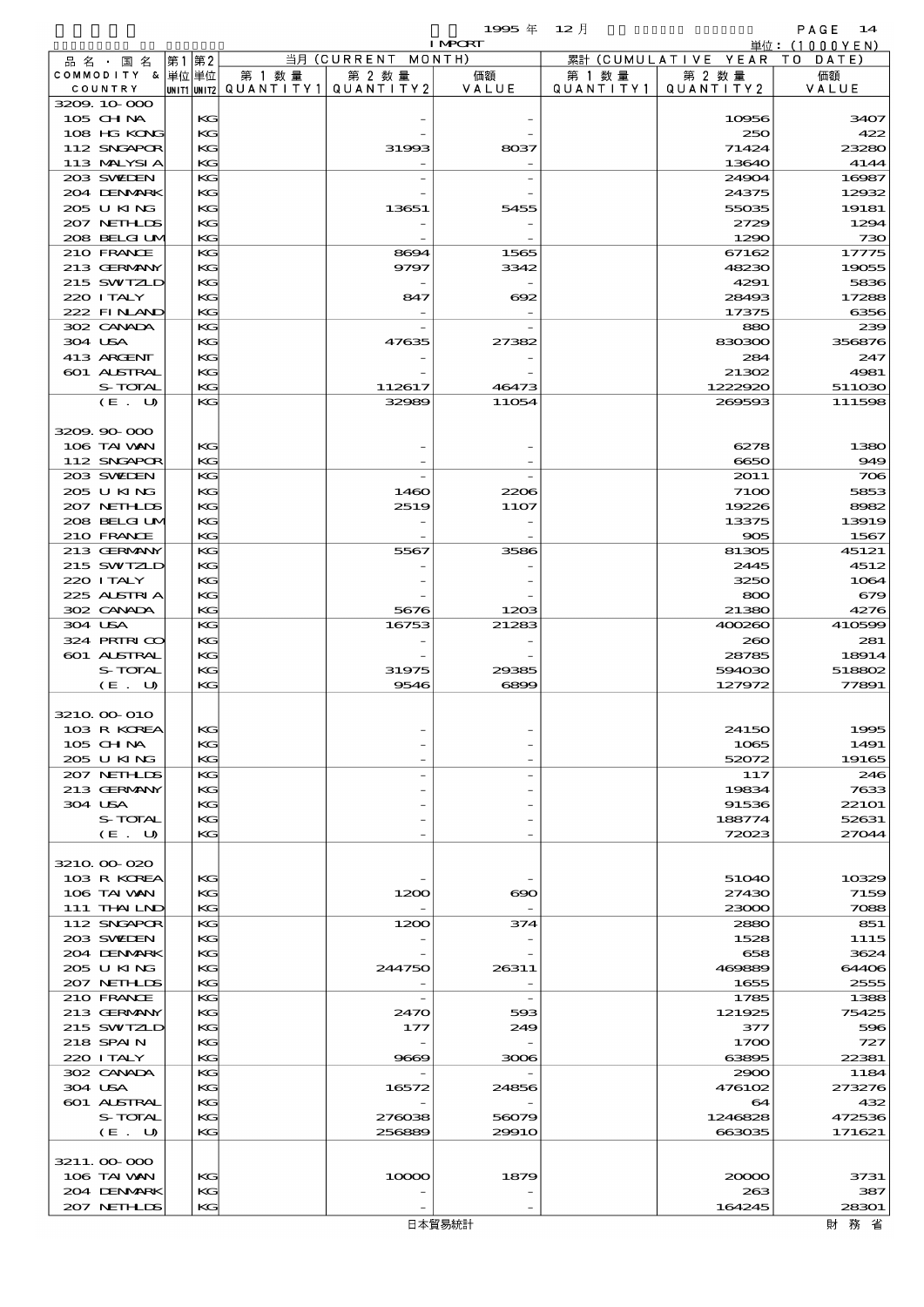|                               |          |                                   |                     | 1995 $#$       | $12$ 月               |                      | PAGE<br>15     |
|-------------------------------|----------|-----------------------------------|---------------------|----------------|----------------------|----------------------|----------------|
|                               |          |                                   |                     | <b>I MPORT</b> |                      |                      | 単位:(1000YEN)   |
| 品 名 ・ 国 名                     | 第1 第2    |                                   | 当月 (CURRENT MONTH)  |                |                      | 累計 (CUMULATIVE YEAR) | T O<br>DATE    |
| COMMODITY & 単位単位<br>COUNTRY   |          | 第 1 数 量<br>UNIT1 UNIT2 QUANTITY 1 | 第 2 数量<br>QUANTITY2 | 価額<br>VALUE    | 第 1 数 量<br>QUANTITY1 | 第 2 数量<br>QUANTITY2  | 価額<br>VALUE    |
| 3211.00-000                   |          |                                   |                     |                |                      |                      |                |
| 208 BELGIUM                   | KG       |                                   |                     |                |                      | 1930                 | 909            |
| 210 FRANCE                    | KG       |                                   |                     |                |                      | 53290                | 24924          |
| 213 GERMANY<br>304 USA        | KG<br>KG |                                   |                     |                |                      | 25830<br>95312       | 7479<br>47692  |
| S-TOTAL                       | KG       |                                   | 11361<br>21361      | 5418<br>7297   |                      | 360870               | 113423         |
| (E. U)                        | KG       |                                   |                     |                |                      | 245558               | 62000          |
|                               |          |                                   |                     |                |                      |                      |                |
| 3212 10 000                   |          |                                   |                     |                |                      |                      |                |
| 103 R KOREA                   | KG       |                                   | 8271                | 13750          |                      | 34226                | 52966          |
| 106 TAI VAN                   | KG       |                                   | 2863                | 7514           |                      | 26018                | 50567          |
| 205 U KING<br>208 BELGI UM    | KG<br>KG |                                   |                     |                |                      | 2644<br>590          | 9634<br>2125   |
| 210 FRANCE                    | KG       |                                   | 45                  | 320            |                      | 45                   | 320            |
| 213 GERMANY                   | KG       |                                   | 9678                | 41706          |                      | 113404               | 411278         |
| 302 CANADA                    | KG       |                                   |                     |                |                      | 864                  | 988            |
| 304 USA                       | KG       |                                   | 6383                | 13772          |                      | 68316                | 154348         |
| S-TOTAL                       | KG       |                                   | 27240               | 77062          |                      | 246107               | 682226         |
| (E. U)                        | KG       |                                   | 9723                | 42026          |                      | 116683               | 423357         |
| 3212 90 010                   |          |                                   |                     |                |                      |                      |                |
| 103 R KOREA                   | KG       |                                   | 3156                | 4670           |                      | 12154                | 17656          |
| 105 CHNA                      | KG       |                                   | 1028                | 1002           |                      | 1028                 | 1092           |
| 106 TAI VAN                   | КG       |                                   |                     |                |                      | 4340                 | 5924           |
| 210 FRANCE                    | KG       |                                   | 50                  | 292            |                      | 50                   | 292            |
| 213 GERMANY                   | KG       |                                   | 154                 | 262            |                      | 154                  | 262            |
| 304 USA<br>S-TOTAL            | KG<br>KG |                                   | 895<br>5283         | 5267<br>11583  |                      | 4894<br>22620        | 20881<br>46107 |
| (E. U)                        | KG       |                                   | 204                 | 554            |                      | 204                  | 554            |
|                               |          |                                   |                     |                |                      |                      |                |
| 3212 90 021                   |          |                                   |                     |                |                      |                      |                |
| $123$ INIA                    | KG       |                                   |                     |                |                      | 1000                 | 416            |
| 205 U KING                    | KG       |                                   |                     |                |                      | 61                   | 572            |
| 207 NETHLIS                   | KG       |                                   |                     |                |                      | 50                   | 240            |
| 210 FRANCE<br>213 GERMANY     | KG<br>KG |                                   | 1681O               | 10527          |                      | 800<br>28970         | 258<br>32648   |
| 227 HNGARY                    | KG       |                                   |                     |                |                      | 2000                 | 525            |
| 304 USA                       | KG       |                                   | 35807               | 15518          |                      | 114893               | 55176          |
| S-TOTAL                       | KG       |                                   | 52617               | 26045          |                      | 147774               | 89835          |
| (E. U)                        | KG       |                                   | <b>16810</b>        | 10527          |                      | 29881                | 33718          |
|                               |          |                                   |                     |                |                      |                      |                |
| 3212.90-022<br>105 CH NA      | KG       |                                   |                     |                |                      | $\bf{60}$            | 3776           |
| 108 HG KONG                   | KG       |                                   |                     |                |                      | 64                   | 324            |
| 124 PAKISTN                   | KG       |                                   |                     |                |                      | 259                  | 216            |
| 143 ISRAEL                    | KG       |                                   |                     |                |                      | 38                   | 306            |
| 205 U KING                    | KG       |                                   | 3584                | 5149           |                      | 25070                | 41954          |
| 208 BELGI UM                  | KG       |                                   |                     |                |                      | $\boldsymbol{z}$     | 538            |
| 210 FRANCE                    | KG       |                                   |                     |                |                      | 24                   | 944            |
| 213 GERMANY<br>215 SWIZLD     | KG<br>KG |                                   | 8957                | 15413          |                      | 37130<br>7           | 75505<br>686   |
| 304 USA                       | KG       |                                   | 55                  | 2560           |                      | 7155                 | 46861          |
| S-TOTAL                       | KG       |                                   | 12596               | 23122          |                      | 70409                | 17111O         |
| $(E_U U)$                     | КG       |                                   | 12541               | 20562          |                      | 62226                | 118941         |
|                               |          |                                   |                     |                |                      |                      |                |
| 3212 90 029                   |          |                                   |                     |                |                      |                      |                |
| 105 CHNA<br>106 TAI VAN       | KG<br>KG |                                   |                     |                |                      | 1325<br>750          | 1167<br>1077   |
| 205 U KING                    | KG       |                                   | 437                 | 628            |                      | 7171                 | 5694           |
| 208 BELGI UM                  | KG       |                                   |                     |                |                      | 350                  | 391            |
| 210 FRANCE                    | KG       |                                   |                     |                |                      | 5000                 | 2122           |
| 213 GERMANY                   | KG       |                                   | 2378                | 4088           |                      | 53555                | 82651          |
| 215 SWIZLD                    | KG       |                                   |                     |                |                      | 240                  | 331            |
| 218 SPAIN                     | KG       |                                   |                     |                |                      | 18990                | 3653           |
| 304 USA<br><b>601 ALSTRAL</b> | KG<br>KG |                                   | 3178                | 2816           |                      | 122282<br>9900       | 81770<br>1866  |
| S-TOTAL                       | KG       |                                   | 5993                | 7532           |                      | 219563               | 180722         |
| (E. U)                        | KG       |                                   | 2815                | 4716           |                      | 85066                | 94511          |
|                               |          |                                   |                     |                |                      |                      |                |
| 3213 10 000                   |          |                                   |                     |                |                      |                      |                |
| 103 R KOREA                   | KG       |                                   | 14208               | <b>9410</b>    |                      | 59568                | 39424          |
| 105 CHNA                      | KG       |                                   | 7779                | 5430           |                      | 88567                | 50070          |
| 106 TAI VAN<br>108 HG KONG    | KG<br>KG |                                   | 12004               | 7065           |                      | 62765<br>1180        | 38784<br>583   |
| 111 THAILND                   | KG       |                                   | 3200                | 593            |                      | 11447                | 2727           |

財務省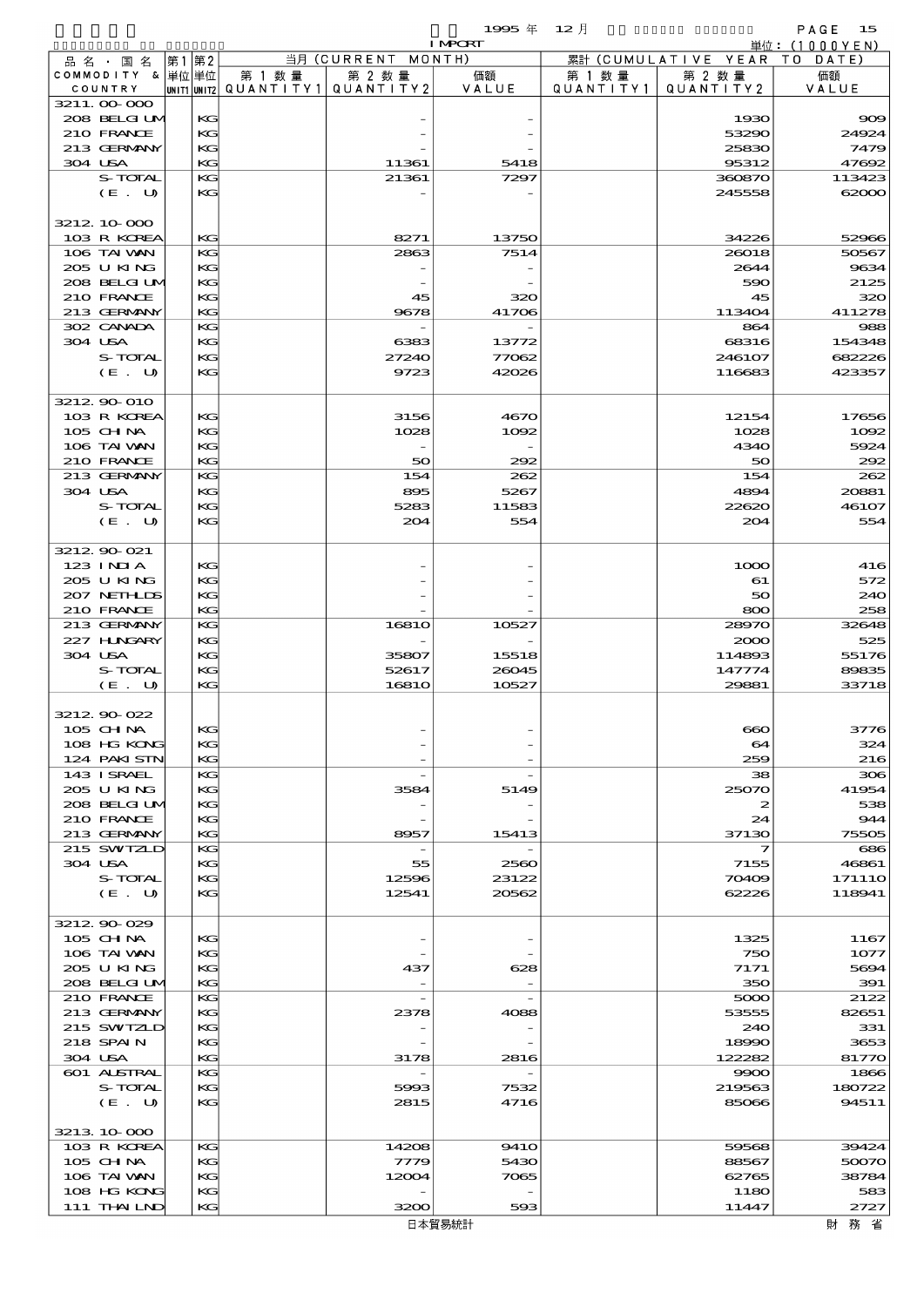$1995 \text{ } \#$   $12 \text{ } \frac{1}{2}$  PAGE 16

|         |                            |          |        |                                       | <b>I MPCRT</b>  |                   |                              | 単位: <u>(1000YEN)</u> |
|---------|----------------------------|----------|--------|---------------------------------------|-----------------|-------------------|------------------------------|----------------------|
|         | 品名・国名                      | 第1 第2    |        | 当月 (CURRENT MONTH)                    |                 |                   | 累計 (CUMULATIVE YEAR TO DATE) |                      |
|         | COMMODITY & 単位単位           |          | 第 1 数量 | 第 2 数量                                | 価額              | 第 1 数 量           | 第 2 数量                       | 価額                   |
|         | COUNTRY                    |          |        | UNIT1 UNIT2  QUANT   TY1  QUANT   TY2 | VALUE           | Q U A N T I T Y 1 | QUANTITY 2                   | VALUE                |
|         | 3213 10 000<br>143 ISRAEL  | KC       |        |                                       |                 |                   | 604                          | 216                  |
|         | 203 SWIDEN                 | KG       |        |                                       |                 |                   | 540                          | 376                  |
|         | 205 U KING                 | KG       |        | 1944                                  | 3220            |                   | 16528                        | 35089                |
|         | 207 NETHLIS                | KG       |        | <b>910</b>                            | 3214            |                   | 3426                         | 10166                |
|         | 210 FRANCE                 | KG       |        |                                       |                 |                   | 1426                         | 3245                 |
|         | 213 GERMANY                | KG       |        | 148                                   | 873             |                   | 3884                         | 1012C                |
|         | 215 SWIZLD                 | KG       |        |                                       |                 |                   | 173                          | 1313                 |
|         | 220 ITALY                  | KG       |        | 21 <sub>10</sub>                      | 2687            |                   | 7288                         | <b>748C</b>          |
|         | 230 GREECE                 | KG       |        |                                       |                 |                   | 145                          | 407                  |
| 304 USA | S-TOTAL                    | KG<br>КG |        | 233<br>42536                          | 892<br>33384    |                   | 11124<br>268665              | 14179<br>214179      |
|         | (E. U)                     | KG       |        | 5112                                  | 9994            |                   | 33237                        | 66883                |
|         |                            |          |        |                                       |                 |                   |                              |                      |
|         | 3213 90 000                |          |        |                                       |                 |                   |                              |                      |
|         | 103 R KOREA                | KG       |        | 402                                   | 486             |                   | 1677                         | 1885                 |
|         | 105 CH NA                  | KG       |        | $30^{\circ}$                          | 651             |                   | 3733                         | 6889                 |
|         | 106 TAI VAN                | KG       |        | 472                                   | 509             |                   | 5993                         | 5979                 |
|         | 111 THAILND                | KG       |        | 1125                                  | 306             |                   | 1125                         | 300                  |
|         | 205 U KING<br>207 NETHLIS  | KG<br>KG |        | 2666<br>842                           | 7502<br>3953    |                   | 20813<br>20525               | 49391<br>33822       |
|         | 208 BELGI UM               | KG       |        | 73                                    | 876             |                   | 231                          | 1762                 |
|         | 210 FRANCE                 | KG       |        | 220                                   | 616             |                   | 6911                         | 19986                |
|         | 213 GERMANY                | KG       |        | 640                                   | 785             |                   | 3238                         | 7842                 |
|         | 215 SWIZLD                 | KG       |        | 678                                   | 957             |                   | 5747                         | 9315                 |
|         | 220 I TALY                 | KG       |        | 280                                   | <b>210</b>      |                   | 968                          | 1315                 |
| 304 USA |                            | KG       |        | 8575                                  | 8937            |                   | 188743                       | 169711               |
|         | 601 ALSTRAL                | KG       |        |                                       |                 |                   | 1537                         | 1529                 |
|         | S-TOTAL<br>(E. U)          | KG<br>KG |        | 16003<br>4721                         | 25788<br>13942  |                   | 261241<br>52686              | 309732<br>114118     |
|         |                            |          |        |                                       |                 |                   |                              |                      |
|         | 3214 10 000                |          |        |                                       |                 |                   |                              |                      |
|         | 103 R KOREA                | KG       |        |                                       |                 |                   | 30670                        | 21742                |
|         | 106 TAI VAN                | KG       |        | 2665                                  | 3991            |                   | 13680                        | 24484                |
|         | 112 SNGAPOR                | KG       |        |                                       |                 |                   | 95                           | 628                  |
|         | 113 MALYSIA                | KG       |        | 7200                                  | 6334            |                   | 61105                        | 50745                |
|         | 203 SVELEN<br>205 U KING   | KG       |        |                                       |                 |                   | $_{\infty}$<br>104112        | 307                  |
|         | 206 IRELAND                | KG<br>KG |        | 3671                                  | 7941            |                   | 143224                       | 76034<br>75881       |
|         | 207 NETHLIS                | KG       |        | 17585                                 | 20925           |                   | 81153                        | 43357                |
|         | 208 BELGI UM               | KG       |        | 52                                    | 431             |                   | 55043                        | 22621                |
|         | 210 FRANCE                 | KG       |        | 365                                   | $\infty$        |                   | 1979                         | 1876                 |
|         | 213 GERMANY                | KG       |        | 75271                                 | 35741           |                   | 1098905                      | 457188               |
|         | 215 SWIZLD                 | КG       |        | 4638                                  | 9937            |                   | 34375                        | 60915                |
|         | 220 I TALY                 | KG       |        | 1119                                  | 647             |                   | 16519                        | 14506                |
| 304 USA | 302 CANADA                 | KG<br>KG |        | 8924<br>50706                         | 5821<br>70871   |                   | 68551<br>593518              | 37346<br>716733      |
|         | 324 PRIRICO                | KG       |        |                                       |                 |                   | 2471                         | 3067                 |
|         | 601 ALSTRAL                | КG       |        |                                       |                 |                   | 47606                        | 22377                |
|         | S-TOTAL                    | KG       |        | 172196                                | 163240          |                   | 2353026                      | 1629807              |
|         | (E. U)                     | KG       |        | 98063                                 | 66286           |                   | 1500955                      | 69177C               |
|         |                            |          |        |                                       |                 |                   |                              |                      |
|         | 3214 90 000                |          |        |                                       |                 |                   |                              |                      |
|         | 106 TAI VAN<br>108 HG KONG | KG<br>KG |        | 300<br>25                             | $\infty$<br>283 |                   | 8268<br>25                   | 4876<br>283          |
|         | 112 SNGAPOR                | KG       |        | 6352                                  | 1607            |                   | 20652                        | 5068                 |
|         | 118 I NDSI A               | KG       |        |                                       |                 |                   | 114                          | 215                  |
|         | 143 ISRAEL                 | KG       |        |                                       |                 |                   | 35                           | 252                  |
|         | 203 SWIDEN                 | КG       |        |                                       |                 |                   | $\infty$                     | 4055                 |
|         | 205 U KING                 | KG       |        | 2040                                  | 2358            |                   | 322819                       | 169892               |
|         | 207 NETHLIS                | KG       |        | 3685                                  | 5547            |                   | 73386                        | 107011               |
|         | 208 BELGI UM               | KG       |        |                                       |                 |                   | 2176                         | 272C                 |
|         | 210 FRANCE<br>213 GERMANY  | KG<br>KG |        | 75600<br>19600                        | 1965<br>3251    |                   | 664507<br>933809             | 31705<br>199975      |
|         | 215 SWIZLD                 | KG       |        |                                       |                 |                   | 9281                         | 8308                 |
|         | 220 I TALY                 | KG       |        | 6663                                  | 2630            |                   | 198650                       | 53726                |
|         | 222 FINAND                 | KG       |        |                                       |                 |                   | $\infty$                     | 313                  |
|         | 225 ALSTRIA                | KG       |        |                                       |                 |                   | 15                           | 539                  |
|         | 302 CANADA                 | КG       |        | 56377                                 | 10013           |                   | 229418                       | 37385                |
| 304 USA |                            | KG       |        | 103954                                | 62109           |                   | 828448                       | 461885               |
|         | <b>601 ALSTRAL</b>         | KG       |        |                                       |                 |                   | 115338                       | 23052<br>387         |
|         | 606 NEWELD<br>S-TOTAL      | KG<br>KG |        | 274596                                | 90453           |                   | 459<br>3468300               | 1111647              |
|         | (E. U)                     | KG       |        | 107588                                | 15751           |                   | 2256262                      | 569936               |
|         |                            |          |        |                                       |                 |                   |                              |                      |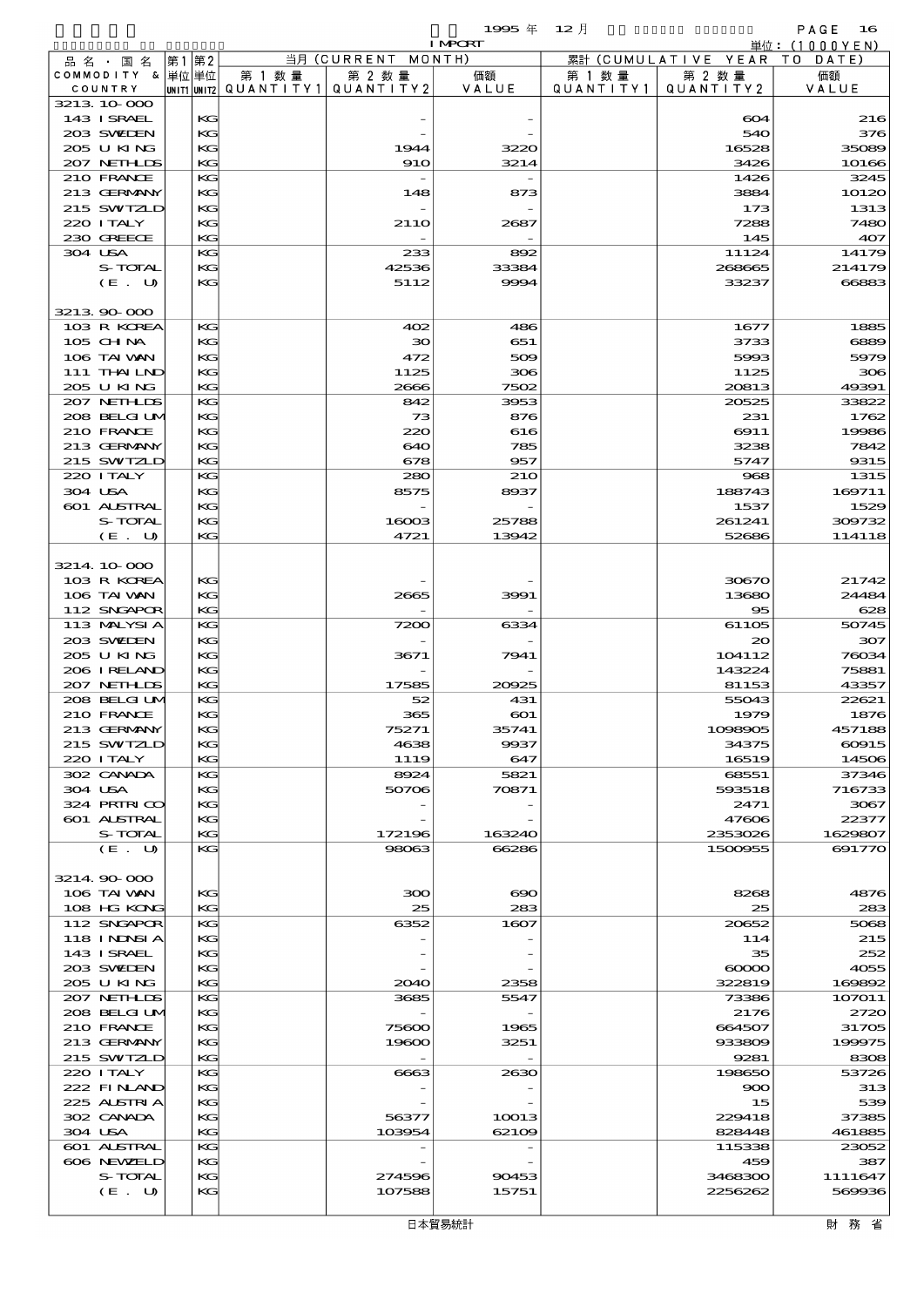$1995 \# 12 \nparallel$  PAGE 17

|                             |    |          |                                       |                          | <b>I MPORT</b> |           |                              | 単位:(1000YEN)       |
|-----------------------------|----|----------|---------------------------------------|--------------------------|----------------|-----------|------------------------------|--------------------|
| 品名・国名                       | 第1 | 第2       |                                       | 当月(CURRENT               | MONTH)         |           | 累計 (CUMULATIVE YEAR TO DATE) |                    |
| COMMODITY & 単位単位            |    |          | 第 1 数量                                | 第 2 数量                   | 価額             | 第 1 数 量   | 第 2 数量                       | 価額                 |
| COUNTRY<br>3215 11-000      |    |          | UNIT1 UNIT2  QUANT   TY1  QUANT   TY2 |                          | VALUE          | QUANTITY1 | QUANTITY 2                   | VALUE              |
| 103 R KOREA                 |    | KG       |                                       | 8268                     | 3347           |           | 98157                        | 3945C              |
| 105 CHNA                    |    | KG       |                                       | 3300                     | 1156           |           | 67910                        | 22100              |
| 106 TAI VAN                 |    | KG       |                                       | 255                      | 1280           |           | 1666                         | 6858               |
| 112 SNGAPOR                 |    | KG       |                                       |                          |                |           | 59                           | 662                |
| 118 I NJNSI A               |    | KG       |                                       |                          |                |           | 3794                         | 1372               |
| 205 U KING                  |    | KG       |                                       | 25579                    | 22018          |           | 286689                       | 288715             |
| 207 NETHLIS                 |    | KG       |                                       | 4371                     | 4640           |           | 33315                        | 30738              |
| 210 FRANCE                  |    | KG<br>KG |                                       | 550                      | 2922           |           | 6082                         | 36312<br>61154     |
| 213 GERMANY<br>215 SWIZLD   |    | KG       |                                       | 13096                    | 4498           |           | 116102<br>985                | 381                |
| 304 USA                     |    | KG       |                                       | 22525                    | 20074          |           | 327689                       | 268576             |
| 601 ALSTRAL                 |    | KG       |                                       |                          |                |           | 2006                         | 1771               |
| S-TOTAL                     |    | KG       |                                       | 77944                    | 59935          |           | 945354                       | 758107             |
| (E. U)                      |    | KG       |                                       | 43596                    | 34078          |           | 443088                       | 416919             |
|                             |    |          |                                       |                          |                |           |                              |                    |
| 3215 19 000                 |    |          |                                       |                          |                |           |                              |                    |
| 103 R KOREA                 |    | KG       |                                       | 29702                    | 15187          |           | 450130                       | 227315             |
| 105 CHNA<br>106 TAI VAN     |    | KG<br>KG |                                       | 72306                    | 34856          |           | 721051<br>20871              | 282576<br>10943    |
| 112 SNGAPOR                 |    | KG       |                                       |                          |                |           | 180                          | 575                |
| 113 MALYSIA                 |    | KG       |                                       |                          |                |           | 221                          | 814                |
| 118 I NJNSI A               |    | KG       |                                       |                          |                |           | 7628                         | 3609               |
| 205 U KING                  |    | KG       |                                       | 5272                     | 8222           |           | 182590                       | 148848             |
| 207 NETHLIS                 |    | KG       |                                       | 3396                     | 3269           |           | 36120                        | <b>29820</b>       |
| 208 BELGI UM                |    | KG       |                                       |                          |                |           | 74                           | 1097               |
| 210 FRANCE                  |    | KG       |                                       | 136                      | 728            |           | 1861                         | 8848               |
| 213 GERMANY                 |    | KG<br>KG |                                       | 14726                    | 8650           |           | 106109                       | 77764              |
| 215 SWIZLD<br>218 SPAIN     |    | KG       |                                       |                          |                |           | 1342<br>25                   | <b>9190</b><br>325 |
| 220 I TALY                  |    | KG       |                                       |                          |                |           | 1441                         | 1753               |
| 302 CANADA                  |    | KG       |                                       |                          |                |           | 848                          | 3732               |
| 304 USA                     |    | KG       |                                       | 9640                     | 29355          |           | 458017                       | 528095             |
| 601 ALSTRAL                 |    | KG       |                                       |                          |                |           | 2671                         | 3717               |
| S-TOTAL                     |    | KG       |                                       | 135178                   | 100267         |           | 1991179                      | 1339021            |
| (E. U)                      |    | KG       |                                       | 23530                    | 20869          |           | 328220                       | 268455             |
| 3215 90 010                 |    |          |                                       |                          |                |           |                              |                    |
| 105 CHNA                    |    | KG       |                                       |                          |                |           | 1250                         | 2614               |
| 106 TAI VAN                 |    | KG       |                                       | 1000                     | 1883           |           | 4562                         | 5955               |
| 108 HG KONG                 |    | KG       |                                       |                          |                |           | 2995                         | 1113               |
| 113 MALYSIA                 |    | KG       |                                       | 187                      | 250            |           | 187                          | 25C                |
| 118 INNSIA                  |    | KG       |                                       |                          |                |           | 3271                         | 855                |
| 205 U KING                  |    | KG       |                                       | 2877                     | 3244           |           | 7005                         | 11728              |
| 210 FRANCE                  |    | KG       |                                       | $\boldsymbol{\infty}$    | 307            |           | 2170                         | 6082               |
| 213 GERMANY<br>220 I TALY   |    | KG<br>KG |                                       | 2612                     | 7634           |           | 49822<br>15                  | 144941<br>200      |
| 304 USA                     |    | KG       |                                       | 836                      | 2173           |           | 28122                        | 71927              |
| 305 MEXICO                  |    | KG       |                                       | 362                      | 845            |           | 362                          | 845                |
| S-TOTAL                     |    | KG       |                                       | 7934                     | 16336          |           | 99761                        | 247419             |
| (E. U)                      |    | KG       |                                       | 5549                     | 11185          |           | 59012                        | 163860             |
|                             |    |          |                                       |                          |                |           |                              |                    |
| 3215 90 020                 |    |          |                                       |                          |                |           |                              |                    |
| 103 R KOREA                 |    | KG       |                                       | 16000                    | 2640           |           | 145600                       | 28908              |
| 105 CHNA<br>S-TOTAL         |    | KG       |                                       | 6584                     | 3034           |           | 77326                        | 51853              |
|                             |    | KG       |                                       | 22584                    | 5674           |           | 222926                       | 80761              |
| 3215 90 090                 |    |          |                                       |                          |                |           |                              |                    |
| 103 R KOREA                 |    | KG       |                                       | 200                      | 432            |           | 1951                         | 4019               |
| 105 CHNA                    |    | KG       |                                       | 720                      | 1763           |           | 1890                         | 3289               |
| 106 TAI VAN                 |    | KG       |                                       | 255                      | 829            |           | 23786                        | 65215              |
| 112 SNGAPOR                 |    | KG       |                                       |                          |                |           | 30 <sup>°</sup>              | $\rm \epsilon$     |
| 203 SWILEN                  |    | KG       |                                       | 43                       | 235            |           | 2372                         | 7357               |
| 205 U KING                  |    | KG       |                                       |                          |                |           | 453                          | 1924               |
| 206 IRELAND<br>208 BELGI UM |    | KG<br>KG |                                       | $\overline{\phantom{a}}$ |                |           | 738<br>80                    | 5999<br>447        |
| 210 FRANCE                  |    | KG       |                                       | 92                       | 209            |           | 1202                         | 3764               |
| 213 GERMANY                 |    | KG       |                                       | 373                      | 924            |           | 4851                         | 7568               |
| 215 SWIZLD                  |    | KC       |                                       | 480                      | 4516           |           | 6458                         | 29295              |
| 218 SPAIN                   |    | KG       |                                       | 10800                    | 12626          |           | 146891                       | 123047             |
| 225 ALSTRIA                 |    | KG       |                                       |                          |                |           | 512                          | 418                |
| 304 USA                     |    | KG       |                                       | 50793                    | 42678          |           | 676305                       | 726425             |
| 305 MEXICO                  |    | KG       |                                       |                          |                |           | 16061                        | 21122              |
| 601 ALSTRAL<br>S-TOTAL      |    | KG<br>KG |                                       | 63816                    | 64212          |           | 2112<br>885692               | 1832<br>1002411    |
|                             |    |          |                                       |                          |                |           |                              |                    |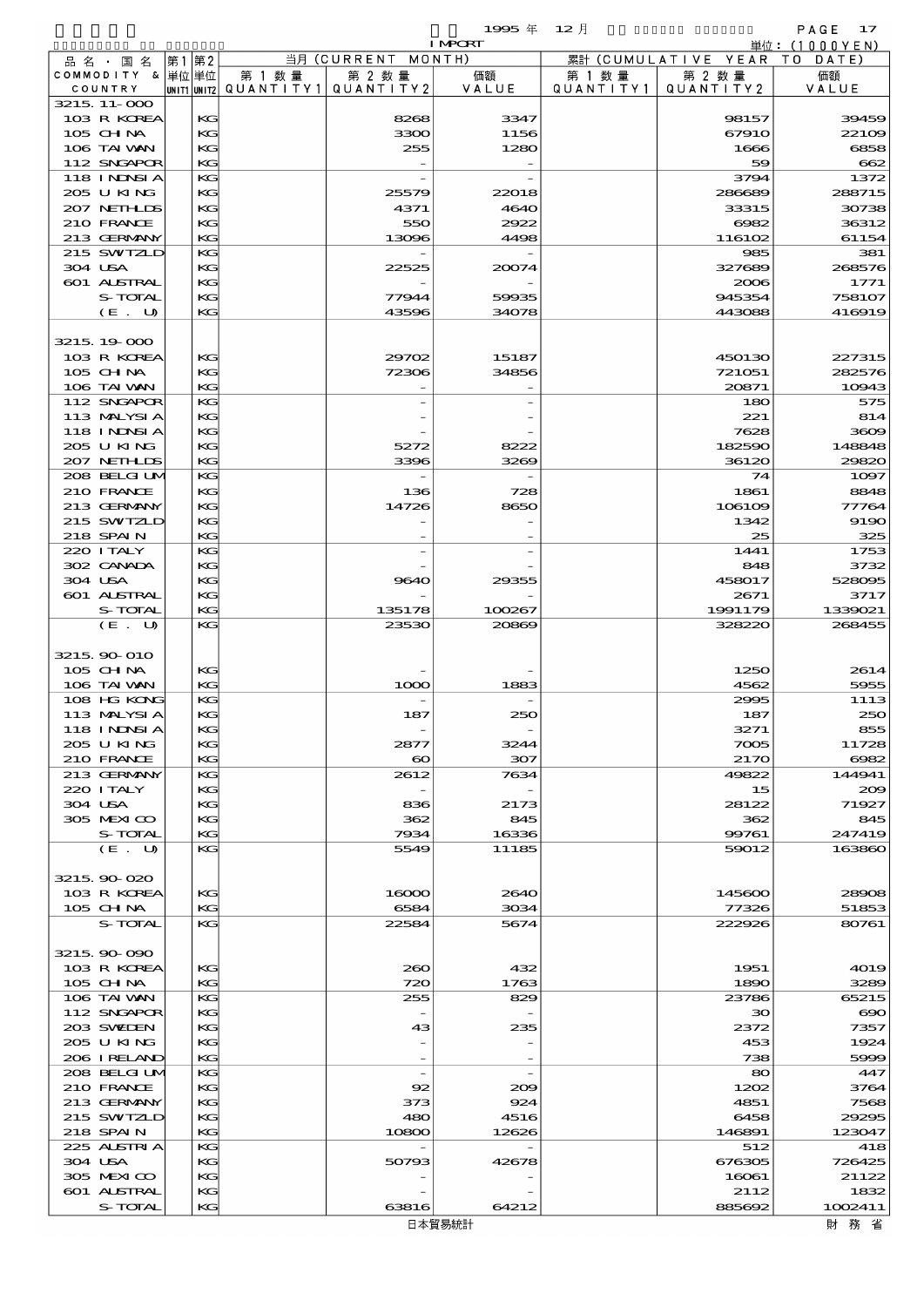$1995 \frac{4}{3}$   $12 \frac{1}{3}$   $18$ 

|                             |      |          |                                                  |                          | <b>I MPORT</b>           |                      |                              | 単位: <u>(1000YEN)</u> |
|-----------------------------|------|----------|--------------------------------------------------|--------------------------|--------------------------|----------------------|------------------------------|----------------------|
| 品名・国名                       | 第1第2 |          |                                                  | 当月 (CURRENT MONTH)       |                          |                      | 累計 (CUMULATIVE YEAR TO DATE) |                      |
| COMMODITY & 単位単位<br>COUNTRY |      |          | 第 1 数量<br> UNIT1 UNIT2  QUANT I TY1  QUANT I TY2 | 第 2 数量                   | 価額<br>VALUE              | 第 1 数 量<br>QUANTITY1 | 第 2 数量<br>QUANTITY 2         | 価額<br>VALUE          |
| 3215 90 090<br>(E. U)       |      | KG       |                                                  | 11308                    | 13994                    |                      | 157099                       | 150524               |
| 3301. 11-000<br>205 U KING  |      | KG       |                                                  |                          |                          |                      | $\infty$                     | 3200                 |
| 207 NETHLIS                 |      | KG       |                                                  |                          |                          |                      | $\boldsymbol{\infty}$        | 677                  |
| 210 FRANCE                  |      | KG       |                                                  | 140                      | 720                      |                      | 3405                         | 18045                |
| 213 GERMANY                 |      | KG       |                                                  |                          |                          |                      | 1950                         | 3163                 |
| 218 SPAIN                   |      | KG       |                                                  |                          |                          |                      | 300                          | 480                  |
| 220 I TALY                  |      | KG       |                                                  | 50                       | 200                      |                      | 3720                         | 18219                |
| 304 USA                     |      | KG       |                                                  | $\overline{\phantom{0}}$ |                          |                      | 120                          | <b>785</b>           |
| 516 I VCOAST<br>S-TOTAL     |      | KG<br>KG |                                                  | 190                      | 929                      |                      | 640<br>10885                 | 2590<br>47165        |
| (E. U)                      |      | KG       |                                                  | 190                      | 929                      |                      | 10125                        | 43790                |
|                             |      |          |                                                  |                          |                          |                      |                              |                      |
| 3301.12-000<br>108 HG KONG  |      | KG       |                                                  |                          |                          |                      | 850                          | 2620                 |
| 112 SNGAPOR                 |      | KG       |                                                  |                          |                          |                      | 1060                         | 1035                 |
| 143 ISRAEL                  |      | KG       |                                                  |                          |                          |                      | 3730                         | 3358                 |
| 205 U KING                  |      | KG       |                                                  | 2863                     | 2553                     |                      | 88555                        | 75341                |
| 207 NETHLIS                 |      | KG       |                                                  | 10620                    | 10991                    |                      | 40732                        | 54151                |
| 210 FRANCE                  |      | KG       |                                                  | <b>1310</b>              | 1847                     |                      | 9126                         | 22456                |
| 213 GERMANY                 |      | KG       |                                                  | 84                       | 254                      |                      | 844                          | 4275                 |
| 215 SWIZLD                  |      | KG       |                                                  | 635                      | 6375                     |                      | 6640                         | 50345                |
| 218 SPAIN                   |      | KG       |                                                  |                          |                          |                      | 12950                        | 10396                |
| 220 I TALY<br>302 CANADA    |      | KG       |                                                  |                          |                          |                      | 8570                         | 8420                 |
| 304 USA                     |      | KG<br>KG |                                                  | 11454                    | 15142                    |                      | 5064<br>575219               | 358<br>394702        |
| 305 MEXICO                  |      | KG       |                                                  |                          |                          |                      | 1796                         | 985                  |
| 410 BRAZIL                  |      | KG       |                                                  | 2628096                  | 241872                   |                      | 10514652                     | 930841               |
| 610 WSAMA                   |      | KG       |                                                  |                          |                          |                      | 13600                        | 5058                 |
| S-TOTAL                     |      | KG       |                                                  | 2655062                  | 279034                   |                      | 11283388                     | 1567583              |
| (E. U)                      |      | KG       |                                                  | 14877                    | 15645                    |                      | 160777                       | 175042               |
| 3301.13-000                 |      |          |                                                  |                          |                          |                      |                              |                      |
| 108 HG KONG                 |      | KG       |                                                  |                          |                          |                      | 180                          | 2388                 |
| 112 SNGAPOR                 |      | KG       |                                                  | 1400                     | 1614                     |                      | 9400                         | 12146                |
| 205 U KING                  |      | KG       |                                                  | 680                      | 1558                     |                      | 41602                        | 109596               |
| 207 NETHLIS                 |      | KG<br>KG |                                                  |                          |                          |                      | 9983<br>17169                | 50344                |
| 210 FRANCE<br>213 GERMANY   |      | KG       |                                                  | 1600                     | 4654                     |                      | <b>3410</b>                  | 63041<br>19496       |
| 215 SWIZLD                  |      | KG       |                                                  | 225                      | 5693                     |                      | 7260                         | 163047               |
| 218 SPAIN                   |      | KG       |                                                  |                          |                          |                      | 18465                        | 22913                |
| 220 I TALY                  |      | KG       |                                                  | 1625                     | 4409                     |                      | 89527                        | 228690               |
| 304 USA                     |      | KG       |                                                  | 15172                    | 34544                    |                      | 249838                       | 503996               |
| 413 ARGENT                  |      | KG       |                                                  | 25                       | 443                      |                      | 6350                         | 2620                 |
| 516 I VOOAST                |      | KG       |                                                  |                          |                          |                      | 300                          | 881                  |
| S-TOTAL                     |      | KG       |                                                  | 20727                    | 52915                    |                      | 453484                       | 1202749              |
| (E. U)                      |      | KG       |                                                  | 3905                     | 10621                    |                      | 180156                       | 494088               |
| 3301.14000                  |      |          |                                                  |                          |                          |                      |                              |                      |
| 205 U KING                  |      | KG       |                                                  | 210                      | 1542                     |                      | 8896                         | 30221                |
| 207 NETHLIS<br>210 FRANCE   |      | KG<br>KG |                                                  | 500<br>100               | 1362<br>540              |                      | 4395<br>760                  | 34000<br>5441        |
| 213 GERMANY                 |      | KG       |                                                  |                          |                          |                      | 205                          | 2717                 |
| 218 SPAIN                   |      | KG       |                                                  | $\overline{\phantom{a}}$ | $\overline{\phantom{a}}$ |                      | 7400                         | 8871                 |
| 304 USA                     |      | KG       |                                                  | 4275                     | 9990                     |                      | 41913                        | 126727               |
| 305 MEXICO                  |      | KG       |                                                  | 1448                     | 3391                     |                      | 11064                        | 32487                |
| 316 JAMAICA                 |      | KG       |                                                  | 200                      | 868                      |                      | 826                          | 3067                 |
| S-TOTAL                     |      | KG       |                                                  | 6733                     | 17693                    |                      | 75459                        | 243537               |
| (E. U)                      |      | KG       |                                                  | 810                      | 3444                     |                      | 21656                        | 81256                |
| 3301.19000                  |      |          |                                                  |                          |                          |                      |                              |                      |
| 143 ISRAEL                  |      | KС       |                                                  | 14900                    | 43277                    |                      | 51198                        | 138663               |
| 205 U KING                  |      | KG       |                                                  | 2170                     | 8931                     |                      | 13624                        | 63333                |
| 207 NETHLIS                 |      | KG       |                                                  |                          |                          |                      | 5637                         | 44658                |
| 208 BELGI UM<br>210 FRANCE  |      | KG<br>KG |                                                  | $_{\infty}$              | 468                      |                      | 400<br>2134                  | 435<br>10587         |
| 213 GERMANY                 |      | KG       |                                                  |                          |                          |                      | 1155                         | 16388                |
| 215 SWIZLD                  |      | KG       |                                                  | 50                       | 2281                     |                      | 127                          | 4392                 |
| 220 I TALY                  |      | KG       |                                                  | 870                      | 8483                     |                      | 4306                         | 31195                |
| 304 USA                     |      | KG       |                                                  | 14574                    | 70147                    |                      | 391149                       | 1246992              |
| 410 BRAZIL                  |      | KG       |                                                  |                          |                          |                      | 45                           | 223                  |
| S-TOTAL                     |      | KG       |                                                  | 32584                    | 133587                   |                      | 469775                       | 1556870              |

 $(E. U)$  KG 3060 17882 27256 166600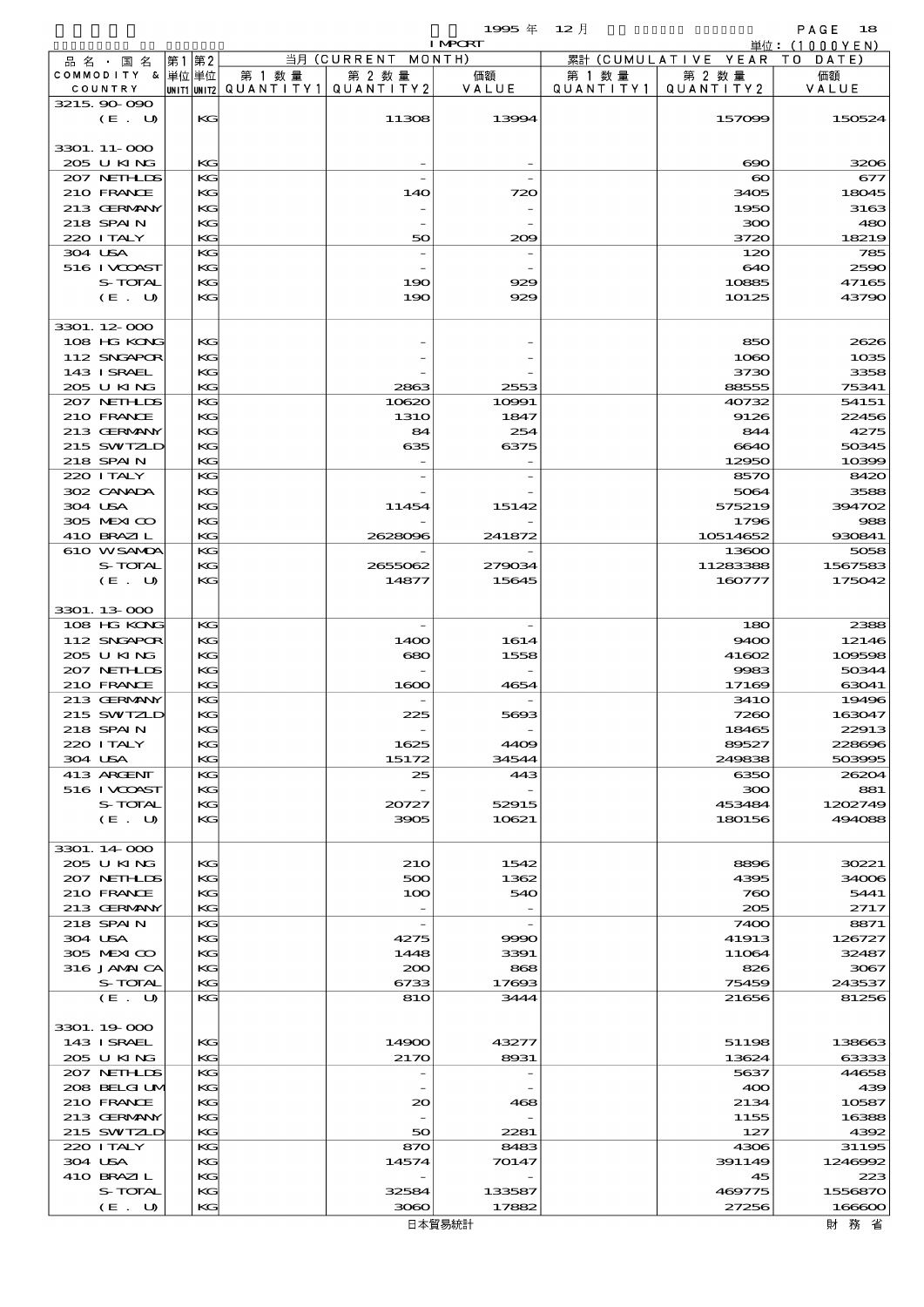$1995 \nrightarrow \text{ } 12 \text{ } \frac{1}{2}$ 

|                            |          |        |                                       | <b>I MPCRT</b>        |           |                              | 単位: (1000YEN)   |
|----------------------------|----------|--------|---------------------------------------|-----------------------|-----------|------------------------------|-----------------|
| 品名・国名                      | 第1第2     |        | 当月 (CURRENT MONTH)                    |                       |           | 累計 (CUMULATIVE YEAR TO DATE) |                 |
| COMMODITY & 単位単位           |          | 第 1 数量 | 第 2 数量                                | 価額                    | 第 1 数 量   | 第 2 数量                       | 価額              |
| COUNTRY<br>3301. 21-000    |          |        | UNIT1 UNIT2  QUANT   TY1  QUANT   TY2 | VALUE                 | QUANTITY1 | QUANTITY 2                   | VALUE           |
| 105 CH NA                  | KG       |        |                                       |                       |           | 2280                         | 13192           |
| 205 U KING                 | KG       |        | 25                                    | 265                   |           | 170                          | 3096            |
| 210 FRANCE                 | KG       |        | $30^{\circ}$                          | 432                   |           | 8674                         | 82700           |
| 506 EGYPT                  | KG       |        | 200                                   | 1473                  |           | $\infty$                     | 5655            |
| <b>548 REUN ON</b>         | KG       |        | 12                                    | 224                   |           | 312                          | 5418            |
| 558 COMBOS                 | KG       |        |                                       |                       |           | 855                          | 3100            |
| S-TOTAL                    | KG       |        | 267                                   | 2394                  |           | 12891                        | 113161          |
| (E. U)                     | KG       |        | 55                                    | $\boldsymbol{\alpha}$ |           | 8844                         | 85796           |
| 3301.22-000                |          |        |                                       |                       |           |                              |                 |
| 123 INIA                   | KG       |        |                                       |                       |           | 5                            | 562             |
| 210 FRANCE                 | KG       |        | 34                                    | 6680                  |           | 199                          | 29422           |
| 211 MUNKOO                 | KG       |        |                                       |                       |           | з                            | 443             |
| 215 SWIZLD                 | KG       |        |                                       |                       |           | 7                            | 1125            |
| 304 USA                    | KG       |        | $\overline{a}$                        |                       |           | 5                            | 672             |
| 501 MROCCO                 | KG       |        |                                       |                       |           | з                            | 435             |
| 506 EGYPT                  | KG       |        | $\infty$                              | 4687                  |           | 119                          | 7114            |
| S-TOTAL<br>(E. U)          | KG<br>KG |        | 104<br>34                             | 11367<br>6680         |           | 341<br>199                   | 39773<br>29422  |
|                            |          |        |                                       |                       |           |                              |                 |
| 3301.23-000                |          |        |                                       |                       |           |                              |                 |
| 105 CH NA                  | KG       |        |                                       |                       |           | 191                          | 596             |
| 205 U KING                 | KG       |        | 5                                     | 202                   |           | 2205                         | 14395           |
| 207 NETHLIS                | KG       |        |                                       |                       |           | 170                          | 435             |
| 208 BELGI UM               | KG       |        | $\overline{a}$                        |                       |           | 27                           | 479             |
| 210 FRANCE                 | KG       |        | 1121                                  | 4893                  |           | 39096                        | 96329           |
| 213 GERMANY                | KG       |        | 112                                   | 957                   |           | 247                          | 2782            |
| 218 SPAIN<br>232 BULGAR    | KG<br>KG |        |                                       |                       |           | 1075<br>350                  | 2174<br>1416    |
| 601 ALSTRAL                | KG       |        | $\overline{\phantom{a}}$              |                       |           | 11                           | 222             |
| S-TOTAL                    | KG       |        | 1238                                  | $-0052$               |           | 43372                        | 118828          |
| (E. U)                     | KG       |        | 1238                                  | $-0052$               |           | 42820                        | 116594          |
|                            |          |        |                                       |                       |           |                              |                 |
| 3301.24 000                |          |        |                                       |                       |           |                              |                 |
| 105 CH NA                  | KG       |        | $\overline{a}$                        |                       |           | 280                          | 821             |
| 123 INIA                   | KG       |        |                                       |                       |           | 150                          | 595             |
| 205 U KING                 | KG       |        | 360                                   | 519                   |           | 1380                         | 6264            |
| 210 FRANCE<br>213 GERMANY  | KG<br>KG |        | 40                                    | 555                   |           | 760<br>330                   | 4171<br>2650    |
| 304 USA                    | KG       |        | 15821                                 | 56501                 |           | 190561                       | 709648          |
| 601 ALSTRAL                | KG       |        |                                       |                       |           | 380                          | 1528            |
| S-TOTAL                    | KG       |        | 16221                                 | 57575                 |           | 193841                       | 725677          |
| (E. U)                     | КG       |        | 400                                   | 1074                  |           | 2470                         | 13085           |
|                            |          |        |                                       |                       |           |                              |                 |
| 3301. 25-011               |          |        |                                       |                       |           |                              |                 |
| 104 N KOREA                | KG       |        | 1260                                  | 948                   |           | 5400                         | 4555            |
| 105 CH NA<br>106 TAI VAN   | KG<br>KG |        |                                       |                       |           | 139537<br>5400               | 174988<br>9072  |
| 123 INIA                   | KG       |        |                                       |                       |           | 72360                        | 89236           |
| S-TOTAL                    | KG       |        | 1260                                  | 948                   |           | 222697                       | 277851          |
|                            |          |        |                                       |                       |           |                              |                 |
| 3301. 25-019               |          |        |                                       |                       |           |                              |                 |
| 104 N KOREA                | KG       |        |                                       |                       |           | 540                          | 457             |
| 105 CH NA                  | KG       |        |                                       |                       |           | 64765                        | 50830           |
| 106 TAI VAN                | KG       |        | 4500                                  | 4358                  |           | 27000                        | 27180           |
| 110 VIEINAM<br>112 SNGAPOR | KG<br>KG |        |                                       |                       |           | 4940<br>540                  | $\cos 1$<br>359 |
| 123 INIA                   | KG       |        |                                       |                       |           | 36000                        | 17995           |
| 220 I TALY                 | KG       |        |                                       |                       |           | 1500                         | 1995            |
| 304 USA                    | KG       |        |                                       |                       |           | 40                           | 291             |
| 410 BRAZIL                 | KG       |        |                                       |                       |           | 540                          | 794             |
| S-TOTAL                    | KG       |        | 4500                                  | 4358                  |           | 135865                       | 105932          |
| (E. U)                     | KG       |        |                                       |                       |           | 1500                         | 1995            |
|                            |          |        |                                       |                       |           |                              |                 |
| 3301.25 020<br>103 R KOREA | KG       |        |                                       |                       |           | 1020                         | 5121            |
| 105 CH NA                  | KG       |        | 1750                                  | 1511                  |           | 2275                         | 1914            |
| 2005 U KING                | KG       |        |                                       |                       |           | $\boldsymbol{\infty}$        | 201             |
| 207 NETHLIS                | KG       |        |                                       |                       |           | 50                           | 343             |
| 213 GERMANY                | KG       |        |                                       |                       |           | $\boldsymbol{\infty}$        | 325             |
| 304 USA                    | KG       |        | 11974                                 | 39209                 |           | 31004                        | 116364          |
| S-TOTAL                    | KG       |        | 13724                                 | 40720                 |           | 34469                        | 124268          |
| (E. U)                     | KG       |        |                                       |                       |           | 170                          | 869             |
|                            |          |        |                                       |                       |           |                              |                 |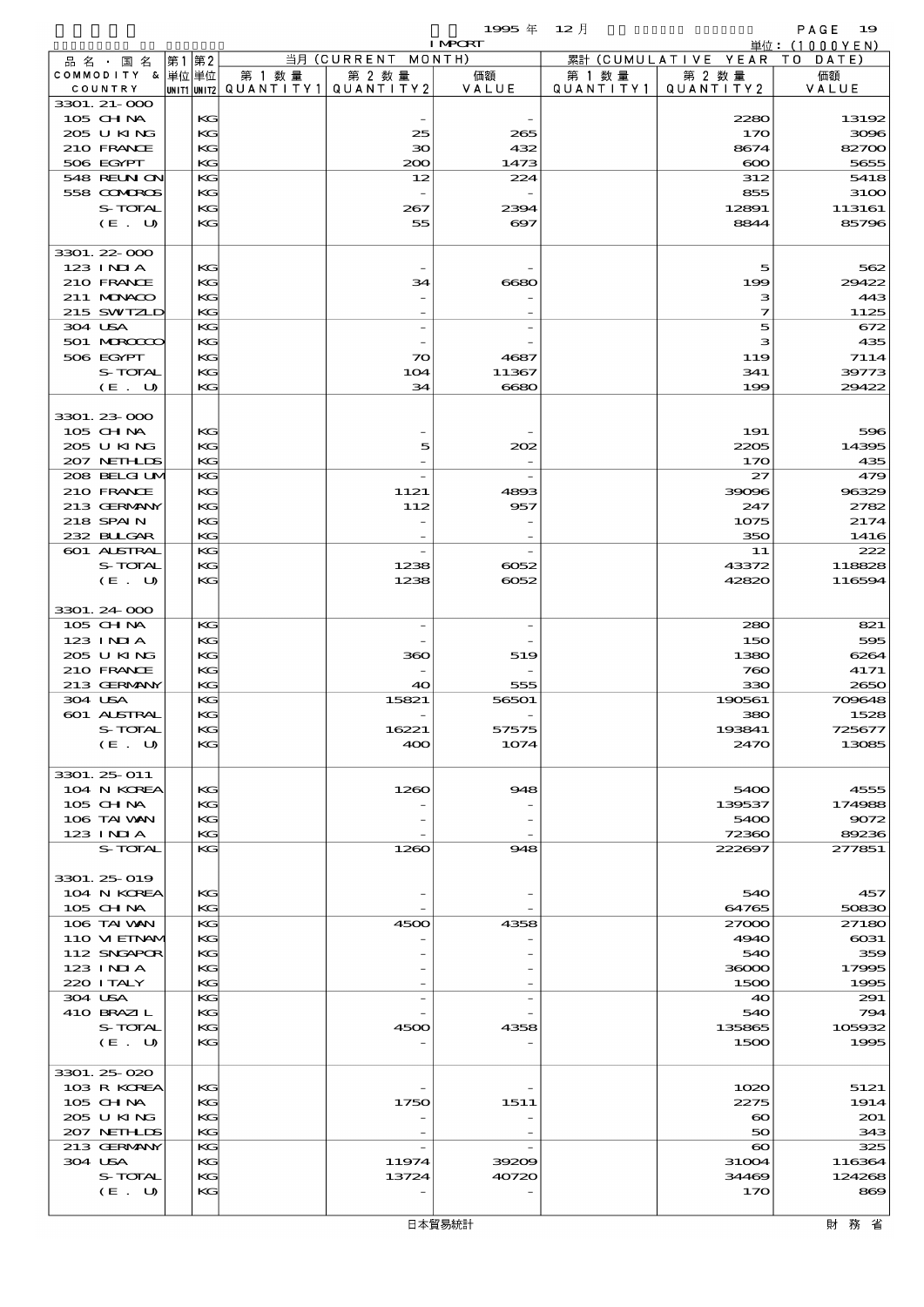|                             |             |          |                      |                                                      | 1995 $#$       | $12$ 月               |                      | PAGE<br>$\infty$ |
|-----------------------------|-------------|----------|----------------------|------------------------------------------------------|----------------|----------------------|----------------------|------------------|
|                             |             |          |                      |                                                      | <b>I MPCRT</b> |                      |                      | 単位:(1000YEN)     |
| 品名・国名                       | 第1          | 第2       |                      | 当月 (CURRENT MONTH)                                   |                |                      | 累計 (CUMULATIVE YEAR) | DATE<br>T O      |
| COMMODITY & 単位単位<br>COUNTRY | UNIT1 UNIT2 |          | 第 1 数 量<br>QUANTITY1 | 第 2 数 量<br>QUANTITY 2                                | 価額<br>VALUE    | 第 1 数 量<br>QUANTITY1 | 第 2 数量<br>QUANTITY2  | 価額<br>VALUE      |
| 3301.25 030                 |             |          |                      |                                                      |                |                      |                      |                  |
| 103 R KOREA                 |             | KG       |                      |                                                      |                |                      | 1283                 | 6245             |
| 105 CHNA                    |             | KG       |                      |                                                      |                |                      | 6849                 | 8286             |
| 143 I SRAEL                 |             | KG       |                      |                                                      |                |                      | 3000                 | 5573             |
| 207 NETH LIS                |             | KG       |                      |                                                      |                |                      | 50                   | 234              |
| 210 FRANCE                  |             | KG       |                      |                                                      |                |                      | 75                   | 1311             |
| 218 SPAIN                   |             | KG       |                      | ဆဝ                                                   | 570            |                      | 300                  | 570              |
| 304 USA<br>S-TOTAL          |             | KG<br>KG |                      | 9250<br>9550                                         | 31797<br>32367 |                      | 85190<br>96747       | 288564<br>310783 |
| (E. U)                      |             | KG       |                      | 300                                                  | 570            |                      | 425                  | 2115             |
|                             |             |          |                      |                                                      |                |                      |                      |                  |
| 3301.26-000                 |             |          |                      |                                                      |                |                      |                      |                  |
| 105 CHNA                    |             | KG       |                      |                                                      |                |                      | 800                  | 6042             |
| 112 SNGAPOR                 |             | KG       |                      |                                                      |                |                      | 50                   | 547              |
| 118 I NJNSI A               |             | KG       |                      | 400                                                  | 2848           |                      | 3740                 | 27475            |
| 208 BELGI UM                |             | KG       |                      |                                                      |                |                      | 50                   | 621              |
| 210 FRANCE<br>$322$ HN TI   |             | KG       |                      | 50                                                   | 679            |                      | 822                  | 10484            |
| 548 REUN ON                 |             | KG<br>KG |                      | $\overline{\phantom{a}}$<br>$\overline{\phantom{0}}$ |                |                      | 612<br>$30^{\circ}$  | $\alpha$<br>741  |
| S-TOTAL                     |             | KG       |                      | 450                                                  | 3527           |                      | 6104                 | 51949            |
| (E. U)                      |             | KG       |                      | 50                                                   | 679            |                      | 872                  | 11105            |
|                             |             |          |                      |                                                      |                |                      |                      |                  |
| 3301. 29-110                |             |          |                      |                                                      |                |                      |                      |                  |
| 105 CH NA                   |             | KG       |                      |                                                      |                |                      | 54000                | 200973           |
| 205 U KING                  |             | KG       |                      | 40                                                   | 219            |                      | 1901                 | 5398             |
| 210 FRANCE                  |             | KG       |                      | $\overline{\phantom{a}}$                             |                |                      | 281                  | 3534             |
| 304 USA                     |             | KG       |                      |                                                      |                |                      | 55                   | 618              |
| S-TOTAL                     |             | KG       |                      | 40                                                   | 219            |                      | 56237                | 210523           |
| (E. U)                      |             | KG       |                      | 40                                                   | 219            |                      | 2182                 | 8932             |
| 3301.29-120                 |             |          |                      |                                                      |                |                      |                      |                  |
| 105 CH NA                   |             | KG       |                      | 4320                                                 | 2304           |                      | 47520                | 66103            |
| 210 FRANCE                  |             | KG       |                      |                                                      |                |                      | 4                    | 204              |
| 302 CANADA                  |             | KG       |                      |                                                      |                |                      | 50                   | 323              |
| 304 USA                     |             | KG       |                      | 1469                                                 | 1495           |                      | 108976               | 87948            |
| 305 MEXICO                  |             | KG       |                      |                                                      |                |                      | 1160                 | 712              |
| S-TOTAL                     |             | KG       |                      | 5789                                                 | 3799           |                      | 155710               | 155290           |
| (E. U)                      |             | KG       |                      |                                                      |                |                      | 4                    | 204              |
|                             |             |          |                      |                                                      |                |                      |                      |                  |
| 3301.29 130<br>106 TAI VAN  |             | KG       |                      | 25                                                   | 210            |                      | 25                   | <b>210</b>       |
| 118 INNSIA                  |             | KG       |                      |                                                      |                |                      | 85500                | 45578            |
| 205 U KING                  |             | KG       |                      |                                                      |                |                      | 11O                  | 674              |
| 208 BELGI UM                |             | KG       |                      |                                                      |                |                      | 14                   | 238              |
| 210 FRANCE                  |             | KG       |                      |                                                      |                |                      | 1300                 | 3995             |
| 213 GERMANY                 |             | KG       |                      |                                                      |                |                      | 50                   | 207              |
| 304 USA                     |             | KG       |                      | 8800                                                 | 4693           |                      | 25635                | 17207            |
| S-TOTAL                     |             | KG       |                      | 8825                                                 | 4903           |                      | 112634               | 68109            |
| (E. U)                      |             | KG       |                      |                                                      |                |                      | 1474                 | 5114             |
| 3301.29 140                 |             |          |                      |                                                      |                |                      |                      |                  |
| 106 TAI VAN                 |             | KG       |                      | 50                                                   | 1554           |                      | 50                   | 1554             |
| <b>118 INNSIA</b>           |             | KG       |                      |                                                      |                |                      | 440                  | 5531             |
| $123$ INIA                  |             | KG       |                      | 250                                                  | 6587           |                      | 2175                 | 46770            |
| 205 U KING                  |             | KG       |                      | $\overline{\phantom{a}}$                             |                |                      | 15                   | 635              |
| 210 FRANCE                  |             | KG       |                      | 10                                                   | 367            |                      | 173                  | 2327             |
| 304 USA                     |             | KG       |                      |                                                      |                |                      | 10                   | 258              |
| S-TOTAL                     |             | KG       |                      | 31O                                                  | 8508           |                      | 2863                 | 57075            |
| (E. U)                      |             | KG       |                      | 10                                                   | 367            |                      | 188                  | 2962             |
|                             |             |          |                      |                                                      |                |                      |                      |                  |
| 3301. 29 190                |             |          |                      |                                                      |                |                      |                      |                  |
| 105 CHNA<br>106 TAI VAN     |             | KC<br>KG |                      | 4650<br>7050                                         | 4888<br>7485   |                      | 55225<br>15990       | 54250<br>23817   |
| 108 HG KONG                 |             | KG       |                      |                                                      |                |                      | 1080                 | 1513             |
| 118 I NJNSI A               |             | KG       |                      |                                                      |                |                      | 29650                | 34097            |
| 125 SRILANK                 |             | KG       |                      | $\overline{\phantom{a}}$                             |                |                      | 150                  | 231              |
| 205 U KING                  |             | KG       |                      | 300                                                  | 285            |                      | 2952                 | 9280             |
| 207 NETHLIS                 |             | KG       |                      |                                                      |                |                      | 130                  | 2238             |
| 208 BELGIUM                 |             | KG       |                      | 40                                                   | 527            |                      | 246                  | 2917             |
| 210 FRANCE                  |             | KG       |                      | 1234                                                 | 7979           |                      | 23590                | 128505           |
| 213 GERMANY                 |             | KG       |                      | 200                                                  | 454            |                      | 1009                 | 3833             |
| 218 SPAIN                   |             | KG       |                      | 655                                                  | 1509           |                      | 27877                | 26675            |
| 220 I TALY<br>304 USA       |             | KG<br>KG |                      | 254                                                  |                |                      | 190<br>16224         | 1596<br>42291    |
| 306 GUATMAL                 |             | KG       |                      |                                                      | 2137           |                      | 6536                 | 7729             |

財務省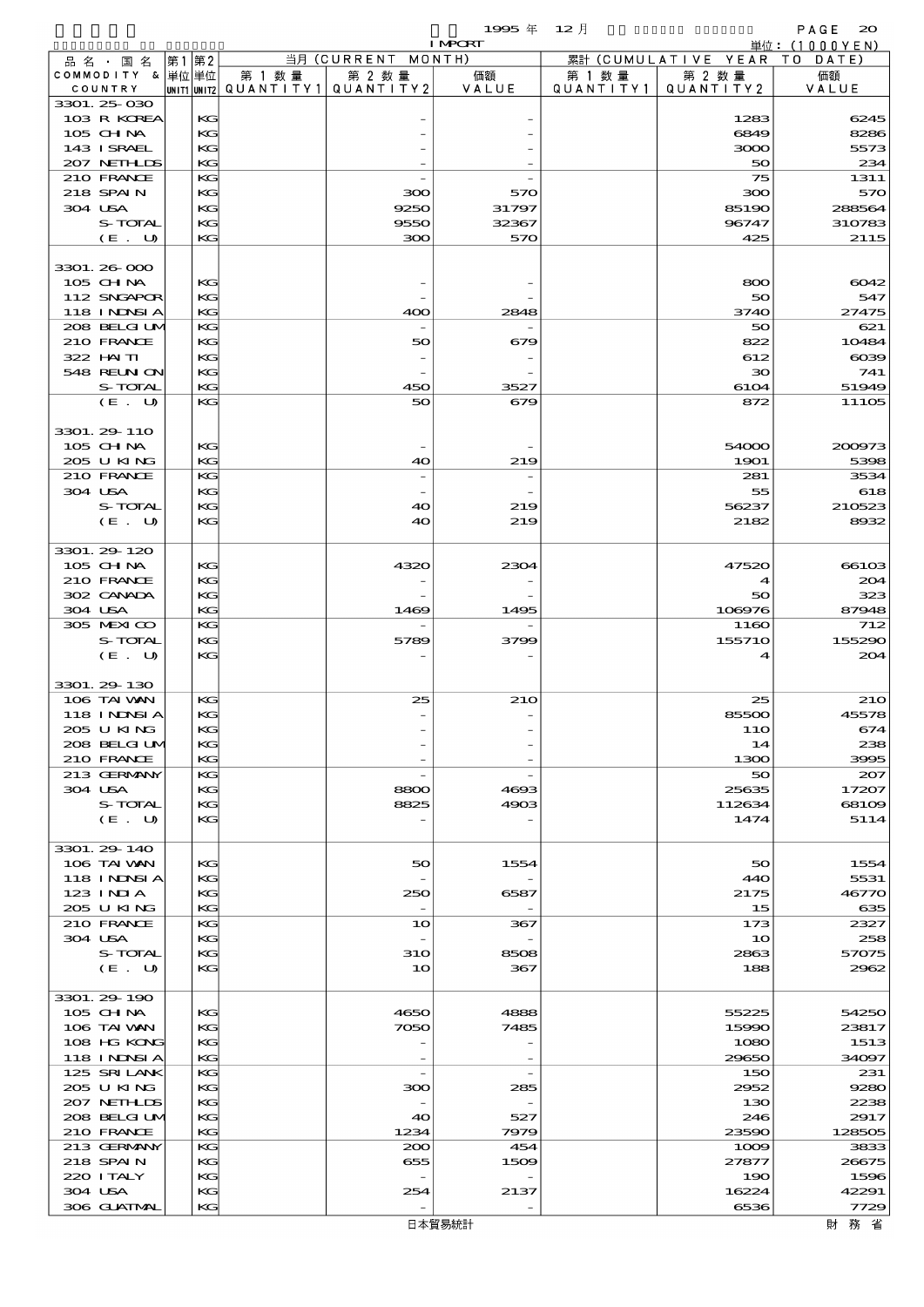$1995 \# 12$   $\frac{1}{2}$   $1 \text{ MRT}$   $\frac{1}{2}$   $\frac{1}{2}$   $\frac{1}{2}$   $\frac{1}{2}$   $\frac{1}{2}$   $\frac{1}{2}$   $\frac{1}{2}$   $\frac{1}{2}$   $\frac{1}{2}$   $\frac{1}{2}$   $\frac{1}{2}$   $\frac{1}{2}$   $\frac{1}{2}$   $\frac{1}{2}$   $\frac{1}{2}$   $\frac{1}{2}$   $\frac{1}{2}$   $\frac{1}{2}$   $\frac{1}{2}$ 

|                            |          |                                       |                          | <b>I MPORT</b> |           |                              | 単位: (1000YEN)  |
|----------------------------|----------|---------------------------------------|--------------------------|----------------|-----------|------------------------------|----------------|
| 品名・国名                      | 第1 第2    |                                       | 当月 (CURRENT MONTH)       |                |           | 累計 (CUMULATIVE YEAR TO DATE) |                |
| COMMODITY & 単位単位           |          | 第 1 数量                                | 第 2 数量                   | 価額             | 第 1 数 量   | 第 2 数量                       | 価額             |
| COUNTRY                    |          | UNIT1 UNIT2  QUANT   TY1  QUANT   TY2 |                          | VALUE          | QUANTITY1 | QUANTITY2                    | VALUE          |
| 3301.29-190<br>316 JAMAICA | KG       |                                       |                          |                |           | 32                           | 224            |
| 411 PARACLIA               | KG       |                                       |                          |                |           | 3880                         | 9926           |
| 501 MRODOC                 | KG       |                                       | 400                      | 5740           |           | 1460                         | 18205          |
| 504 TUN SI A               | KG       |                                       |                          |                |           | 300                          | 537            |
| 558 COMBOS                 | KG       |                                       | 80                       | 1601           |           | 1161                         | $\cos z$       |
| 601 ALSTRAL                | KG       |                                       | 720                      | 656            |           | 4202                         | 3944           |
| S-TOTAL                    | KG       |                                       | 15583                    | 33261          |           | 191884                       | 377870         |
| $(E_U U)$                  | KG       |                                       | 2429                     | 10754          |           | 55994                        | 175044         |
|                            |          |                                       |                          |                |           |                              |                |
| 3301. 29 210               |          |                                       |                          |                |           |                              |                |
| $105$ CHNA                 | KG       |                                       |                          |                |           | 6500                         | 11082          |
| 118 I NDSI A<br>210 FRANCE | KG<br>KG |                                       | 3350                     | 5212           |           | 3571O<br>765                 | 60385<br>2673  |
| S-TOTAL                    | KG       |                                       | 3350                     | 5212           |           | 42975                        | 74140          |
| (E. U)                     | KG       |                                       |                          |                |           | 765                          | 2673           |
|                            |          |                                       |                          |                |           |                              |                |
| 3301.29-220                |          |                                       |                          |                |           |                              |                |
| 105 CH NA                  | KG       |                                       |                          |                |           | 900                          | 1136           |
| 205 U KING                 | KG       |                                       |                          |                |           | 503                          | 1351           |
| 207 NETHLIS                | KG       |                                       |                          |                |           | 27                           | 2885           |
| S-TOTAL                    | KG       |                                       |                          |                |           | 1430                         | 5372           |
| (E. U)                     | KG       |                                       |                          |                |           | 530                          | 4236           |
|                            |          |                                       |                          |                |           |                              |                |
| 3301. 29 231               |          |                                       |                          |                |           |                              |                |
| 205 U KING<br>208 BELGI UM | KG<br>KG |                                       | $\overline{\phantom{a}}$ |                |           | 176<br>7                     | 1449<br>368    |
| 210 FRANCE                 | KG       |                                       | 17                       | 5456           |           | 5180                         | 33205          |
| 215 SWIZLD                 | KG       |                                       |                          |                |           | 1                            | 722            |
| 220 I TALY                 | KG       |                                       |                          |                |           | 6                            | 799            |
| 232 BULGAR                 | KG       |                                       | $\bullet$                | 240            |           | 98                           | 26005          |
| 234 TURKEY                 | KG       |                                       |                          |                |           | 30                           | 7930           |
| 304 USA                    | KG       |                                       | 4                        | 1464           |           | 16                           | 3334           |
| 501 MERCECO                | KG       |                                       |                          |                |           | 5                            | 841            |
| 601 ALSTRAL                | KG       |                                       |                          |                |           | 150                          | 853            |
| S-TOTAL                    | KG       |                                       | 21                       | 7160           |           | 5669                         | 75506          |
| (E. U)                     | KG       |                                       | 17                       | 5456           |           | 5369                         | 35821          |
|                            |          |                                       |                          |                |           |                              |                |
| 3301.29-239                |          |                                       |                          |                |           |                              |                |
| 105 CH NA<br>106 TAI VAN   | KG<br>KG |                                       | <b>2810</b><br>16885     | 2770<br>13715  |           | 170557<br>111765             | 94558<br>67058 |
| 110 VI EINAM               | KG       |                                       | 15000                    | 9594           |           | 101560                       | 51855          |
| 111 THAIND                 | KG       |                                       |                          |                |           | 355C                         | 100277         |
| 112 SNGAPOR                | KG       |                                       |                          |                |           | 1400                         | 823            |
| 118 INNSI A                | KG       |                                       |                          |                |           | 31195                        | 30232          |
| 123 INIA                   | KG       |                                       | 1311                     | $\infty$       |           | 6634                         | 40889          |
| 205 U KING                 | KG       |                                       | 15                       | 247            |           | 1319                         | 27824          |
| 207 NETHLIS                | KG       |                                       | 1000                     | 6671           |           | 34399                        | 473970         |
| 208 BELGI UM               | KG       |                                       | $\infty$                 | 515            |           | 207                          | 4633           |
| 210 FRANCE                 | KG       |                                       | 3818                     | 33114          |           | 36898                        | 392810         |
| 213 GERMANY                | KG       |                                       | 3020                     | 2285           |           | 18952                        | 15625          |
| 215 SWIZLD                 | KG       |                                       |                          |                |           | з                            | 906            |
| 218 SPAIN<br>220 I TALY    | KG<br>KG |                                       |                          |                |           | 1150<br>$\boldsymbol{4}$     | 2657<br>885    |
| 223 POLAND                 | KG       |                                       | <b>1O1</b>               | 833            |           | <b>1O1</b>                   | 833            |
| 224 RUSSI AN               | KG       |                                       |                          |                |           | 200                          | 512            |
| 225 ALSTRIA                | KG       |                                       |                          |                |           | 500                          | 2919           |
| 227 H.NGARY                | KG       |                                       | 5                        | 467            |           | 422                          | 6163           |
| 302 CANADA                 | КG       |                                       |                          |                |           | 1950                         | 7776           |
| 304 USA                    | KG       |                                       | 1318                     | 11493          |           | 36436                        | 233315         |
| 305 MEXICO                 | KG       |                                       | 290                      | 3483           |           | 4212                         | 22145          |
| 306 GUATMAL                | KG       |                                       |                          |                |           | 395                          | 9191           |
| 410 BRAZIL                 | KG       |                                       |                          |                |           | $\infty$                     | 39201          |
| 411 PARAGUA                | KG       |                                       |                          |                |           | 1274                         | 1227           |
| 501 MERCECO                | KG       |                                       |                          |                |           | 533                          | 20058          |
| 504 TUN SI A<br>506 EGYPT  | KG<br>KG |                                       | $\overline{\phantom{a}}$ |                |           | 1<br>232                     | 234<br>11548   |
| 546 MADACAS                | KG       |                                       | 50                       | 555            |           | 50                           | 555            |
| 551 S AFRCA                | KG       |                                       |                          |                |           | 65                           | 2212           |
| 601 ALSTRAL                | KG       |                                       | 15                       | 826            |           | 320                          | 7098           |
| S-TOTAL                    | KG       |                                       | 45668                    | 93474          |           | 635288                       | 1670889        |
| (E. U)                     | KG       |                                       | 7883                     | 42832          |           | 93429                        | 921323         |
|                            |          |                                       |                          |                |           |                              |                |
| 3301.30-000                |          |                                       |                          |                |           |                              |                |
| 106 TAI VAN                | KG       |                                       |                          |                |           | 150                          | <b>1810</b>    |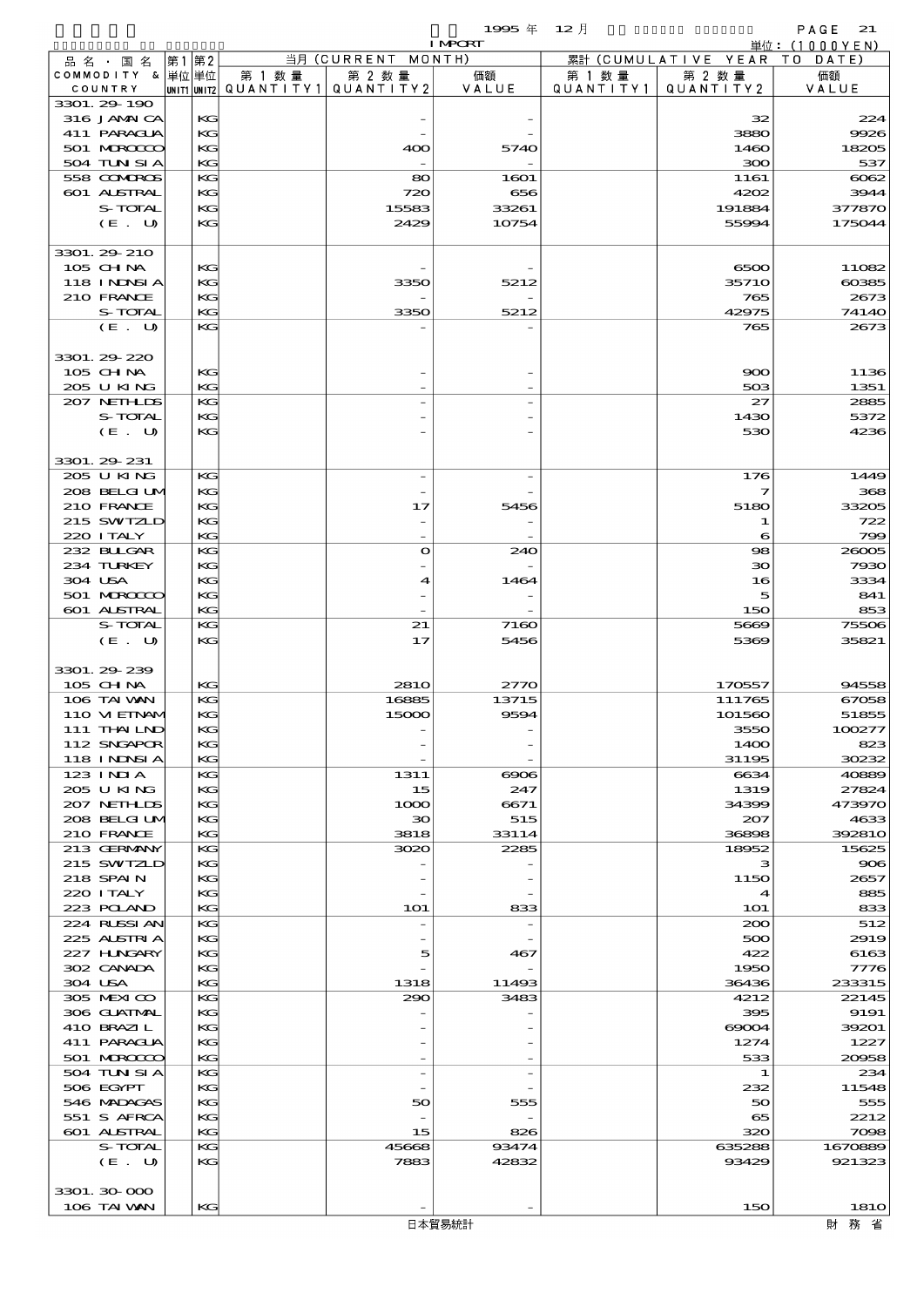|                               |             |           |                       | 1995 $#$                 | $12$ 月    |                     | PAGE<br>22             |
|-------------------------------|-------------|-----------|-----------------------|--------------------------|-----------|---------------------|------------------------|
|                               |             |           | 当月 (CURRENT           | <b>I MPCRT</b><br>MONTH) |           | 累計 (CUMULATIVE YEAR | 単位: $(1000YEN)$<br>T O |
| 品 名 ・ 国 名<br>COMMODITY & 単位単位 | 第1 第2       | 第 1 数 量   | 第 2 数量                | 価額                       | 第 1 数 量   | 第 2 数量              | DATE<br>価額             |
| COUNTRY                       | UNIT1 UNIT2 | QUANTITY1 | QUANTITY2             | VALUE                    | QUANTITY1 | QUANTITY2           | VALUE                  |
| 3301.30 000                   |             |           |                       |                          |           |                     |                        |
| 123 INIA<br>143 I SRAEL       | KG<br>KG    |           | 718<br>300            | 1489<br>5009             |           | 8634<br>300         | 23378<br>5009          |
| 205 U KING                    | KG          |           |                       |                          |           | 560                 | 4734                   |
| 207 NETHLIS                   | KG          |           | 10                    | 291                      |           | 330                 | 5803                   |
| 210 FRANCE                    | KG          |           | 251                   | 2693                     |           | 8549                | 126223                 |
| 213 GERMANY<br>218 SPAIN      | KG<br>KG    |           | $\boldsymbol{\infty}$ | 667                      |           | 870<br>$30^{\circ}$ | 4527<br>268            |
| 304 USA                       | KG          |           | 8021                  | 18888                    |           | 56731               | 188252                 |
| S-TOTAL                       | KG          |           | 9360                  | 29037                    |           | 76154               | 360004                 |
| (E. U)                        | KG          |           | 321                   | 3651                     |           | 10339               | 141555                 |
|                               |             |           |                       |                          |           |                     |                        |
| 3301.90 000<br>105 CHNA       | KG          |           |                       |                          |           | 99120               | 9168                   |
| 106 TAI VAN                   | KG          |           | 180                   | 1669                     |           | 1180                | 2120                   |
| 118 I NDSI A                  | KG          |           |                       |                          |           | 8550                | 2016                   |
| 123 INIA                      | KG          |           |                       |                          |           | 504                 | 936                    |
| 143 I SRAEL                   | KG          |           |                       |                          |           | 301                 | 2280                   |
| 205 U KING<br>210 FRANCE      | KG<br>KG    |           |                       |                          |           | 1082<br>75471       | 4747<br>23650          |
| 213 GERMANY                   | KG          |           | 17200                 | 5374                     |           | 116402              | 36326                  |
| 215 SWIZLD                    | KG          |           |                       |                          |           | 25207               | 7336                   |
| 218 SPAIN                     | KG          |           | 875                   | <b>1105</b>              |           | 34243               | 7843                   |
| 220 I TALY                    | KG          |           |                       |                          |           | 35096               | 17485                  |
| 223 POLAND<br>225 ALSTRIA     | KG<br>KG    |           | 18000                 | 5137                     |           | 29088<br>428720     | 3972<br>94709          |
| 232 BLLGAR                    | KG          |           | 1                     | 209                      |           | 10001               | 3162                   |
| 234 TURKEY                    | KG          |           |                       |                          |           | 7396                | 1291                   |
| 302 CANADA                    | KG          |           |                       |                          |           | 3628                | 3384                   |
| 304 USA                       | KG          |           | 23844                 | 12585                    |           | 389751              | 197572                 |
| 316 JAMAICA<br>409 CHLE       | KG<br>KG    |           |                       |                          |           | 360<br>42165        | 349<br>$\infty$        |
| 410 BRAZIL                    | KG          |           |                       |                          |           | 9420                | 1405                   |
| 601 ALSTRAL                   | KG          |           |                       |                          |           | 3314                | 3442                   |
| 606 NEWELD                    | KG          |           |                       |                          |           | 39400               | 11876                  |
| S-TOTAL<br>(E. U)             | KG<br>KG    |           | 60100<br>36075        | 26079<br>11616           |           | 1360399<br>691014   | 441978<br>184760       |
|                               |             |           |                       |                          |           |                     |                        |
| 3302 10 100                   |             |           |                       |                          |           |                     |                        |
| 106 TAI VAN                   | КG          |           | 550                   | 957                      |           | 2990                | 2857                   |
| 108 HG KONG                   | KG          |           |                       |                          |           | 4914O               | 44861                  |
| 112 SNGAPOR<br>118 I NINSI A  | KG<br>KG    |           |                       |                          |           | 2667<br>$\infty$    | 2126<br>2594           |
| 203 SWIEN                     | KC          |           |                       |                          |           | 200                 | 614                    |
| 205 U KING                    | KC          |           | 2955                  | 4601                     |           | 24464               | 29535                  |
| 206 I RELAND                  | KG          |           | 2289                  | 16726                    |           | 91833               | 543271                 |
| 207 NETHLIS<br>208 BELGI UM   | KG<br>KG    |           | 545                   | 3571                     |           | 35172<br>470        | 96217<br>844           |
| 210 FRANCE                    | KG          |           | 2374                  | $\cos$                   |           | 18799               | 42472                  |
| 213 GERMANY                   | KC          |           | 4710                  | 10393                    |           | 123650              | 204442                 |
| 215 SWIZLD                    | KC          |           | 1440                  | 10137                    |           | 23025               | 245339                 |
| 218 SPAIN                     | KC          |           | 2500                  | 4928                     |           | 18500               | 33471                  |
| 220 I TALY<br>225 ALSTRIA     | KG<br>KC    |           | 100                   | 332                      |           | 500<br>500          | 1097<br>1244           |
| 302 CANADA                    | KG          |           |                       |                          |           | 10000               | 95535                  |
| 304 USA                       | KC          |           | 2517                  | 23116                    |           | 204234              | 293425                 |
| 410 BRAZIL                    | KG          |           |                       |                          |           | 400                 | 231                    |
| 546 MADAGAS                   | KG          |           |                       |                          |           | 2000                | 16484                  |
| 548 REUN ON<br>601 ALSTRAL    | KC<br>KG    |           |                       |                          |           | 1260<br>400         | 3919<br>1827           |
| S-TOTAL                       | KC          |           | 19980                 | 80814                    |           | 611404              | 1662405                |
| (E. U)                        | KG          |           | 15473                 | 46604                    |           | 314088              | 953207                 |
|                               |             |           |                       |                          |           |                     |                        |
| 3302 10 210<br>103 R KOREA    | KG          |           |                       |                          |           | 3180                | 4186                   |
| 105 CHNA                      | KC          |           |                       |                          |           | 450                 | 1084                   |
| 106 TAI VAN                   | KC          |           | 155                   | 3407                     |           | 41O                 | 6541                   |
| 112 SNGAPOR                   | KG          |           |                       |                          |           | 3912                | 8998                   |
| 123 INIA                      | KC          |           | 200                   | 466                      |           | 200                 | 466                    |
| 143 ISRAEL<br>203 SWIDEN      | KC<br>KC    |           |                       |                          |           | 1000<br>100         | 890<br>400             |
| 204 DENMARK                   | KC          |           | 3643                  | 14362                    |           | 21376               | 128930                 |
| 205 U KING                    | KG          |           | 2012                  | 9241                     |           | 34657               | 101536                 |
| 206 IRELAND                   | KG          |           | 2017                  | <b>8401</b>              |           | 12511               | 33749                  |
| 207 NETHLIS                   | KG          |           | 7051                  | 28625                    |           | 107142              | 375399                 |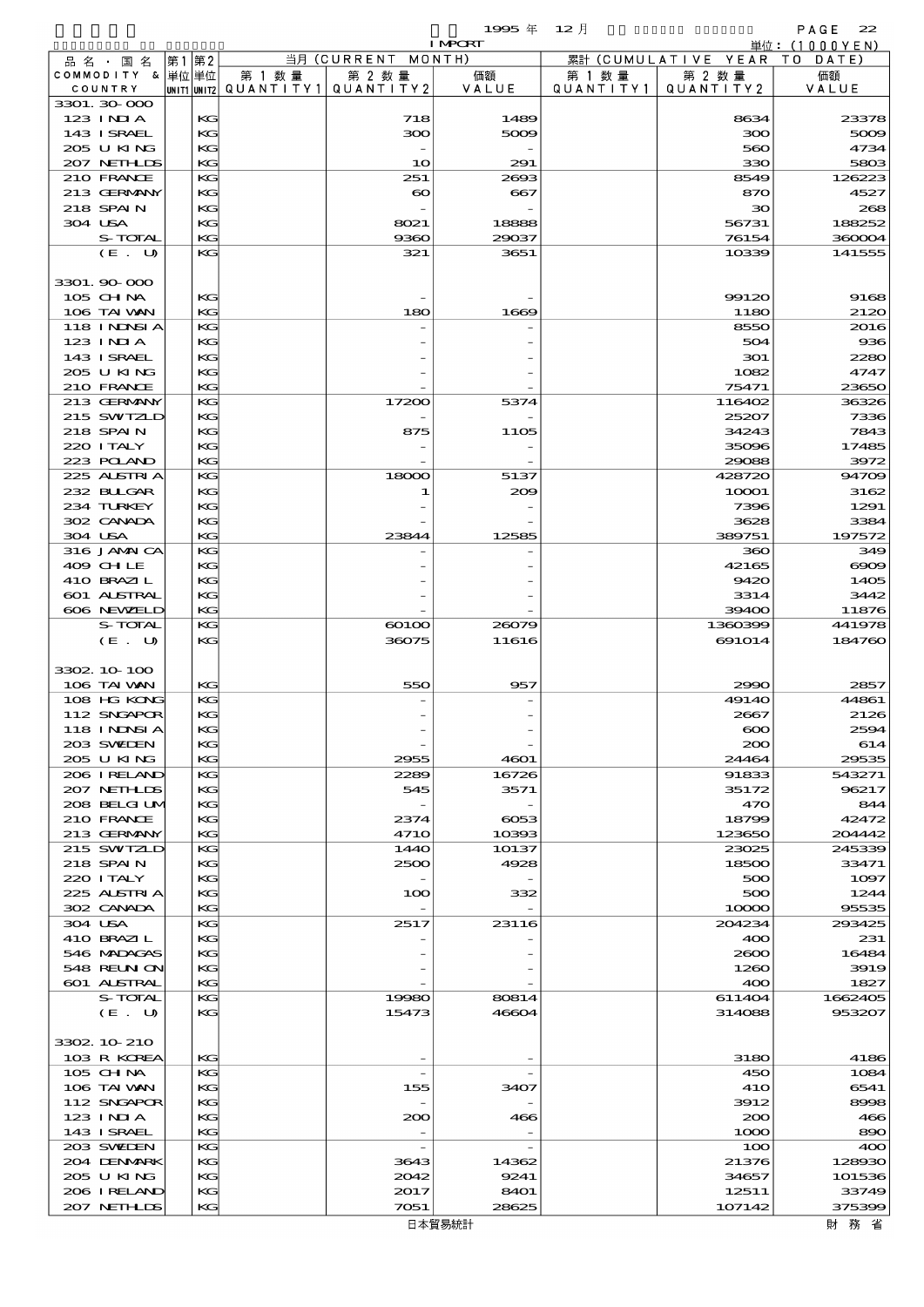$1995 \n& 12 \nparallel$  PAGE 23

|                            |          |        |                                   | <b>I MPORT</b> |                   |                              | 単位:(1000YEN)     |
|----------------------------|----------|--------|-----------------------------------|----------------|-------------------|------------------------------|------------------|
| 品 名 ・ 国 名                  | 第1第2     |        | 当月 (CURRENT MONTH)                |                |                   | 累計 (CUMULATIVE YEAR TO DATE) |                  |
| COMMODITY & 単位単位           |          | 第 1 数量 | 第 2 数量                            | 価額             | 第 1 数 量           | 第 2 数量                       | 価額               |
| COUNTRY                    |          |        | UNIT1 UNIT2 QUANTITY 1 QUANTITY 2 | VALUE          | Q U A N T I T Y 1 | QUANTITY2                    | VALUE            |
| 3302 10 210                |          |        |                                   |                |                   |                              |                  |
| 208 BELGI UM               | KG       |        | 4660                              | 4216           |                   | 74550                        | 78479            |
| 210 FRANCE                 | KG       |        | 2199                              | 11723          |                   | 55543                        | 261517           |
| 213 GERMANY                | KG       |        | 3559                              | 13414          |                   | 105226                       | 163181           |
| 215 SWIZLD                 | KG       |        | 4842                              | 48409          |                   | 95836                        | 711097           |
| 218 SPAIN                  | KG       |        | 4995                              | 9765           |                   | 60147                        | 108211           |
| 220 I TALY                 | KG       |        | 138                               | 407            |                   | 2728                         | 7667             |
| 302 CANADA<br>304 USA      | KG       |        |                                   |                |                   | 3898                         | 2895             |
|                            | KG       |        | 29518                             | 57899          |                   | 415217                       | 1235070          |
| 324 PRIRICO                | KG       |        |                                   |                |                   | 1479418                      | 13601002         |
| 410 BRAZIL                 | KG<br>KG |        | 170                               | 2168           |                   | 3516                         | 1581C<br>2037    |
| 546 MADACAS                |          |        |                                   |                |                   | 300                          |                  |
| 551 S AFRCA<br>601 ALSTRAL | KG       |        |                                   |                |                   | 14800<br>5625                | 3995             |
| 606 NEWELD                 | KG<br>KG |        | 330                               | 1943           |                   | 24000                        | 14409<br>6593    |
| S-TOTAL                    | KG       |        | 65519                             | 214446         |                   | 2525742                      | 16874142         |
| (E. U)                     | KG       |        | 30304                             | 100154         |                   | 473980                       | 1259069          |
|                            |          |        |                                   |                |                   |                              |                  |
| 3302 10 290                |          |        |                                   |                |                   |                              |                  |
| 106 TAI VAN                | KG       |        |                                   |                |                   | 14878                        | 19826            |
| 112 SNGAPOR                | KG       |        | 435                               | 550            |                   | 2643                         | 1888             |
| 205 U KING                 | KG       |        |                                   |                |                   | 106472                       | 128793           |
| 206 IRELAND                | KG       |        |                                   |                |                   | 195                          | 672              |
| 207 NETHLIS                | KG       |        | 417                               | 4020           |                   | 2681                         | 34233            |
| 208 BELGI UM               | KG       |        |                                   |                |                   | $\infty$                     | 740              |
| 210 FRANCE                 | KG       |        |                                   |                |                   | 112                          | 1066             |
| 213 GERMANY                | KG       |        |                                   |                |                   | 1700                         | 1745             |
| 215 SWIZLD                 | KG       |        | 3705                              | 32834          |                   | 38226                        | 381033           |
| 225 ALSTRIA                | KG       |        |                                   |                |                   | 1901                         | 280              |
| 304 USA                    | KG       |        | 1867                              | 6672           |                   | 80060                        | 223221           |
| 324 PRIRICO                | KG       |        |                                   |                |                   | 1800                         | 118657           |
| S-TOTAL                    | KG       |        | 6424                              | 44076          |                   | 250698                       | 912154           |
| (E. U)                     | KG       |        | 417                               | 4020           |                   | 113091                       | 167529           |
|                            |          |        |                                   |                |                   |                              |                  |
| 3302 90 010                |          |        |                                   |                |                   |                              |                  |
| 108 HG KONG                | KG       |        |                                   |                |                   | 18031                        | 22972            |
| 205 U KING                 | KG       |        | 300                               | 6595           |                   | 2318                         | 26399            |
| 207 NETHLIS                | KG       |        |                                   |                |                   | 3025                         | 2707             |
| 210 FRANCE                 | KG       |        | 550                               | 969            |                   | 4004                         | <b>7910</b>      |
| 213 GERMANY                | KG       |        |                                   |                |                   | 430                          | 2765             |
| 215 SWIZLD                 | KG       |        |                                   |                |                   | 100                          | 271              |
| 220 I TALY                 | KG       |        |                                   |                |                   | 5185                         | 2472             |
| 304 USA                    | KG       |        | $\alpha$                          | 230            |                   | 109196                       | 163005           |
| S-TOTAL                    | KG       |        | 1050                              | 7860           |                   | 142289                       | 228501           |
| (E. U)                     | КG       |        | 850                               | 7564           |                   | 14962                        | 42253            |
|                            |          |        |                                   |                |                   |                              |                  |
| 3302 90 090                |          |        |                                   |                |                   |                              |                  |
| $105$ CHNA                 | KG       |        | 2000                              | 2574           |                   | 75713                        | 78018            |
| 106 TAI VAN                | KG       |        |                                   |                |                   | 482                          | 241 <sub>O</sub> |
| 108 HG KONG                | KG       |        | 860                               | 3633           |                   | 13238                        | 50791            |
| 111 THAILND                | KG       |        |                                   |                |                   | 330                          | 290              |
| 112 SNGAPOR                | KG       |        | 7465                              | 14770          |                   | 137470                       | 216858           |
| 117 PH LPIN                | KG       |        | 1300                              | 780            |                   | 11593                        | 6958             |
| 118 I NDSI A               | KG       |        |                                   |                |                   | 720                          | 981              |
| 123 INIA                   | KG       |        | 64                                | 864            |                   | 709                          | 2528             |
| 143 ISRAEL                 | КC       |        | 1 <sub>0</sub> 37                 | 4252           |                   | 29314                        | 70881            |
| 205 U KING                 | KG       |        | 30637                             | 67504          |                   | 417024                       | 724941           |
| 206 IRELAND                | KG       |        |                                   |                |                   | 3500                         | 3822             |
| 207 NETHLIS                | KG       |        | 2555                              | 4477           |                   | 211O1                        | 38432            |
| 208 BELGI UM               | КG       |        |                                   |                |                   | 123                          | 981              |
| 210 FRANCE                 | КC       |        | 6192                              | 49047          |                   | 160783                       | 688799           |
| 211 MUNACO                 | KG       |        |                                   |                |                   | 850                          | 5281             |
| 213 GERMANY                | KG       |        | 25323                             | 74431          |                   | 193804                       | 509142           |
| 215 SWIZLD                 | KG       |        | 13320                             | 6511O          |                   | 245051                       | 967170           |
| 218 SPAIN                  | KG       |        | 31090                             | 56361          |                   | 217127                       | 423926           |
| 220 I TALY                 | KG       |        |                                   |                |                   | 1170                         | 3716             |
| 304 USA                    | KG       |        | 28272                             | 64202          |                   | 434581                       | 738955           |
| 305 MEXICO                 | KG       |        | $\infty$                          | 10970          |                   | 21800                        | 35821            |
| 501 MRODO                  | KG       |        |                                   |                |                   | 80                           | 1171             |
| 558 COMBOS                 | КG       |        |                                   |                |                   | $\infty$                     | 279              |
| <b>601 ALSTRAL</b>         | КC       |        |                                   |                |                   | 10                           | 323              |
| S-TOTAL                    | KG       |        | 156115                            | 418975         |                   | 1986593                      | 4572474          |
| (E. U)                     | KG       |        | 95797                             | 251820         |                   | 1014632                      | 2393759          |
|                            |          |        |                                   |                |                   |                              |                  |
| 3303 00 000                |          |        |                                   |                |                   |                              |                  |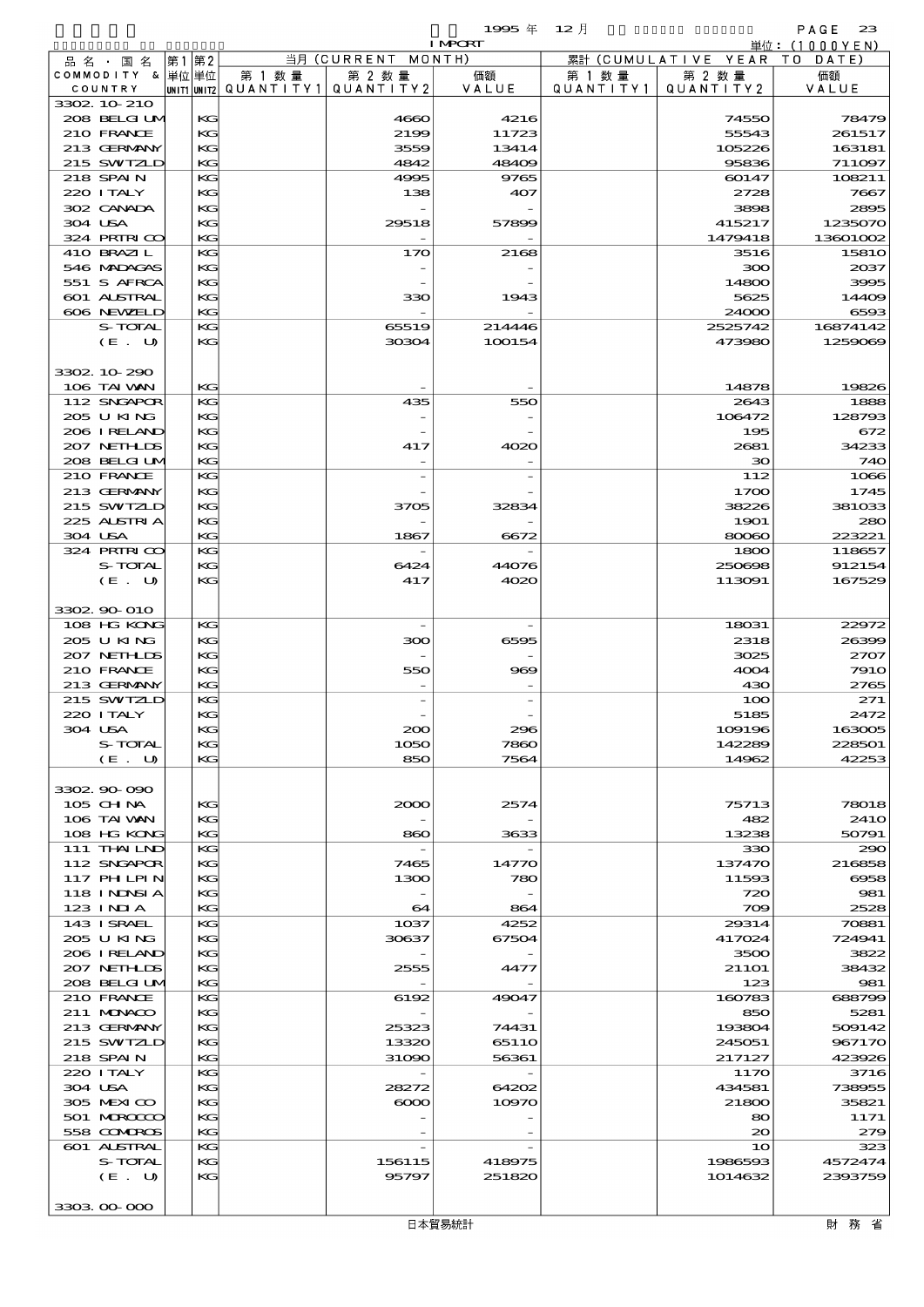|                             |             |                      |                                                         | 1995 $#$<br><b>I MPORT</b> | $12$ 月                       |                      | PAGE<br>24<br>単位:(1000YEN) |
|-----------------------------|-------------|----------------------|---------------------------------------------------------|----------------------------|------------------------------|----------------------|----------------------------|
| 品 名 ・ 国 名                   | 第2<br>第1    |                      | $\overline{\mathbb{H}}\overline{\mathfrak{H}}$ (CURRENT | MONTH)                     | 累計                           | (CUMULATIVE YEAR TO  | DATE                       |
| COMMODITY & 单位单位<br>COUNTRY | UNIT1 UNIT2 | 第 1 数 量<br>QUANTITY1 | 第 2 数量<br>QUANTITY 2                                    | 価額<br>VALUE                | 第 1 数 量<br>Q U A N T I T Y 1 | 第 2 数量<br>QUANTITY 2 | 価額<br>VALUE                |
| 3303.00.000                 |             |                      |                                                         |                            |                              |                      |                            |
| 103 R KOREA                 | KG          |                      |                                                         |                            |                              | 535                  | 3306                       |
| 106 TAI WAN                 | KG          |                      |                                                         |                            |                              | 798                  | 2404                       |
| 143 ISRAEL<br>205 U KING    | KG<br>KG    |                      | 15413                                                   | 38375                      |                              | 148<br>86739         | 832<br>234692              |
| 206 I RELAND                | KG          |                      |                                                         |                            |                              | 3360                 | 5282                       |
| 207 NETHLIS                 | KG          |                      | 221                                                     | 2105                       |                              | 19565                | 74032                      |
| 208 BELGI UM                | KG          |                      |                                                         |                            |                              | 979                  | 3115                       |
| 210 FRANCE                  | KG          |                      | 71222                                                   | 545941                     |                              | 1094236              | 6810903                    |
| 211 MUNKOO                  | KG          |                      |                                                         |                            |                              | 1883                 | 8072                       |
| 213 GERMANY<br>215 SWIZLD   | KG<br>KG    |                      | 781<br>1962                                             | 6200<br>9402               |                              | 20973<br>65636       | 131694<br>201796           |
| 218 SPAIN                   | KG          |                      |                                                         |                            |                              | 9554                 | 33120                      |
| 220 I TALY                  | KG          |                      | 8145                                                    | 29690                      |                              | 88419                | 346179                     |
| 230 GREECE                  | KG          |                      |                                                         |                            |                              | 142                  | 1138                       |
| 232 BULGAR                  | KG          |                      |                                                         |                            |                              | 720                  | 863                        |
| 302 CANADA                  | KG          |                      |                                                         |                            |                              | 180                  | 811                        |
| 304 USA                     | КG          |                      | 20493                                                   | 85989                      |                              | 226165               | 1227972                    |
| 601 ALSTRAL<br>606 NEWELD   | KG<br>KG    |                      |                                                         |                            |                              | 781<br>4181          | 3481<br>5296               |
| <b>S-TOTAL</b>              | KG          |                      | 118237                                                  | 717702                     |                              | 1624994              | 9094988                    |
| (E. U)                      | KG          |                      | 95782                                                   | 622311                     |                              | 1323967              | 7640155                    |
|                             |             |                      |                                                         |                            |                              |                      |                            |
| 3304 10 000                 |             |                      |                                                         |                            |                              |                      |                            |
| 105 CHNA                    | KG          |                      | 2781                                                    | 10860                      |                              | 98204                | 410514                     |
| 106 TAI VAN<br>111 THAILND  | KG<br>KС    |                      | 21152                                                   | 4741O                      |                              | 147152<br>7682       | 353980<br>18806            |
| 112 SNGAPOR                 | KG          |                      | 11                                                      | 327                        |                              | 61                   | 3214                       |
| <b>118 INNSIA</b>           | KG          |                      |                                                         |                            |                              | 300                  | 865                        |
| 205 U KING                  | KG          |                      | 16020                                                   | 29843                      |                              | 47237                | 94262                      |
| 206 I RELAND                | KG          |                      |                                                         |                            |                              | 4267                 | 6707                       |
| 207 NETHLIS                 | KG          |                      |                                                         |                            |                              | 120                  | 936                        |
| 208 BELGI UM<br>210 FRANCE  | KG<br>KG    |                      | 4425<br>25148                                           | 36863<br>660493            |                              | 59774<br>172907      | 502673<br>4165709          |
| 211 MUNACO                  | KG          |                      |                                                         |                            |                              | 65                   | 766                        |
| 213 GERMANY                 | KG          |                      | 4877                                                    | 19434                      |                              | 17998                | 98672                      |
| 218 SPAIN                   | КG          |                      | 15                                                      | 514                        |                              | 19                   | 733                        |
| 220 I TALY                  | KG          |                      | 345                                                     | 3856                       |                              | 5850                 | 40072                      |
| 302 CANADA                  | KG          |                      |                                                         |                            |                              | 419                  | 3636                       |
| 304 USA<br>601 ALSTRAL      | KG<br>KG    |                      | 24945                                                   | 103969                     |                              | 236792<br>618        | 1028781<br>2013            |
| 606 NEWELD                  | KG          |                      |                                                         |                            |                              | 328                  | 2435                       |
| S-TOTAL                     | KG          |                      | 99719                                                   | 913569                     |                              | 799793               | 6734774                    |
| (E. U)                      | KG          |                      | 50830                                                   | 751003                     |                              | 308172               | 4909764                    |
|                             |             |                      |                                                         |                            |                              |                      |                            |
| 3304.20-000                 |             |                      |                                                         |                            |                              |                      |                            |
| 103 R KOREA<br>105 CH NA    | KG<br>KG    |                      | 100                                                     | 297                        |                              | 100<br>1960          | 297<br>3609                |
| 106 TAI VAN                 | KG          |                      | 11873                                                   | 15909                      |                              | 146450               | 237895                     |
| 205 U KING                  | KG          |                      | 13191                                                   | 27200                      |                              | 71125                | 200224                     |
| 208 BELGI UM                | KG          |                      | 435                                                     | 3666                       |                              | 13706                | 133897                     |
| 210 FRANCE                  | KG          |                      | 10716                                                   | 230470                     |                              | 85913                | 1570512                    |
| 211 MUNACO                  | KG          |                      |                                                         |                            |                              | 86                   | 707                        |
| 213 GERMANY<br>215 SWIZLD   | KG<br>KG    |                      | 1983<br>431                                             | 16250<br>5427              |                              | 8963<br>4533         | 81262<br>31128             |
| 218 SPAIN                   | KG          |                      |                                                         |                            |                              | 107                  | 1781                       |
| 220 I TALY                  | KG          |                      | 295                                                     | 2287                       |                              | 11567                | 66619                      |
| 304 USA                     | KG          |                      | 8689                                                    | 43581                      |                              | 79941                | 341896                     |
| S-TOTAL                     | KG          |                      | 47713                                                   | 345087                     |                              | 424451               | 2678827                    |
| (E. U)                      | KG          |                      | 26620                                                   | 279873                     |                              | 191381               | 2063295                    |
| 3304 30 000                 |             |                      |                                                         |                            |                              |                      |                            |
| 103 R KOREA                 | KG          |                      |                                                         |                            |                              | 11O                  | 594                        |
| 106 TAI VAN                 | KG          |                      | 15145                                                   | 10354                      |                              | 129319               | 79394                      |
| 205 U KING                  | KG          |                      | 144                                                     | 213                        |                              | 2365                 | 4047                       |
| 208 BELGI UM                | KG          |                      |                                                         |                            |                              | 373                  | 2651                       |
| 210 FRANCE                  | KG          |                      | 16015                                                   | 144480                     |                              | 171209               | 1183015                    |
| 213 GERMANY<br>215 SWIZLD   | KG<br>KG    |                      | 108<br>1600                                             | 759<br>7172                |                              | 1006<br>14260        | 7323<br>62195              |
| 218 SPAIN                   | KG          |                      | 481                                                     | 350                        |                              | 10312                | 8109                       |
| 220 I TALY                  | KG          |                      | 4680                                                    | $\cos$                     |                              | 15095                | 31958                      |

 304 USA KG 54167 79769 384863 626518  $\begin{array}{|l|c|c|c|c|c|}\n\hline\n\text{SO1} & \text{LSTRA} & \text{KGC} & & & & & \\
\hline\n\text{SO1} & \text{AJSTRA} & & & & & \\
\hline\n\text{SO1} & \text{AJSTRA} & & & & & \\
\hline\n\end{array}$  606 NEWZELD KG - - 150 382 S-TOTAL KG 92340 250030 729401 2007338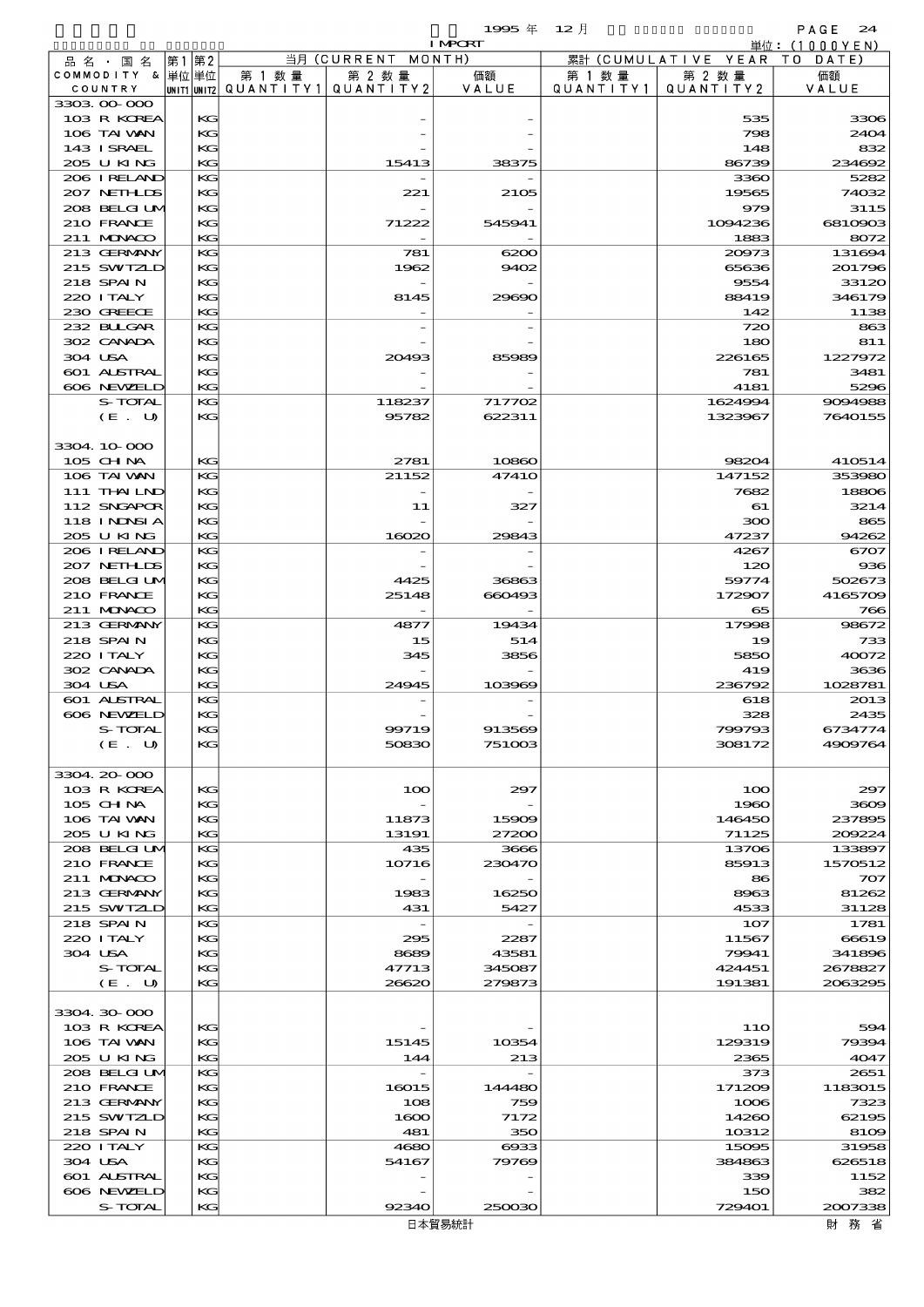|                         |                               |           |                                      |                     | 1995年          | $12$ 月              |                       | PAGE<br>25                     |
|-------------------------|-------------------------------|-----------|--------------------------------------|---------------------|----------------|---------------------|-----------------------|--------------------------------|
|                         |                               |           |                                      | 当月 (CURRENT MONTH)  | <b>I MPORT</b> |                     | 累計 (CUMULATIVE YEAR)  | 単位: $(1000YEN)$<br>T O<br>DATE |
| COUNTRY                 | 品 名 ・ 国 名<br>COMMODITY & 単位単位 | 第2<br> 第1 | 第 1 数 量<br> unit1 unit2  Q∪ANT   TY1 | 第 2 数量<br>QUANTITY2 | 価額<br>VALUE    | 第 1 数量<br>QUANTITY1 | 第 2 数 量<br>QUANTITY 2 | 価額<br>VALUE                    |
| 3304 30 000             | (E. U)                        | KG        |                                      | 21428               | 152735         |                     | 200360                | 1237103                        |
| 3304 91-010             | 106 TAI VAN                   | KG        |                                      | 1234                | 3702           |                     | 12363                 | 26308                          |
|                         | 111 THAILND                   | KG        |                                      |                     |                |                     | 6468                  | 17043                          |
|                         | 112 SNGAPOR                   | KG        |                                      |                     |                |                     | 186                   | 3452                           |
|                         | 205 U KING<br>208 BELGI UM    | KG<br>KG  |                                      | 1768                | 6618           |                     | 34608<br>640          | 127919<br><b>7310</b>          |
|                         | 210 FRANCE                    | KG        |                                      | 7187                | 104906         |                     | 76585                 | 1054373                        |
|                         | 213 GERMANY                   | KG        |                                      | 495                 | 2890           |                     | 5447                  | 33535                          |
|                         | 215 SWIZLD                    | KG        |                                      |                     |                |                     | 576                   | 2777                           |
| 218 SPAIN<br>220 I TALY |                               | KG<br>KG  |                                      | 200                 | 1359           |                     | 12<br>2951            | 1033<br>16676                  |
|                         | 302 CANADA                    | KG        |                                      | 22                  | 223            |                     | 41                    | 434                            |
| 304 USA                 |                               | KG        |                                      | 5659                | 22735          |                     | 33860                 | 150342                         |
|                         | S-TOTAL                       | KG        |                                      | 16565               | 142433         |                     | 173737                | 1441202                        |
|                         | (E. U)                        | $K$ $G$   |                                      | 9650                | 115773         |                     | 120243                | 1240846                        |
| 3304 91-090             |                               |           |                                      |                     |                |                     |                       |                                |
|                         | 106 TAI VAN<br>111 THAILND    | KG<br>KG  |                                      | 1397<br>5033        | 2069<br>6740   |                     | 17809<br>60214        | 46751<br>27808                 |
|                         | 117 PHLPIN                    | KG        |                                      |                     |                |                     | 805                   | 963                            |
|                         | 205 U KING                    | KG        |                                      | 3005                | 7595           |                     | 21588                 | 102229                         |
|                         | 210 FRANCE                    | KG        |                                      | 3185                | 42055          |                     | 96981                 | 501238                         |
|                         | 213 GERMANY                   | KG        |                                      | 1356                | 2747           |                     | 32267                 | 69187                          |
| 220 I TALY              | 215 SWIZLD                    | KG<br>KG  |                                      | 277                 | 1230           |                     | 259<br>3659           | 1329<br>18744                  |
| 304 USA                 |                               | KG        |                                      | 2060                | 7079           |                     | 30107                 | 170750                         |
|                         | S-TOTAL                       | KG        |                                      | 16313               | 69515          |                     | 263689                | 938999                         |
|                         | (E. U)                        | KG        |                                      | 7823                | 53627          |                     | 154495                | 691398                         |
| 3304 99 011             |                               |           |                                      |                     |                |                     |                       |                                |
| 105 CH NA               |                               | KG<br>KG  |                                      |                     |                |                     | 452<br>60857          | $\infty$<br>180651             |
|                         | 106 TAI VAN<br>112 SNGAPOR    | KG        |                                      | 538                 | 10402          |                     | 2496                  | 50932                          |
|                         | 205 U KING                    | KG        |                                      | 512                 | 2927           |                     | 16190                 | 45368                          |
|                         | 208 BELGI UM                  | KG        |                                      | 3805                | 19675          |                     | 75595                 | 281565                         |
|                         | 210 FRANCE                    | KG        |                                      | 7184                | 81945          |                     | 92198                 | 876854                         |
|                         | 213 GERMANY<br>215 SWIZLD     | КG<br>KG  |                                      | 68<br>224           | 654<br>3129    |                     | 1625<br>1413          | 11491<br>12961                 |
| 218 SPAIN               |                               | KG        |                                      | 50                  | 444            |                     | 5C                    | 444                            |
| 220 I TALY              |                               | $K$ $G$   |                                      | 3337                | $\cos$         |                     | 5925                  | 10786                          |
| 304 USA                 |                               | KG        |                                      | 19831               | 155806         |                     | 74083                 | 646762                         |
|                         | 601 ALSTRAL<br>606 NEWELD     | KG<br>KG  |                                      |                     |                |                     | 1487<br>533           | 9933<br>1043                   |
|                         | S-TOTAL                       | KG        |                                      | 35549               | 281975         |                     | 332904                | 2129392                        |
|                         | (E. U)                        | KG        |                                      | 14956               | 112638         |                     | 191583                | 1226508                        |
| 3304 99 012             |                               |           |                                      |                     |                |                     |                       |                                |
|                         | 103 R KOREA                   | KG        |                                      |                     |                |                     | 10694                 | 23454                          |
|                         | 104 N KOREA                   | KG        |                                      |                     |                |                     | 574                   | 1745                           |
| $105$ CHNA              | 106 TAI VAN                   | KG<br>KG  |                                      | 2448                | 9806           |                     | 31687<br>1324         | 84258<br>2535                  |
|                         | 112 SNGAPOR                   | KG        |                                      |                     |                |                     | 1784                  | 16502                          |
| 123 INIA                |                               | KG        |                                      |                     |                |                     | 717                   | 1663                           |
|                         | 143 ISRAEL                    | KG        |                                      | 150                 | 1158           |                     | 9600                  | 10116                          |
|                         | 144 JORDAN<br>203 SWIDEN      | KG<br>KG  |                                      | 504                 | 1257           |                     | 504<br>$\infty$       | 1257<br>2014                   |
|                         | 205 U KING                    | KG        |                                      | 29512               | 92441          |                     | 246578                | 695280                         |
|                         | 206 IRELAND                   | KG        |                                      |                     |                |                     | 2403                  | 3776                           |
|                         | 207 NETHLIDS                  | KG        |                                      |                     |                |                     | 151                   | 1529                           |
|                         | 208 BELGI UM                  | KG        |                                      | 3719                | 25337          |                     | 17614                 | 118387                         |
|                         | 210 FRANCE<br>211 MUNACO      | КG<br>KG  |                                      | 32542               | 131891         |                     | 531289<br>5179        | 1901846<br>16821               |
|                         | 213 GERMANY                   | KG        |                                      | 7855                | 8161           |                     | 100197                | 150194                         |
|                         | 215 SWIZLD                    | KG        |                                      | 3166                | 12951          |                     | 15188                 | 72205                          |
| 218 SPAIN               |                               | KG        |                                      |                     |                |                     | 8965                  | 13297                          |
| 220 I TALY              | 231 ROMAN A                   | KG<br>KG  |                                      | 290                 | 1493           |                     | 9364<br>542           | 31805<br>3188                  |
|                         | 238 UKRAINE                   | KG        |                                      |                     |                |                     | 597                   | 290                            |
| 304 USA                 |                               | KG        |                                      | 84103               | 169526         |                     | 775486                | 1861053                        |
|                         | 551 S AFRCA                   | KG        |                                      | 200                 | 1886           |                     | 3090                  | 30402                          |
|                         | 601 ALSTRAL<br>606 NEWELD     | KG<br>KG  |                                      | 889                 | 366            |                     | 2662<br>1159          | 3527<br>6469                   |
|                         |                               |           |                                      |                     |                |                     |                       |                                |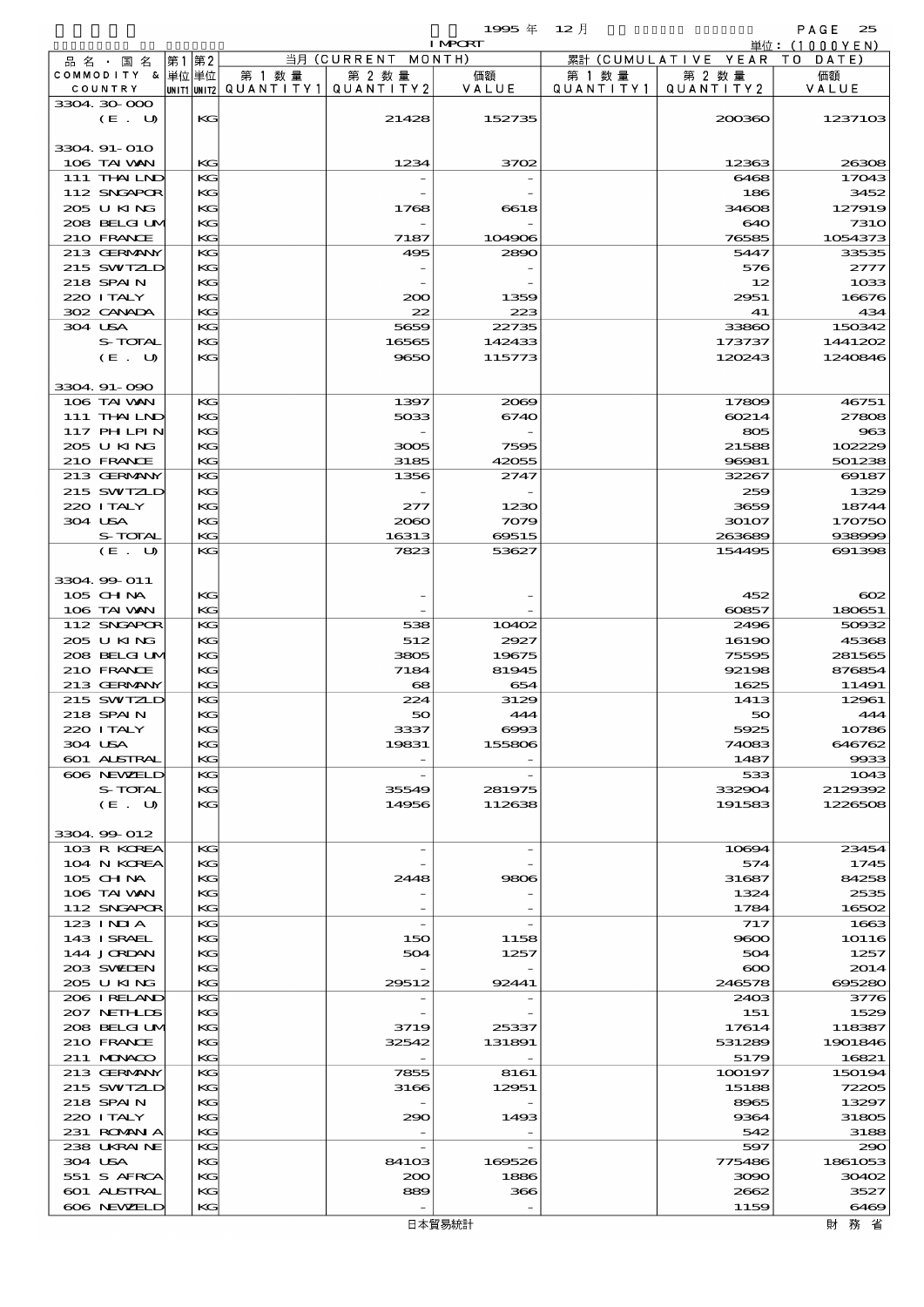$1$ 995  $\#$  12  $\bar{e}$  and  $\bar{e}$  and  $\bar{e}$  and  $\bar{e}$  and  $\bar{e}$  and  $\bar{e}$  and  $\bar{e}$  and  $\bar{e}$  and  $\bar{e}$  and  $\bar{e}$  and  $\bar{e}$  and  $\bar{e}$  and  $\bar{e}$  and  $\bar{e}$  and  $\bar{e}$  and  $\bar{e}$  and  $\bar{e}$  and  $\$ 

|         |                           |    |          |                                 |                          | <b>I MPORT</b> |                   |                              | 単位: (1000 Y E N) |
|---------|---------------------------|----|----------|---------------------------------|--------------------------|----------------|-------------------|------------------------------|------------------|
|         | 品名・国名                     | 第1 | 第2       |                                 | 当月 (CURRENT              | MONTH)         |                   | 累計 (CUMULATIVE YEAR TO DATE) |                  |
|         | COMMODITY & 単位単位          |    |          | 第 1 数量                          | 第 2 数量                   | 価額             | 第 1 数 量           | 第 2 数量                       | 価額               |
|         | COUNTRY                   |    |          | UNIT1 UNIT2 QUANTITY1 QUANTITY2 |                          | VALUE          | Q U A N T I T Y 1 | QUANTITY2                    | VALUE            |
|         | 3304.99-012               |    |          |                                 |                          |                |                   |                              |                  |
|         | S-TOTAL                   |    | KС       |                                 | 165378                   | 456273         |                   | 1777948                      | 5053613          |
|         | (E. U)                    |    | KG       |                                 | 73918                    | 259323         |                   | 917161                       | 2918128          |
|         | 3304 99 019               |    |          |                                 |                          |                |                   |                              |                  |
|         | 103 R KOREA               |    | KG       |                                 | 3068                     | 4348           |                   | 21009                        | 36990            |
|         | 104 N KOREA               |    | KG       |                                 |                          |                |                   | 243                          | 2203             |
|         | 105 CHNA                  |    | KG       |                                 | 1577                     | 5111           |                   | 66433                        | 123439           |
|         | 112 SNGAPOR               |    | KG       |                                 |                          |                |                   | 1194                         | 8549             |
|         | <b>118 INNSIA</b>         |    | KG       |                                 |                          |                |                   | 576                          | 775              |
|         | $123$ INIA                |    | KG       |                                 | 80                       | 362            |                   | 1365                         | 3343             |
|         | 143 ISRAEL                |    | KG       |                                 |                          |                |                   | 2797                         | 2920             |
|         | 205 U KING                |    | KG       |                                 | 21732                    | 70490          |                   | 177223                       | 469898           |
|         | 208 BELGI UM              |    | KG       |                                 | 18212                    | 88754          |                   | 279384                       | 1052143          |
|         | 210 FRANCE                |    | KG       |                                 | 39120                    | 311504         |                   | 388960                       | 2623444          |
|         | 211 MUNKOO                |    | KG       |                                 | 1740                     | 7878           |                   | 4885                         | 18142            |
|         | 213 GERMANY               |    | KG       |                                 | 544                      | 2467           |                   | 57100                        | 255904           |
|         | 215 SWIZLD                |    | KG       |                                 | 2725                     | 20998          |                   | 20691                        | 137247           |
|         | 218 SPAIN                 |    | KG       |                                 | 50                       | 422            |                   | 4141                         | 7939             |
|         | 220 I TALY                |    | KG       |                                 | 1090                     | 5321           |                   | 5069                         | 22556            |
|         | 302 CANADA                |    | KG       |                                 |                          |                |                   | 2766                         | 7980             |
| 304 USA | 409 CHLE                  |    | KG       |                                 | 91334                    | 330246         |                   | 553474<br>427                | 1967224<br>5238  |
|         | 601 ALSTRAL               |    | KG<br>KG |                                 |                          |                |                   | 2549                         | 8406             |
|         | 606 NEWELD                |    | KG       |                                 |                          |                |                   | 2578                         | 15637            |
|         | S-TOTAL                   |    | KG       |                                 | 181272                   | 847901         |                   | 1592864                      | 6769977          |
|         | (E. U)                    |    | KG       |                                 | 80748                    | 478958         |                   | 911877                       | 4431884          |
|         |                           |    |          |                                 |                          |                |                   |                              |                  |
|         | 3304.99.090               |    |          |                                 |                          |                |                   |                              |                  |
|         | 103 R KOREA               |    | KG       |                                 | 2723                     | 3758           |                   | 29304                        | 52855            |
|         | 104 N KOREA               |    | KG       |                                 |                          |                |                   | 911                          | 1973             |
|         | 105 CH NA                 |    | KG       |                                 | 12199                    | 13984          |                   | 165258                       | 272561           |
|         | 106 TAI VAN               |    | KG       |                                 |                          |                |                   | 8607                         | 8986             |
|         | 108 HG KONG               |    | KG       |                                 | 540                      | 1125           |                   | 540                          | 1125             |
|         | 111 THAILND               |    | KG       |                                 |                          |                |                   | 658                          | 2166             |
|         | 112 SNGAPOR               |    | KG       |                                 |                          |                |                   | 312                          | 223              |
|         | 129 MACAO                 |    | KG       |                                 |                          |                |                   | <b>710</b>                   | 5589             |
|         | 143 ISRAEL                |    | KG       |                                 | 1700                     | 1706           |                   | 13946                        | 10768            |
|         | 144 JORDAN                |    | KG       |                                 | 1500                     | 1259           |                   | 4364                         | 2186             |
|         | 204 DENMARK               |    | KG       |                                 |                          |                |                   | 1020                         | 1195             |
|         | 205 U KING                |    | KG       |                                 | 24431                    | 133390         |                   | 523610                       | 1054035          |
|         | 208 BELGI UM              |    | KG       |                                 | 9872                     | 37052          |                   | 126054                       | 519704           |
|         | 210 FRANCE                |    | KG       |                                 | 136453                   | 484151         |                   | 2272786                      | 7579461          |
|         | 211 MUNACO<br>213 GERMANY |    | KG<br>KG |                                 | 7270                     | 45050          |                   | 6160<br>146057               | 18729<br>500980  |
|         | 215 SWIZLD                |    | KG       |                                 | 2924                     | 12160          |                   | 49531                        | 202387           |
|         | 218 SPAIN                 |    | KG       |                                 |                          |                |                   | 4821                         | 11650            |
|         | 220 I TALY                |    | KС       |                                 | 3689                     | 16405          |                   | 21903                        | 96142            |
|         | 225 ALSTRIA               |    | KG       |                                 |                          |                |                   | 313                          | 3800             |
|         | 231 ROMAN A               |    | KG       |                                 |                          |                |                   | 1196                         | 1911             |
|         | 302 CANADA                |    | KG       |                                 | 8523                     | 30686          |                   | 13320                        | 46595            |
|         | 304 USA                   |    | KG       |                                 | 141825                   | 358583         |                   | 2151913                      | 4252532          |
|         | 327 F WIND                |    | KG       |                                 |                          |                |                   | 1000                         | 2180             |
|         | 409 CHLE                  |    | KG       |                                 | 100                      | 1026           |                   | 100                          | 1026             |
|         | 551 S AFRCA               |    | KG       |                                 | 180                      | 655            |                   | 1124                         | 4817             |
|         | <b>601 ALSTRAL</b>        |    | KG       |                                 | 52                       | 468            |                   | 2397                         | 8500             |
|         | 606 NEWELD                |    | KG       |                                 |                          |                |                   | 4601                         | 14211            |
|         | S-TOTAL                   |    | KG       |                                 | 353981                   | 1141458        |                   | 5552516                      | 14678287         |
|         | (E. U)                    |    | KG       |                                 | 181715                   | 716048         |                   | 3096564                      | 9766967          |
|         | 3305, 10,000              |    |          |                                 |                          |                |                   |                              |                  |
|         | 105 CH NA                 |    | KG       |                                 | 16286                    | 10829          |                   | 183666                       | 104320           |
|         | 106 TAI VAN               |    | KC       |                                 | 20320                    | 4303           |                   | 46475                        | 9552             |
|         | 108 HG KONG               |    | KG       |                                 | 1260                     | 1098           |                   | 52005                        | 23005            |
|         | 111 THAILND               |    | KG       |                                 |                          |                |                   | 25299                        | 7304             |
|         | 112 SNGAPOR               |    | KG       |                                 | 1500                     | 111O           |                   | 82374                        | 31420            |
|         | 113 MALYSIA               |    | KG       |                                 | 104008                   | 23588          |                   | 703776                       | 136629           |
|         | 118 I NDSI A              |    | KG       |                                 | 12474                    | 3622           |                   | 128266                       | 36692            |
|         | 123 INIA                  |    | KG       |                                 | 160                      | 396            |                   | 381                          | 871              |
|         | 143 ISRAEL                |    | KG       |                                 |                          |                |                   | 20B                          | 245              |
|         | 144 JORDAN                |    | KG       |                                 | $\overline{\phantom{a}}$ |                |                   | 424                          | 419              |
|         | 204 DENMARK               |    | KG       |                                 |                          |                |                   | 8333                         | 6225             |
|         | 205 U KING                |    | KС       |                                 | 6556                     | 9072           |                   | 306046                       | 179193           |
|         | 206 I RELAND              |    | KG       |                                 | 135                      | 249            |                   | 446                          | 627              |
|         | 208 BELGI UM              |    | KG       |                                 |                          |                |                   | 261                          | 1225             |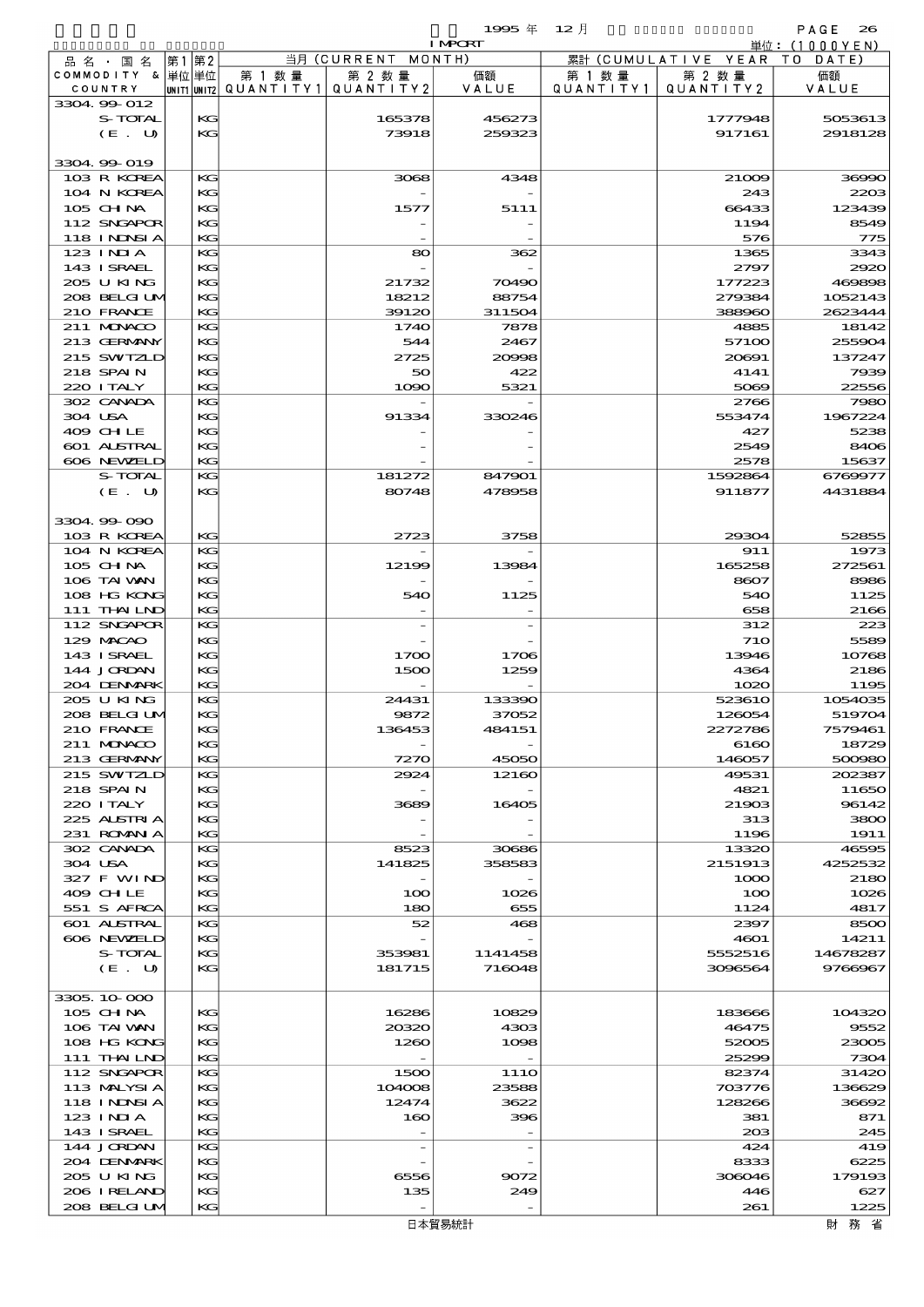$1995 \# 12$   $\parallel$  PAGE 27

|         |                                  |    |          |                                       |                    | <b>I MPORT</b> |           |                              | 単位: (1000YEN)     |
|---------|----------------------------------|----|----------|---------------------------------------|--------------------|----------------|-----------|------------------------------|-------------------|
|         | 品 名 ・ 国 名                        | 第1 | 第2       |                                       | 当月 (CURRENT MONTH) |                |           | 累計 (CUMULATIVE YEAR TO DATE) |                   |
|         | COMMODITY & 単位単位                 |    |          | 第 1 数 量                               | 第 2 数量             | 価額             | 第 1 数 量   | 第 2 数量                       | 価額                |
|         | COUNTRY                          |    |          | unit1 unit2  QUANT   TY1  QUANT   TY2 |                    | VALUE          | QUANTITY1 | QUANTITY 2                   | VALUE             |
|         | 3305, 10-000                     |    |          |                                       |                    |                |           |                              |                   |
|         | 210 FRANCE<br>213 GERMANY        |    | KG<br>KG |                                       |                    |                |           | 12403<br>13996               | 15765<br>4370     |
|         | 215 SWIZLD                       |    | KG       |                                       |                    |                |           | 3392                         | 5269              |
|         | 220 I TALY                       |    | KG       |                                       |                    |                |           | 4488                         | 63411             |
|         | 230 GREECE                       |    | KG       |                                       | 224                | 366            |           | 224                          | 366               |
|         | 238 UKRAINE                      |    | KG       |                                       |                    |                |           | 733                          | 356               |
|         | 302 CANADA                       |    | KG       |                                       |                    |                |           | 6733                         | 5819              |
| 304 USA |                                  |    | KG       |                                       | 404872             | 132209         |           | 2028890                      | 1226246           |
|         | 601 ALSTRAL                      |    | KG       |                                       | 3854               | 612            |           | 7157                         | 2136              |
|         | S-TOTAL                          |    | KG<br>KG |                                       | 571649<br>6915     | 187454<br>9687 |           | 3615971<br>346197            | 1861465<br>271182 |
|         | (E. U)                           |    |          |                                       |                    |                |           |                              |                   |
|         | 3305, 20-000                     |    |          |                                       |                    |                |           |                              |                   |
| 304 USA |                                  |    | KG       |                                       | 54939              | 19974          |           | 959425                       | 348685            |
|         | S-TOTAL                          |    | KG       |                                       | 54939              | 19974          |           | 959425                       | 348685            |
|         |                                  |    |          |                                       |                    |                |           |                              |                   |
|         | 3305 30 000                      |    |          |                                       |                    |                |           |                              |                   |
|         | 112 SNGAPOR                      |    | KG       |                                       |                    |                |           | 6270                         | 2312              |
|         | 205 U KING                       |    | KG       |                                       | 18143              | 22289          |           | 143399                       | 164083            |
|         | 207 NETH IDS<br>210 FRANCE       |    | KG<br>KG |                                       |                    |                |           | 1539<br>71563                | 9598              |
|         | 213 GERMANY                      |    | KG       |                                       | 9024               | 7048           |           | 2036                         | 54568<br>4432     |
| 304 USA |                                  |    | KG       |                                       | 8365               | 7946           |           | 396158                       | 174186            |
|         | 601 ALSTRAL                      |    | KG       |                                       | 530                | 213            |           | 530                          | 213               |
|         | S-TOTAL                          |    | KG       |                                       | 36062              | 37496          |           | 621495                       | 409392            |
|         | (E. U)                           |    | KG       |                                       | 27167              | 29337          |           | 218537                       | 232681            |
|         |                                  |    |          |                                       |                    |                |           |                              |                   |
|         | 3305 90 010                      |    |          |                                       |                    |                |           |                              |                   |
|         | 105 CH NA                        |    | KG       |                                       |                    |                |           | 1234                         | 3054              |
|         | <b>118 INDSIA</b>                |    | KG       |                                       |                    |                |           | 97374                        | 141216            |
|         | 123 INIA<br>205 U KING           |    | KG<br>KG |                                       | 170<br>4O1 1       | 353<br>5659    |           | 170<br>42322                 | 353<br>43024      |
|         | 207 NETHLIS                      |    | KG       |                                       | $\tau$             | 318            |           | 4435                         | 17831             |
|         | 208 BELGIUM                      |    | KG       |                                       | 256                | 1005           |           | 6426                         | 24568             |
|         | 210 FRANCE                       |    | KG       |                                       | 23                 | 599            |           | 2060                         | $\cos$            |
|         | 213 GERMANY                      |    | KG       |                                       | 1605               | 2085           |           | 162252                       | 161581            |
|         | 220 I TALY                       |    | KG       |                                       |                    |                |           | 350                          | 248               |
| 304 USA |                                  |    | KG       |                                       | 5251               | 11528          |           | 148490                       | 290474            |
|         | S-TOTAL                          |    | KG       |                                       | 11393              | 21547          |           | 465113                       | 688435            |
|         | (E. U)                           |    | KG       |                                       | 5972               | 9666           |           | 217845                       | 253338            |
|         | 3305.90-091                      |    |          |                                       |                    |                |           |                              |                   |
|         | 105 CH NA                        |    | KG       |                                       | 13477              | 19053          |           | 66928                        | 152837            |
|         | 106 TAI WAN                      |    | KG       |                                       |                    |                |           | 724                          | 1285              |
|         | 205 U KING                       |    | KG       |                                       | 2835               | 5172           |           | 28436                        | 60408             |
|         | 207 NETHLIS                      |    | KG       |                                       |                    |                |           | 3701                         | 13084             |
|         | 208 BELGI UM                     |    | KG       |                                       |                    |                |           | 307                          | 386               |
|         | 210 FRANCE                       |    | KG       |                                       |                    |                |           | 8110                         | 26366             |
|         | 302 CANADA                       |    | KG       |                                       |                    |                |           | 4560                         | 6625              |
|         | S-TOTAL<br>(E. U)                |    | KG<br>KG |                                       | 16312<br>2835      | 24225<br>5172  |           | 112766<br>40554              | 260991<br>100244  |
|         |                                  |    |          |                                       |                    |                |           |                              |                   |
|         | 3305, 90-099                     |    |          |                                       |                    |                |           |                              |                   |
|         | 105 CH NA                        |    | KС       |                                       | 27133              | 15179          |           | 167680                       | 95268             |
|         | 106 TAI VAN                      |    | KG       |                                       | 19290              | 4674           |           | 45616                        | 10767             |
|         | 108 HG KONG                      |    | KG       |                                       | 1445               | 2854           |           | 63463                        | 48432             |
|         | 111 THAILND                      |    | KG       |                                       |                    |                |           | 22089                        | 6074              |
|         | 112 SNGAPOR                      |    | KG       |                                       | 1494               | 1105           |           | 78397                        | 26467             |
|         | 113 MALYSIA<br><b>118 INNSIA</b> |    | KG<br>KG |                                       | 121789<br>20925    | 24321<br>5835  |           | 590985<br>87340              | 118331<br>24450   |
|         | 123 INIA                         |    | KG       |                                       | 135                | 329            |           | 954                          | 1216              |
|         | 143 ISRAEL                       |    | KG       |                                       |                    |                |           | 20B                          | 245               |
|         | 205 U KING                       |    | КG       |                                       | 197356             | 142382         |           | 3835243                      | 2413233           |
|         | 207 NETHLIS                      |    | KG       |                                       |                    |                |           | 450                          | 2233              |
|         | 208 BELGI UM                     |    | KG       |                                       | 308                | 963            |           | 1537                         | 5071              |
|         | 210 FRANCE                       |    | KG       |                                       | 109111             | 48303          |           | 629837                       | 426858            |
|         | 213 GERMANY                      |    | KG       |                                       | 87193              | 79882          |           | 791460                       | 795871            |
|         | 220 I TALY                       |    | KG       |                                       | 1036               | 773            |           | 8061                         | 170196            |
|         | 230 GREECE<br>231 ROMANIA        |    | KG<br>KG |                                       | 224                | 366            |           | 224<br><b>31O</b>            | 366<br>722        |
|         | 238 UKRAINE                      |    | KG       |                                       |                    |                |           | 461                          | 224               |
|         | 302 CANADA                       |    | KG       |                                       |                    |                |           | 3327                         | 2936              |
| 304 USA |                                  |    | KG       |                                       | 235920             | 136324         |           | 3629127                      | 1863176           |
|         | <b>601 ALSTRAL</b>               |    | KG       |                                       | 160                | 427            |           | 208521                       | 119250            |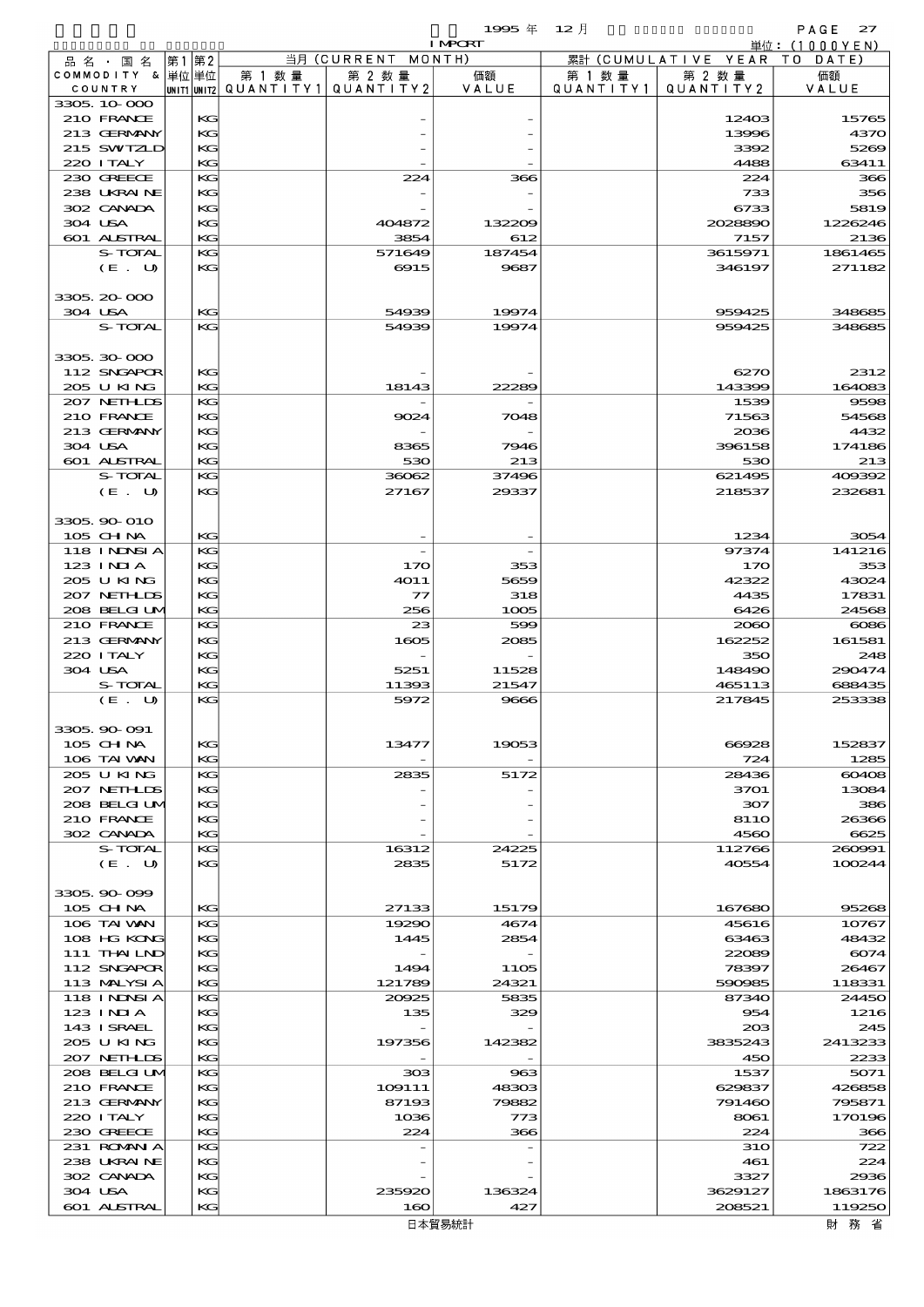|                            |       |          |                                       |                    | <b>I MPORT</b>   |           |                              | 単位: (1000YEN)      |
|----------------------------|-------|----------|---------------------------------------|--------------------|------------------|-----------|------------------------------|--------------------|
| 品名・国名                      | 第1 第2 |          |                                       | 当月 (CURRENT MONTH) |                  |           | 累計 (CUMULATIVE YEAR TO DATE) |                    |
| COMMODITY & 単位 単位          |       |          | 第 1 数量                                | 第 2 数量             | 価額               | 第 1 数 量   | 第 2 数量                       | 価額                 |
| COUNTRY                    |       |          | UNIT1 UNIT2  QUANT I TY1  QUANT I TY2 |                    | VALUE            | QUANTITY1 | QUANTITY 2                   | VALUE              |
| 3305.90-099                |       |          |                                       |                    |                  |           |                              |                    |
| S-TOTAL<br>(E. U)          |       | KG<br>KG |                                       | 823514<br>395223   | 463717<br>272669 |           | 10165285<br>5266812          | 6131386<br>3813828 |
|                            |       |          |                                       |                    |                  |           |                              |                    |
| 3306 10 000                |       |          |                                       |                    |                  |           |                              |                    |
| 103 R KOREA                |       | KG       |                                       |                    |                  |           | 48192                        | <b>16101</b>       |
| 105 CHNA                   |       | KG       |                                       | 1620               | 2287             |           | 950845                       | 333153             |
| 106 TAI VAN                |       | KG       |                                       | 22190              | 17685            |           | 188273                       | 128725             |
| 108 HG KONG                |       | KG       |                                       |                    |                  |           | 3276                         | 2294               |
| 203 SWIEN                  |       | KG       |                                       | 14680              | 13668            |           | 101128                       | 91885              |
| 206 IRELAND                |       | KG       |                                       |                    |                  |           | 195502                       | 3611O7             |
| 210 FRANCE                 |       | KG       |                                       | 8500               | 12007            |           | 34144                        | 44394              |
| 213 GERMANY                |       | KG       |                                       | 74137              | 23861            |           | 396725                       | 265060             |
| 215 SWIZLD                 |       | KG       |                                       |                    |                  |           | 16444                        | 14809              |
| 218 SPAIN                  |       | KG       |                                       |                    |                  |           | 2293                         | 3313               |
| 304 USA<br>324 PRIRICO     |       | KG<br>KС |                                       | 104382             | 54588            |           | 1066366<br>47108             | 666761<br>34054    |
| 527 CAMROLN                |       | KG       |                                       |                    |                  |           | 2040                         | 2031               |
| 606 NEWELD                 |       | KG       |                                       | 1907               | 991              |           | 198349                       | 71120              |
| S-TOTAL                    |       | KG       |                                       | 227416             | 125087           |           | 3250685                      | 2034807            |
| (E. U)                     |       | KG       |                                       | 97317              | 49536            |           | 729792                       | 765759             |
|                            |       |          |                                       |                    |                  |           |                              |                    |
| 3306.90-000                |       |          |                                       |                    |                  |           |                              |                    |
| 108 HG KONG                |       | KG       |                                       | 708                | 534              |           | 2658                         | 2002               |
| 206 I RELAND               |       | KG       |                                       | 8962               | 30271            |           | 82657                        | 243116             |
| 213 GERMANY                |       | KG       |                                       | 2500               | 10608            |           | 16578                        | 68186              |
| 215 SWIZLD                 |       | KG       |                                       |                    |                  |           | 2845                         | 11145              |
| 302 CANADA                 |       | KG       |                                       | 101547             | 21862            |           | 135281                       | 29134              |
| 304 USA                    |       | KG       |                                       | 241509             | 72812            |           | 1457464                      | 410829             |
| 601 ALSTRAL                |       | KG       |                                       |                    |                  |           | 4723                         | 3530               |
| 606 NEWELD                 |       | KG       |                                       |                    |                  |           | 4723                         | 2064               |
| S-TOTAL                    |       | KG       |                                       | 355226             | 136087           |           | 1706929                      | 770006             |
| (E. U)                     |       | KG       |                                       | 11462              | 40879            |           | 99235                        | 311302             |
| 3307.10.000                |       |          |                                       |                    |                  |           |                              |                    |
| 108 HG KONG                |       | KG       |                                       | $\bf{8}$           | 423              |           | 925                          | 5208               |
| 205 U KING                 |       | KG       |                                       | 7382               | 9860             |           | 335128                       | 224868             |
| 207 NETHLIS                |       | KG       |                                       | 1167               | 794              |           | 4242                         | 13389              |
| 208 BELGI UM               |       | KG       |                                       | 1314               | 4071             |           | 4052                         | 12809              |
| 210 FRANCE                 |       | KG       |                                       | 1427               | 5876             |           | 42128                        | 72732              |
| 213 GERMANY                |       | KG       |                                       |                    |                  |           | 106                          | 582                |
| 215 SWIZLD                 |       | KG       |                                       | 297                | 563              |           | 11427                        | 24442              |
| 220 I TALY                 |       | KG       |                                       |                    |                  |           | 88                           | 461                |
| 302 CANADA                 |       | KС       |                                       |                    |                  |           | 17740                        | 8540               |
| 304 USA                    |       | KG       |                                       | 292                | 813              |           | 69482                        | 67153              |
| S-TOTAL                    |       | KG       |                                       | 11945              | 22400            |           | 485318                       | 430184             |
| (E. U)                     |       | KG       |                                       | 11290              | 20601            |           | 385744                       | 324841             |
|                            |       |          |                                       |                    |                  |           |                              |                    |
| 3307.20-000<br>143 ISRAEL  |       | KG       |                                       |                    |                  |           | 327                          | 399                |
| 205 U KING                 |       | KG       |                                       | 192                | 683              |           | 5516                         | 14933              |
| 210 FRANCE                 |       | KG       |                                       | 32                 | 226              |           | 3233                         | 7576               |
| 215 SWIZLD                 |       | KG       |                                       |                    |                  |           | 19092                        | 52044              |
| 304 USA                    |       | KС       |                                       | 99                 | 279              |           | 2260                         | 6357               |
| 601 ALSTRAL                |       | KG       |                                       |                    |                  |           | 533                          | 771                |
| S-TOTAL                    |       | KG       |                                       | 323                | 1188             |           | 30961                        | 82080              |
| (E. U)                     |       | KG       |                                       | 224                | $\infty$         |           | 8749                         | 22509              |
|                            |       |          |                                       |                    |                  |           |                              |                    |
| 3307.30-000                |       |          |                                       |                    |                  |           |                              |                    |
| 103 R KOREA                |       | KG       |                                       | 14OO               | 620              |           | 32496                        | 37658              |
| $105$ CHNA                 |       | KG       |                                       | 2450               | 1403             |           | 20197                        | 10003              |
| 106 TAI VAN<br>108 HG KONG |       | KG<br>KG |                                       | 4876               | 1165             |           | 13500<br>8018                | 7082<br>3947       |
| 113 MALYSIA                |       | KG       |                                       |                    |                  |           | 2448                         | 396                |
| 118 I NDSI A               |       | KG       |                                       |                    |                  |           | 13846                        | 4451               |
| 143 ISRAEL                 |       | KG       |                                       | 18018              | 17914            |           | 120754                       | 83359              |
| 144 JORDAN                 |       | KG       |                                       | 5482               | 1412             |           | 35450                        | 6873               |
| 205 U KING                 |       | KG       |                                       | 10846              | 13675            |           | 106743                       | 102343             |
| 206 IRELAND                |       | KG       |                                       |                    |                  |           | 719                          | 714                |
| 207 NETHLIDS               |       | KG       |                                       |                    |                  |           | 5100                         | 3924               |
| 208 BELGI UM               |       | KG       |                                       |                    |                  |           | 5121                         | $\cos$             |
| 210 FRANCE                 |       | KG       |                                       | 6130               | 15516            |           | 178627                       | 191955             |
| 213 GERMANY                |       | KG       |                                       | 41412              | 12866            |           | 658428                       | 199213             |
| 215 SWIZLD                 |       | KG       |                                       | 1298               | 2522             |           | 4454                         | 13927              |
| 218 SPAIN                  |       | KG       |                                       |                    |                  |           | 550                          | 875                |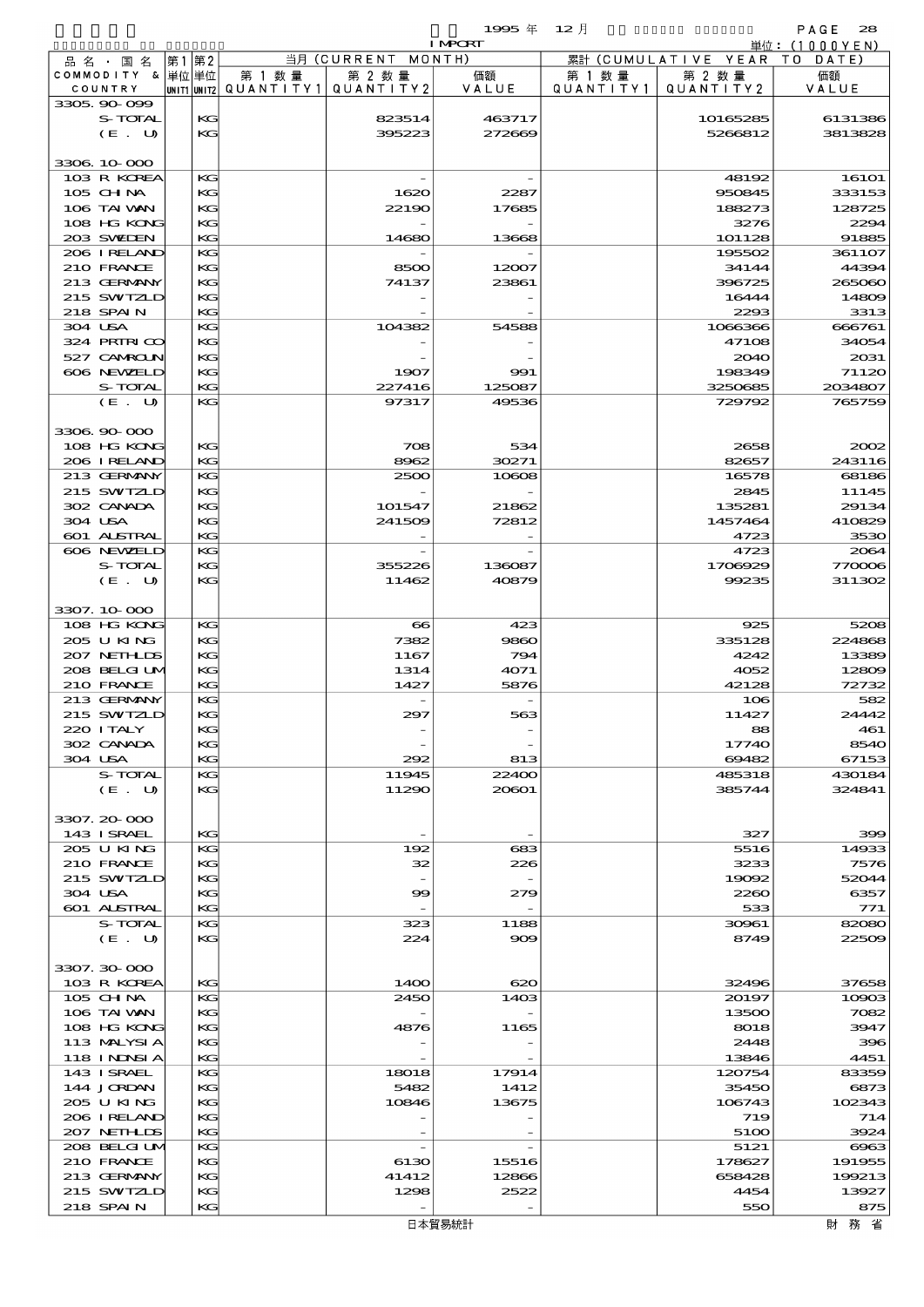$1995 \n& 12 \nparallel$  PAGE 29

|         |                           |          |                                       |                          | <b>I MPORT</b>  |           |                              | 単位: (1000YEN)         |
|---------|---------------------------|----------|---------------------------------------|--------------------------|-----------------|-----------|------------------------------|-----------------------|
|         | 品名・国名                     | 第1第2     |                                       | 当月 (CURRENT MONTH)       |                 |           | 累計 (CUMULATIVE YEAR TO DATE) |                       |
|         | COMMODITY & 単位単位          |          | 第 1 数量                                | 第 2 数量                   | 価額              | 第 1 数 量   | 第 2 数量                       | 価額                    |
|         | COUNTRY                   |          | unit1 unit2  QUANT   TY1  QUANT   TY2 |                          | VALUE           | QUANTITY1 | QUANTITY 2                   | VALUE                 |
|         | 3307.30-000               |          |                                       |                          |                 |           |                              |                       |
|         | 220 I TALY<br>238 UKRAINE | KG<br>KG |                                       |                          |                 |           | 7649<br>557                  | 6621<br>271           |
|         | 302 CANADA                | KG       |                                       | 270                      | 1133            |           | 2735                         | 6475                  |
| 304 USA |                           | KG       |                                       | 1556                     | 27348           |           | 148759                       | 151122                |
|         | 601 ALSTRAL               | KG       |                                       | 438                      | 1384            |           | 1197                         | 3585                  |
|         | 606 NEWELD                | KG       |                                       |                          |                 |           | 1949                         | 2145                  |
|         | S-TOTAL                   | KG       |                                       | 94176                    | 96958           |           | 1369297                      | 844802                |
|         | (E. U)                    | KG       |                                       | 58388                    | 42057           |           | 962937                       | 512608                |
|         |                           |          |                                       |                          |                 |           |                              |                       |
|         | 3307. 41-000              |          |                                       |                          |                 |           |                              |                       |
|         | 105 CHNA                  | KG       |                                       | 17700                    | 3590            |           | 639194                       | 151365                |
|         | 106 TAI VAN               | KG       |                                       | 37788                    | 24061           |           | 337905                       | 202256                |
|         | 108 HG KONG               | KG       |                                       | 7990                     | 12666           |           | 63304                        | 93066                 |
|         | 111 THAILND               | KG.      |                                       | 350                      | 520             |           | 19861                        | 16204                 |
|         | 112 SNGAPOR               | KG       |                                       |                          |                 |           | 932                          | 2275                  |
|         | 113 MALYSIA               | KG       |                                       | 7865                     | 8852            |           | 125989                       | 122119                |
|         | 118 INNSI A<br>$123$ INIA | KG<br>KG |                                       | 5232                     | 6562            |           | 382<br>71104                 | 551<br>65432          |
|         | 205 U KING                | KG.      |                                       | 200                      | 700             |           | 4038                         | 7677                  |
|         | 210 FRANCE                | KG       |                                       |                          |                 |           | 7967                         | 26865                 |
|         | 213 GERMANY               | KG       |                                       | 210                      | 1602            |           | 431                          | 2836                  |
|         | 302 CANADA                | KG       |                                       | 108                      | 324             |           | 368                          | 862                   |
| 304 USA |                           | KG       |                                       | 1436                     | 4315            |           | 34842                        | 55629                 |
|         | S-TOTAL                   | КG       |                                       | 78888                    | 63192           |           | 1306317                      | 747137                |
|         | (E. U)                    | KG       |                                       | 419                      | 2302            |           | 12436                        | 37378                 |
|         |                           |          |                                       |                          |                 |           |                              |                       |
|         | 3307.49-000               |          |                                       |                          |                 |           |                              |                       |
|         | 103 R KOREA               | KG       |                                       | 27992                    | 9789            |           | 276574                       | 116218                |
|         | 105 CHNA                  | KG.      |                                       | 79189                    | 18344           |           | 349831                       | 143392                |
|         | 106 TAI VAN               | KG       |                                       | 7845                     | 12841           |           | 64351                        | 113195                |
|         | 108 HG KONG               | KG       |                                       |                          |                 |           | 17146                        | 57526                 |
|         | 111 THAILND               | KG       |                                       | 8249                     | 12276           |           | 48911                        | 64268                 |
|         | 112 SNGAPOR               | KG       |                                       | 51                       | 269             |           | 1446                         | 3256                  |
|         | 113 MALYSIA               | KG       |                                       | 37440                    | 7617            |           | 145578                       | 38571                 |
|         | 123 INIA<br>125 SRILANK   | KG       |                                       |                          |                 |           | 1788                         | 1445                  |
|         | 203 SWIEN                 | KG<br>KG |                                       | 14O                      | 412             |           | 21319<br>1371                | 24568<br>3455         |
|         | 205 U KING                | KG       |                                       | 4975                     | 11727           |           | 62546                        | 158758                |
|         | 207 NETHLIS               | KG       |                                       |                          |                 |           | 471                          | 1166                  |
|         | 208 BELGI UM              | KG       |                                       |                          |                 |           | 1670                         | 1755                  |
|         | 210 FRANCE                | KG       |                                       | 14820                    | 25721           |           | 559741                       | 742803                |
|         | 213 GERMANY               | KG       |                                       | 787                      | 3036            |           | 8042                         | 29768                 |
|         | 215 SWIZLD                | КG       |                                       |                          |                 |           | 329                          | 1786                  |
|         | 218 SPAIN                 | KG       |                                       |                          |                 |           | 132                          | 419                   |
|         | 220 I TALY                | KG       |                                       | 1371                     | 1751            |           | 2848                         | 4864                  |
|         | 225 ALSTRIA               | KG       |                                       |                          |                 |           | 123                          | 220                   |
|         | 227 H.NGARY               | KG       |                                       |                          |                 |           | 1120                         | 448                   |
|         | 230 GREECE                | KG       |                                       |                          |                 |           | 278                          | 615                   |
|         | 232 BULGAR                | KG       |                                       |                          |                 |           | 300                          | 704                   |
|         | 302 CANADA                | KG       |                                       | 839                      | 2830            |           | 4586                         | 13765                 |
| 304 USA |                           | KG       |                                       | 37712                    | 63282           |           | 668138                       | 881404                |
|         | 601 ALSTRAL<br>606 NEWELD | KG       |                                       | 157                      | 976             |           | 9739                         | 29245                 |
|         | S-TOTAL                   | KG<br>KG |                                       | 200                      | 564             |           | 6379                         | 13023                 |
|         | (E. U)                    | KG       |                                       | 221767<br>22093          | 171435<br>42647 |           | 2254766<br>637222            | 2446637<br>943823     |
|         |                           |          |                                       |                          |                 |           |                              |                       |
|         | 3307.90 010               |          |                                       |                          |                 |           |                              |                       |
|         | $105$ CHNA                | KG       |                                       |                          |                 |           | 5617                         | 18904                 |
|         | 123 INIA                  | KG       |                                       |                          |                 |           | 170                          | 298                   |
|         | 205 U KING                | KG       |                                       | 152                      | 518             |           | 670                          | 2161                  |
|         | 208 BELGI UM              | KG       |                                       |                          |                 |           | 84                           | 408                   |
|         | 210 FRANCE                | KG       |                                       | 400                      | 477             |           | 5396                         | 25296                 |
|         | 213 GERMANY               | KG       |                                       |                          |                 |           | 916                          | 1111                  |
|         | 215 SWIZLD                | KG       |                                       |                          |                 |           | 102                          | 1083                  |
|         | 220 I TALY                | KG       |                                       | $\overline{\phantom{a}}$ |                 |           | 780                          | 873                   |
|         | 225 ALSTRIA               | KG       |                                       | 64                       | ങ്ങ             |           | 64                           | $\boldsymbol{\alpha}$ |
|         | 230 GREECE                | KG       |                                       |                          |                 |           | 318                          | 2136                  |
| 304 USA |                           | KG       |                                       | 26128                    | 12691           |           | 164947                       | 92007                 |
|         | 601 ALSTRAL               | KG       |                                       | 390                      | 1179            |           | 1944                         | 4956                  |
|         | S-TOTAL                   | KG<br>KG |                                       | 27134                    | 15558           |           | 181008<br>8228               | 149926                |
|         | (E. U)                    |          |                                       | 616                      | 1688            |           |                              | 32678                 |
|         | 3307.90-090               |          |                                       |                          |                 |           |                              |                       |
|         | 103 R KOREA               | KG       |                                       |                          |                 |           | 89339                        | 29354                 |
|         |                           |          |                                       |                          |                 |           |                              |                       |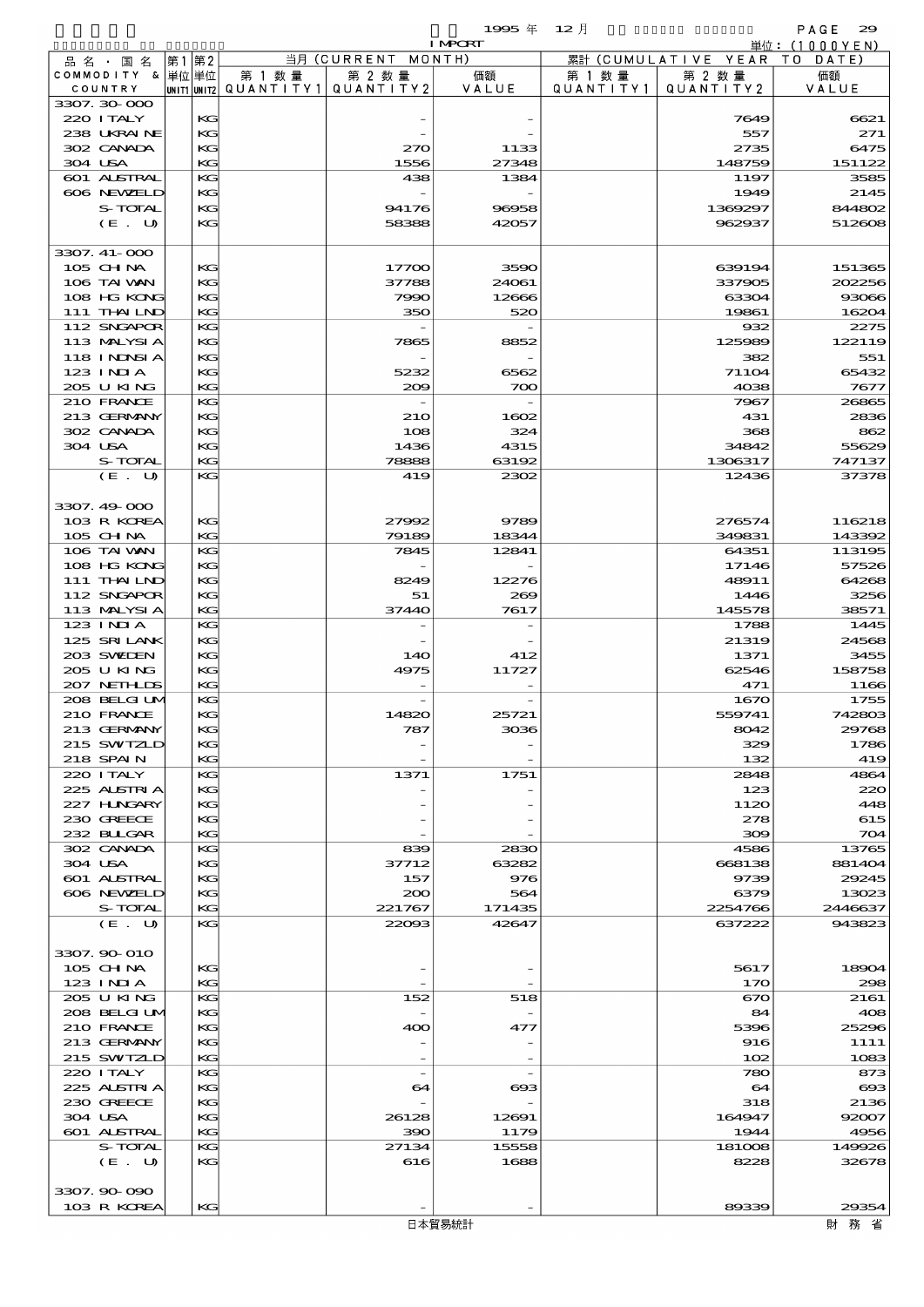|                               |      |          |                                       |                              | 1995年            | $12$ 月    |                                | PAGE<br>30                     |
|-------------------------------|------|----------|---------------------------------------|------------------------------|------------------|-----------|--------------------------------|--------------------------------|
|                               |      |          |                                       |                              | <b>I MPORT</b>   |           |                                | 単位:(1000YEN)                   |
| 品 名 ・ 国 名<br>COMMODITY & 単位単位 | 第1第2 |          | 第 1 数量                                | 当月 (CURRENT MONTH)<br>第 2 数量 | 価額               | 第 1 数 量   | 累計 (CUMULATIVE YEAR)<br>第 2 数量 | DATE<br>T O<br>価額              |
| COUNTRY                       |      |          | unit1 unit2  QUANT   TY1  QUANT   TY2 |                              | VALUE            | QUANTITY1 | QUANTITY2                      | VALUE                          |
| 3307.90-090                   |      |          |                                       |                              |                  |           |                                |                                |
| $105$ CHNA                    |      | KG       |                                       |                              |                  |           | $\infty$                       | 771                            |
| 106 TAI VAN<br>108 HG KONG    |      | KG<br>KG |                                       | 27093<br>4140                | 7782<br>2426     |           | 176082<br>71450                | 84628<br>33771                 |
| 111 THAILND                   |      | KG       |                                       | 17129                        | 3799             |           | 516823                         | 99691                          |
| 112 SNGAPOR                   |      | KG       |                                       | 67366                        | 21824            |           | 78780                          | 30151                          |
| <b>118 INNSIA</b>             |      | KG       |                                       | 8415                         | 7090             |           | 103547                         | 80247                          |
| $123$ $1$ NIA                 |      | KG       |                                       |                              |                  |           | 532                            | 578                            |
| 204 DENMARK                   |      | KG       |                                       |                              |                  |           | 3890                           | 9053                           |
| 205 U KING<br>206 I RELAND    |      | KG<br>KG |                                       | 15629<br>2437                | 23974<br>27155   |           | 78862<br>26982                 | 175007<br>226944               |
| 208 BELGI UM                  |      | KG       |                                       | 2118                         | 7900             |           | 17667                          | 60908                          |
| 210 FRANCE                    |      | KG       |                                       | 2273                         | 5090             |           | 88615                          | 171073                         |
| 213 GERMANY                   |      | KG       |                                       | 5672                         | 4212             |           | 189460                         | 170639                         |
| 215 SWIZLD                    |      | KG       |                                       |                              |                  |           | 900                            | 7795                           |
| 218 SPAIN<br>220 I TALY       |      | KG<br>KG |                                       | 6511O                        | 43577            |           | 75279<br>100353                | 58877<br>122005                |
| 302 CANADA                    |      | KG       |                                       | 31322                        | 13356            |           | 492266                         | 221486                         |
| 304 USA                       |      | KG       |                                       | 415683                       | 215601           |           | 3063280                        | 1716727                        |
| 305 MEXICO                    |      | KG       |                                       |                              |                  |           | 2616                           | 1051                           |
| 601 ALSTRAL                   |      | KG       |                                       | 400                          | 436              |           | 4384                           | 2843                           |
| 606 NEWELD                    |      | KG       |                                       |                              |                  |           | 716                            | 874                            |
| S-TOTAL<br>(E. U)             |      | KG<br>KG |                                       | 664787<br>93239              | 384222<br>111908 |           | 5181843<br>581108              | 3304473<br>994506              |
|                               |      |          |                                       |                              |                  |           |                                |                                |
| 3401. 11-010                  |      |          |                                       |                              |                  |           |                                |                                |
| 103 R KOREA                   |      | KG       |                                       | 7569                         | 14599            |           | 185028                         | 86346                          |
| 104 N KOREA                   |      | KG       |                                       |                              |                  |           | 2886                           | 4071                           |
| 105 CH NA<br>106 TAI VAN      |      | KG<br>KG |                                       | 43793                        | 32487            |           | 2713260<br>2067                | 2651091                        |
| 108 HG KONG                   |      | KG       |                                       |                              |                  |           | 30583                          | 1228<br>34705                  |
| 111 THAILND                   |      | KG       |                                       |                              |                  |           | 158602                         | 46408                          |
| 112 SNGAPOR                   |      | KG       |                                       | 2100                         | 1036             |           | 9453                           | 8101                           |
| 113 MALYSIA                   |      | KG       |                                       | 73633                        | 12155            |           | 2185450                        | 501994                         |
| 118 INNSI A                   |      | KG       |                                       | 100224                       | 18877            |           | 1536251                        | 246342                         |
| $123$ INIA<br>125 SRILANK     |      | KG<br>KG |                                       |                              |                  |           | 17000<br>12250                 | 3423<br>3771                   |
| 143 I SRAEL                   |      | KG       |                                       | 3143                         | 4793             |           | 32823                          | 40331                          |
| 144 JORDAN                    |      | KG       |                                       | 1500                         | 577              |           | 1500                           | 577                            |
| 145 SYRIA                     |      | KG       |                                       |                              |                  |           | <b>47101</b>                   | 22084                          |
| 205 U KING                    |      | KG       |                                       | 16145                        | 18901            |           | 113924                         | 93089                          |
| 206 I RELAND<br>208 BELGI UM  |      | KG<br>KG |                                       | 4223                         | 5001             |           | 27966<br>480                   | 29591<br>482                   |
| 210 FRANCE                    |      | KC       |                                       | 301614                       | 90562            |           | 1349593                        | 736459                         |
| 211 MUNACO                    |      | KG       |                                       |                              |                  |           | 318                            | 586                            |
| 213 GERMANY                   |      | KG       |                                       | 14420                        | 17202            |           | 225311                         | 211451                         |
| 215 SWIZLD                    |      | KG       |                                       |                              |                  |           | 10738                          | 19883                          |
| 218 SPAIN                     |      | KG       |                                       |                              |                  |           | 910                            | 1343                           |
| 220 I TALY<br>230 GREECE      |      | KG<br>KG |                                       | 36938<br>422                 | 9688<br>439      |           | 152727<br>664                  | 29145<br>$\boldsymbol{\alpha}$ |
| 238 UKRAINE                   |      | KG       |                                       |                              |                  |           | 2413                           | 1175                           |
| 302 CANADA                    |      | KG       |                                       | 15601                        | 3756             |           | 18730                          | 5731                           |
| 304 USA                       |      | KG       |                                       | 43943                        | 52012            |           | 632462                         | 292853                         |
| 305 MEXICO                    |      | KG       |                                       |                              |                  |           | 104760                         | 21401                          |
| 306 GUATMAL<br>410 BRAZIL     |      | KG<br>КG |                                       | 150                          | 750              |           | 3991<br>320                    | 2106<br>1508                   |
| 601 ALSTRAL                   |      | KG       |                                       |                              |                  |           | 11418                          | 3562                           |
| 606 NEWELD                    |      | KG       |                                       |                              |                  |           | 102886                         | 33032                          |
| S-TOTAL                       |      | KG       |                                       | 665418                       | 282835           |           | 9693865                        | 5134566                        |
| (E. U)                        |      | KG       |                                       | 373762                       | 141793           |           | 1871575                        | 1102257                        |
|                               |      |          |                                       |                              |                  |           |                                |                                |
| 3401. 11-090<br>103 R KOREA   |      | КG       |                                       | 770                          | 1000             |           | 42054                          | 61407                          |
| 105 CH NA                     |      | KC       |                                       | 216                          | 366              |           | 626184                         | 798903                         |
| 112 SNGAPOR                   |      | KG       |                                       | 62074                        | 17369            |           | 152930                         | 46195                          |
| 113 MALYSIA                   |      | КG       |                                       | 18720                        | 5029             |           | 498057                         | 137559                         |
| 143 ISRAEL                    |      | KG       |                                       | 423                          | 397              |           | 2070                           | 2675                           |
| 144 JORDAN<br>204 DENMARK     |      | KG<br>KG |                                       | 580                          | 495              |           | 580<br><b>1810</b>             | 495<br>3131                    |
| 205 U KING                    |      | KG       |                                       | 1253                         | 1477             |           | 4034                           | 8948                           |
| 207 NETHLIDS                  |      | KG       |                                       | 676                          | 1248             |           | 1457                           | 2673                           |
| 208 BELGI UM                  |      | KG       |                                       |                              |                  |           | 914                            | 3886                           |
| 210 FRANCE                    |      | KG       |                                       | 1450                         | 2494             |           | 95171                          | 118578                         |
| 211 MUNACO                    |      | KG       |                                       |                              |                  |           | 108                            | 269                            |
| 215 SWIZLD                    |      | KG       |                                       | $\boldsymbol{\infty}$        | 250              |           | 1818                           | 4773                           |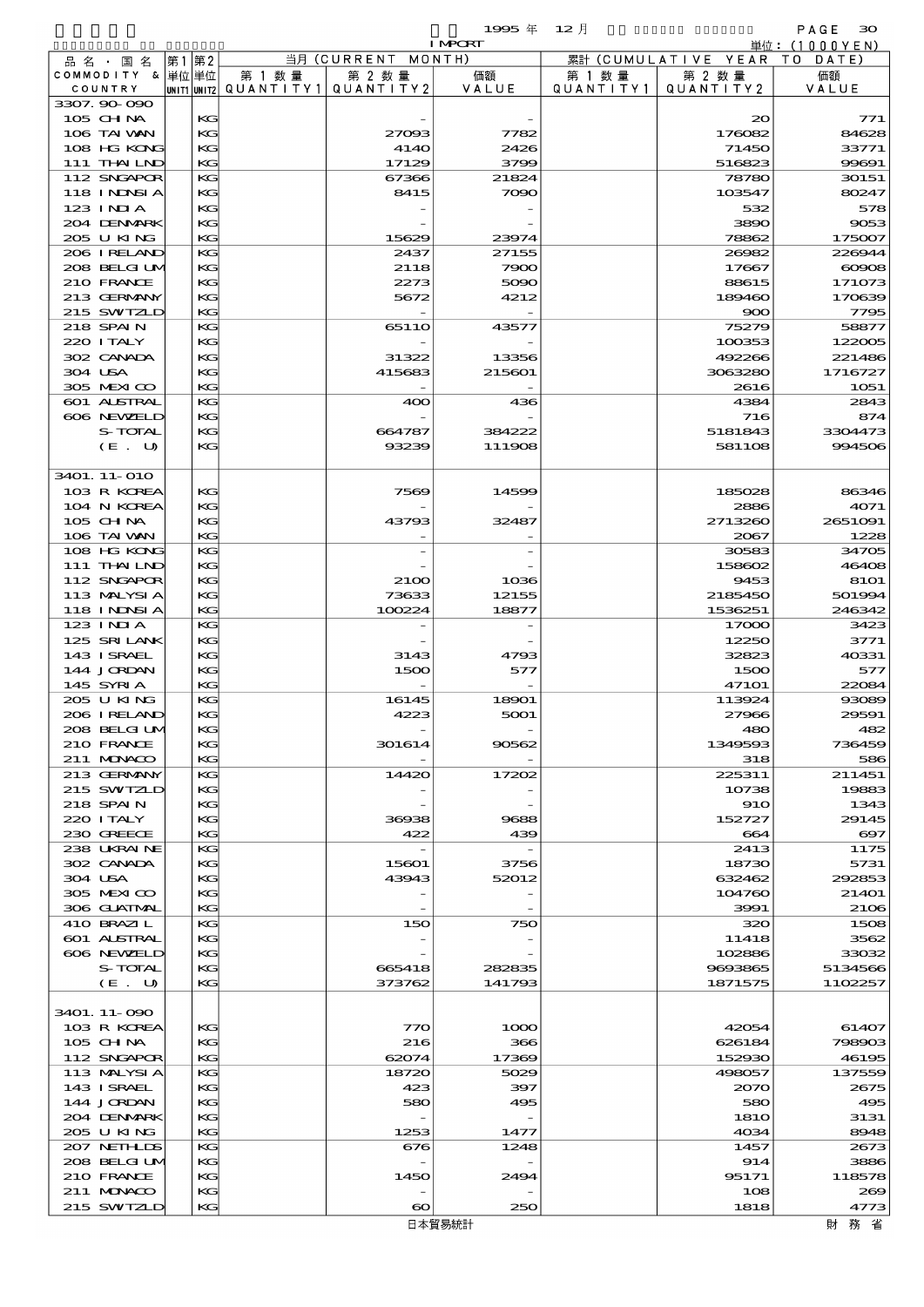- 1999年 12月 - PAGE 31<br>Transisted Annual (Fixed Annual) 31<br>単位:(1000YEN)

|         |                             |      |          |                                       |                          | <b>I MPCRT</b>   |           |                         | 単位: (1000YEN)  |
|---------|-----------------------------|------|----------|---------------------------------------|--------------------------|------------------|-----------|-------------------------|----------------|
|         | 品 名 ・ 国 名                   | 第1第2 |          |                                       | 当月 (CURRENT              | MONTH)           |           | 累計 (CUMULATIVE YEAR     | DATE<br>T O    |
|         | COMMODITY & 単位単位            |      |          | 第 1 数量                                | 第 2 数量                   | 価額               | 第 1 数 量   | 第 2 数量                  | 価額             |
|         | COUNTRY                     |      |          | unit1 unit2  Q∪ANT   TY1  Q∪ANT   TY2 |                          | VALUE            | QUANTITY1 | QUANTITY2               | VALUE          |
|         | 3401. 11-090<br>302 CANADA  |      | KG       |                                       |                          |                  |           | 260                     | 289            |
| 304 USA |                             |      | KG       |                                       | 223232                   | 139822           |           | 713952                  | 870834         |
|         | 409 CHLE                    |      | KG       |                                       |                          |                  |           | 819                     | 1093           |
|         | 601 ALSTRAL                 |      | KG       |                                       |                          |                  |           | 6256                    | 3928           |
|         | S-TOTAL                     |      | KG       |                                       | 309454                   | 169947           |           | 2148474                 | 2065636        |
|         | (E. U)                      |      | KG       |                                       | 3379                     | 5219             |           | 103386                  | 137216         |
|         |                             |      |          |                                       |                          |                  |           |                         |                |
|         | 3401. 19 010                |      |          |                                       |                          |                  |           |                         |                |
|         | 103 R KOREA                 |      | KG       |                                       | 4300                     | 4107             |           | 34400                   | 33053          |
|         | 105 CHNA<br>111 THAILND     |      | KG<br>KG |                                       |                          |                  |           | <b>33610</b><br>27468   | 31918<br>4896  |
|         | 113 MALYSIA                 |      | KG       |                                       |                          |                  |           | 23400                   | 1845           |
|         | 117 PHLPIN                  |      | KG       |                                       |                          |                  |           | 840                     | 302            |
|         | 133 I RAN                   |      | KG       |                                       |                          |                  |           | 470                     | 239            |
|         | 145 SYRIA                   |      | KG       |                                       |                          |                  |           | 2500                    | 260            |
|         | 205 U KING                  |      | KG       |                                       | 900                      | 1257             |           | 2400                    | 3032           |
|         | 213 GERMANY                 |      | KG       |                                       |                          |                  |           | 580                     | 271            |
| 304 USA |                             |      | KG       |                                       |                          |                  |           | 239232                  | 204060         |
|         | S-TOTAL                     |      | KG       |                                       | 5200                     | 5364             |           | 364900                  | 279876         |
|         | (E. U)                      |      | KG       |                                       | 900                      | 1257             |           | 2980                    | 3303           |
|         |                             |      |          |                                       |                          |                  |           |                         |                |
|         | 3401.19-020<br>103 R KOREA  |      |          |                                       |                          |                  |           |                         |                |
|         | $105$ CHNA                  |      | KG<br>KG |                                       |                          |                  |           | 270<br>300              | 462<br>219     |
|         | 106 TAI VAN                 |      | KG       |                                       | 10920                    | 2520             |           | 43680                   | 10080          |
|         | 202 NORWAY                  |      | KG       |                                       |                          |                  |           | 593                     | 1214           |
|         | 210 FRANCE                  |      | KG       |                                       |                          |                  |           | 260                     | 671            |
|         | 213 GERMANY                 |      | KG       |                                       |                          |                  |           | 180                     | 439            |
|         | 218 SPAIN                   |      | KG       |                                       |                          |                  |           | 15000                   | 1949           |
| 304 USA |                             |      | KG       |                                       | 9658                     | 5763             |           | 84986                   | 56330          |
|         | S-TOTAL                     |      | KG       |                                       | 20578                    | 8283             |           | 145269                  | 71364          |
|         | (E. U)                      |      | KG       |                                       |                          |                  |           | 15440                   | 3059           |
|         |                             |      |          |                                       |                          |                  |           |                         |                |
|         | 3401. 20 010<br>103 R KOREA |      | KG       |                                       | 12                       | 232              |           | 48226                   | 32171          |
|         | 105 CHNA                    |      | KG       |                                       | 756                      | 907              |           | 24349                   | 22753          |
|         | 106 TAI VAN                 |      | KG       |                                       | 34666                    | 6836             |           | 66740                   | 16417          |
|         | 111 THAILND                 |      | KG       |                                       | 68516                    | 14502            |           | 201649                  | 42352          |
|         | 112 SNGAPOR                 |      | KG       |                                       | 1500                     | 11 <sub>10</sub> |           | 22591                   | 10044          |
|         | 117 PHLPIN                  |      | KG       |                                       |                          |                  |           | 500                     | 206            |
|         | 118 INNSI A                 |      | KG       |                                       | 716                      | <b>1210</b>      |           | 958                     | 1608           |
|         | 143 ISRAEL                  |      | КG       |                                       |                          |                  |           | 430                     | 809            |
|         | 205 U KING                  |      | KG       |                                       | 996                      | 1298             |           | 1237                    | 1891           |
|         | 210 FRANCE                  |      | KG       |                                       | 120                      | 262              |           | 28838                   | 70205          |
|         | 211 MUNACO<br>218 SPAIN     |      | KG       |                                       |                          |                  |           | 1707                    | 4928           |
|         | 220 I TALY                  |      | KG<br>KG |                                       |                          |                  |           | 175<br>4200             | 212<br>1382    |
| 304 USA |                             |      | KG       |                                       | 80                       | 555              |           | 39619                   | 24857          |
|         | 601 ALSTRAL                 |      | KG       |                                       |                          |                  |           | 2983                    | 1222           |
|         | 606 NEWELD                  |      | KG       |                                       | $\overline{\phantom{a}}$ |                  |           | 1662                    | 223            |
|         | S-TOTAL                     |      | KG       |                                       | 107362                   | 26912            |           | 445864                  | 231280         |
|         | (E. U)                      |      | KG       |                                       | 1116                     | 1560             |           | 34450                   | 73690          |
|         |                             |      |          |                                       |                          |                  |           |                         |                |
|         | 3401.20-020                 |      |          |                                       |                          |                  |           |                         |                |
|         | 105 CHNA                    |      | KG       |                                       |                          |                  |           | 6640                    | 479            |
|         | 106 TAI VAN                 |      | KG       |                                       | 44990                    | 4772             |           | 629525                  | 00039          |
|         | 111 THAILND                 |      | KG       |                                       |                          |                  |           | 52753                   | 10415          |
|         | 112 SNGAPOR<br>113 MALYSIA  |      | KG<br>KG |                                       | 5292<br>42872            | 913<br>4550      |           | <b>19710</b><br>7792151 | 2331<br>676119 |
|         | 123 INIA                    |      | KG       |                                       |                          |                  |           | 2000                    | 491            |
|         | 144 JORDAN                  |      | KG       |                                       |                          |                  |           | 232                     | 270            |
|         | 207 NETHLIS                 |      | KG       |                                       |                          |                  |           | 18600                   | 3757           |
|         | 210 FRANCE                  |      | KG       |                                       |                          |                  |           | 254                     | 262            |
|         | 213 GERMANY                 |      | KG       |                                       |                          |                  |           | 1682                    | 1169           |
|         | 220 I TALY                  |      | KG       |                                       |                          |                  |           | 40000                   | 3756           |
| 304 USA |                             |      | KG       |                                       | 16129                    | 4318             |           | 178882                  | 72608          |
|         | 601 ALSTRAL                 |      | KG       |                                       |                          |                  |           | 14400                   | 1425           |
|         | 606 NEWELD                  |      | KG       |                                       |                          |                  |           | 8883                    | 6864           |
|         | S-TOTAL                     |      | KG       |                                       | 109283                   | 14553            |           | 8765712                 | 849885         |
|         | (E. U)                      |      | KG       |                                       |                          |                  |           | 60536                   | 8944           |
|         | 3402. 11-000                |      |          |                                       |                          |                  |           |                         |                |
|         | 103 R KOREA                 |      | KG       |                                       | 361740                   | 38618            |           | 5551900                 | 483305         |
|         | $105$ CHNA                  |      | KG       |                                       | 14400                    | 1733             |           | 64738                   | 7076           |
|         |                             |      |          |                                       |                          |                  |           |                         |                |

財務省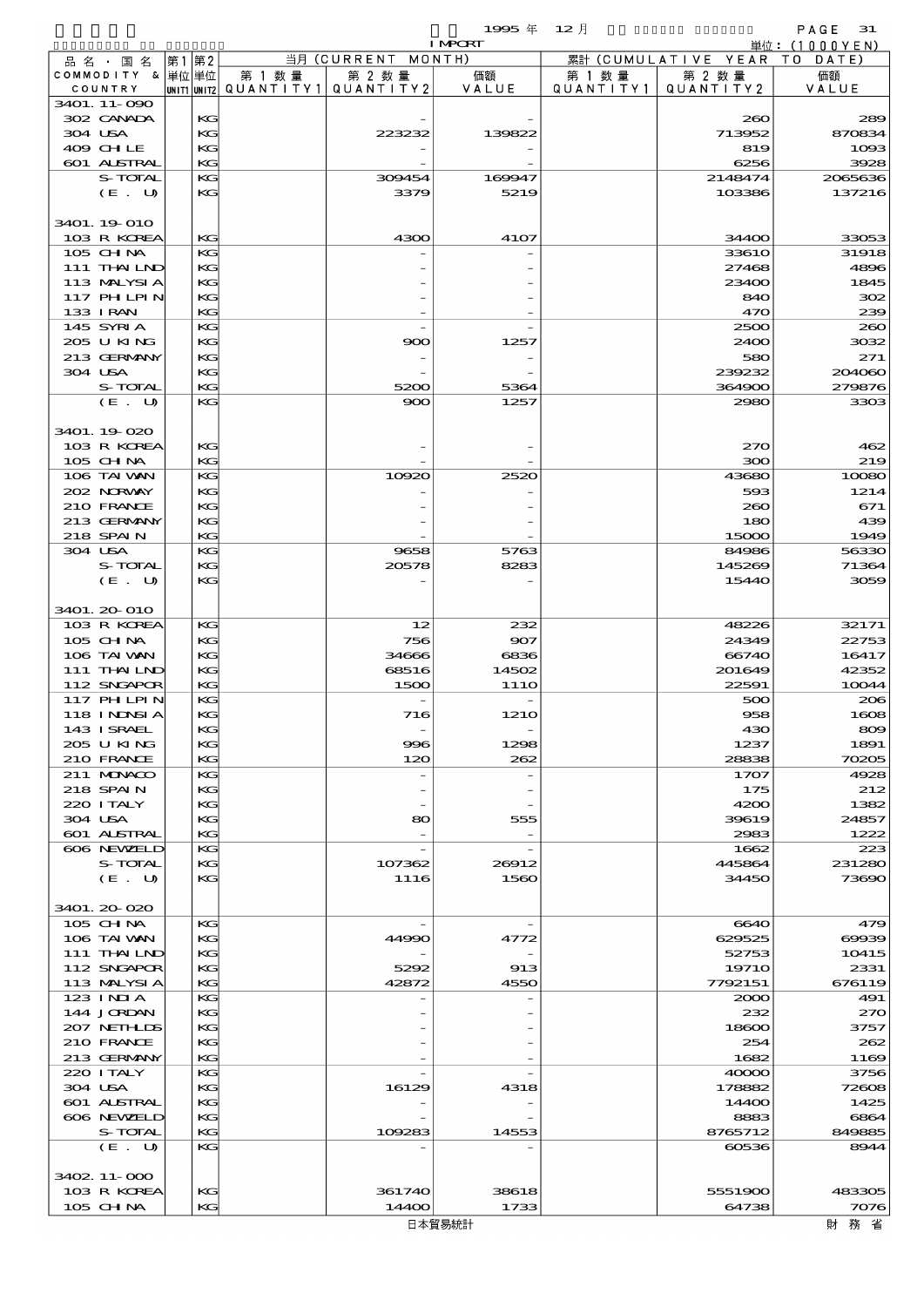|                             |      |          |                          |                   | 1995年           | $12$ 月    |                      | PAGE<br>32        |
|-----------------------------|------|----------|--------------------------|-------------------|-----------------|-----------|----------------------|-------------------|
|                             |      |          |                          |                   | <b>I MPORT</b>  |           |                      | 単位:(1000YEN)      |
| 品 名 ・ 国 名                   | 第1第2 |          |                          | 当月 (CURRENT       | MONTH)          |           | 累計 (CUMULATIVE YEAR) | TO DATE)          |
| COMMODITY & 単位単位            |      |          | 第 1 数 量                  | 第 2 数 量           | 価額              | 第 1 数 量   | 第 2 数量               | 価額                |
| COUNTRY                     |      |          | unit1 unit2  Q∪ANT   TY1 | QUANTITY2         | VALUE           | QUANTITY1 | QUANTITY2            | VALUE             |
| 3402.11-000<br>106 TAI VAN  |      | KG       |                          | 327370            | 25099           |           | 2780182              | 219594            |
| 112 SNGAPOR                 |      | KG       |                          |                   |                 |           | 482350               | 56711             |
| 117 PHLPIN                  |      | KG       |                          |                   |                 |           | 7500                 | 3430              |
| <b>118 INDSIA</b>           |      | KG       |                          | 65900             | 11923           |           | 1121820              | 127786            |
| 123 INIA                    |      | KG       |                          |                   |                 |           | $\infty$             | 273               |
| 202 NORWAY                  |      | KG       |                          |                   |                 |           | 22200                | 4085              |
| 204 DENMARK                 |      | KG       |                          |                   |                 |           | 4080                 | 968               |
| 205 U KING                  |      | KG       |                          | 1200              | 294             |           | 16357                | 5379              |
| 207 NETHLIS<br>208 BELGI UM |      | KG<br>KG |                          | 2000              | 935             |           | 121440<br>7000       | 14677<br>3144     |
| 211 MUNACO                  |      | KG       |                          |                   |                 |           | 1000                 | 2131              |
| 213 GERMANY                 |      | KG       |                          | 257405            | 72575           |           | 2295554              | 660200            |
| 215 SWIZLD                  |      | KG       |                          | $\infty$          | 225             |           | 23493                | 10526             |
| 218 SPAIN                   |      | KG       |                          |                   |                 |           | 442750               | 50412             |
| 220 I TALY                  |      | KG       |                          | 9200              | 4280            |           | 65885                | 25429             |
| 302 CANADA                  |      | KG       |                          |                   |                 |           | 117600               | 18422             |
| 304 USA                     |      | KG       |                          | 43361             | 17597           |           | 599100               | 202106            |
| 601 ALSTRAL                 |      | KG       |                          |                   |                 |           | 10200                | 703               |
| S-TOTAL<br>(E. U)           |      | KG<br>KG |                          | 1083176<br>269805 | 173279<br>78084 |           | 13735749<br>2953066  | 1896357<br>760209 |
|                             |      |          |                          |                   |                 |           |                      |                   |
| 3402 12 000                 |      |          |                          |                   |                 |           |                      |                   |
| 106 TAI VAN                 |      | KG       |                          |                   |                 |           | 43645                | 12576             |
| 112 SNGAPOR                 |      | KG       |                          |                   |                 |           | 3250                 | 1057              |
| 203 SWIDEN                  |      | KG       |                          |                   |                 |           | 83085                | 26735             |
| 204 DENMARK                 |      | KG       |                          |                   |                 |           | 400                  | 641               |
| 205 U KING                  |      | KG       |                          |                   |                 |           | 1952                 | 1003              |
| 207 NETHLIS                 |      | KG       |                          |                   |                 |           | 7200                 | 3578              |
| 208 BELGI UM<br>210 FRANCE  |      | KG<br>KG |                          |                   |                 |           | 34300<br>3821        | 5966<br>13198     |
| 213 GERMANY                 |      | KG       |                          | 22400             | 13627           |           | 107711               | 68665             |
| 215 SWIZLD                  |      | KG       |                          |                   |                 |           | 6814                 | 4591              |
| 218 SPAIN                   |      | KG       |                          |                   |                 |           | 194260               | 30301             |
| 302 CANADA                  |      | KG       |                          |                   |                 |           | 160                  | 229               |
| 304 USA                     |      | KG       |                          | 10518             | 6925            |           | 365721               | 120580            |
| S-TOTAL                     |      | KG       |                          | 32918             | 20552           |           | 852319               | 289120            |
| (E. U)                      |      | KG       |                          | 22400             | 13627           |           | 432729               | 150087            |
|                             |      |          |                          |                   |                 |           |                      |                   |
| 3402 13 000<br>103 R KOREA  |      | KG       |                          | 68070             | 9602            |           | 569928               | 80825             |
| 105 CH NA                   |      | KG       |                          | 1430              | 251             |           | 67430                | 7453              |
| 106 TAI VAN                 |      | KG       |                          | 227840            | 33733           |           | 2031860              | 270764            |
| 112 SNGAPOR                 |      | KC       |                          | 376590            | 52914           |           | 4903222              | 629870            |
| 113 MALYSIA                 |      | KC       |                          |                   |                 |           | 10000                | 2647              |
| 117 PHLPIN                  |      | KG       |                          | <b>361310</b>     | 45914           |           | 2011104              | 224395            |
| 118 I NDSI A                |      | KG       |                          | 47200             | 6576            |           | 228400               | 29826             |
| 203 SWIDEN                  |      | KG       |                          | 4600              | 2290            |           | 173100               | 48973             |
| 204 DENMARK<br>205 U KING   |      | KC       |                          |                   | 9785            |           | 4850<br>339904       | 2917              |
| 207 NETHLIS                 |      | KG<br>KG |                          | 15846<br>13536    | 9258            |           | 98842                | 123211<br>49549   |
| 208 BELGI UM                |      | KG       |                          | 16360             | 5586            |           | 53504                | 19678             |
| 210 FRANCE                  |      | KG       |                          | 1760              | 649             |           | 27380                | 20217             |
| 213 GERMANY                 |      | KC       |                          | 103397            | 29285           |           | 1360586              | 386060            |
| 215 SWIZLD                  |      | KG       |                          | 900               | 324             |           | 34162                | 19210             |
| 218 SPAIN                   |      | KG       |                          | 14490             | 1185            |           | 63190                | 6393              |
| 220 I TALY                  |      | KG       |                          | 5765              | 2393            |           | 66085                | 27773             |
| 304 USA<br>S-TOTAL          |      | KG       |                          | 105032            | 51723           |           | 1281855              | 780053            |
| (E. U)                      |      | KC<br>KG |                          | 1364126<br>175754 | 261468<br>60431 |           | 13325402<br>2187441  | 2729814<br>684771 |
|                             |      |          |                          |                   |                 |           |                      |                   |
| 3402 19 000                 |      |          |                          |                   |                 |           |                      |                   |
| 103 R KOREA                 |      | KG       |                          | 4000              | 446             |           | 22000                | 2580              |
| 111 THAILND                 |      | KC       |                          | 43200             | 5482            |           | 270400               | 40840             |
| 113 MALYSIA                 |      | KG       |                          |                   |                 |           | 6250                 | 1577              |
| 118 I NDSI A                |      | KG       |                          | 17600             | 1641            |           | 70400                | 7002              |
| 203 SWIDEN                  |      | KG       |                          | 7000              | 3530            |           | 14600                | 7766              |
| 204 DENMARK<br>205 U KING   |      | KC<br>KC |                          | 12363             | 2579            |           | $\infty$<br>99128    | 485<br>18783      |
| 207 NETHLIS                 |      | KG       |                          | 5053              | 561             |           | 37747                | 5757              |
| 208 BELGI UM                |      | KC       |                          | 8420              | 4769            |           | 26530                | 13643             |
| 210 FRANCE                  |      | KC       |                          |                   |                 |           | 2800                 | 1099              |
| 213 GERMANY                 |      | KG       |                          | 17600             | 3079            |           | 268652               | 140576            |
| 218 SPAIN                   |      | KG       |                          |                   |                 |           | з                    | 209               |

304 USA KG 3799 5536 240354 62294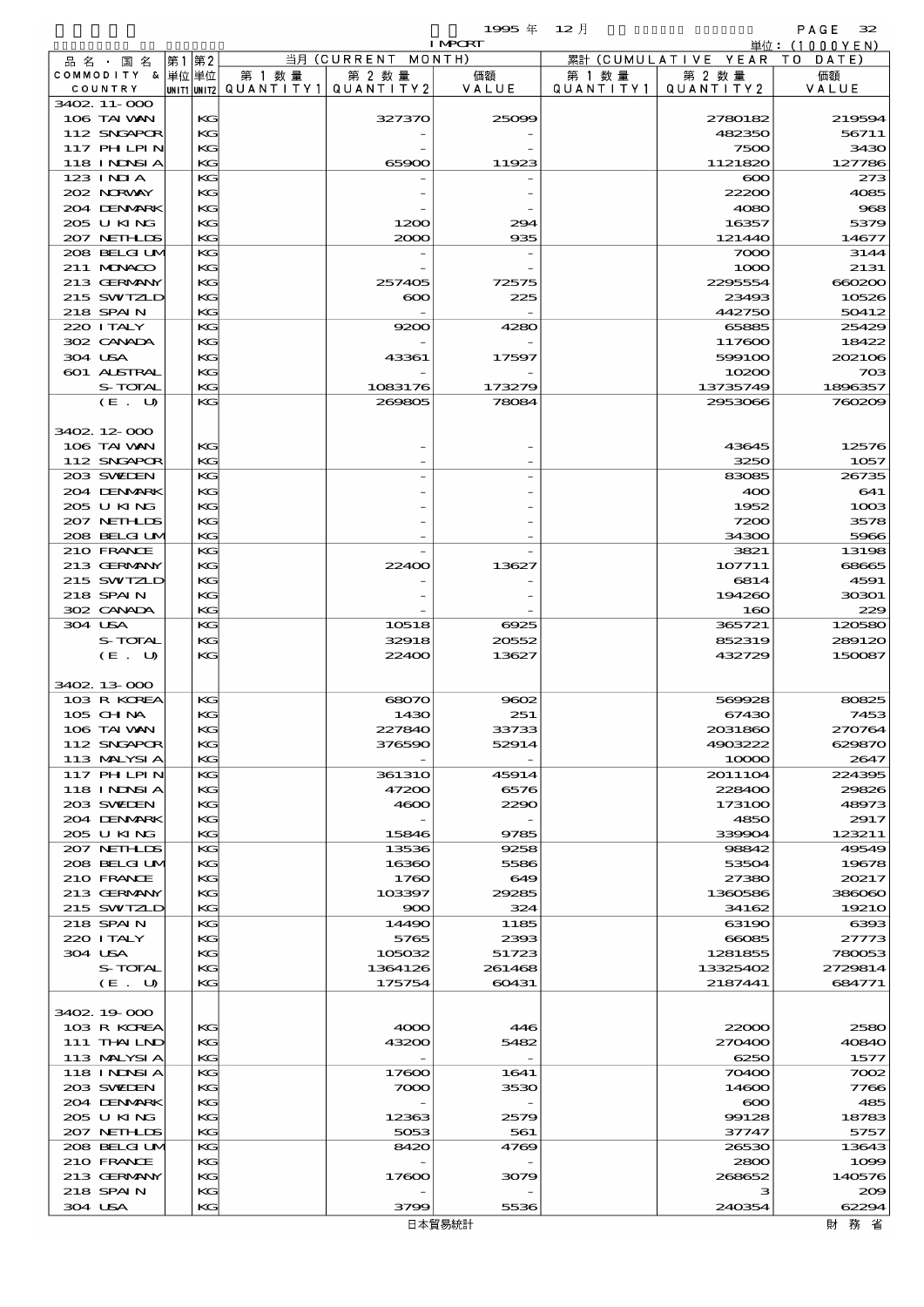$1995 \nless 12 \nless 12 \nless 12$ 

| .<br>.,<br>. .<br>n an | $   -$ |
|------------------------|--------|
| ⋝                      |        |

|         |                             |          |                                       |                    | <b>I MPORT</b> |                   |                              | 単位: (1000 Y E N) |
|---------|-----------------------------|----------|---------------------------------------|--------------------|----------------|-------------------|------------------------------|------------------|
|         | 品名・国名                       | 第1 第2    |                                       | 当月 (CURRENT MONTH) |                |                   | 累計 (CUMULATIVE YEAR TO DATE) |                  |
|         | COMMODITY & 単位単位            |          | 第 1 数量                                | 第 2 数量             | 価額<br>VALUE    | 第 1 数 量           | 第 2 数量                       | 価額               |
|         | COUNTRY<br>3402 19 000      |          | unit1 unit2  QUANT   TY1  QUANT   TY2 |                    |                | Q U A N T I T Y 1 | QUANTITY 2                   | VALUE            |
|         | 601 ALSTRAL                 | KG       |                                       | 12750              | 3324           |                   | 50550                        | 12513            |
|         | S-TOTAL                     | KG       |                                       | 131785             | 30947          |                   | 1110014                      | 315124           |
|         | (E. U)                      | KG       |                                       | 50436              | 14518          |                   | 450060                       | 188318           |
|         |                             |          |                                       |                    |                |                   |                              |                  |
|         | 3402 20 010                 |          |                                       |                    |                |                   |                              |                  |
|         | 103 R KOREA                 | КG       |                                       | 63219              | 10527          |                   | 1763152                      | 234428           |
|         | 105 CHNA                    | KG       |                                       | 21482              | 4594           |                   | 58457                        | 12674            |
|         | 106 TAI VAN<br>108 HG KONG  | KG<br>KG |                                       |                    |                |                   | 103598<br>13600              | 12996<br>9965    |
|         | 112 SNGAPOR                 | KG       |                                       | 6365               | 510            |                   | 7702                         | 1035             |
|         | <b>118 INNSIA</b>           | KG       |                                       | 12854              | 1976           |                   | 1399520                      | 181656           |
|         | 202 NRWAY                   | KG       |                                       |                    |                |                   | 1375                         | 2783             |
|         | 203 SWIJEN                  | KG       |                                       | 150                | 2378           |                   | 2029                         | 33604            |
|         | 204 DENMARK                 | KG       |                                       | 17                 | 385            |                   | 27                           | 757              |
|         | 205 U KING                  | KG       |                                       | 5658               | 3802           |                   | 134967                       | 32880            |
|         | 206 I RELAND<br>207 NETHLIS | KG<br>KG |                                       | 6523               | 1264           |                   | 277<br>37331                 | 265<br>7128      |
|         | 210 FRANCE                  | KG       |                                       |                    |                |                   | 243                          | 238              |
|         | 213 GERMANY                 | KG       |                                       | 11517              | 4695           |                   | 249272                       | 168526           |
|         | 215 SWIZLD                  | KG       |                                       | 665                | 1025           |                   | 2915                         | 4803             |
|         | 220 I TALY                  | KG       |                                       |                    |                |                   | 1053                         | 453              |
|         | 225 ALSTRIA                 | KG       |                                       |                    |                |                   | 112                          | 738              |
|         | 302 CANADA                  | KG       |                                       |                    |                |                   | 618                          | 647              |
| 304 USA |                             | KG       |                                       | 179093             | 77998          |                   | 2651547                      | 846298           |
|         | 601 ALSTRAL<br>606 NEWELD   | KG<br>KG |                                       | 12006              | 1217           |                   | 368035<br>12006              | 39808<br>1217    |
|         | S-TOTAL                     | KG       |                                       | 319549             | 110371         |                   | 6807836                      | 1592899          |
|         | (E. U)                      | KG       |                                       | 23865              | 12524          |                   | 425311                       | 244589           |
|         |                             |          |                                       |                    |                |                   |                              |                  |
|         | 3402 20 090                 |          |                                       |                    |                |                   |                              |                  |
|         | 103 R KOREA                 | KG       |                                       | 1475800            | 186858         |                   | 17487579                     | 2338953          |
|         | 105 CH NA                   | KG       |                                       | 45604              | 6692           |                   | 481340                       | 68498            |
|         | 106 TAI VAN                 | KG       |                                       | 59360              | 7249           |                   | 871714                       | 91626            |
|         | 108 HG KONG<br>111 THAILND  | KG<br>KG |                                       | 72852              | 16707          |                   | 1023620<br>11202             | 213425<br>2515   |
|         | 112 SNGAPOR                 | KG       |                                       |                    |                |                   | 35124                        | 3980             |
|         | 118 INNSI A                 | KG       |                                       | 707744             | 95315          |                   | 8200418                      | 1041303          |
|         | 123 INIA                    | KG       |                                       | 13596              | 1862           |                   | 13596                        | 1862             |
|         | 203 SWIEN                   | KG       |                                       |                    |                |                   | 22460                        | 4183             |
|         | 205 U KING                  | KG       |                                       | 126023             | 50123          |                   | 1569087                      | 1214644          |
|         | 206 IRELAND                 | KG       |                                       |                    |                |                   | $\boldsymbol{\infty}$        | 230              |
|         | 207 NETHLIS                 | KG       |                                       | 33696              | 9195           |                   | 43090                        | 16171            |
|         | 208 BELGI UM<br>210 FRANCE  | KG<br>KG |                                       | 846060             | 230744         |                   | 3858608<br>10666             | 1186473<br>8874  |
|         | 213 GERMANY                 | KG       |                                       | 45107              | 24729          |                   | 314521                       | 162331           |
|         | 215 SWIZLD                  | KG       |                                       | 575                | 1 <b>001</b>   |                   | 8639                         | 15123            |
|         | 218 SPAIN                   | KG       |                                       |                    |                |                   | з                            | 204              |
|         | 220 I TALY                  | KG       |                                       |                    |                |                   | 9050                         | 1714             |
|         | 302 CANADA                  | KG       |                                       |                    |                |                   | 6307939                      | 662898           |
| 304 USA |                             | KG       |                                       | 1949528            | 401645         |                   | 23706629                     | 5440619          |
|         | 305 MEXICO                  | KG       |                                       |                    |                |                   | 1080                         | 754<br>3611      |
|         | 601 ALSTRAL<br>606 NEWELD   | KG<br>KG |                                       | 58185              | 35251          |                   | 8760<br>270852               | 146477           |
|         | S-TOTAL                     | KG       |                                       | 5434130            | 1067371        |                   | 64256037                     | 12626468         |
|         | (E. U)                      | KG       |                                       | 1050886            | 314791         |                   | 5827545                      | 2594824          |
|         |                             |          |                                       |                    |                |                   |                              |                  |
|         | 3402 90 010                 |          |                                       |                    |                |                   |                              |                  |
|         | 103 R KOREA                 | KG       |                                       |                    |                |                   | 11382                        | 4205             |
|         | $105$ CHNA                  | KG       |                                       |                    |                |                   | 740                          | 350              |
|         | 106 TAI VAN<br>108 HG KONG  | KG<br>KG |                                       |                    |                |                   | 88428<br>81716               | 10402            |
|         | 111 THAILND                 | KG       |                                       |                    |                |                   | 624                          | 15538<br>394     |
|         | 112 SNGAPOR                 | KG       |                                       | 364712             | 55406          |                   | 1044578                      | 157212           |
|         | 202 NORVAY                  | KG       |                                       | 2880               | 428            |                   | 33700                        | 4708             |
|         | 203 SWIDEN                  | KG       |                                       |                    |                |                   | 62299                        | 16340            |
|         | 204 DENMARK                 | KG       |                                       |                    |                |                   | 13552                        | 4805             |
|         | 2005 U KING                 | KG       |                                       | 12039              | 7030           |                   | 86840                        | 46754            |
|         | 206 I RELAND                | KG       |                                       |                    |                |                   | 4653                         | 1119             |
|         | 207 NETHLIS                 | KG       |                                       | 13420              | 3631           |                   | 88138                        | 24836            |
|         | 208 BELGI UM<br>210 FRANCE  | KG<br>KG |                                       |                    |                |                   | 106925<br>14379              | 44279<br>4666    |
|         | 213 GERMANY                 | KG       |                                       | 45470              | 22267          |                   | 741538                       | 340618           |
|         | 215 SWTZLD                  | KG       |                                       | 320                | 433            |                   | 8830                         | 6695             |
|         | 220 I TALY                  | KG       |                                       | 1650               | 420            |                   | 1650                         | 420              |
|         |                             |          |                                       |                    |                |                   |                              |                  |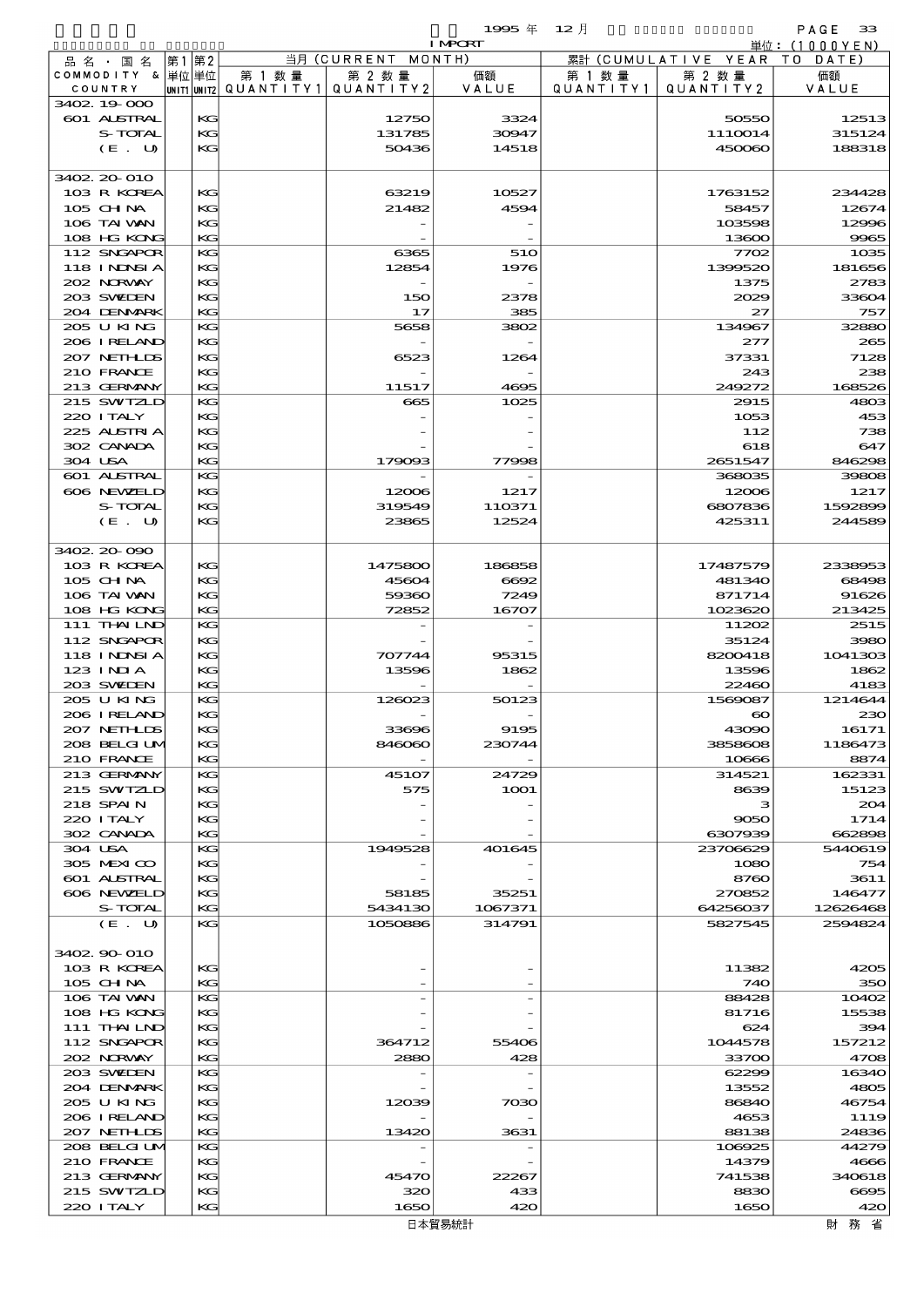|         |                             |             |          |                      |                     | 1995 $#$        | $12$ 月               |                      | PAGE<br>34        |
|---------|-----------------------------|-------------|----------|----------------------|---------------------|-----------------|----------------------|----------------------|-------------------|
|         |                             |             |          |                      |                     | <b>I MPCRT</b>  |                      |                      | 単位:(1000YEN)      |
|         | 品名・国名                       | 第1 第2       |          |                      | 当月 (CURRENT         | MONTH)          |                      | 累計 (CUMULATIVE YEAR) | TO DATE)          |
|         | COMMODITY & 単位単位<br>COUNTRY | UNIT1 UNIT2 |          | 第 1 数 量<br>QUANTITY1 | 第 2 数量<br>QUANTITY2 | 価額<br>VALUE     | 第 1 数 量<br>QUANTITY1 | 第 2 数量<br>QUANTITY2  | 価額<br>VALUE       |
|         | 3402 90 010                 |             |          |                      |                     |                 |                      |                      |                   |
|         | 225 ALSTRIA                 |             | KG       |                      |                     |                 |                      | 306                  | 2160              |
|         | 302 CANADA                  |             | KG       |                      | 17650               | 3246            |                      | 69114                | 11595             |
| 304 USA |                             |             | KG       |                      | 84185               | 32853           |                      | 2116972              | 663528            |
|         | <b>601 ALSTRAL</b>          |             | KG       |                      | 39777               | 5494            |                      | 86199                | 12355             |
|         | <b>S-TOTAL</b>              |             | KG       |                      | 582103              | 131208          |                      | 4662563              | 1372979           |
|         | (E. U)                      |             | KG       |                      | 72579               | 33348           |                      | 1120280              | 485997            |
|         |                             |             |          |                      |                     |                 |                      |                      |                   |
|         | 3402 90 090<br>103 R KOREA  |             | KG       |                      | 5799                | 4536            |                      | 22598                | 9111              |
|         | 105 CH NA                   |             | KG       |                      |                     |                 |                      | 33000                | 1379              |
|         | 106 TAI VAN                 |             | KG       |                      | 2000                | 335             |                      | 182853               | 13394             |
|         | 111 THAILND                 |             | KG       |                      |                     |                 |                      | 2850                 | 434               |
|         | 112 SNGAPOR                 |             | KG       |                      | $\infty$            | 813             |                      | 72087                | 11650             |
|         | 113 MALYSIA                 |             | KG       |                      | 1350                | 220             |                      | 3350                 | 446               |
|         | <b>118 INDNELA</b>          |             | KG       |                      | 27400               | 3553            |                      | 438400               | 56860             |
|         | 143 I SRAEL                 |             | KG       |                      |                     |                 |                      | 1608                 | 970               |
|         | 202 NORWAY                  |             | KG       |                      | 8284                | 1069            |                      | 137444               | 22330             |
|         | 203 SWIEN                   |             | KG       |                      |                     |                 |                      | 9800                 | 2272              |
|         | 204 DENMARK<br>205 U KING   |             | KG<br>KG |                      | 21241               | 17916           |                      | 21013                | 5821<br>235897    |
|         | 207 NETHLIS                 |             | KG       |                      | 56629               | 16055           |                      | 462609<br>567366     | 143760            |
|         | 208 BELGI UM                |             | KG       |                      |                     |                 |                      | 64780                | 21264             |
|         | 210 FRANCE                  |             | KG       |                      | 1738                | 880             |                      | 16805                | 6358              |
|         | 213 GERMANY                 |             | KG       |                      | 31339               | 7856            |                      | 403288               | 110968            |
|         | 215 SWIZLD                  |             | KG       |                      | 290                 | 282             |                      | <b>10810</b>         | 12004             |
|         | 218 SPAIN                   |             | KG       |                      | 4091                | 2451            |                      | 4091                 | 2451              |
|         | 220 I TALY                  |             | KG       |                      |                     |                 |                      | 6482                 | 6269              |
|         | 238 UKRAINE                 |             | KG       |                      |                     |                 |                      | 934                  | 357               |
|         | 302 CANADA                  |             | KG       |                      | 1500                | 1440            |                      | 2500                 | 2391              |
| 304 USA |                             |             | KG       |                      | 114459              | 30990           |                      | 1795163              | 460505            |
|         | 601 ALSTRAL                 |             | KG       |                      | 103239              | 13739           |                      | 713641               | 92539             |
|         | 606 NEWELD<br>S-TOTAL       |             | KG<br>KG |                      | 16895<br>402254     | 13882<br>116017 |                      | 16895<br>4990367     | 13882<br>1233312  |
|         | (E. U)                      |             | KG       |                      | 115038              | 45158           |                      | 1556234              | 535060            |
|         |                             |             |          |                      |                     |                 |                      |                      |                   |
|         | 3403 11-000                 |             |          |                      |                     |                 |                      |                      |                   |
|         | 113 MALYSIA                 |             | KС       |                      | 1342                | 1217            |                      | 16371                | 1291 <sub>O</sub> |
|         | 205 U KING                  |             | KG       |                      |                     |                 |                      | 2702                 | 2377              |
|         | 207 NETHLIS                 |             | KG       |                      | 2520                | 514             |                      | 59620                | 8729              |
|         | 213 GERMANY                 |             | KG       |                      | <b>44910</b>        | 10640           |                      | 383626               | 82723             |
|         | 215 SWIZLE                  |             | KG       |                      |                     |                 |                      | 5400                 | 540               |
|         | 218 SPAIN                   |             | KG       |                      |                     |                 |                      | 21770                | 3584              |
|         | 220 I TALY                  |             | KG<br>KG |                      | 3855                | 1518<br>1506    |                      | 39795<br>68946       | 13757             |
| 304 USA | 402 VENEZIA                 |             | KG       |                      | 2337                |                 |                      | 10080                | 13817<br>971      |
|         | S-TOTAL                     |             | KG       |                      | 54964               | 15395           |                      | 608310               | 139408            |
|         | (E. U)                      |             | KG       |                      | 51285               | 12672           |                      | 507513               | 111170            |
|         |                             |             |          |                      |                     |                 |                      |                      |                   |
|         | 3403 19 010                 |             |          |                      |                     |                 |                      |                      |                   |
|         | 103 R KOREA                 |             | KG       |                      |                     |                 |                      | 1950                 | 14144             |
|         | 106 TAI VAN                 |             | KG       |                      |                     |                 |                      | 192                  | 404               |
|         | 112 SNGAPOR                 |             | KG       |                      |                     |                 |                      | 1187                 | 1137              |
|         | 202 NORWAY                  |             | KG       |                      |                     |                 |                      | 300                  | 299               |
|         | 203 SWIDEN                  |             | KG       |                      | 434                 | 387             |                      | 2276                 | 2038              |
|         | 205 U KING<br>207 NETHLIS   |             | KG<br>KG |                      | 6660                | 1597            |                      | 11318                | 6339              |
|         | 208 BELGI UM                |             | KG       |                      |                     |                 |                      | 265<br>3625          | 1159<br>1269      |
|         | 210 FRANCE                  |             | KG       |                      |                     |                 |                      | 21971                | 9799              |
|         | 213 GERMANY                 |             | KG       |                      | 2148                | 4986            |                      | 26745                | 40913             |
|         | 215 SWIZLD                  |             | KG       |                      |                     |                 |                      | 36                   | 1157              |
|         | 220 I TALY                  |             | KG       |                      |                     |                 |                      | 7380                 | 1225              |
|         | 225 ALSTRIA                 |             | KG       |                      |                     |                 |                      | 250                  | $\infty$          |
| 304 USA |                             |             | KG       |                      | 10095               | 5292            |                      | 132998               | 78886             |
|         | <b>601 ALSTRAL</b>          |             | KG       |                      |                     |                 |                      | 2408                 | 2347              |
|         | S-TOTAL                     |             | KG       |                      | 19337               | 12262           |                      | 212901               | 161721            |
|         | (E. U)                      |             | KG       |                      | 9242                | $\Theta$ 70     |                      | 73830                | 63347             |
|         |                             |             |          |                      |                     |                 |                      |                      |                   |
|         | 3403 19 020<br>103 R KOREA  |             | M        |                      | 13                  | 3436            |                      | 42                   | 11844             |
|         | 205 U KING                  |             | M        |                      | 5                   | 1002            |                      | $\infty$             | 13171             |
|         | 210 FRANCE                  |             | M        |                      |                     |                 |                      | 9                    | 2142              |
|         | 215 SWIZLD                  |             | M        |                      | 15                  | 5752            |                      | 277                  | 97734             |
|         | 218 SPAIN                   |             | M        |                      |                     |                 |                      | з                    | 1465              |

220 ITALY  $\left|\begin{array}{ccc} \mathbf{M} \end{array}\right|$  -  $\left|\begin{array}{ccc} \mathbf{M} \end{array}\right|$  13 2619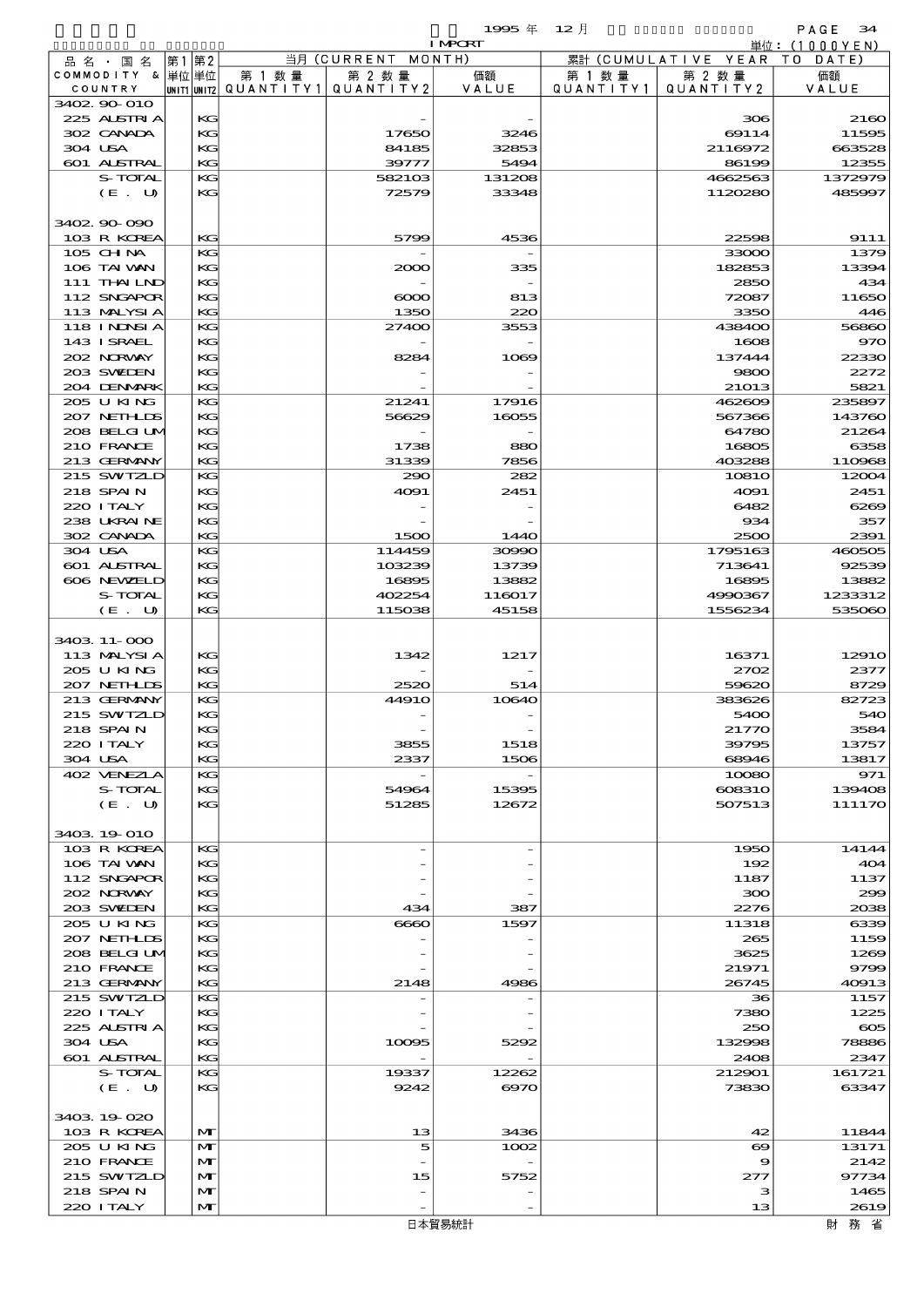|                            |       |                              |                                 |                          | 1995 $#$       | $12$ 月    |                         | PAGE<br>35                  |
|----------------------------|-------|------------------------------|---------------------------------|--------------------------|----------------|-----------|-------------------------|-----------------------------|
| 品名・国名                      | 第1 第2 |                              |                                 | 当月 (CURRENT MONTH)       | <b>I MPORT</b> |           | 累計 (CUMULATIVE YEAR)    | 単位:(1000YEN)<br>T O<br>DATE |
| COMMODITY & 単位単位           |       |                              | 第 1 数 量                         | 第 2 数量                   | 価額             | 第 1 数 量   | 第 2 数量                  | 価額                          |
| COUNTRY                    |       |                              | UNIT1 UNIT2   Q U A N T I T Y 1 | QUANTITY2                | VALUE          | QUANTITY1 | QUANTITY2               | VALUE                       |
| 3403 19 020                |       |                              |                                 |                          |                |           |                         |                             |
| 304 USA<br>601 ALSTRAL     |       | M<br>$\mathbf{M}$            |                                 | 25<br>17                 | 4668<br>3995   |           | 549<br>45               | 100775<br>10807             |
| S-TOTAL                    |       | M                            |                                 | 75                       | 18853          |           | 1007                    | 240557                      |
| (E. U)                     |       | M                            |                                 | 5                        | 1002           |           | 94                      | 19397                       |
|                            |       |                              |                                 |                          |                |           |                         |                             |
| 3403 19 091                |       |                              |                                 |                          |                |           |                         |                             |
| 103 R KOREA                |       | $\mathbf{M}$                 |                                 |                          |                |           | $\blacktriangleleft$    | 703                         |
| 112 SNGAPOR<br>202 NORWAY  |       | $\mathbf{M}$<br>M            |                                 | 43                       | 15885          |           | 839<br>1                | 247252<br>2766              |
| 203 SWIEN                  |       | $\mathbf{M}$                 |                                 | $\overline{\phantom{m}}$ |                |           | з                       | <b>41O1</b>                 |
| 205 U KING                 |       | M                            |                                 | 8                        | 7318           |           | 297                     | 78028                       |
| 207 NETH IDS               |       | $\mathbf{M}$                 |                                 |                          |                |           | 200                     | 34905                       |
| 208 BELGI UM               |       | M                            |                                 |                          |                |           | 40                      | 8592                        |
| 210 FRANCE                 |       | $\mathbf{M}$                 |                                 | 7                        | 1183           |           | 72                      | 26739                       |
| 213 GERMANY<br>215 SWIZLD  |       | $\mathbf{M}$                 |                                 | 33                       | 14144          |           | 141                     | 78090                       |
| 218 SPAIN                  |       | $\mathbf{M}$<br>$\mathbf{M}$ |                                 | $\bullet$                | 233            |           | $\mathbf{\Omega}$<br>11 | 1597<br>2305                |
| 304 USA                    |       | M                            |                                 | 19                       | 8019           |           | 420                     | 208248                      |
| 601 ALSTRAL                |       | M                            |                                 |                          |                |           | $\mathbf o$             | 450                         |
| S-TOTAL                    |       | $\mathbf{M}$                 |                                 | <b>11O</b>               | 46782          |           | 2037                    | 693776                      |
| (E. U)                     |       | $\mathbf{M}$                 |                                 | 48                       | 22645          |           | 773                     | 232760                      |
|                            |       |                              |                                 |                          |                |           |                         |                             |
| 3403 19 099                |       |                              |                                 |                          |                |           |                         |                             |
| 103 R KOREA<br>105 CHNA    |       | $\mathbf{M}$<br>$\mathbf{M}$ |                                 | 34                       | 7455           |           | 240<br>$\bullet$        | 52703<br>420                |
| 106 TAI VAN                |       | $\mathbf{M}$                 |                                 |                          |                |           | 4                       | 1556                        |
| 108 HG KONG                |       | $\mathbf{M}$                 |                                 |                          |                |           | 1                       | 1000                        |
| 112 SNGAPOR                |       | M                            |                                 | 2                        | 370            |           | 19                      | 8644                        |
| 202 NORWAY                 |       | $\mathbf{M}$                 |                                 |                          |                |           | 9                       | 15166                       |
| 203 SWIEN                  |       | $\mathbf{M}$                 |                                 | $\overline{\mathbf{z}}$  | 2804           |           | $\infty$                | 20793                       |
| 205 U KING                 |       | M                            |                                 | 104                      | 15413          |           | 1240                    | 175932                      |
| 207 NETH IDS               |       | M                            |                                 | $\overline{\phantom{a}}$ |                |           | 4                       | 2167                        |
| 208 BELGI UM<br>210 FRANCE |       | $\mathbf{M}$<br>M            |                                 | $\mathbf o$<br>97        | 228<br>25285   |           | 10<br>665               | 6674<br>178645              |
| 213 GERMANY                |       | $\mathbf{M}$                 |                                 | $\bullet$                | 373            |           | 54                      | 40261                       |
| 215 SWIZLD                 |       | M                            |                                 |                          |                |           | з                       | $\bf{6009}$                 |
| 218 SPAIN                  |       | $\mathbf{M}$                 |                                 |                          |                |           | $\mathbf o$             | 295                         |
| 220 I TALY                 |       | M                            |                                 |                          |                |           | 42                      | 25249                       |
| 225 ALSTRIA                |       | м                            |                                 |                          |                |           | $\mathbf o$             | 688                         |
| 302 CANADA                 |       | M                            |                                 | 28                       | 3174           |           | 41                      | 5582                        |
| 304 USA<br>601 ALSTRAL     |       | $\mathbf{M}$<br>$\mathbf{M}$ |                                 | 112<br>40                | 41596<br>9419  |           | 1408<br>369             | 467959<br>84420             |
| S-TOTAL                    |       | M                            |                                 | 424                      | 106117         |           | 4139                    | 1094763                     |
| (E. U)                     |       | $\mathbf{M}$                 |                                 | 208                      | 44103          |           | 2045                    | 450704                      |
|                            |       |                              |                                 |                          |                |           |                         |                             |
| 3403 91-000                |       |                              |                                 |                          |                |           |                         |                             |
| 103 R KOREA                |       | KG                           |                                 |                          |                |           | 4000                    | 941                         |
| 105 CH NA                  |       | KG                           |                                 |                          |                |           | 20000                   | 2401                        |
| 112 SNGAPOR<br>123 INIA    |       | KG<br>KG                     |                                 | 993                      | 1725           |           | 36504<br>14020          | 25776<br>1689               |
| 202 NORVAY                 |       | KC                           |                                 |                          |                |           | $\infty$                | 729                         |
| 205 U KING                 |       | KG                           |                                 |                          |                |           | 23398                   | 4961                        |
| 207 NETHLIS                |       | KC                           |                                 | 1160                     | 216            |           | 102730                  | 19050                       |
| 208 BELGI UM               |       | KG                           |                                 |                          |                |           | 50                      | 226                         |
| 210 FRANCE                 |       | KG                           |                                 |                          |                |           | 100                     | 286                         |
| 213 GERMANY                |       | KC                           |                                 | 74913                    | 18089          |           | 1438896                 | 324501                      |
| 215 SWIZLD<br>218 SPAIN    |       | KC<br>KG                     |                                 | 10040                    | 2055           |           | 8600<br>71350           | 1725<br>12631               |
| 220 I TALY                 |       | KG                           |                                 | 8780                     | 3295           |           | 165390                  | 52582                       |
| 225 ALSTRIA                |       | KG                           |                                 |                          |                |           | 17100                   | 2567                        |
| 304 USA                    |       | KC                           |                                 | 21517                    | 4659           |           | 210505                  | 40976                       |
| S-TOTAL                    |       | KC                           |                                 | 117403                   | 30039          |           | 2118643                 | 491041                      |
| (E. U)                     |       | KG                           |                                 | 94893                    | 23655          |           | 1819014                 | 416804                      |
|                            |       |                              |                                 |                          |                |           |                         |                             |
| 3403 99 000<br>103 R KOREA |       | M                            |                                 | 46                       | 9168           |           | 289                     | 63766                       |
| 105 CH NA                  |       | M                            |                                 |                          |                |           | 12                      | 3097                        |
| 106 TAI VAN                |       | M                            |                                 |                          |                |           | 14                      | 4521                        |
| 108 HG KONG                |       | $\mathbf{M}$                 |                                 |                          |                |           | $\mathbf{o}$            | 217                         |
| 112 SNGAPOR                |       | $\mathbf{M}$                 |                                 | 46                       | 12827          |           | 112                     | 48635                       |
| 113 MALYSIA                |       | M                            |                                 | 8                        | 2384           |           | 47                      | 16186                       |
| 203 SWIDEN                 |       | M                            |                                 | $\bullet$                | 263            |           | $\bullet$               | 3405                        |
| 204 DENMARK<br>205 U KING  |       | M<br>M                       |                                 | 16<br>22                 | 3100<br>13721  |           | 127<br>580              | 28164<br>171148             |
|                            |       |                              |                                 |                          |                |           |                         |                             |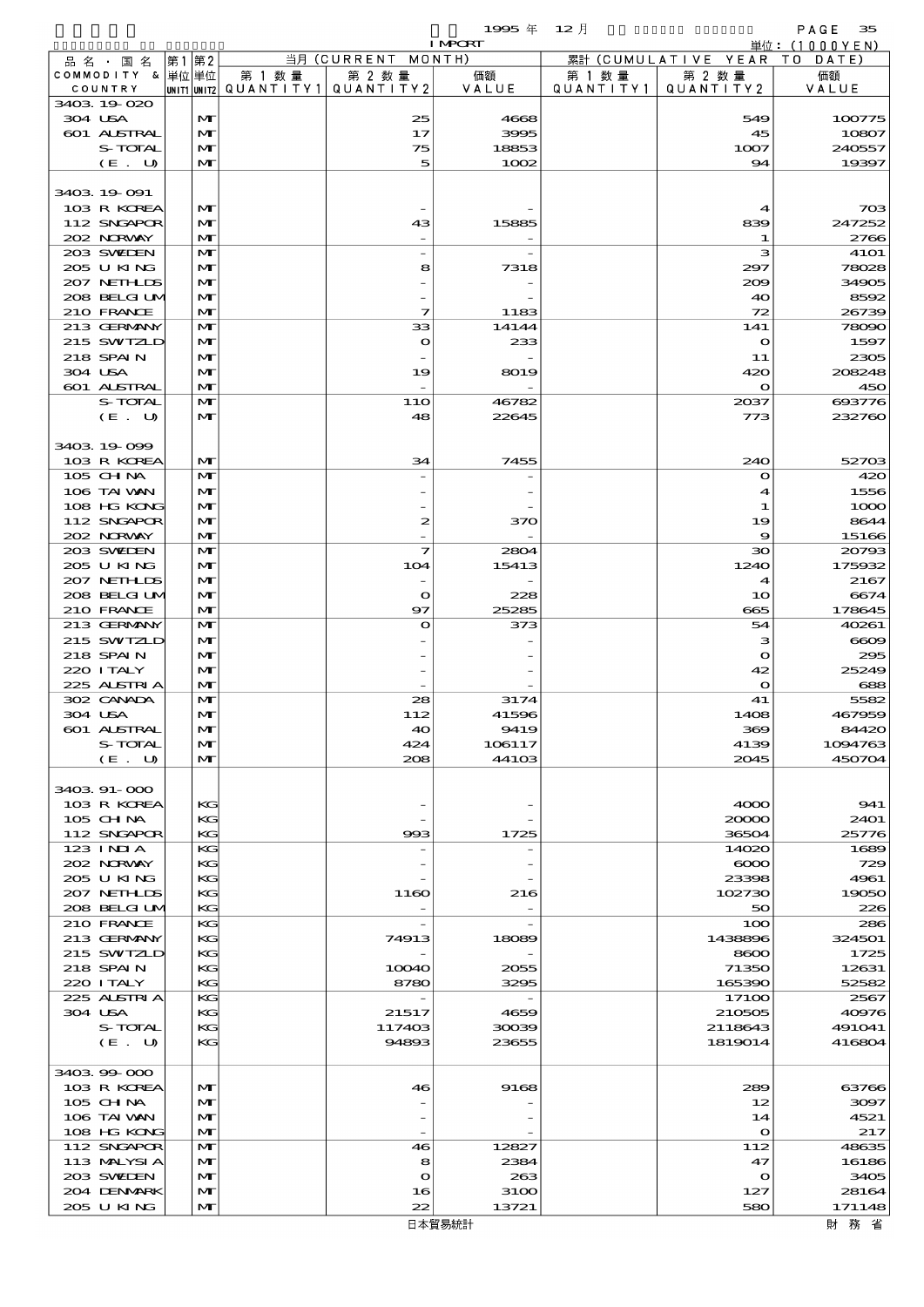$1995 \nless 12 \nless 12$ 

|                            |    |                   |                                                  |                    | <b>I MPORT</b>  |                      |                              | 単位: (1000YEN)     |
|----------------------------|----|-------------------|--------------------------------------------------|--------------------|-----------------|----------------------|------------------------------|-------------------|
| 品名・国名                      | 第1 | 第2                |                                                  | 当月 (CURRENT MONTH) |                 |                      | 累計 (CUMULATIVE YEAR TO DATE) |                   |
| COMMODITY & 単位単位           |    |                   | 第 1 数量<br> unit1 unit2  QUANT   TY1  QUANT   TY2 | 第 2 数量             | 価額<br>VALUE     | 第 1 数 量<br>QUANTITY1 | 第 2 数量<br>QUANTITY 2         | 価額<br>VALUE       |
| COUNTRY<br>3403 99 000     |    |                   |                                                  |                    |                 |                      |                              |                   |
| 207 NETHLIS                |    | $\mathbf{M}$      |                                                  | 2                  | 1206            |                      | 184                          | 57159             |
| 208 BELGI UM               |    | M                 |                                                  | $\bullet$          | 1229            |                      | 19                           | 25945             |
| 210 FRANCE                 |    | M                 |                                                  | 92                 | 25927           |                      | 886                          | 297264            |
| 213 GERMANY                |    | $\mathbf{M}$      |                                                  | 50                 | 48242           |                      | 668                          | 504839            |
| 215 SWIZLD                 |    | M                 |                                                  | $\mathbf{o}$       | 638             |                      | з                            | 5946              |
| 220 I TALY                 |    | M                 |                                                  | $\mathbf o$        | 3348            |                      | 2                            | 34534             |
| 225 ALSTRIA                |    | $\mathbf{M}$      |                                                  | $\mathbf o$        | 359             |                      | $\bullet$                    | 1973              |
| 302 CANADA<br>304 USA      |    | M<br>$\mathbf{M}$ |                                                  |                    | 140918          |                      | 22<br>3904                   | 8307<br>1500233   |
| 305 MEXICO                 |    | $\mathbf{M}$      |                                                  | 372                |                 |                      | 1                            | 493               |
| 410 BRAZIL                 |    | M                 |                                                  | 14                 | 3530            |                      | 84                           | 21270             |
| 601 ALSTRAL                |    | M                 |                                                  |                    |                 |                      | 19                           | 9849              |
| S-TOTAL                    |    | M                 |                                                  | 668                | 266860          |                      | 6973                         | 2806951           |
| (E. U)                     |    | $\mathbf{M}$      |                                                  | 182                | 97395           |                      | 2466                         | 1124431           |
|                            |    |                   |                                                  |                    |                 |                      |                              |                   |
| 3404.10.000                |    |                   |                                                  |                    |                 |                      |                              |                   |
| 210 FRANCE                 |    | KG                |                                                  | 12000              | 7713            |                      | 25000                        | 15589             |
| 213 GERMANY                |    | KG                |                                                  | 96000              | 62130           |                      | 1009552                      | 644675            |
| 304 USA                    |    | KG                |                                                  | 4001               | 2986            |                      | 4001                         | 2986              |
| S-TOTAL                    |    | KG                |                                                  | 112001             | 72829           |                      | 1038553                      | 663250            |
| (E. U)                     |    | KG                |                                                  | 108000             | 69843           |                      | 1034552                      | 660264            |
|                            |    |                   |                                                  |                    |                 |                      |                              |                   |
| 3404 20 000<br>103 R KOREA |    | KG                |                                                  | 4000               | 499             |                      | 6500                         | 758               |
| 106 TAI VAN                |    | KG                |                                                  | 16200              | 241O            |                      | 94400                        | 14336             |
| 205 U KING                 |    | KG                |                                                  |                    |                 |                      | 2505                         | 1479              |
| 206 IRELAND                |    | KG                |                                                  |                    |                 |                      | $\infty$                     | 422               |
| 213 GERMANY                |    | KG                |                                                  | 18180              | 5879            |                      | 59280                        | 18818             |
| 304 USA                    |    | KG                |                                                  | 15048              | 4748            |                      | 292635                       | 75449             |
| S-TOTAL                    |    | KG                |                                                  | 53428              | 13536           |                      | 455920                       | 111262            |
| (E. U)                     |    | KG                |                                                  | 18180              | 5879            |                      | 62385                        | 20719             |
|                            |    |                   |                                                  |                    |                 |                      |                              |                   |
| 3404 90 010                |    |                   |                                                  |                    |                 |                      |                              |                   |
| 207 NETHLIS                |    | KG                |                                                  |                    |                 |                      | 3024                         | 722               |
| 210 FRANCE                 |    | KG                |                                                  |                    |                 |                      | 750                          | 455               |
| 213 GERMANY<br>215 SWIZLD  |    | KG<br>KG          |                                                  |                    |                 |                      | 29865<br>2000                | 24599<br>$\infty$ |
| 220 I TALY                 |    | KG                |                                                  |                    |                 |                      | 1520                         | 724               |
| 304 USA                    |    | KG                |                                                  | 3446               | 1806            |                      | 38658                        | 19473             |
| S-TOTAL                    |    | KG                |                                                  | 3446               | 1806            |                      | 75817                        | 46582             |
| (E. U)                     |    | KG.               |                                                  |                    |                 |                      | 35159                        | 26500             |
|                            |    |                   |                                                  |                    |                 |                      |                              |                   |
| 3404.90-090                |    |                   |                                                  |                    |                 |                      |                              |                   |
| 103 R KOREA                |    | KG                |                                                  | 23895              | 5976            |                      | 172494                       | 37142             |
| 105 CH NA                  |    | KG                |                                                  | 18000              | 2725            |                      | 40200                        | 5998              |
| 106 TAI WAN                |    | $K$ $G$           |                                                  | 129925             | 25524           |                      | 1679837                      | 271267            |
| 108 HG KONG                |    | KG                |                                                  |                    |                 |                      | 12420                        | 1085              |
| 111 THAILND                |    | KG                |                                                  | 195500             | 31433           |                      | 998200                       | 137820            |
| 112 SNGAPOR<br>113 MALYSIA |    | KG<br>KG          |                                                  | 784450             |                 |                      | 725<br>4448063               | 662<br>792544     |
| 202 N.R.WAY                |    | KG                |                                                  | 2811               | 142722<br>12008 |                      | 20135                        | 90153             |
| 203 SWIDEN                 |    | KG                |                                                  |                    |                 |                      | 585                          | 547               |
| 204 DENMARK                |    | KG                |                                                  | 41420              | 19028           |                      | 396980                       | 182044            |
| 205 U KING                 |    | KG                |                                                  | 14270              | 6521            |                      | 435935                       | 183919            |
| 207 NETHLIS                |    | KG                |                                                  | 1000               | 286             |                      | 5500                         | 1422              |
| 208 BELGI UM               |    | KG                |                                                  |                    |                 |                      | 12500                        | 1440              |
| 210 FRANCE                 |    | KG                |                                                  | 6525               | 4038            |                      | 107536                       | 48627             |
| 213 GERMANY                |    | KG                |                                                  | 165892             | 60147           |                      | 2533341                      | 896401            |
| 215 SWIZLD                 |    | KG                |                                                  |                    |                 |                      | 24715                        | 65060             |
| 220 I TALY                 |    | KG                |                                                  | 90                 | 1584            |                      | 7920                         | 16276             |
| 222 FINAND                 |    | KG                |                                                  |                    |                 |                      | 14940                        | 10281             |
| 225 ALSTRIA<br>302 CANADA  |    | KG<br>KG          |                                                  |                    |                 |                      | 2000                         | 359<br>1598       |
| 304 USA                    |    | KG                |                                                  | 500781             | 146544          |                      | 1023<br>6659013              | 1835407           |
| 410 BRAZIL                 |    | KG                |                                                  | 29925              | 7472            |                      | 118925                       | 27554             |
| 506 EGYPT                  |    | KG                |                                                  | 52380              | 4455            |                      | 146815                       | 11831             |
| 551 S AFRCA                |    | KG                |                                                  |                    |                 |                      | 62100                        | 8057              |
| S-TOTAL                    |    | KG                |                                                  | 1966864            | 470463          |                      | 17901902                     | 4627494           |
| (E. U)                     |    | KG                |                                                  | 229197             | 91604           |                      | 3517237                      | 1341316           |
|                            |    |                   |                                                  |                    |                 |                      |                              |                   |
| 3405, 10 010               |    |                   |                                                  |                    |                 |                      |                              |                   |
| 105 CH NA                  |    | KG                |                                                  |                    |                 |                      | 17262                        | 8684              |
| 106 TAI VAN                |    | KG                |                                                  |                    |                 |                      | 9859                         | 15247             |
| 113 MALYSIA                |    | KG                |                                                  | 752                | 422             |                      | 5492                         | 3084              |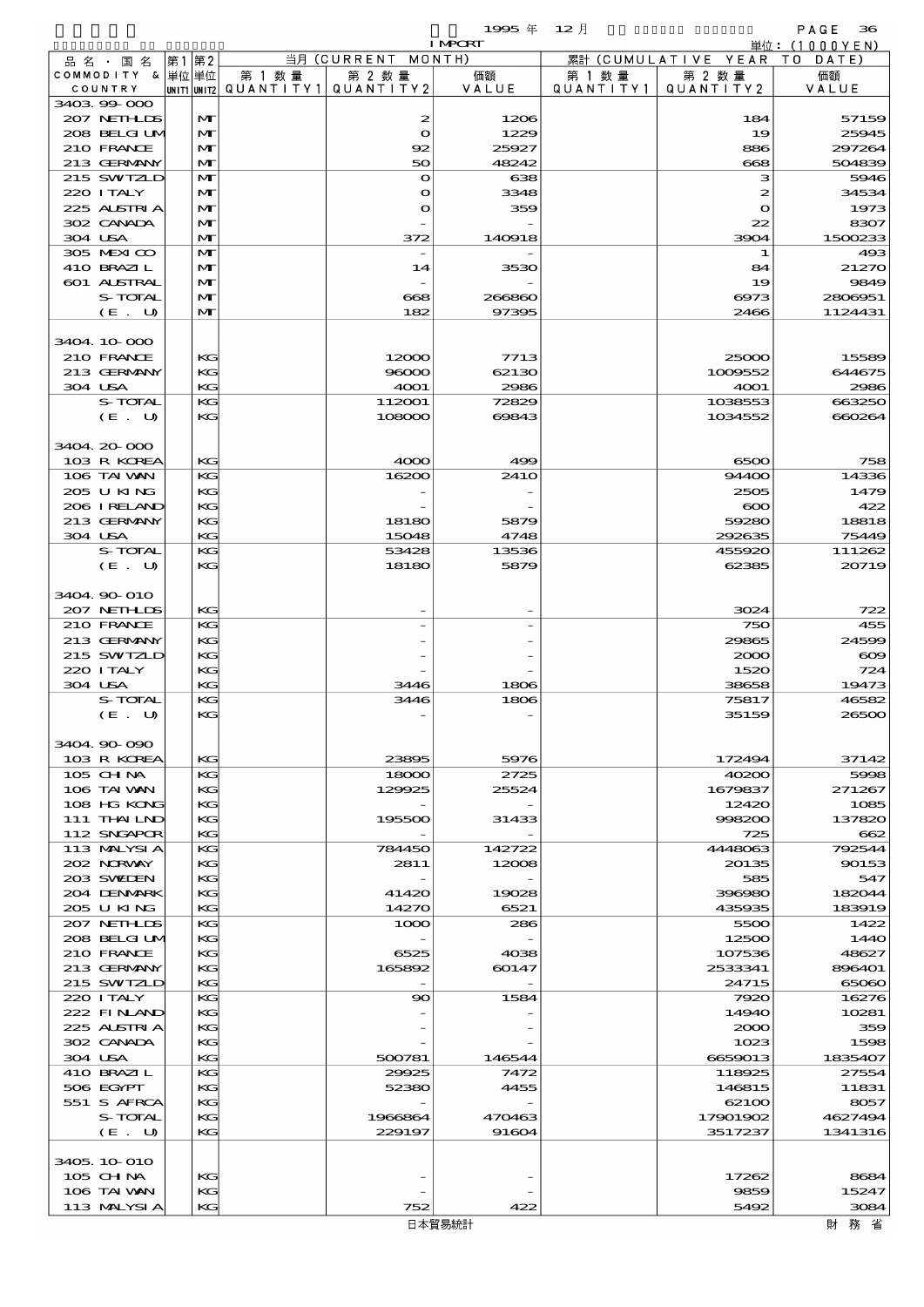|         |                             |          |                                                   |                          | 1995年          | $12$ 月               |                      | PAGE 37          |
|---------|-----------------------------|----------|---------------------------------------------------|--------------------------|----------------|----------------------|----------------------|------------------|
|         |                             |          |                                                   |                          | <b>I MPORT</b> |                      |                      | 単位: (1000YEN)    |
|         | 品 名 ・ 国 名                   | 第1第2     |                                                   | 当月 (CURRENT MONTH)       |                |                      | 累計 (CUMULATIVE YEAR  | TO DATE)         |
|         | COMMODITY & 単位単位<br>COUNTRY |          | 第 1 数量<br>UNIT1 UNIT2   QUANT   TY1   QUANT   TY2 | 第 2 数量                   | 価額<br>VALUE    | 第 1 数 量<br>QUANTITY1 | 第 2 数量<br>QUANTITY 2 | 価額<br>VALUE      |
|         | 3405 10 010                 |          |                                                   |                          |                |                      |                      |                  |
|         | 205 U KING                  | KG       |                                                   | 14O                      | 256            |                      | 10451                | 7081             |
|         | 206 I RELAND                | KG       |                                                   |                          |                |                      | 31340                | 26631            |
|         | 207 NETHLIS                 | KG       |                                                   |                          |                |                      | 3465                 | 1497             |
|         | 208 BELGI UM                | KG       |                                                   |                          |                |                      | 708                  | 653              |
|         | 210 FRANCE                  | KG       |                                                   |                          |                |                      | 220<br>17513         | 943              |
|         | 213 GERMANY<br>215 SWIZLD   | KC<br>KG |                                                   |                          |                |                      | 305                  | 35706<br>295     |
|         | 220 I TALY                  | KС       |                                                   | 1254                     | 722            |                      | 12356                | 6552             |
|         | 302 CANADA                  | KG       |                                                   |                          |                |                      | 1054                 | 231              |
|         | 304 USA                     | KG       |                                                   |                          |                |                      | 3915                 | <b>4940</b>      |
|         | S-TOTAL                     | KG       |                                                   | 2146                     | 1400           |                      | 113940               | 111544           |
|         | (E. U)                      | KС       |                                                   | 1394                     | 978            |                      | 76053                | 79063            |
|         |                             |          |                                                   |                          |                |                      |                      |                  |
|         | 3405 10 020                 |          |                                                   |                          |                |                      |                      |                  |
|         | 105 CH NA<br>106 TAI VAN    | КG<br>KC |                                                   | 8903                     | 3196           |                      | 48008<br>225         | 13654<br>415     |
|         | 113 MALYSIA                 | KG       |                                                   | 14827                    | 9452           |                      | 120003               | 76208            |
|         | 203 SWIDEN                  | KС       |                                                   |                          |                |                      | 4357                 | 10792            |
|         | 205 U KING                  | KG       |                                                   |                          |                |                      | 5444                 | 2883             |
|         | 206 I RELAND                | КG       |                                                   |                          |                |                      | 2155                 | 2369             |
|         | 210 FRANCE                  | KC       |                                                   |                          |                |                      | 3180                 | 4274             |
|         | 213 GERMANY                 | KG       |                                                   | 1430                     | 1832           |                      | 13478                | 17770            |
|         | 220 I TALY                  | KG       |                                                   |                          |                |                      | 553                  | 1258             |
|         | 225 ALSTRIA                 | KG       |                                                   | 9760                     | 14435          |                      | 93574                | 132337           |
| 304 USA |                             | KG       |                                                   |                          |                |                      | 2487                 | 4535             |
|         | S-TOTAL<br>(E. U)           | KС<br>KG |                                                   | 34920<br>11190           | 28915<br>16267 |                      | 293554<br>122741     | 266495<br>171683 |
|         |                             |          |                                                   |                          |                |                      |                      |                  |
|         | 3405, 10-090                |          |                                                   |                          |                |                      |                      |                  |
|         | 106 TAI VAN                 | КG       |                                                   | 576                      | 708            |                      | 3051                 | 4142             |
|         | 113 MALYSIA                 | KС       |                                                   |                          |                |                      | 7295                 | 6459             |
|         | 203 SWIEN                   | KG       |                                                   |                          |                |                      | 648                  | 986              |
|         | 205 U KING                  | KC       |                                                   | 450                      | 1514           |                      | 17918                | 13780            |
|         | 206 I RELAND                | KG       |                                                   | $\overline{\phantom{m}}$ |                |                      | 913                  | 839              |
|         | 207 NETHLIS                 | KG       |                                                   |                          |                |                      | 800                  | 1500             |
|         | 208 BELGI UM                | KG       |                                                   |                          |                |                      | 1727                 | 2730             |
|         | 210 FRANCE<br>213 GERMANY   | KG       |                                                   | 204<br>190               | 441            |                      | 5401<br>9303         | 9003<br>17837    |
|         | 215 SWIZLD                  | KC<br>KG |                                                   |                          | 297            |                      | 576                  | 785              |
|         | 220 I TALY                  | КG       |                                                   | 780                      | 878            |                      | 8077                 | 7158             |
|         | 304 USA                     | KG       |                                                   | 2499                     | 4021           |                      | 45355                | 63223            |
|         | 606 NEWELD                  | KG       |                                                   |                          |                |                      | 100                  | 238              |
|         | S-TOTAL                     | KC       |                                                   | 4699                     | 7859           |                      | 101164               | 128770           |
|         | (E. U)                      | KG       |                                                   | 1624                     | 3130           |                      | 44787                | 53923            |
|         |                             |          |                                                   |                          |                |                      |                      |                  |
|         | 3405, 20-000                |          |                                                   |                          |                |                      |                      |                  |
|         | 103 R KOREA<br>106 TAI WAN  | KG<br>KC |                                                   | 536                      | 1031           |                      | 29260<br>536         | 5987<br>1031     |
|         | 108 HG KONG                 | KC       |                                                   | 1703                     | 285            |                      | $\infty$             | 1398             |
|         | 205 U KING                  | КC       |                                                   | $\infty$                 | 780            |                      | 18727                | 6300             |
|         | 213 GERMANY                 | KC       |                                                   | 38832                    | 17827          |                      | 134005               | 57003            |
|         | 302 CANADA                  | KС       |                                                   |                          |                |                      | 647                  | 808              |
|         | 304 USA                     | KC       |                                                   | 7241                     | 3473           |                      | 235574               | 63180            |
|         | 601 ALSTRAL                 | KG       |                                                   | 235                      | 272            |                      | 235                  | 272              |
|         | S-TOTAL                     | KС       |                                                   | 49207                    | 23668          |                      | 425064               | 135979           |
|         | (E. U)                      | KC       |                                                   | 39492                    | 18607          |                      | 152732               | 63303            |
|         | 3405, 30, 000               |          |                                                   |                          |                |                      |                      |                  |
|         | 103 R KOREA                 | KG       |                                                   |                          |                |                      | 10475                | 6348             |
|         | 118 I NDSI A                | KС       |                                                   |                          |                |                      | 3312                 | 668              |
|         | 205 U KING                  | KC       |                                                   | 2301                     | 897            |                      | 97750                | 68558            |
|         | 207 NETHLIS                 | KG       |                                                   |                          |                |                      | 5192                 | 3397             |
|         | 210 FRANCE                  | KC       |                                                   | 2700                     | 1332           |                      | 42414                | 37402            |
|         | 213 GERMANY                 | KG       |                                                   | 5228                     | 14682          |                      | 109170               | 92030            |
|         | 220 I TALY                  | KС       |                                                   |                          |                |                      | 38866                | 37945            |
|         | 302 CANADA                  | KC       |                                                   |                          |                |                      | 4590                 | 4269             |
|         | 304 USA                     | KG       |                                                   | 76099<br>86328           | 32880          |                      | 837775               | 395963           |
|         | S-TOTAL<br>(E. U)           | KC<br>KG |                                                   | 10229                    | 49791<br>16911 |                      | 1149544<br>293392    | 646580<br>239332 |
|         |                             |          |                                                   |                          |                |                      |                      |                  |
|         | 3405, 40-000                |          |                                                   |                          |                |                      |                      |                  |
|         | 106 TAI VAN                 | KC       |                                                   |                          |                |                      | 92                   | 1227             |
|         | 111 THAILND                 | KC       |                                                   |                          |                |                      | 354                  | 1349             |
|         | 113 MALYSIA                 | KG       |                                                   |                          |                |                      | 1200                 | 382              |

財務省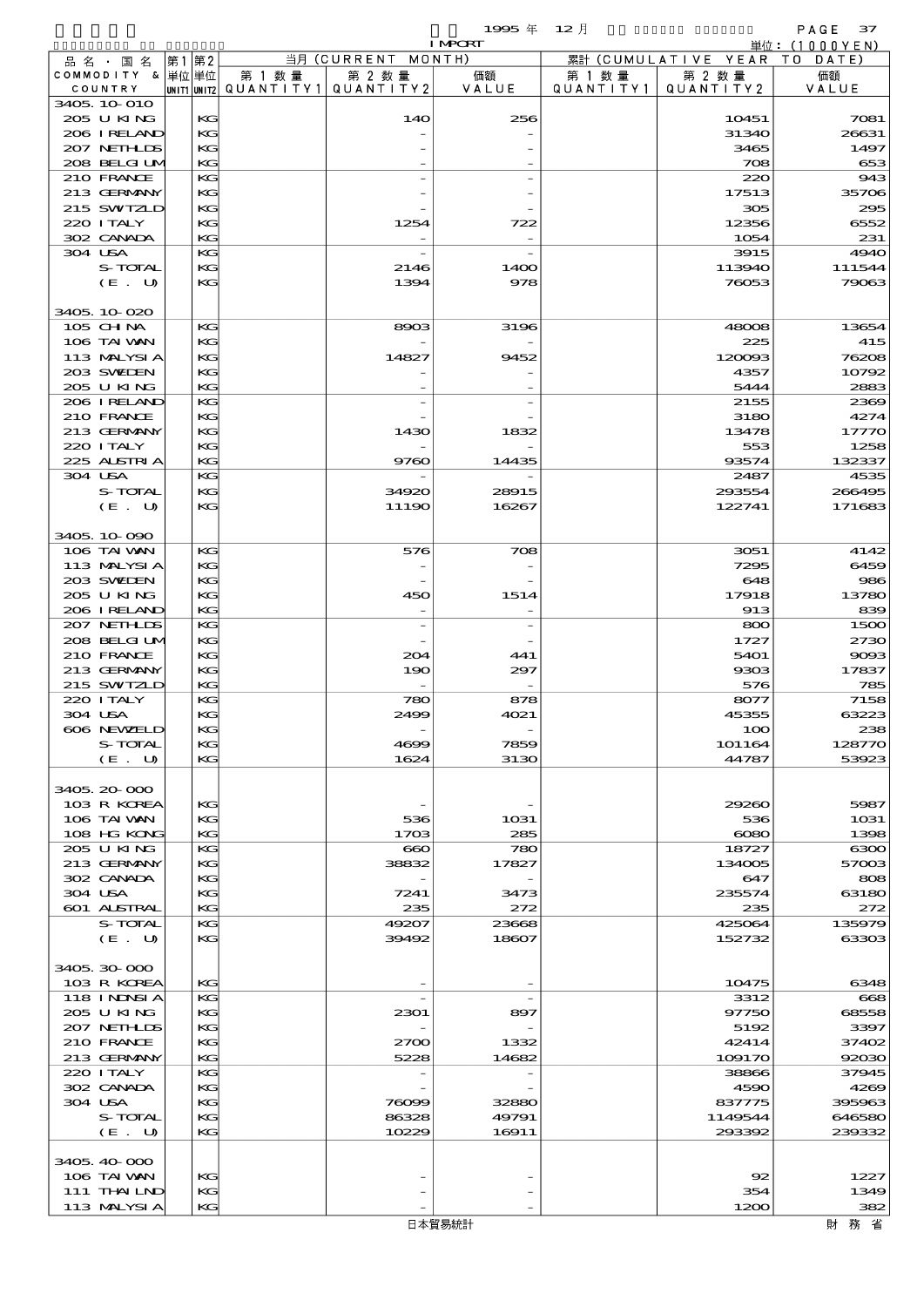|                               |               |                                      |                            | $19905 \text{ } \#$      | $12$ 月               |                      | PAGE<br>38        |
|-------------------------------|---------------|--------------------------------------|----------------------------|--------------------------|----------------------|----------------------|-------------------|
|                               |               |                                      |                            | <b>I MPORT</b>           |                      |                      | 単位: (1000YEN)     |
| 品 名 ・ 国 名<br>COMMODITY & 単位単位 | 第2<br> 第1     |                                      | 当月 (CURRENT MONTH)         |                          |                      | 累計 (CUMULATIVE YEAR) | TO DATE)          |
| COUNTRY                       |               | 第 1 数 量<br> unit1 unit2  Q∪ANT   TY1 | 第 2 数量<br>QUANTITY 2       | 価額<br>VALUE              | 第 1 数 量<br>QUANTITY1 | 第 2 数 量<br>QUANTITY2 | 価額<br>VALUE       |
| 3405, 40, 000                 |               |                                      |                            |                          |                      |                      |                   |
| 202 NORWAY                    | KG            |                                      | 364                        | 906                      |                      | 14365                | 40333             |
| 204 DENMARK                   | KG            |                                      | 426                        | 4812                     |                      | 5309                 | 86673             |
| 205 U KING                    | KG            |                                      | 15965                      | 5466                     |                      | 91527                | 38732             |
| 207 NETHLIS                   | KG            |                                      |                            |                          |                      | 33                   | 1385              |
| 208 BELGI UM<br>210 FRANCE    | KG<br>KG      |                                      |                            |                          |                      | <b>41O</b><br>6489   | 492<br>8827       |
| 213 GERMANY                   | KG            |                                      | 11693                      | 3525                     |                      | 86349                | 27521             |
| 215 SWIZLD                    | KG            |                                      |                            |                          |                      | 692                  | 1121              |
| 220 I TALY                    | KG            |                                      |                            |                          |                      | 3084                 | 27205             |
| 238 UKRAINE                   | KG            |                                      |                            |                          |                      | 2236                 | 636               |
| 302 CANADA                    | KG            |                                      |                            |                          |                      | 1058                 | 1185              |
| 304 USA                       | KG            |                                      | 182256                     | 128017                   |                      | 2028694              | 1057112           |
| S-TOTAL<br>(E. U)             | KС<br>KG      |                                      | 210704<br>28084            | 142726<br>13803          |                      | 2241892<br>193201    | 1294180<br>190835 |
|                               |               |                                      |                            |                          |                      |                      |                   |
| 3405, 90, 000                 |               |                                      |                            |                          |                      |                      |                   |
| 103 R KOREA                   | KG            |                                      |                            |                          |                      | 80                   | 252               |
| $105$ CHNA                    | KG            |                                      |                            |                          |                      | 141O7                | 2942              |
| 106 TAI WAN                   | KG            |                                      |                            |                          |                      | 3936                 | 2673              |
| 108 HG KONG                   | KG            |                                      |                            |                          |                      | 15849                | 2864              |
| 112 SNGAPOR                   | KG<br>KG      |                                      | 7294                       | 1186                     |                      | 7294                 | 1186              |
| 113 MALYSIA<br>202 NRWAY      | KG            |                                      | 4400                       | 640                      |                      | 9360<br>2090         | 2254<br>8701      |
| 204 DENMARK                   | KG            |                                      |                            |                          |                      | 760                  | 868               |
| 205 U KING                    | KG            |                                      | 250                        | 215                      |                      | 21449                | 9814              |
| 207 NETHLIS                   | КG            |                                      |                            |                          |                      | 288                  | 4229              |
| 208 BELGI UM                  | KG            |                                      |                            |                          |                      | 752                  | $\infty$          |
| 210 FRANCE                    | KG            |                                      | 1200                       | 296                      |                      | 4129                 | 1391              |
| 213 GERMANY                   | KG            |                                      | 1882                       | 2358                     |                      | 35981                | 54371             |
| 215 SWIZLD                    | KG            |                                      |                            |                          |                      | 45179                | 101802            |
| 220 I TALY<br>225 ALSTRIA     | KG<br>KG      |                                      |                            |                          |                      | 2034<br>99           | 1601<br>360       |
| 302 CANADA                    | KG            |                                      |                            |                          |                      | 83                   | 429               |
| 304 USA                       | KG            |                                      | 100593                     | 110947                   |                      | 1230472              | 1290654           |
| 606 NEWELD                    | KG            |                                      |                            |                          |                      | 25                   | 694               |
| S-TOTAL                       | KG            |                                      | 115619                     | 115642                   |                      | 1393967              | 1487783           |
| (E. U)                        | $K$ $G$       |                                      | 3332                       | 2869                     |                      | 65492                | 73332             |
|                               |               |                                      |                            |                          |                      |                      |                   |
| 3406 00 000<br>103 R KOREA    | КG            |                                      | 3912                       | 3831                     |                      | 139883               | 102111            |
| 105 CH NA                     | KG            |                                      | 36150                      | 20126                    |                      | 687562               | 352822            |
| 106 TAI VAN                   | $K$ $G$       |                                      |                            |                          |                      | 34211                | 24830             |
| 108 HG KONG                   | KG            |                                      | 1971                       | 1087                     |                      | 47608                | 19922             |
| 110 VIEINAM                   | KG            |                                      | 11286                      | 3340                     |                      | 11286                | 3340              |
| 111 THAILND                   | KG            |                                      |                            |                          |                      | 1240                 | 1025              |
| 112 SNGAPOR                   | КG            |                                      |                            |                          |                      | 13001                | 4633              |
| 113 MALYSIA<br>117 PHLPIN     | KG<br>KG      |                                      | 100519                     | 41389                    |                      | 1706130<br>459       | 661775<br>671     |
| 123 INIA                      | KG            |                                      | 262                        | 240                      |                      | 2118                 | 2356              |
| 125 SRILANK                   | KG            |                                      | 4612                       | 1451                     |                      | 23732                | 11351             |
| 143 ISRAEL                    | KG            |                                      | 1200                       | 2359                     |                      | 17750                | 26515             |
| 202 NRWAY                     | KG            |                                      |                            |                          |                      | 543                  | 873               |
| 204 DENMARK                   | КG            |                                      | 612                        | 688                      |                      | 7605                 | 5302              |
| 205 U KING                    | KG            |                                      | $\Theta$ $\Theta$ $\sigma$ | 7355                     |                      | 44057                | 57713             |
| 207 NETHLIS<br>208 BELGI UM   | KG<br>KG      |                                      |                            |                          |                      | 10798<br>232         | 7855              |
| 210 FRANCE                    | KG            |                                      | 249                        | 1123                     |                      | 15511                | 272<br>27561      |
| 213 GERMANY                   | KG            |                                      | 248                        | 647                      |                      | 16724                | 20036             |
| 215 SWIZLD                    | $K$ $G$       |                                      |                            | $\overline{\phantom{a}}$ |                      | 4592                 | 3031              |
| 217 PORTUGL                   | KG            |                                      | 6359                       | 4277                     |                      | 6359                 | 4277              |
| 218 SPAIN                     | KG            |                                      |                            |                          |                      | 348                  | 877               |
| 220 I TALY                    | KG            |                                      | 1058                       | 1941                     |                      | 19366                | 19366             |
| 222 FINAND                    | КG            |                                      |                            |                          |                      | 92                   | 1027              |
| 225 ALSTRIA<br>302 CANADA     | $K$ $G$<br>KG |                                      | 240                        | 41O                      |                      | 268<br>6701          | 708<br>10587      |
| 304 USA                       | KG            |                                      | 23382                      | 13451                    |                      | 209721               | 143642            |
| 305 MEXICO                    | KG            |                                      |                            |                          |                      | 810                  | 892               |
| 410 BRAZIL                    | KG            |                                      | 250                        | 668                      |                      | 250                  | 668               |
| 556 SWXZIND                   | KG            |                                      |                            |                          |                      | 584                  | 1033              |
| 601 ALSTRAL                   | KG            |                                      | 646                        | 1317                     |                      | 1206                 | 2495              |

606 NEWZELD KG - - 975 794  $S$ -TOTAL KG 199923 105700 3031722 1521260  $(E. U)$  KG 15493 16031 121360 121360 145894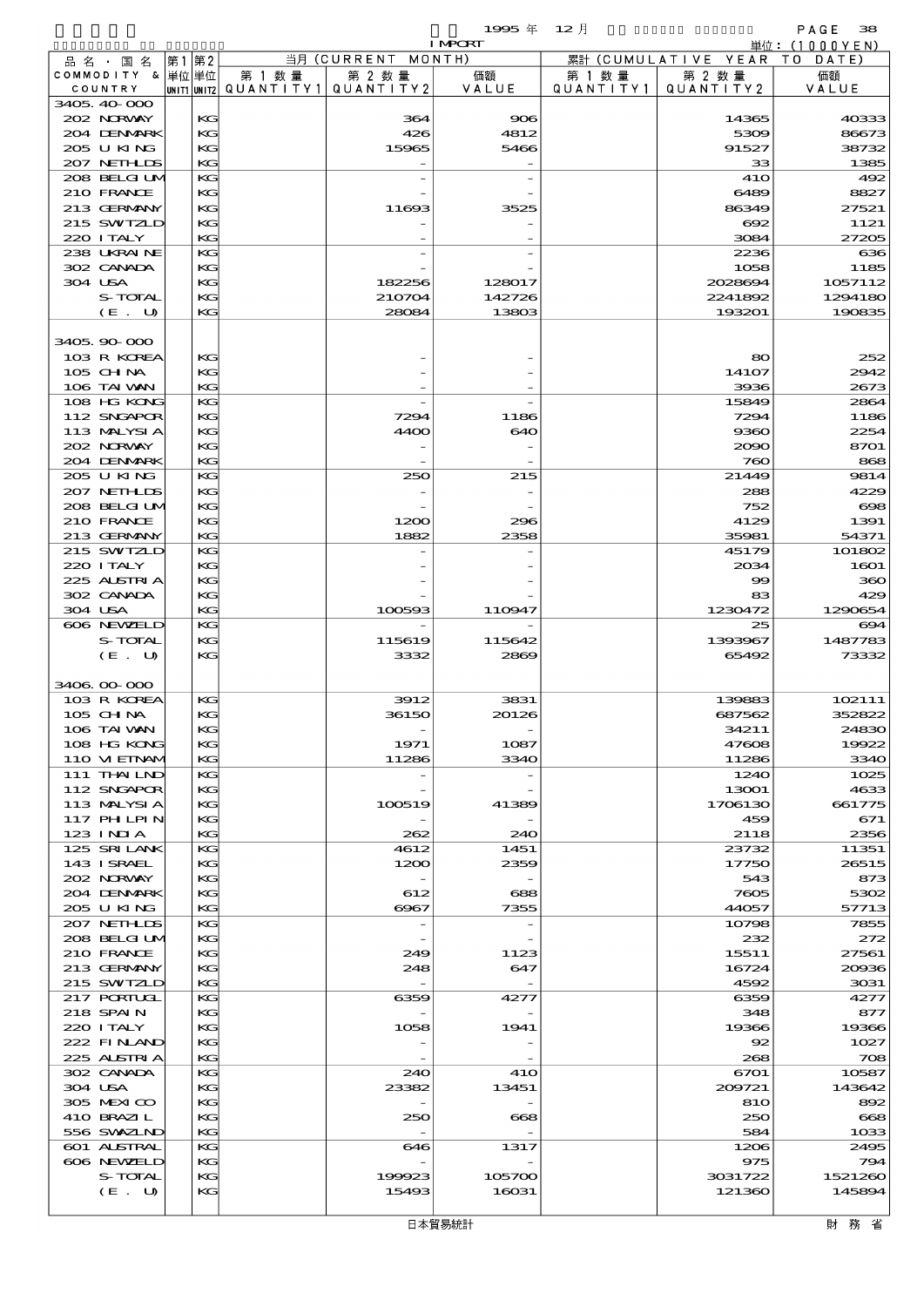|                              |    |          |                          |                    | 1995年           | $12$ 月    |                              | PAGE<br>39                   |
|------------------------------|----|----------|--------------------------|--------------------|-----------------|-----------|------------------------------|------------------------------|
|                              | 第1 | 第2       |                          | 当月 (CURRENT MONTH) | <b>I MPORT</b>  |           | 累計 (CUMULATIVE YEAR TO DATE) | 単位:(1000YEN)                 |
| 品名・国名<br>COMMODITY & 単位単位    |    |          | 第 1 数量                   | 第 2 数量             | 価額              | 第 1 数 量   | 第 2 数量                       | 価額                           |
| COUNTRY                      |    |          | unit1 unit2  Q∪ANT   TY1 | QUANTITY 2         | VALUE           | QUANTITY1 | QUANTITY 2                   | VALUE                        |
| 3407.00.000                  |    |          |                          |                    |                 |           |                              | 16548                        |
| 103 R KOREA<br>$105$ CHNA    |    | KG<br>KG |                          | 5200<br>2156       | 3792<br>663     |           | 28384<br><b>78110</b>        | 16756                        |
| 106 TAI WAN                  |    | KG       |                          | 1092               | 1144            |           | <b>42010</b>                 | 24363                        |
| 108 HG KONG                  |    | KG       |                          |                    |                 |           | 30                           | 370                          |
| 113 MALYSIA                  |    | KG       |                          |                    |                 |           | 9592                         | 2428                         |
| 143 I SRAEL<br>205 U KING    |    | KG<br>KG |                          | 166                | 1015            |           | 1008<br>54652                | 330<br>39889                 |
| 207 NETHLIS                  |    | KG       |                          | 7500               | 5850            |           | 73989                        | 5981O                        |
| 213 GERMANY                  |    | KG       |                          | 10744              | 22598           |           | 97034                        | 206447                       |
| 215 SWIZLD                   |    | KG       |                          | 2328               | 2851            |           | 44429                        | 77641                        |
| 220 I TALY                   |    | KG       |                          | 402                | 311             |           | 8869                         | 3639                         |
| 302 CANADA<br>304 USA        |    | KG<br>KG |                          | 11626              | 22210           |           | 2850<br>279475               | <b>2310</b><br>248894        |
| S-TOTAL                      |    | KG       |                          | 41214              | 60434           |           | 720432                       | 699425                       |
| (E. U)                       |    | KG       |                          | 18812              | 29774           |           | 234544                       | 309785                       |
|                              |    |          |                          |                    |                 |           |                              |                              |
| 3501.10000<br>$105$ CHNA     |    | KG       |                          |                    |                 |           | 295975                       | 84101                        |
| 113 MALYSIA                  |    | KG       |                          | 2000               | 991             |           | 2000                         | 991                          |
| 204 DENMARK                  |    | KG       |                          | 20000              | 11827           |           | 251000                       | 119872                       |
| 205 U KING                   |    | KG       |                          |                    |                 |           | 50                           | 251                          |
| 206 IRELAND                  |    | KG       |                          |                    |                 |           | 191975                       | 90945                        |
| 207 NETHLIS<br>210 FRANCE    |    | KG<br>KG |                          | 99500              | 59935           |           | 55000<br>939025              | 26229<br>474828              |
| 213 GERMANY                  |    | KG       |                          | 17021              | 11390           |           | 995823                       | 537471                       |
| 215 SWIZLD                   |    | KG       |                          |                    |                 |           | 456                          | 543                          |
| 218 SPAIN                    |    | KG       |                          |                    |                 |           | 11OO                         | 200                          |
| 220 I TALY                   |    | KG       |                          |                    |                 |           | 300                          | 298                          |
| 222 FINAND<br>223 POLAND     |    | KG<br>KG |                          | 100000             | 54452           |           | 15500<br>300000              | <b>7710</b><br>138765        |
| 225 ALSTRIA                  |    | KG       |                          |                    |                 |           | 25000                        | 11607                        |
| 304 USA                      |    | KG       |                          | 4                  | 1231            |           | 2875                         | 11699                        |
| 412 URUCUAY                  |    | KG       |                          |                    |                 |           | 139500                       | 57260                        |
| 601 ALSTRAL<br>606 NEWELD    |    | KG<br>KG |                          | 96000<br>654250    | 51035<br>356711 |           | 1432875<br>9394225           | $\infty$ $\infty$<br>4184231 |
| S-TOTAL                      |    | KG       |                          | 988775             | 547572          |           | 14042679                     | 6353017                      |
| (E. U)                       |    | KG       |                          | 136521             | 83152           |           | 2474773                      | 1269420                      |
|                              |    |          |                          |                    |                 |           |                              |                              |
| 3501.90 000                  |    |          |                          |                    |                 |           |                              |                              |
| 204 DENMARK<br>207 NETHLIS   |    | КG<br>KG |                          | 79440<br>129610    | 50504<br>81748  |           | 1179425<br>2063180           | 634685<br>1128024            |
| 208 BELGI UM                 |    | KG       |                          | 48000              | 32268           |           | 365000                       | 205844                       |
| 210 FRANCE                   |    | KG       |                          | 92500              | 59576           |           | 1133380                      | 607481                       |
| 213 GERMANY                  |    | KG       |                          |                    |                 |           | 63980                        | 33495                        |
| 215 SWIZLD<br>304 USA        |    | KG<br>KG |                          | 9602               | 6848            |           | <b>1710</b><br>144882        | 1427<br>84375                |
| <b>601 ALSTRAL</b>           |    | KG       |                          | 142780             | 89435           |           | 659520                       | 325678                       |
| 606 NEWELD                   |    | KG       |                          | 283580             | 178945          |           | 3181800                      | 1682264                      |
| S-TOTAL                      |    | KG       |                          | 785512             | 499324          |           | 8792877                      | 4703273                      |
| (E. U)                       |    | KG       |                          | 349550             | 224096          |           | 4804965                      | 2609529                      |
| 3502 10 010                  |    |          |                          |                    |                 |           |                              |                              |
| 105 CHNA                     |    | KG       |                          | 10000              | 5739            |           | 21434                        | 10684                        |
| 203 SWIDEN                   |    | KG       |                          | 18000              | 10324           |           | 265800                       | 166623                       |
| 204 DENMARK                  |    | KG       |                          | 40000              | 26022           |           | 320000                       | 200900                       |
| 207 NETHLIDS<br>208 BELGI UM |    | KG<br>KG |                          | 78000<br>7000      | 44512<br>5141   |           | 1588600<br>599975            | 944860<br>370719             |
| 210 FRANCE                   |    | KG       |                          | 124000             | 73917           |           | 1338815                      | 805058                       |
| 213 GERMANY                  |    | KG       |                          | $\infty$           | 37901           |           | 836900                       | 522337                       |
| 220 I TALY                   |    | KG       |                          | 17000              | 11335           |           | 143125                       | 87241                        |
| 245 CZECH                    |    | KG       |                          | 40000              | 22493           |           | 359575                       | 218778                       |
| 302 CANADA<br>304 USA        |    | KG<br>KG |                          | 59460<br>76084     | 40579<br>47879  |           | 931120<br>1619769            | 531241<br>944158             |
| 402 VENEZIA                  |    | KG       |                          | 40000              | 23444           |           | 259960                       | 145128                       |
| S-TOTAL                      |    | KG       |                          | 569544             | 349286          |           | 8285073                      | 4947727                      |
| (E. U)                       |    | KG       |                          | 344000             | 209152          |           | 5093215                      | 3097738                      |
| 3502 10 090                  |    |          |                          |                    |                 |           |                              |                              |
| 105 CH NA                    |    | KG       |                          |                    |                 |           | 30896                        | 2286                         |
| $111$ THAILND                |    | KG       |                          |                    |                 |           | 16000                        | 1004                         |
| 206 IRELAND                  |    | KG       |                          |                    |                 |           | 66885                        | 5045                         |
| 207 NETHLIS<br>208 BELGI UM  |    | KG<br>KG |                          | 69120              | 7101            |           | 627320<br>$\infty$           | 60941<br>4472                |
| 210 FRANCE                   |    | KG       |                          |                    |                 |           | 135360                       | 10821                        |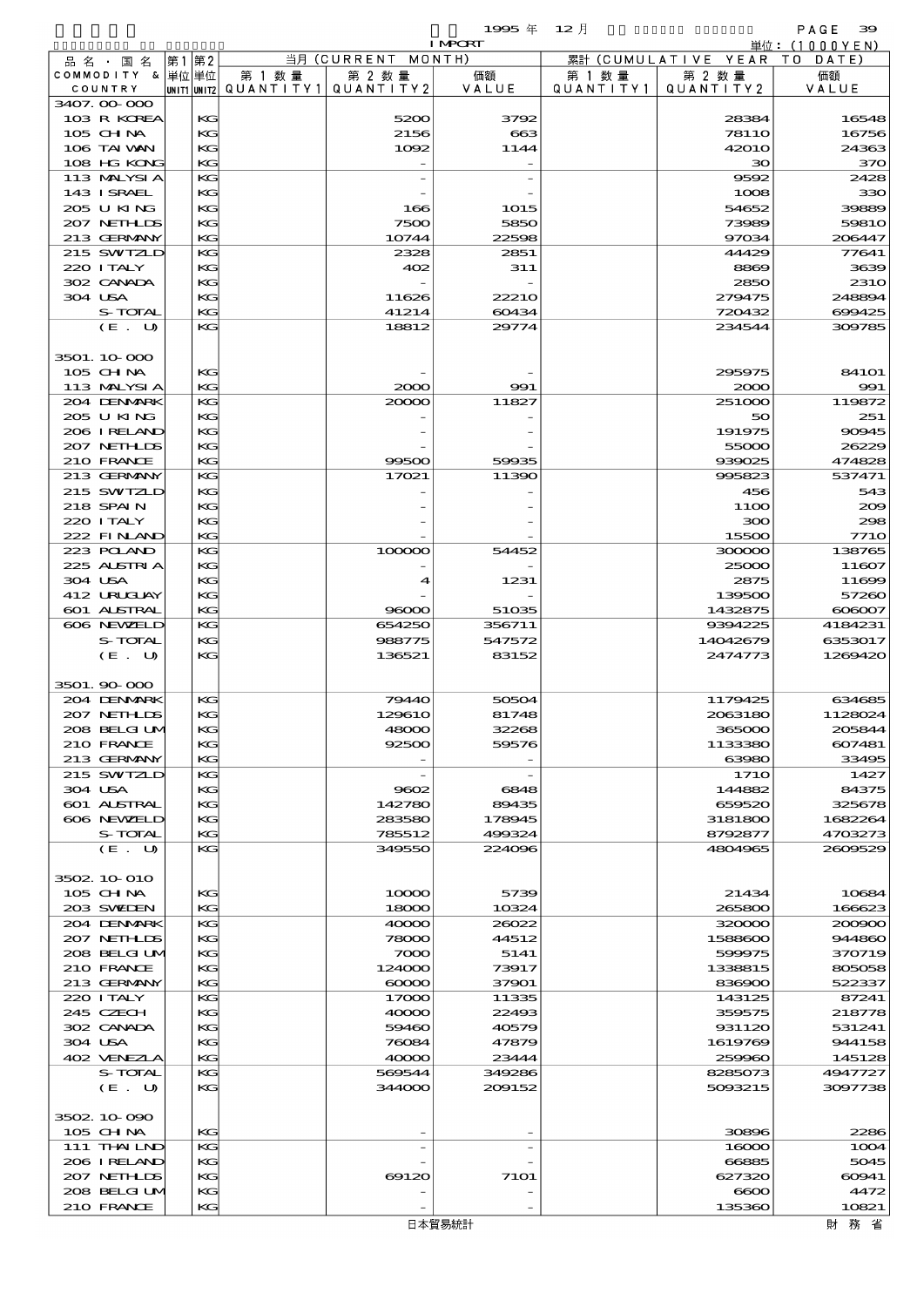$1995 \nsubseteq 12 \nexists$ 

|                            |    |          |                                       |                    | <b>I MPORT</b> |           |                              | 単位: (1000YEN)    |
|----------------------------|----|----------|---------------------------------------|--------------------|----------------|-----------|------------------------------|------------------|
| 品 名 ・ 国 名                  | 第1 | 第2       |                                       | 当月 (CURRENT MONTH) |                |           | 累計 (CUMULATIVE YEAR TO DATE) |                  |
| COMMODITY & 単位単位           |    |          | 第 1 数量                                | 第 2 数量             | 価額             | 第 1 数 量   | 第 2 数量                       | 価額               |
| COUNTRY<br>3502 10 090     |    |          | unit1 unit2  QUANT   TY1  QUANT   TY2 |                    | VALUE          | QUANTITY1 | QUANTITY 2                   | VALUE            |
| 218 SPAIN                  |    | KG       |                                       | 63008              | 4438           |           | 411440                       | 31773            |
| 304 USA                    |    | KG       |                                       | 20004              | 1766           |           | 219963                       | 21435            |
| 410 BRAZIL                 |    | KG       |                                       | 526176             | 42957          |           | 4300128                      | 346515           |
| S-TOTAL                    |    | KG       |                                       | 678308             | 56262          |           | 5814592                      | 484292           |
| (E. U)                     |    | KG       |                                       | 132128             | 11539          |           | 1247605                      | 113052           |
|                            |    |          |                                       |                    |                |           |                              |                  |
| 3502 90 000                |    |          |                                       |                    |                |           |                              |                  |
| 202 NORWAY                 |    | KG       |                                       |                    |                |           | 43500                        | 19316            |
| 204 DENMARK                |    | KG       |                                       | 120005             | 90292          |           | 666780                       | 505628           |
| 206 IRELAND<br>207 NETHLIS |    | KG<br>KG |                                       | 255                | 307            |           | 160255<br>38020              | 82255<br>22421   |
| 208 BELGIUM                |    | KG       |                                       |                    |                |           | 18034                        | 12498            |
| 210 FRANCE                 |    | KG       |                                       | 10000              | 6283           |           | 55840                        | 41400            |
| 213 GERMANY                |    | KG       |                                       | 90400              | 78654          |           | 1045816                      | 803839           |
| 220 I TALY                 |    | KG       |                                       |                    |                |           | 300                          | 244              |
| 302 CANADA                 |    | KG       |                                       | 1359               | 2118           |           | 27001                        | 19033            |
| 304 USA                    |    | KG       |                                       | 98206              | 74211          |           | 1950907                      | 1343054          |
| 324 PRIRICO                |    | KG       |                                       | 15                 | 1150           |           | 81                           | 3611             |
| 551 S AFRCA                |    | KG       |                                       |                    |                |           | 275                          | 1622             |
| 601 ALSTRAL<br>606 NEWELD  |    | KG<br>KG |                                       | 138925             | 87723          |           | 120000<br>1481166            | 58089<br>1006739 |
| S-TOTAL                    |    | KG       |                                       | 459165             | 340738         |           | 5607975                      | 3919749          |
| (E. U)                     |    | KG       |                                       | 220660             | 175536         |           | 1985045                      | 1468285          |
|                            |    |          |                                       |                    |                |           |                              |                  |
| 3503 00 011                |    |          |                                       |                    |                |           |                              |                  |
| 103 R KOREA                |    | KG       |                                       |                    |                |           | 12000                        | 5054             |
| 105 CH NA                  |    | KG       |                                       |                    |                |           | 122450                       | 48540            |
| 106 TAI VAN                |    | KG       |                                       | 18000              | 2783           |           | 54000                        | 8006             |
| $123$ INIA                 |    | KG       |                                       | 12000              | 4647           |           | 40850                        | 15244            |
| 203 SWIEN                  |    | KG       |                                       | 20000              | 12144          |           | 320000                       | 158608           |
| 205 U KING<br>208 BELGIUM  |    | KG<br>KG |                                       |                    |                |           | 153500<br>91840              | 98306<br>76704   |
| 210 FRANCE                 |    | KG       |                                       | 31000              | 12845          |           | 255600                       | 121893           |
| 213 GERMANY                |    | KG       |                                       | 5040               | 3265           |           | 166477                       | 174064           |
| 220 I TALY                 |    | KG       |                                       |                    |                |           | 5000                         | 1731             |
| 302 CANADA                 |    | KG       |                                       | 20000              | 9351           |           | 151364                       | 75713            |
| 304 USA                    |    | KG       |                                       | 52381              | 28741          |           | 801821                       | 399692           |
| 410 BRAZIL                 |    | KG       |                                       |                    |                |           | 160145                       | 67826            |
| S-TOTAL                    |    | KG       |                                       | 158421             | 73776          |           | 2335047                      | 1251381          |
| (E. U)                     |    | KG       |                                       | 56040              | 28254          |           | 992417                       | 631306           |
|                            |    |          |                                       |                    |                |           |                              |                  |
| 3503 00 012<br>$105$ CHNA  |    | KG       |                                       | 34053              | 5518           |           | 136431                       |                  |
| <b>118 INNSI A</b>         |    | KG       |                                       |                    |                |           | <b>1910</b>                  | 21033<br>289     |
| 207 NETHLIS                |    | KG       |                                       | 15000              | 3180           |           | 96000                        | 20424            |
| 304 USA                    |    | KG       |                                       |                    |                |           | 3932                         | 2836             |
| S-TOTAL                    |    | KG       |                                       | 49053              | 8698           |           | 238273                       | 44582            |
| (E. U)                     |    | KG       |                                       | 15000              | 3180           |           | 98000                        | 20424            |
|                            |    |          |                                       |                    |                |           |                              |                  |
| 3503 00 020                |    |          |                                       |                    |                |           |                              |                  |
| 213 GERMANY                |    | KG       |                                       | 922                | 926            |           | 1842                         | 1755             |
| 304 USA<br>S-TOTAL         |    | KG<br>KG |                                       | 922                | 926            |           | 9411<br>11253                | 4225<br>5980     |
| (E U)                      |    | KG       |                                       | 922                | 926            |           | 1842                         | 1755             |
|                            |    |          |                                       |                    |                |           |                              |                  |
| 3503 00 091                |    |          |                                       |                    |                |           |                              |                  |
| 105 CHNA                   |    | KG       |                                       |                    |                |           | 1000                         | 351              |
| 205 U KING                 |    | KG       |                                       | 20000              | 16610          |           | 472506                       | 365826           |
| 210 FRANCE                 |    | KG       |                                       | 1900               | 2908           |           | 115000                       | 174086           |
| 213 GERMANY                |    | KG       |                                       | 18000              | 20275          |           | 238375                       | 253657           |
| 304 USA                    |    | KG       |                                       |                    |                |           | 35451                        | 34597            |
| S-TOTAL                    |    | KG       |                                       | 39900              | 39793          |           | 862332                       | 828517           |
| (E. U)                     |    | KG       |                                       | 39900              | 39793          |           | 825881                       | 793569           |
| 3503 00 099                |    |          |                                       |                    |                |           |                              |                  |
| 103 R KOREA                |    | KG       |                                       |                    |                |           | 176460                       | 21709            |
| 213 GERMANY                |    | KG       |                                       |                    |                |           | 5                            | 200              |
| S-TOTAL                    |    | KG       |                                       |                    |                |           | 176465                       | 21969            |
| (E. U)                     |    | KG       |                                       |                    |                |           | 5                            | 200              |
|                            |    |          |                                       |                    |                |           |                              |                  |
| 3504 00 010                |    |          |                                       |                    |                |           |                              |                  |
| 123 INIA                   |    | KG       |                                       |                    |                |           | 300                          | 1204             |
| 204 DENMARK                |    | KG       |                                       | 10000              | 7627           |           | 28000                        | 24378            |
| 205 U KING                 |    | KG       |                                       | 13612              | 9062           |           | 40466                        | 34323            |

財務省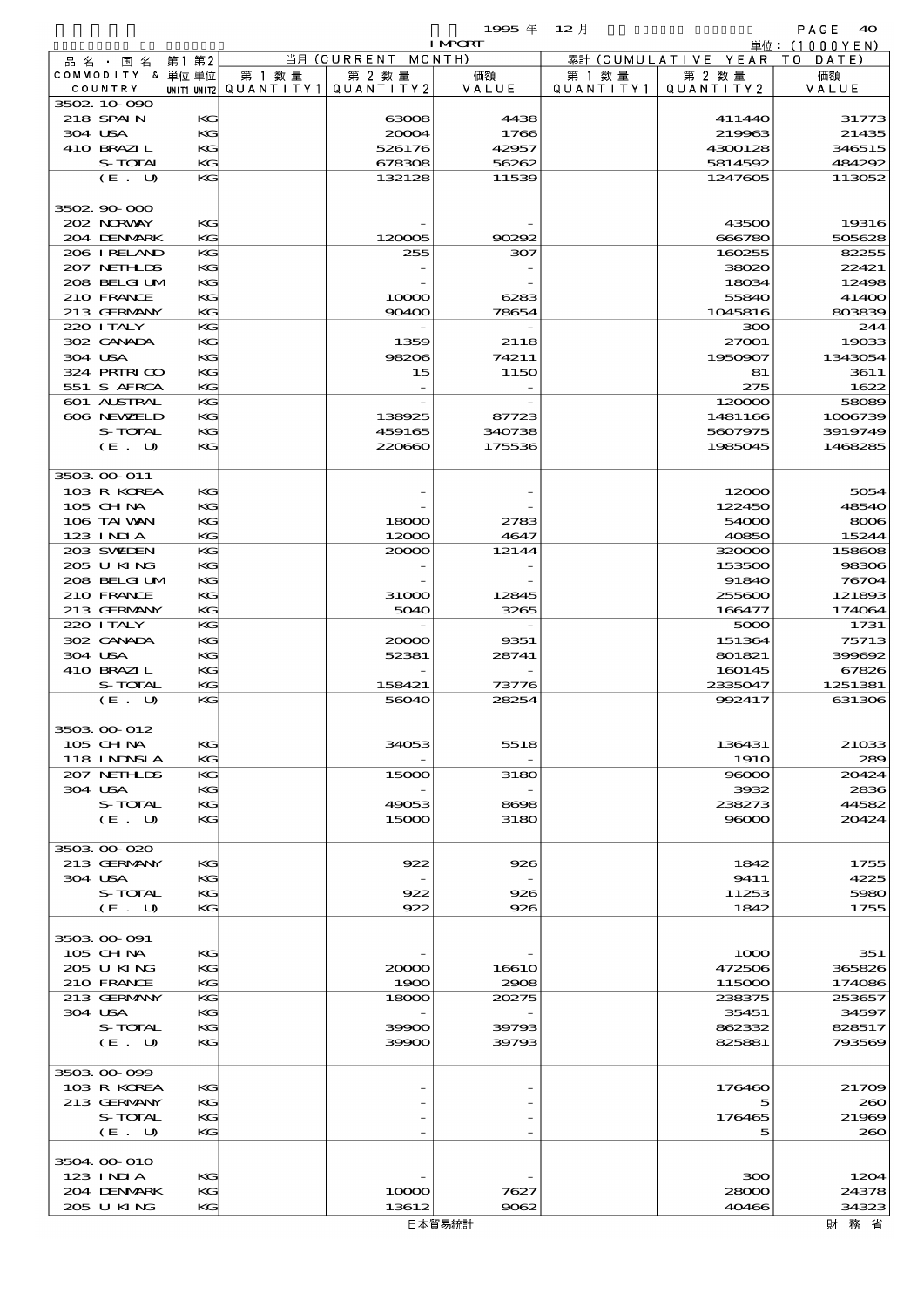|                             |          |                          |                   | 1995年<br><b>I MPORT</b> | $12$ 月    |                      | PAGE<br>-41                    |
|-----------------------------|----------|--------------------------|-------------------|-------------------------|-----------|----------------------|--------------------------------|
| 品名・国名                       | 第1 第2    |                          | 当月(CURRENT        | MONTH)                  |           | 累計 (CUMULATIVE YEAR) | 単位: $(1000YEN)$<br>DATE<br>T O |
| COMMODITY & 単位単位            |          | 第 1 数 量                  | 第 2 数量            | 価額                      | 第 1 数 量   | 第 2 数量               | 価額                             |
| COUNTRY                     |          | unit1 unit2  Q∪ANT   TY1 | QUANTITY 2        | VALUE                   | QUANTITY1 | QUANTITY 2           | VALUE                          |
| 3504 00 010                 |          |                          |                   |                         |           |                      |                                |
| 207 NETHLIS<br>208 BELGI UM | KG<br>KG |                          |                   |                         |           | 29300<br>28060       | 17429<br>19213                 |
| 210 FRANCE                  | $K$ $G$  |                          | 34650             | 20644                   |           | 223270               | 135081                         |
| 213 GERMANY                 | KG       |                          |                   |                         |           | 75258                | 90736                          |
| 215 SWIZLD                  | KG       |                          |                   |                         |           | 100                  | $\bf{608}$                     |
| 304 USA                     | KG       |                          | 13283             | 22186                   |           | 185812               | 240987                         |
| 410 BRAZIL                  | KG       |                          |                   |                         |           | 68552                | 23091                          |
| 606 NEWELD                  | KG       |                          | 16500             | 18429                   |           | 210380               | 318060                         |
| S-TOTAL                     | KG       |                          | 88045             | 77948                   |           | 889498               | 905200                         |
| (E. U)                      | $K$ $G$  |                          | 58262             | 37333                   |           | 424354               | 321160                         |
| 3504 OO O21                 |          |                          |                   |                         |           |                      |                                |
| 105 CH NA                   | KG       |                          |                   |                         |           | 40000                | 11682                          |
| 112 SNGAPOR                 | KG       |                          |                   |                         |           | 15980                | 8521                           |
| 205 U KING                  | KG       |                          | 79                | 18791                   |           | 239                  | 79281                          |
| 207 NETHLIS                 | KG       |                          |                   |                         |           | 110000               | 33221                          |
| 210 FRANCE                  | KG       |                          |                   |                         |           | 16650                | 1732                           |
| 213 GERMANY                 | KG       |                          | O                 | 1312                    |           | 6576                 | 122640                         |
| 304 USA                     | KG       |                          | 665729            | 262519                  |           | 6208890              | 2354265                        |
| 601 ALSTRAL<br>S-TOTAL      | KG<br>KG |                          | 665808            | 282622                  |           | 3005<br>6401340      | 834<br>2612176                 |
| (E. U)                      | KG       |                          | 79                | 20103                   |           | 133465               | 236874                         |
|                             |          |                          |                   |                         |           |                      |                                |
| 3504 00 029                 |          |                          |                   |                         |           |                      |                                |
| 103 R KOREA                 | $K$ $G$  |                          |                   |                         |           | 31892                | 13765                          |
| $105$ CHNA                  | KG       |                          | 941               | 45868                   |           | 8685                 | 491200                         |
| 106 TAI WAN                 | KG       |                          | 6                 | 21897                   |           | 79                   | 273136                         |
| $123$ INIA                  | KG       |                          |                   |                         |           | 1350                 | 8211                           |
| 202 NORWAY<br>204 DENMARK   | KG<br>KG |                          | 50120             |                         |           | O<br>403797          | 2126<br>273703                 |
| 205 U KING                  | KG       |                          | 9420              | 30914<br>11572          |           | 111081               | 156902                         |
| 206 I RELAND                | KG       |                          |                   |                         |           | 612                  | 1093                           |
| 207 NETHLIS                 | KG       |                          | 36600             | 17422                   |           | 520708               | 302180                         |
| 208 BELGI UM                | KG       |                          |                   |                         |           | 516                  | 31826                          |
| 210 FRANCE                  | KG       |                          | $\mathbf o$       | 1244                    |           | 20373                | 17687                          |
| 211 MONACO                  | KG       |                          |                   |                         |           | 11                   | 331                            |
| 213 GERMANY                 | KG       |                          | <b>95310</b>      | 114875                  |           | 701034               | 845403                         |
| 215 SWIZLD<br>218 SPAIN     | KG<br>KG |                          | 1314              | 10674                   |           | 9268<br>2000         | 51384<br>872                   |
| 227 HNGARY                  | KG       |                          | 96000             | 63846                   |           | 1282000              | 836816                         |
| 302 CANADA                  | KG       |                          |                   | 238                     |           | 1 <sup>C</sup>       | 3869                           |
| 304 USA                     | КG       |                          | 523               | 16208                   |           | 19323                | 189793                         |
| 410 BRAZIL                  | KG       |                          |                   |                         |           | 12000                | 3654                           |
| 601 ALSTRAL                 | KG       |                          |                   |                         |           | $\mathbf{\Omega}$    | 207                            |
| 606 NEWELD                  | KG       |                          | 80300             | 56369                   |           | 754399               | 475366                         |
| S-TOTAL                     | KG       |                          | 370534            | 391127                  |           | 3879138              | 3979524                        |
| (E. U)                      | KG       |                          | 191450            | 176027                  |           | 1760121              | 1629666                        |
| 3505, 10 100                |          |                          |                   |                         |           |                      |                                |
| 103 R KOREA                 | КG       |                          |                   |                         |           | 41000                | 3790                           |
| 105 CH NA                   | KG       |                          |                   |                         |           | 338125               | 26311                          |
| 106 TAI VAN                 | KG       |                          | 460800            | 34350                   |           | 6629835              | 487865                         |
| 111 THAILND                 | KG       |                          | 13134950          | 819880                  |           | 129044192            | 7471099                        |
| 113 MALYSIA                 | KG       |                          | 110000            | <b>7210</b>             |           | 792000               | 48815                          |
| 118 I NDSI A                | KG       |                          | 244000            | 12816                   |           | 816000               | 43271                          |
| 203 SWIDEN<br>204 DENMARK   | KG<br>КG |                          | 596650<br>1059000 | 75318<br>75986          |           | 14610635<br>16622700 | 1484544<br>946099              |
| 207 NETHLIDS                | KG       |                          | 1656590           | 138476                  |           | 24898910             | 1693365                        |
| 208 BELGI UM                | KG       |                          | 481850            | 43653                   |           | 2240900              | 175136                         |
| 210 FRANCE                  | KG       |                          | 228000            | 14506                   |           | 3650775              | 240294                         |
| 213 GERMANY                 | KG       |                          | 4094440           | 280358                  |           | 27212276             | 1724411                        |
| 215 SWIZLD                  | $K$ $G$  |                          |                   |                         |           | 18450                | 2968                           |
| 220 I TALY                  | KG       |                          | 20000             | 2660                    |           | 199950               | 27710                          |
| 223 POLAND                  | KG       |                          |                   |                         |           | 172800               | 8652                           |
| 225 ALSTRIA<br>302 CANADA   | KG<br>KG |                          | 36000<br>260000   | 2629<br>14363           |           | 556200<br>2607097    | 70442<br>136450                |
| 304 USA                     | KG       |                          | 1600684           | 124587                  |           | 31361126             | 1952186                        |
| 410 BRAZIL                  | KG       |                          |                   |                         |           | 250600               | 19436                          |
| 601 ALSTRAL                 | KG       |                          | 787195            | 57491                   |           | 8432045              | 585757                         |
| S-TOTAL                     | КG       |                          | 24770159          | 1704283                 |           | 270495616            | 17148601                       |
| (E. U)                      | KG       |                          | 8172530           | 633586                  |           | 89992346             | 6362001                        |
|                             |          |                          |                   |                         |           |                      |                                |
| 3505 10 200                 |          |                          |                   |                         |           |                      |                                |
| 103 R KOREA                 | KG       |                          |                   |                         |           | 112000               | 10984                          |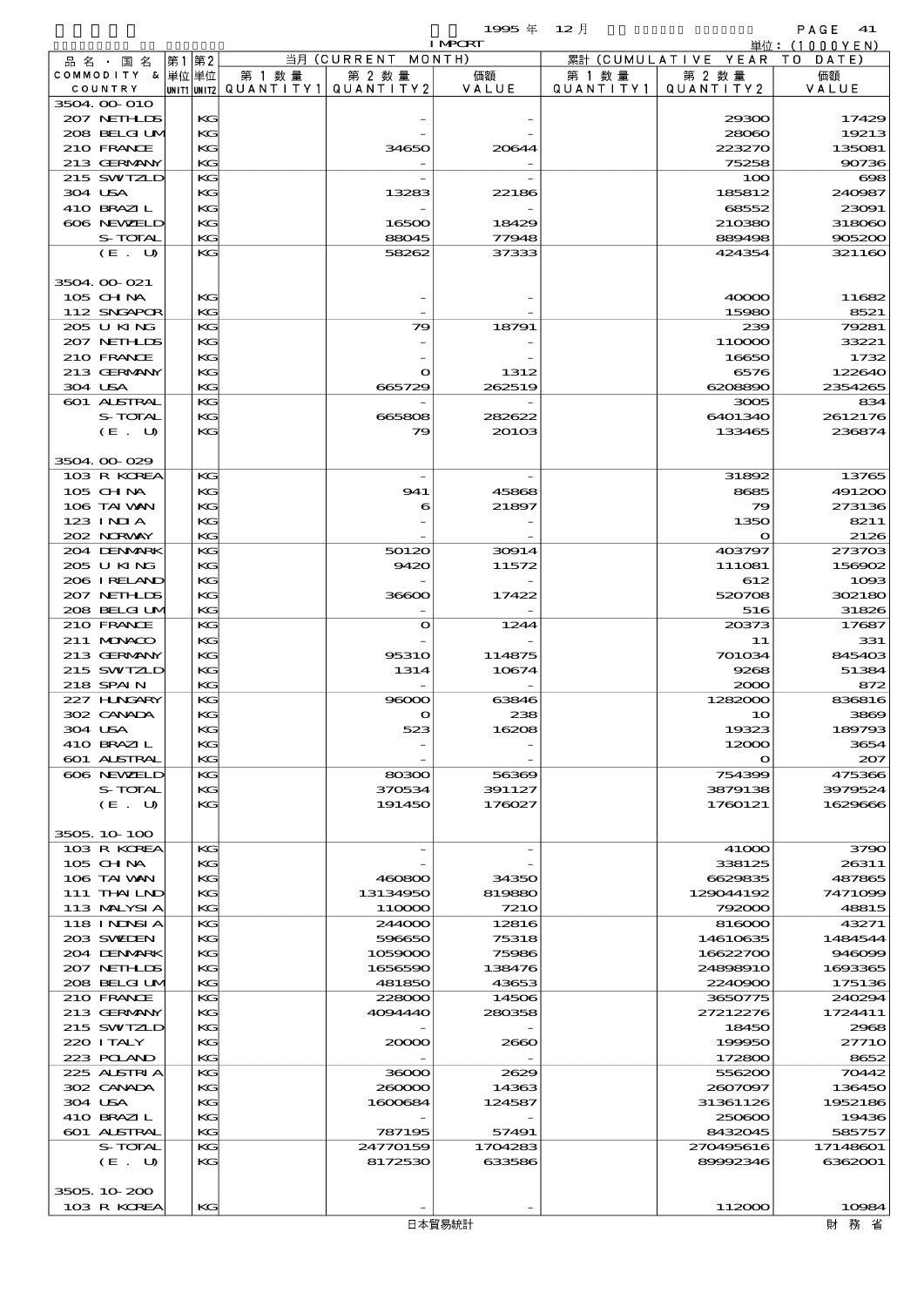$1995 \# 12$   $\sharp$ 

| 当月 (CURRENT MONTH)<br>累計 (CUMULATIVE YEAR TO DATE)<br> 第1 第2 <br>品 名 ・ 国 名<br>COMMODITY & 単位単位<br>第 1 数量<br>価額<br>第 1 数 量<br>第 2 数量<br>価額<br>第 2 数量<br> unit1 unit2  Q∪ANT   TY1 <br>QUANTITY2<br>VALUE<br>QUANTITY 2<br>COUNTRY<br>Q U A N T I T Y 1<br>VALUE<br>3505 10 200<br>105 CHNA<br>KG<br>10407<br>188136<br>106 TAI VAN<br>KG<br>147000<br>13214<br>111 THAILND<br>KG<br>98000<br>6766<br>2777822<br>152589<br>205 U KING<br>KG<br>45000<br>6196<br>207 NETHLIS<br>KG<br>126000<br>9767<br>1772425<br>150764<br>210 FRANCE<br>KG<br>33075<br>2688<br>213 GERMANY<br>KG<br>411500<br>34859<br>220 I TALY<br>KС<br>7800<br>16471<br>223 POLAND<br>162000<br>1764000<br>185761<br>КG<br>20027<br>227 H.NGARY<br>KG<br>$\mathbf{o}$<br>290<br>302 CANADA<br>KG<br>20<br>500<br>1388<br>301<br>304 USA<br>KG<br>155446<br>3679024<br>303856<br>16809<br>S-TOTAL<br>54570<br>10938282<br>KG<br>541466<br>889467<br>9767<br>(E. U)<br>126000<br>2269800<br>210978<br>КG<br>3505 20 000<br>111 THAILND<br>KG<br>61051<br>987000<br>304 USA<br>КG<br>2502<br>742<br>S-TOTAL<br>KG<br>989502<br>61793<br>3506 10 000<br>103 R KOREA<br>KG<br>2857<br>25259<br>6063<br>39575<br>105 CHNA<br>KG<br>12951<br>3642<br>106 TAI VAN<br>37241<br>502983<br>160192<br>КG<br>11303<br>108 HG KONG<br>KG<br>679<br>4436<br>111 THAILND<br>KG<br>435253<br>135063<br>55690<br>1163507<br>112 SNGAPOR<br>KG<br>430<br>2231<br>1607<br>469<br>113 MALYSIA<br>KС<br>9469<br>3992<br><b>117 PHLPIN</b><br>45<br>КG<br>297<br><b>118 INNSIA</b><br>KG<br>9417<br>1726<br>37668<br>6904<br>124 PAKI STN<br>KG<br>75<br>1098<br>204 DENMARK<br>KG<br>429<br>2458<br>205 U KING<br>KG<br>671<br>3504<br>5999<br>32904<br>206 I RELAND<br>4868<br>28563<br>55413<br>318690<br>КG<br>207 NETHLIS<br>KG<br>3601<br>2833<br>23585<br>29834<br>208 BELGI UM<br>KG<br>2469<br>3612<br>8479<br>12807<br>210 FRANCE<br>KG<br>1455<br>3615<br>28130<br>57344<br>213 GERMANY<br>KG<br>6891<br>19634<br>172474<br>412650<br>215 SWIZLD<br>1892<br>7535<br>31705<br>79630<br>КG<br>218 SPAIN<br>KG<br>1336<br>1990<br>2016<br>2688<br>220 I TALY<br>KG<br>788<br>481<br>2192<br>1792<br>KG<br>224 RUSSIAN<br>1666<br>1260<br>302 CANADA<br>KС<br>203<br>2075<br>3924<br>849<br>304 USA<br>73227<br>КG<br>39851<br>343847<br>797185<br>324 PRIRICO<br>KG<br>1151O<br>34832<br>64833<br>209840<br>407 PERU<br>KG<br>300<br>749<br>601 ALSTRAL<br>1236<br>КG<br>137<br>S-TOTAL<br>KС<br>257113<br>2496115<br>2622793<br>260582<br>(E. U)<br>22079<br>64232<br>298317<br>871567<br>КG<br>3506 91-000<br>103 R KOREA<br>КG<br>15722<br>3028<br>221761<br>53386<br>105 CH NA<br>KG<br>15540<br>3449<br>181824<br>40732<br>106 TAI WAN<br>9279<br>КG<br>17362<br>241363<br>115054<br>108 HG KONG<br>KG<br>1680<br>618<br>111 THAILND<br>KG<br>2567<br>3444<br>112 SNGAPOR<br>KG<br>18215<br>1124<br>113 MALYSIA<br>KС<br>62000<br>13236<br>118 I NDSI A<br>4071<br>КG<br>4800<br>1267<br>28885<br>203 SWIDEN<br>KG<br>5711<br>4421<br>205 U KING<br>KG<br>32753<br>20595<br>206 I RELAND<br>KG<br>435<br>2691<br>2676<br>15867<br>207 NETHLIS<br>KС<br>4000<br>1251<br>31876<br>11575<br>208 BELGI UM<br>КG<br>2048<br>963<br>21358<br>14333<br>210 FRANCE<br>KG<br>23601<br>6574<br>213 GERMANY<br>224887<br>КG<br>13337<br>10701<br>147162<br>215 SWIZLD<br>KG<br><b>2110</b><br>4190<br>29280<br>58685<br>220 I TALY<br>KG<br>26370<br>11385<br>183488<br>73952<br>222 FINLAND<br>КG<br>1000<br>$\infty$<br>225 ALSTRIA<br>KG<br>11478<br>578<br>302 CANADA<br>KG<br>17640<br>7282<br>304 USA<br>KG<br>226072<br>2575492<br>1551686<br>139682<br>324 PRIRICO<br>KG<br>2262<br>7021<br>7946<br>19314<br>410 BRAZIL<br>KG<br>1685<br>453<br>日本貿易統計 |  |  | <b>I MPORT</b> |  | 単位: (1000YEN) |
|---------------------------------------------------------------------------------------------------------------------------------------------------------------------------------------------------------------------------------------------------------------------------------------------------------------------------------------------------------------------------------------------------------------------------------------------------------------------------------------------------------------------------------------------------------------------------------------------------------------------------------------------------------------------------------------------------------------------------------------------------------------------------------------------------------------------------------------------------------------------------------------------------------------------------------------------------------------------------------------------------------------------------------------------------------------------------------------------------------------------------------------------------------------------------------------------------------------------------------------------------------------------------------------------------------------------------------------------------------------------------------------------------------------------------------------------------------------------------------------------------------------------------------------------------------------------------------------------------------------------------------------------------------------------------------------------------------------------------------------------------------------------------------------------------------------------------------------------------------------------------------------------------------------------------------------------------------------------------------------------------------------------------------------------------------------------------------------------------------------------------------------------------------------------------------------------------------------------------------------------------------------------------------------------------------------------------------------------------------------------------------------------------------------------------------------------------------------------------------------------------------------------------------------------------------------------------------------------------------------------------------------------------------------------------------------------------------------------------------------------------------------------------------------------------------------------------------------------------------------------------------------------------------------------------------------------------------------------------------------------------------------------------------------------------------------------------------------------------------------------------------------------------------------------------------------------------------------------------------------------------------------------------------------------------------------------------------------------------------------------------------------------------------------------------------------------------------------------------------------------------------------------------------------------------------------------------------------------------------------------------------------------------------------------------------------------------------------|--|--|----------------|--|---------------|
|                                                                                                                                                                                                                                                                                                                                                                                                                                                                                                                                                                                                                                                                                                                                                                                                                                                                                                                                                                                                                                                                                                                                                                                                                                                                                                                                                                                                                                                                                                                                                                                                                                                                                                                                                                                                                                                                                                                                                                                                                                                                                                                                                                                                                                                                                                                                                                                                                                                                                                                                                                                                                                                                                                                                                                                                                                                                                                                                                                                                                                                                                                                                                                                                                                                                                                                                                                                                                                                                                                                                                                                                                                                                                                               |  |  |                |  |               |
|                                                                                                                                                                                                                                                                                                                                                                                                                                                                                                                                                                                                                                                                                                                                                                                                                                                                                                                                                                                                                                                                                                                                                                                                                                                                                                                                                                                                                                                                                                                                                                                                                                                                                                                                                                                                                                                                                                                                                                                                                                                                                                                                                                                                                                                                                                                                                                                                                                                                                                                                                                                                                                                                                                                                                                                                                                                                                                                                                                                                                                                                                                                                                                                                                                                                                                                                                                                                                                                                                                                                                                                                                                                                                                               |  |  |                |  |               |
|                                                                                                                                                                                                                                                                                                                                                                                                                                                                                                                                                                                                                                                                                                                                                                                                                                                                                                                                                                                                                                                                                                                                                                                                                                                                                                                                                                                                                                                                                                                                                                                                                                                                                                                                                                                                                                                                                                                                                                                                                                                                                                                                                                                                                                                                                                                                                                                                                                                                                                                                                                                                                                                                                                                                                                                                                                                                                                                                                                                                                                                                                                                                                                                                                                                                                                                                                                                                                                                                                                                                                                                                                                                                                                               |  |  |                |  |               |
|                                                                                                                                                                                                                                                                                                                                                                                                                                                                                                                                                                                                                                                                                                                                                                                                                                                                                                                                                                                                                                                                                                                                                                                                                                                                                                                                                                                                                                                                                                                                                                                                                                                                                                                                                                                                                                                                                                                                                                                                                                                                                                                                                                                                                                                                                                                                                                                                                                                                                                                                                                                                                                                                                                                                                                                                                                                                                                                                                                                                                                                                                                                                                                                                                                                                                                                                                                                                                                                                                                                                                                                                                                                                                                               |  |  |                |  |               |
|                                                                                                                                                                                                                                                                                                                                                                                                                                                                                                                                                                                                                                                                                                                                                                                                                                                                                                                                                                                                                                                                                                                                                                                                                                                                                                                                                                                                                                                                                                                                                                                                                                                                                                                                                                                                                                                                                                                                                                                                                                                                                                                                                                                                                                                                                                                                                                                                                                                                                                                                                                                                                                                                                                                                                                                                                                                                                                                                                                                                                                                                                                                                                                                                                                                                                                                                                                                                                                                                                                                                                                                                                                                                                                               |  |  |                |  |               |
|                                                                                                                                                                                                                                                                                                                                                                                                                                                                                                                                                                                                                                                                                                                                                                                                                                                                                                                                                                                                                                                                                                                                                                                                                                                                                                                                                                                                                                                                                                                                                                                                                                                                                                                                                                                                                                                                                                                                                                                                                                                                                                                                                                                                                                                                                                                                                                                                                                                                                                                                                                                                                                                                                                                                                                                                                                                                                                                                                                                                                                                                                                                                                                                                                                                                                                                                                                                                                                                                                                                                                                                                                                                                                                               |  |  |                |  |               |
|                                                                                                                                                                                                                                                                                                                                                                                                                                                                                                                                                                                                                                                                                                                                                                                                                                                                                                                                                                                                                                                                                                                                                                                                                                                                                                                                                                                                                                                                                                                                                                                                                                                                                                                                                                                                                                                                                                                                                                                                                                                                                                                                                                                                                                                                                                                                                                                                                                                                                                                                                                                                                                                                                                                                                                                                                                                                                                                                                                                                                                                                                                                                                                                                                                                                                                                                                                                                                                                                                                                                                                                                                                                                                                               |  |  |                |  |               |
|                                                                                                                                                                                                                                                                                                                                                                                                                                                                                                                                                                                                                                                                                                                                                                                                                                                                                                                                                                                                                                                                                                                                                                                                                                                                                                                                                                                                                                                                                                                                                                                                                                                                                                                                                                                                                                                                                                                                                                                                                                                                                                                                                                                                                                                                                                                                                                                                                                                                                                                                                                                                                                                                                                                                                                                                                                                                                                                                                                                                                                                                                                                                                                                                                                                                                                                                                                                                                                                                                                                                                                                                                                                                                                               |  |  |                |  |               |
|                                                                                                                                                                                                                                                                                                                                                                                                                                                                                                                                                                                                                                                                                                                                                                                                                                                                                                                                                                                                                                                                                                                                                                                                                                                                                                                                                                                                                                                                                                                                                                                                                                                                                                                                                                                                                                                                                                                                                                                                                                                                                                                                                                                                                                                                                                                                                                                                                                                                                                                                                                                                                                                                                                                                                                                                                                                                                                                                                                                                                                                                                                                                                                                                                                                                                                                                                                                                                                                                                                                                                                                                                                                                                                               |  |  |                |  |               |
|                                                                                                                                                                                                                                                                                                                                                                                                                                                                                                                                                                                                                                                                                                                                                                                                                                                                                                                                                                                                                                                                                                                                                                                                                                                                                                                                                                                                                                                                                                                                                                                                                                                                                                                                                                                                                                                                                                                                                                                                                                                                                                                                                                                                                                                                                                                                                                                                                                                                                                                                                                                                                                                                                                                                                                                                                                                                                                                                                                                                                                                                                                                                                                                                                                                                                                                                                                                                                                                                                                                                                                                                                                                                                                               |  |  |                |  |               |
|                                                                                                                                                                                                                                                                                                                                                                                                                                                                                                                                                                                                                                                                                                                                                                                                                                                                                                                                                                                                                                                                                                                                                                                                                                                                                                                                                                                                                                                                                                                                                                                                                                                                                                                                                                                                                                                                                                                                                                                                                                                                                                                                                                                                                                                                                                                                                                                                                                                                                                                                                                                                                                                                                                                                                                                                                                                                                                                                                                                                                                                                                                                                                                                                                                                                                                                                                                                                                                                                                                                                                                                                                                                                                                               |  |  |                |  |               |
|                                                                                                                                                                                                                                                                                                                                                                                                                                                                                                                                                                                                                                                                                                                                                                                                                                                                                                                                                                                                                                                                                                                                                                                                                                                                                                                                                                                                                                                                                                                                                                                                                                                                                                                                                                                                                                                                                                                                                                                                                                                                                                                                                                                                                                                                                                                                                                                                                                                                                                                                                                                                                                                                                                                                                                                                                                                                                                                                                                                                                                                                                                                                                                                                                                                                                                                                                                                                                                                                                                                                                                                                                                                                                                               |  |  |                |  |               |
|                                                                                                                                                                                                                                                                                                                                                                                                                                                                                                                                                                                                                                                                                                                                                                                                                                                                                                                                                                                                                                                                                                                                                                                                                                                                                                                                                                                                                                                                                                                                                                                                                                                                                                                                                                                                                                                                                                                                                                                                                                                                                                                                                                                                                                                                                                                                                                                                                                                                                                                                                                                                                                                                                                                                                                                                                                                                                                                                                                                                                                                                                                                                                                                                                                                                                                                                                                                                                                                                                                                                                                                                                                                                                                               |  |  |                |  |               |
|                                                                                                                                                                                                                                                                                                                                                                                                                                                                                                                                                                                                                                                                                                                                                                                                                                                                                                                                                                                                                                                                                                                                                                                                                                                                                                                                                                                                                                                                                                                                                                                                                                                                                                                                                                                                                                                                                                                                                                                                                                                                                                                                                                                                                                                                                                                                                                                                                                                                                                                                                                                                                                                                                                                                                                                                                                                                                                                                                                                                                                                                                                                                                                                                                                                                                                                                                                                                                                                                                                                                                                                                                                                                                                               |  |  |                |  |               |
|                                                                                                                                                                                                                                                                                                                                                                                                                                                                                                                                                                                                                                                                                                                                                                                                                                                                                                                                                                                                                                                                                                                                                                                                                                                                                                                                                                                                                                                                                                                                                                                                                                                                                                                                                                                                                                                                                                                                                                                                                                                                                                                                                                                                                                                                                                                                                                                                                                                                                                                                                                                                                                                                                                                                                                                                                                                                                                                                                                                                                                                                                                                                                                                                                                                                                                                                                                                                                                                                                                                                                                                                                                                                                                               |  |  |                |  |               |
|                                                                                                                                                                                                                                                                                                                                                                                                                                                                                                                                                                                                                                                                                                                                                                                                                                                                                                                                                                                                                                                                                                                                                                                                                                                                                                                                                                                                                                                                                                                                                                                                                                                                                                                                                                                                                                                                                                                                                                                                                                                                                                                                                                                                                                                                                                                                                                                                                                                                                                                                                                                                                                                                                                                                                                                                                                                                                                                                                                                                                                                                                                                                                                                                                                                                                                                                                                                                                                                                                                                                                                                                                                                                                                               |  |  |                |  |               |
|                                                                                                                                                                                                                                                                                                                                                                                                                                                                                                                                                                                                                                                                                                                                                                                                                                                                                                                                                                                                                                                                                                                                                                                                                                                                                                                                                                                                                                                                                                                                                                                                                                                                                                                                                                                                                                                                                                                                                                                                                                                                                                                                                                                                                                                                                                                                                                                                                                                                                                                                                                                                                                                                                                                                                                                                                                                                                                                                                                                                                                                                                                                                                                                                                                                                                                                                                                                                                                                                                                                                                                                                                                                                                                               |  |  |                |  |               |
|                                                                                                                                                                                                                                                                                                                                                                                                                                                                                                                                                                                                                                                                                                                                                                                                                                                                                                                                                                                                                                                                                                                                                                                                                                                                                                                                                                                                                                                                                                                                                                                                                                                                                                                                                                                                                                                                                                                                                                                                                                                                                                                                                                                                                                                                                                                                                                                                                                                                                                                                                                                                                                                                                                                                                                                                                                                                                                                                                                                                                                                                                                                                                                                                                                                                                                                                                                                                                                                                                                                                                                                                                                                                                                               |  |  |                |  |               |
|                                                                                                                                                                                                                                                                                                                                                                                                                                                                                                                                                                                                                                                                                                                                                                                                                                                                                                                                                                                                                                                                                                                                                                                                                                                                                                                                                                                                                                                                                                                                                                                                                                                                                                                                                                                                                                                                                                                                                                                                                                                                                                                                                                                                                                                                                                                                                                                                                                                                                                                                                                                                                                                                                                                                                                                                                                                                                                                                                                                                                                                                                                                                                                                                                                                                                                                                                                                                                                                                                                                                                                                                                                                                                                               |  |  |                |  |               |
|                                                                                                                                                                                                                                                                                                                                                                                                                                                                                                                                                                                                                                                                                                                                                                                                                                                                                                                                                                                                                                                                                                                                                                                                                                                                                                                                                                                                                                                                                                                                                                                                                                                                                                                                                                                                                                                                                                                                                                                                                                                                                                                                                                                                                                                                                                                                                                                                                                                                                                                                                                                                                                                                                                                                                                                                                                                                                                                                                                                                                                                                                                                                                                                                                                                                                                                                                                                                                                                                                                                                                                                                                                                                                                               |  |  |                |  |               |
|                                                                                                                                                                                                                                                                                                                                                                                                                                                                                                                                                                                                                                                                                                                                                                                                                                                                                                                                                                                                                                                                                                                                                                                                                                                                                                                                                                                                                                                                                                                                                                                                                                                                                                                                                                                                                                                                                                                                                                                                                                                                                                                                                                                                                                                                                                                                                                                                                                                                                                                                                                                                                                                                                                                                                                                                                                                                                                                                                                                                                                                                                                                                                                                                                                                                                                                                                                                                                                                                                                                                                                                                                                                                                                               |  |  |                |  |               |
|                                                                                                                                                                                                                                                                                                                                                                                                                                                                                                                                                                                                                                                                                                                                                                                                                                                                                                                                                                                                                                                                                                                                                                                                                                                                                                                                                                                                                                                                                                                                                                                                                                                                                                                                                                                                                                                                                                                                                                                                                                                                                                                                                                                                                                                                                                                                                                                                                                                                                                                                                                                                                                                                                                                                                                                                                                                                                                                                                                                                                                                                                                                                                                                                                                                                                                                                                                                                                                                                                                                                                                                                                                                                                                               |  |  |                |  |               |
|                                                                                                                                                                                                                                                                                                                                                                                                                                                                                                                                                                                                                                                                                                                                                                                                                                                                                                                                                                                                                                                                                                                                                                                                                                                                                                                                                                                                                                                                                                                                                                                                                                                                                                                                                                                                                                                                                                                                                                                                                                                                                                                                                                                                                                                                                                                                                                                                                                                                                                                                                                                                                                                                                                                                                                                                                                                                                                                                                                                                                                                                                                                                                                                                                                                                                                                                                                                                                                                                                                                                                                                                                                                                                                               |  |  |                |  |               |
|                                                                                                                                                                                                                                                                                                                                                                                                                                                                                                                                                                                                                                                                                                                                                                                                                                                                                                                                                                                                                                                                                                                                                                                                                                                                                                                                                                                                                                                                                                                                                                                                                                                                                                                                                                                                                                                                                                                                                                                                                                                                                                                                                                                                                                                                                                                                                                                                                                                                                                                                                                                                                                                                                                                                                                                                                                                                                                                                                                                                                                                                                                                                                                                                                                                                                                                                                                                                                                                                                                                                                                                                                                                                                                               |  |  |                |  |               |
|                                                                                                                                                                                                                                                                                                                                                                                                                                                                                                                                                                                                                                                                                                                                                                                                                                                                                                                                                                                                                                                                                                                                                                                                                                                                                                                                                                                                                                                                                                                                                                                                                                                                                                                                                                                                                                                                                                                                                                                                                                                                                                                                                                                                                                                                                                                                                                                                                                                                                                                                                                                                                                                                                                                                                                                                                                                                                                                                                                                                                                                                                                                                                                                                                                                                                                                                                                                                                                                                                                                                                                                                                                                                                                               |  |  |                |  |               |
|                                                                                                                                                                                                                                                                                                                                                                                                                                                                                                                                                                                                                                                                                                                                                                                                                                                                                                                                                                                                                                                                                                                                                                                                                                                                                                                                                                                                                                                                                                                                                                                                                                                                                                                                                                                                                                                                                                                                                                                                                                                                                                                                                                                                                                                                                                                                                                                                                                                                                                                                                                                                                                                                                                                                                                                                                                                                                                                                                                                                                                                                                                                                                                                                                                                                                                                                                                                                                                                                                                                                                                                                                                                                                                               |  |  |                |  |               |
|                                                                                                                                                                                                                                                                                                                                                                                                                                                                                                                                                                                                                                                                                                                                                                                                                                                                                                                                                                                                                                                                                                                                                                                                                                                                                                                                                                                                                                                                                                                                                                                                                                                                                                                                                                                                                                                                                                                                                                                                                                                                                                                                                                                                                                                                                                                                                                                                                                                                                                                                                                                                                                                                                                                                                                                                                                                                                                                                                                                                                                                                                                                                                                                                                                                                                                                                                                                                                                                                                                                                                                                                                                                                                                               |  |  |                |  |               |
|                                                                                                                                                                                                                                                                                                                                                                                                                                                                                                                                                                                                                                                                                                                                                                                                                                                                                                                                                                                                                                                                                                                                                                                                                                                                                                                                                                                                                                                                                                                                                                                                                                                                                                                                                                                                                                                                                                                                                                                                                                                                                                                                                                                                                                                                                                                                                                                                                                                                                                                                                                                                                                                                                                                                                                                                                                                                                                                                                                                                                                                                                                                                                                                                                                                                                                                                                                                                                                                                                                                                                                                                                                                                                                               |  |  |                |  |               |
|                                                                                                                                                                                                                                                                                                                                                                                                                                                                                                                                                                                                                                                                                                                                                                                                                                                                                                                                                                                                                                                                                                                                                                                                                                                                                                                                                                                                                                                                                                                                                                                                                                                                                                                                                                                                                                                                                                                                                                                                                                                                                                                                                                                                                                                                                                                                                                                                                                                                                                                                                                                                                                                                                                                                                                                                                                                                                                                                                                                                                                                                                                                                                                                                                                                                                                                                                                                                                                                                                                                                                                                                                                                                                                               |  |  |                |  |               |
|                                                                                                                                                                                                                                                                                                                                                                                                                                                                                                                                                                                                                                                                                                                                                                                                                                                                                                                                                                                                                                                                                                                                                                                                                                                                                                                                                                                                                                                                                                                                                                                                                                                                                                                                                                                                                                                                                                                                                                                                                                                                                                                                                                                                                                                                                                                                                                                                                                                                                                                                                                                                                                                                                                                                                                                                                                                                                                                                                                                                                                                                                                                                                                                                                                                                                                                                                                                                                                                                                                                                                                                                                                                                                                               |  |  |                |  |               |
|                                                                                                                                                                                                                                                                                                                                                                                                                                                                                                                                                                                                                                                                                                                                                                                                                                                                                                                                                                                                                                                                                                                                                                                                                                                                                                                                                                                                                                                                                                                                                                                                                                                                                                                                                                                                                                                                                                                                                                                                                                                                                                                                                                                                                                                                                                                                                                                                                                                                                                                                                                                                                                                                                                                                                                                                                                                                                                                                                                                                                                                                                                                                                                                                                                                                                                                                                                                                                                                                                                                                                                                                                                                                                                               |  |  |                |  |               |
|                                                                                                                                                                                                                                                                                                                                                                                                                                                                                                                                                                                                                                                                                                                                                                                                                                                                                                                                                                                                                                                                                                                                                                                                                                                                                                                                                                                                                                                                                                                                                                                                                                                                                                                                                                                                                                                                                                                                                                                                                                                                                                                                                                                                                                                                                                                                                                                                                                                                                                                                                                                                                                                                                                                                                                                                                                                                                                                                                                                                                                                                                                                                                                                                                                                                                                                                                                                                                                                                                                                                                                                                                                                                                                               |  |  |                |  |               |
|                                                                                                                                                                                                                                                                                                                                                                                                                                                                                                                                                                                                                                                                                                                                                                                                                                                                                                                                                                                                                                                                                                                                                                                                                                                                                                                                                                                                                                                                                                                                                                                                                                                                                                                                                                                                                                                                                                                                                                                                                                                                                                                                                                                                                                                                                                                                                                                                                                                                                                                                                                                                                                                                                                                                                                                                                                                                                                                                                                                                                                                                                                                                                                                                                                                                                                                                                                                                                                                                                                                                                                                                                                                                                                               |  |  |                |  |               |
|                                                                                                                                                                                                                                                                                                                                                                                                                                                                                                                                                                                                                                                                                                                                                                                                                                                                                                                                                                                                                                                                                                                                                                                                                                                                                                                                                                                                                                                                                                                                                                                                                                                                                                                                                                                                                                                                                                                                                                                                                                                                                                                                                                                                                                                                                                                                                                                                                                                                                                                                                                                                                                                                                                                                                                                                                                                                                                                                                                                                                                                                                                                                                                                                                                                                                                                                                                                                                                                                                                                                                                                                                                                                                                               |  |  |                |  |               |
|                                                                                                                                                                                                                                                                                                                                                                                                                                                                                                                                                                                                                                                                                                                                                                                                                                                                                                                                                                                                                                                                                                                                                                                                                                                                                                                                                                                                                                                                                                                                                                                                                                                                                                                                                                                                                                                                                                                                                                                                                                                                                                                                                                                                                                                                                                                                                                                                                                                                                                                                                                                                                                                                                                                                                                                                                                                                                                                                                                                                                                                                                                                                                                                                                                                                                                                                                                                                                                                                                                                                                                                                                                                                                                               |  |  |                |  |               |
|                                                                                                                                                                                                                                                                                                                                                                                                                                                                                                                                                                                                                                                                                                                                                                                                                                                                                                                                                                                                                                                                                                                                                                                                                                                                                                                                                                                                                                                                                                                                                                                                                                                                                                                                                                                                                                                                                                                                                                                                                                                                                                                                                                                                                                                                                                                                                                                                                                                                                                                                                                                                                                                                                                                                                                                                                                                                                                                                                                                                                                                                                                                                                                                                                                                                                                                                                                                                                                                                                                                                                                                                                                                                                                               |  |  |                |  |               |
|                                                                                                                                                                                                                                                                                                                                                                                                                                                                                                                                                                                                                                                                                                                                                                                                                                                                                                                                                                                                                                                                                                                                                                                                                                                                                                                                                                                                                                                                                                                                                                                                                                                                                                                                                                                                                                                                                                                                                                                                                                                                                                                                                                                                                                                                                                                                                                                                                                                                                                                                                                                                                                                                                                                                                                                                                                                                                                                                                                                                                                                                                                                                                                                                                                                                                                                                                                                                                                                                                                                                                                                                                                                                                                               |  |  |                |  |               |
|                                                                                                                                                                                                                                                                                                                                                                                                                                                                                                                                                                                                                                                                                                                                                                                                                                                                                                                                                                                                                                                                                                                                                                                                                                                                                                                                                                                                                                                                                                                                                                                                                                                                                                                                                                                                                                                                                                                                                                                                                                                                                                                                                                                                                                                                                                                                                                                                                                                                                                                                                                                                                                                                                                                                                                                                                                                                                                                                                                                                                                                                                                                                                                                                                                                                                                                                                                                                                                                                                                                                                                                                                                                                                                               |  |  |                |  |               |
|                                                                                                                                                                                                                                                                                                                                                                                                                                                                                                                                                                                                                                                                                                                                                                                                                                                                                                                                                                                                                                                                                                                                                                                                                                                                                                                                                                                                                                                                                                                                                                                                                                                                                                                                                                                                                                                                                                                                                                                                                                                                                                                                                                                                                                                                                                                                                                                                                                                                                                                                                                                                                                                                                                                                                                                                                                                                                                                                                                                                                                                                                                                                                                                                                                                                                                                                                                                                                                                                                                                                                                                                                                                                                                               |  |  |                |  |               |
|                                                                                                                                                                                                                                                                                                                                                                                                                                                                                                                                                                                                                                                                                                                                                                                                                                                                                                                                                                                                                                                                                                                                                                                                                                                                                                                                                                                                                                                                                                                                                                                                                                                                                                                                                                                                                                                                                                                                                                                                                                                                                                                                                                                                                                                                                                                                                                                                                                                                                                                                                                                                                                                                                                                                                                                                                                                                                                                                                                                                                                                                                                                                                                                                                                                                                                                                                                                                                                                                                                                                                                                                                                                                                                               |  |  |                |  |               |
|                                                                                                                                                                                                                                                                                                                                                                                                                                                                                                                                                                                                                                                                                                                                                                                                                                                                                                                                                                                                                                                                                                                                                                                                                                                                                                                                                                                                                                                                                                                                                                                                                                                                                                                                                                                                                                                                                                                                                                                                                                                                                                                                                                                                                                                                                                                                                                                                                                                                                                                                                                                                                                                                                                                                                                                                                                                                                                                                                                                                                                                                                                                                                                                                                                                                                                                                                                                                                                                                                                                                                                                                                                                                                                               |  |  |                |  |               |
|                                                                                                                                                                                                                                                                                                                                                                                                                                                                                                                                                                                                                                                                                                                                                                                                                                                                                                                                                                                                                                                                                                                                                                                                                                                                                                                                                                                                                                                                                                                                                                                                                                                                                                                                                                                                                                                                                                                                                                                                                                                                                                                                                                                                                                                                                                                                                                                                                                                                                                                                                                                                                                                                                                                                                                                                                                                                                                                                                                                                                                                                                                                                                                                                                                                                                                                                                                                                                                                                                                                                                                                                                                                                                                               |  |  |                |  |               |
|                                                                                                                                                                                                                                                                                                                                                                                                                                                                                                                                                                                                                                                                                                                                                                                                                                                                                                                                                                                                                                                                                                                                                                                                                                                                                                                                                                                                                                                                                                                                                                                                                                                                                                                                                                                                                                                                                                                                                                                                                                                                                                                                                                                                                                                                                                                                                                                                                                                                                                                                                                                                                                                                                                                                                                                                                                                                                                                                                                                                                                                                                                                                                                                                                                                                                                                                                                                                                                                                                                                                                                                                                                                                                                               |  |  |                |  |               |
|                                                                                                                                                                                                                                                                                                                                                                                                                                                                                                                                                                                                                                                                                                                                                                                                                                                                                                                                                                                                                                                                                                                                                                                                                                                                                                                                                                                                                                                                                                                                                                                                                                                                                                                                                                                                                                                                                                                                                                                                                                                                                                                                                                                                                                                                                                                                                                                                                                                                                                                                                                                                                                                                                                                                                                                                                                                                                                                                                                                                                                                                                                                                                                                                                                                                                                                                                                                                                                                                                                                                                                                                                                                                                                               |  |  |                |  |               |
|                                                                                                                                                                                                                                                                                                                                                                                                                                                                                                                                                                                                                                                                                                                                                                                                                                                                                                                                                                                                                                                                                                                                                                                                                                                                                                                                                                                                                                                                                                                                                                                                                                                                                                                                                                                                                                                                                                                                                                                                                                                                                                                                                                                                                                                                                                                                                                                                                                                                                                                                                                                                                                                                                                                                                                                                                                                                                                                                                                                                                                                                                                                                                                                                                                                                                                                                                                                                                                                                                                                                                                                                                                                                                                               |  |  |                |  |               |
|                                                                                                                                                                                                                                                                                                                                                                                                                                                                                                                                                                                                                                                                                                                                                                                                                                                                                                                                                                                                                                                                                                                                                                                                                                                                                                                                                                                                                                                                                                                                                                                                                                                                                                                                                                                                                                                                                                                                                                                                                                                                                                                                                                                                                                                                                                                                                                                                                                                                                                                                                                                                                                                                                                                                                                                                                                                                                                                                                                                                                                                                                                                                                                                                                                                                                                                                                                                                                                                                                                                                                                                                                                                                                                               |  |  |                |  |               |
|                                                                                                                                                                                                                                                                                                                                                                                                                                                                                                                                                                                                                                                                                                                                                                                                                                                                                                                                                                                                                                                                                                                                                                                                                                                                                                                                                                                                                                                                                                                                                                                                                                                                                                                                                                                                                                                                                                                                                                                                                                                                                                                                                                                                                                                                                                                                                                                                                                                                                                                                                                                                                                                                                                                                                                                                                                                                                                                                                                                                                                                                                                                                                                                                                                                                                                                                                                                                                                                                                                                                                                                                                                                                                                               |  |  |                |  |               |
|                                                                                                                                                                                                                                                                                                                                                                                                                                                                                                                                                                                                                                                                                                                                                                                                                                                                                                                                                                                                                                                                                                                                                                                                                                                                                                                                                                                                                                                                                                                                                                                                                                                                                                                                                                                                                                                                                                                                                                                                                                                                                                                                                                                                                                                                                                                                                                                                                                                                                                                                                                                                                                                                                                                                                                                                                                                                                                                                                                                                                                                                                                                                                                                                                                                                                                                                                                                                                                                                                                                                                                                                                                                                                                               |  |  |                |  |               |
|                                                                                                                                                                                                                                                                                                                                                                                                                                                                                                                                                                                                                                                                                                                                                                                                                                                                                                                                                                                                                                                                                                                                                                                                                                                                                                                                                                                                                                                                                                                                                                                                                                                                                                                                                                                                                                                                                                                                                                                                                                                                                                                                                                                                                                                                                                                                                                                                                                                                                                                                                                                                                                                                                                                                                                                                                                                                                                                                                                                                                                                                                                                                                                                                                                                                                                                                                                                                                                                                                                                                                                                                                                                                                                               |  |  |                |  |               |
|                                                                                                                                                                                                                                                                                                                                                                                                                                                                                                                                                                                                                                                                                                                                                                                                                                                                                                                                                                                                                                                                                                                                                                                                                                                                                                                                                                                                                                                                                                                                                                                                                                                                                                                                                                                                                                                                                                                                                                                                                                                                                                                                                                                                                                                                                                                                                                                                                                                                                                                                                                                                                                                                                                                                                                                                                                                                                                                                                                                                                                                                                                                                                                                                                                                                                                                                                                                                                                                                                                                                                                                                                                                                                                               |  |  |                |  |               |
|                                                                                                                                                                                                                                                                                                                                                                                                                                                                                                                                                                                                                                                                                                                                                                                                                                                                                                                                                                                                                                                                                                                                                                                                                                                                                                                                                                                                                                                                                                                                                                                                                                                                                                                                                                                                                                                                                                                                                                                                                                                                                                                                                                                                                                                                                                                                                                                                                                                                                                                                                                                                                                                                                                                                                                                                                                                                                                                                                                                                                                                                                                                                                                                                                                                                                                                                                                                                                                                                                                                                                                                                                                                                                                               |  |  |                |  |               |
|                                                                                                                                                                                                                                                                                                                                                                                                                                                                                                                                                                                                                                                                                                                                                                                                                                                                                                                                                                                                                                                                                                                                                                                                                                                                                                                                                                                                                                                                                                                                                                                                                                                                                                                                                                                                                                                                                                                                                                                                                                                                                                                                                                                                                                                                                                                                                                                                                                                                                                                                                                                                                                                                                                                                                                                                                                                                                                                                                                                                                                                                                                                                                                                                                                                                                                                                                                                                                                                                                                                                                                                                                                                                                                               |  |  |                |  |               |
|                                                                                                                                                                                                                                                                                                                                                                                                                                                                                                                                                                                                                                                                                                                                                                                                                                                                                                                                                                                                                                                                                                                                                                                                                                                                                                                                                                                                                                                                                                                                                                                                                                                                                                                                                                                                                                                                                                                                                                                                                                                                                                                                                                                                                                                                                                                                                                                                                                                                                                                                                                                                                                                                                                                                                                                                                                                                                                                                                                                                                                                                                                                                                                                                                                                                                                                                                                                                                                                                                                                                                                                                                                                                                                               |  |  |                |  |               |
|                                                                                                                                                                                                                                                                                                                                                                                                                                                                                                                                                                                                                                                                                                                                                                                                                                                                                                                                                                                                                                                                                                                                                                                                                                                                                                                                                                                                                                                                                                                                                                                                                                                                                                                                                                                                                                                                                                                                                                                                                                                                                                                                                                                                                                                                                                                                                                                                                                                                                                                                                                                                                                                                                                                                                                                                                                                                                                                                                                                                                                                                                                                                                                                                                                                                                                                                                                                                                                                                                                                                                                                                                                                                                                               |  |  |                |  |               |
|                                                                                                                                                                                                                                                                                                                                                                                                                                                                                                                                                                                                                                                                                                                                                                                                                                                                                                                                                                                                                                                                                                                                                                                                                                                                                                                                                                                                                                                                                                                                                                                                                                                                                                                                                                                                                                                                                                                                                                                                                                                                                                                                                                                                                                                                                                                                                                                                                                                                                                                                                                                                                                                                                                                                                                                                                                                                                                                                                                                                                                                                                                                                                                                                                                                                                                                                                                                                                                                                                                                                                                                                                                                                                                               |  |  |                |  |               |
|                                                                                                                                                                                                                                                                                                                                                                                                                                                                                                                                                                                                                                                                                                                                                                                                                                                                                                                                                                                                                                                                                                                                                                                                                                                                                                                                                                                                                                                                                                                                                                                                                                                                                                                                                                                                                                                                                                                                                                                                                                                                                                                                                                                                                                                                                                                                                                                                                                                                                                                                                                                                                                                                                                                                                                                                                                                                                                                                                                                                                                                                                                                                                                                                                                                                                                                                                                                                                                                                                                                                                                                                                                                                                                               |  |  |                |  |               |
|                                                                                                                                                                                                                                                                                                                                                                                                                                                                                                                                                                                                                                                                                                                                                                                                                                                                                                                                                                                                                                                                                                                                                                                                                                                                                                                                                                                                                                                                                                                                                                                                                                                                                                                                                                                                                                                                                                                                                                                                                                                                                                                                                                                                                                                                                                                                                                                                                                                                                                                                                                                                                                                                                                                                                                                                                                                                                                                                                                                                                                                                                                                                                                                                                                                                                                                                                                                                                                                                                                                                                                                                                                                                                                               |  |  |                |  |               |
|                                                                                                                                                                                                                                                                                                                                                                                                                                                                                                                                                                                                                                                                                                                                                                                                                                                                                                                                                                                                                                                                                                                                                                                                                                                                                                                                                                                                                                                                                                                                                                                                                                                                                                                                                                                                                                                                                                                                                                                                                                                                                                                                                                                                                                                                                                                                                                                                                                                                                                                                                                                                                                                                                                                                                                                                                                                                                                                                                                                                                                                                                                                                                                                                                                                                                                                                                                                                                                                                                                                                                                                                                                                                                                               |  |  |                |  |               |
|                                                                                                                                                                                                                                                                                                                                                                                                                                                                                                                                                                                                                                                                                                                                                                                                                                                                                                                                                                                                                                                                                                                                                                                                                                                                                                                                                                                                                                                                                                                                                                                                                                                                                                                                                                                                                                                                                                                                                                                                                                                                                                                                                                                                                                                                                                                                                                                                                                                                                                                                                                                                                                                                                                                                                                                                                                                                                                                                                                                                                                                                                                                                                                                                                                                                                                                                                                                                                                                                                                                                                                                                                                                                                                               |  |  |                |  |               |
|                                                                                                                                                                                                                                                                                                                                                                                                                                                                                                                                                                                                                                                                                                                                                                                                                                                                                                                                                                                                                                                                                                                                                                                                                                                                                                                                                                                                                                                                                                                                                                                                                                                                                                                                                                                                                                                                                                                                                                                                                                                                                                                                                                                                                                                                                                                                                                                                                                                                                                                                                                                                                                                                                                                                                                                                                                                                                                                                                                                                                                                                                                                                                                                                                                                                                                                                                                                                                                                                                                                                                                                                                                                                                                               |  |  |                |  |               |
|                                                                                                                                                                                                                                                                                                                                                                                                                                                                                                                                                                                                                                                                                                                                                                                                                                                                                                                                                                                                                                                                                                                                                                                                                                                                                                                                                                                                                                                                                                                                                                                                                                                                                                                                                                                                                                                                                                                                                                                                                                                                                                                                                                                                                                                                                                                                                                                                                                                                                                                                                                                                                                                                                                                                                                                                                                                                                                                                                                                                                                                                                                                                                                                                                                                                                                                                                                                                                                                                                                                                                                                                                                                                                                               |  |  |                |  |               |
|                                                                                                                                                                                                                                                                                                                                                                                                                                                                                                                                                                                                                                                                                                                                                                                                                                                                                                                                                                                                                                                                                                                                                                                                                                                                                                                                                                                                                                                                                                                                                                                                                                                                                                                                                                                                                                                                                                                                                                                                                                                                                                                                                                                                                                                                                                                                                                                                                                                                                                                                                                                                                                                                                                                                                                                                                                                                                                                                                                                                                                                                                                                                                                                                                                                                                                                                                                                                                                                                                                                                                                                                                                                                                                               |  |  |                |  |               |
|                                                                                                                                                                                                                                                                                                                                                                                                                                                                                                                                                                                                                                                                                                                                                                                                                                                                                                                                                                                                                                                                                                                                                                                                                                                                                                                                                                                                                                                                                                                                                                                                                                                                                                                                                                                                                                                                                                                                                                                                                                                                                                                                                                                                                                                                                                                                                                                                                                                                                                                                                                                                                                                                                                                                                                                                                                                                                                                                                                                                                                                                                                                                                                                                                                                                                                                                                                                                                                                                                                                                                                                                                                                                                                               |  |  |                |  |               |
|                                                                                                                                                                                                                                                                                                                                                                                                                                                                                                                                                                                                                                                                                                                                                                                                                                                                                                                                                                                                                                                                                                                                                                                                                                                                                                                                                                                                                                                                                                                                                                                                                                                                                                                                                                                                                                                                                                                                                                                                                                                                                                                                                                                                                                                                                                                                                                                                                                                                                                                                                                                                                                                                                                                                                                                                                                                                                                                                                                                                                                                                                                                                                                                                                                                                                                                                                                                                                                                                                                                                                                                                                                                                                                               |  |  |                |  |               |
|                                                                                                                                                                                                                                                                                                                                                                                                                                                                                                                                                                                                                                                                                                                                                                                                                                                                                                                                                                                                                                                                                                                                                                                                                                                                                                                                                                                                                                                                                                                                                                                                                                                                                                                                                                                                                                                                                                                                                                                                                                                                                                                                                                                                                                                                                                                                                                                                                                                                                                                                                                                                                                                                                                                                                                                                                                                                                                                                                                                                                                                                                                                                                                                                                                                                                                                                                                                                                                                                                                                                                                                                                                                                                                               |  |  |                |  |               |
|                                                                                                                                                                                                                                                                                                                                                                                                                                                                                                                                                                                                                                                                                                                                                                                                                                                                                                                                                                                                                                                                                                                                                                                                                                                                                                                                                                                                                                                                                                                                                                                                                                                                                                                                                                                                                                                                                                                                                                                                                                                                                                                                                                                                                                                                                                                                                                                                                                                                                                                                                                                                                                                                                                                                                                                                                                                                                                                                                                                                                                                                                                                                                                                                                                                                                                                                                                                                                                                                                                                                                                                                                                                                                                               |  |  |                |  |               |
|                                                                                                                                                                                                                                                                                                                                                                                                                                                                                                                                                                                                                                                                                                                                                                                                                                                                                                                                                                                                                                                                                                                                                                                                                                                                                                                                                                                                                                                                                                                                                                                                                                                                                                                                                                                                                                                                                                                                                                                                                                                                                                                                                                                                                                                                                                                                                                                                                                                                                                                                                                                                                                                                                                                                                                                                                                                                                                                                                                                                                                                                                                                                                                                                                                                                                                                                                                                                                                                                                                                                                                                                                                                                                                               |  |  |                |  |               |
|                                                                                                                                                                                                                                                                                                                                                                                                                                                                                                                                                                                                                                                                                                                                                                                                                                                                                                                                                                                                                                                                                                                                                                                                                                                                                                                                                                                                                                                                                                                                                                                                                                                                                                                                                                                                                                                                                                                                                                                                                                                                                                                                                                                                                                                                                                                                                                                                                                                                                                                                                                                                                                                                                                                                                                                                                                                                                                                                                                                                                                                                                                                                                                                                                                                                                                                                                                                                                                                                                                                                                                                                                                                                                                               |  |  |                |  |               |
|                                                                                                                                                                                                                                                                                                                                                                                                                                                                                                                                                                                                                                                                                                                                                                                                                                                                                                                                                                                                                                                                                                                                                                                                                                                                                                                                                                                                                                                                                                                                                                                                                                                                                                                                                                                                                                                                                                                                                                                                                                                                                                                                                                                                                                                                                                                                                                                                                                                                                                                                                                                                                                                                                                                                                                                                                                                                                                                                                                                                                                                                                                                                                                                                                                                                                                                                                                                                                                                                                                                                                                                                                                                                                                               |  |  |                |  | 財務省           |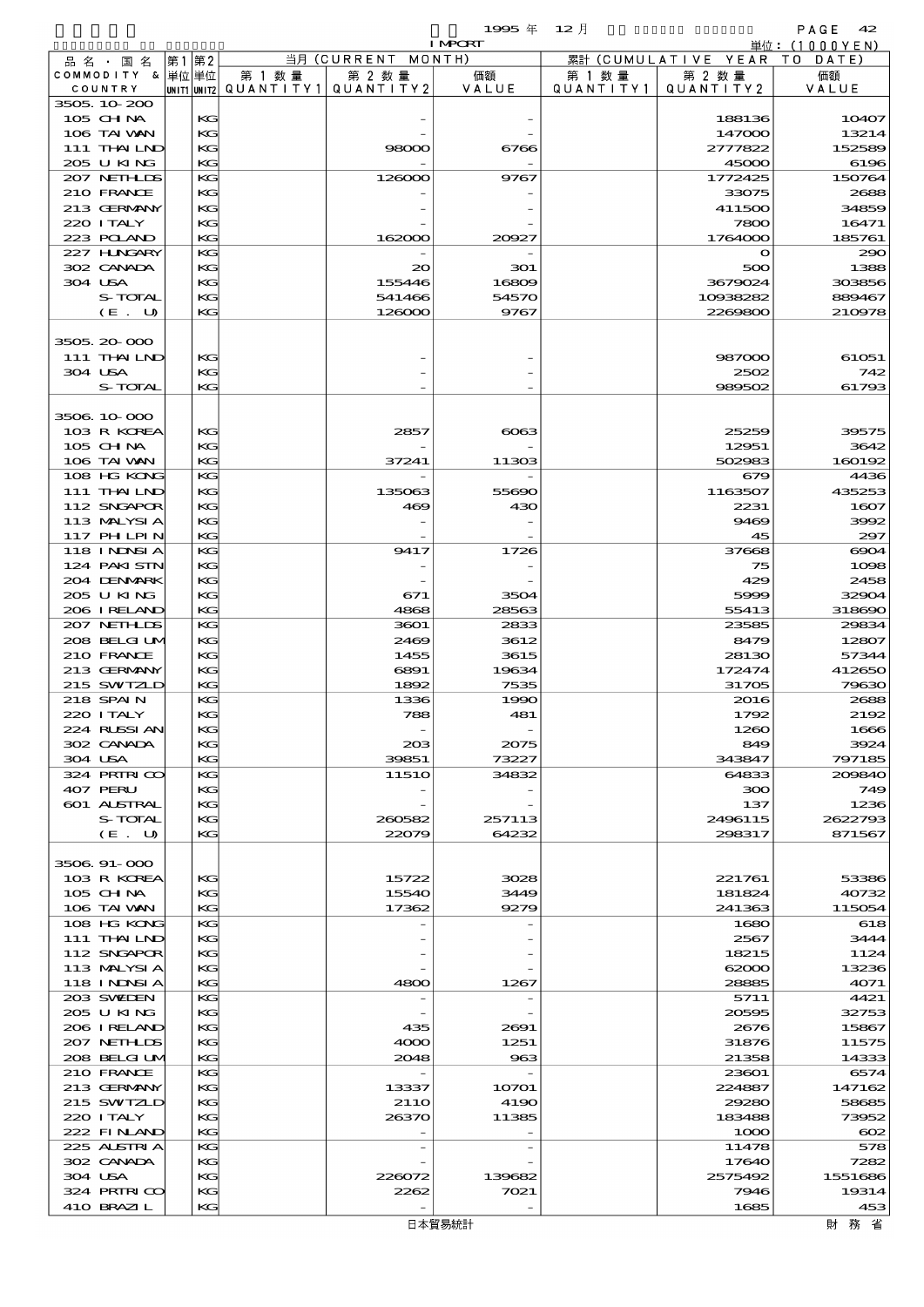- 1999年 12月 - PAGE 43<br>Training - 単位:(1000YEN)

|                            |              |                                       |                       | <b>I MPORT</b> |           |                        | 単位: (1000YEN)    |
|----------------------------|--------------|---------------------------------------|-----------------------|----------------|-----------|------------------------|------------------|
| 品名・国名                      | 第2<br>第1     |                                       | 当月 (CURRENT           | MONTH)         |           | 累計 (CUMULATIVE YEAR TO | DATE             |
| COMMODITY & 単位単位           |              | 第 1 数 量                               | 第 2 数量                | 価額             | 第 1 数 量   | 第 2 数量                 | 価額               |
| COUNTRY                    |              | unit1 unit2  QUANT   TY1  QUANT   TY2 |                       | VALUE          | QUANTITY1 | QUANTITY 2             | VALUE            |
| 3506.91-000<br>601 ALSTRAL | KG           |                                       | 3240                  | 1062           |           | 135652                 | 34034            |
| 606 NEWELD                 | KG           |                                       |                       |                |           | 4000                   | 1098             |
| S-TOTAL                    | KG           |                                       | 333298                | 195969         |           | 4056660                | 2212034          |
| (E. U)                     | KG           |                                       | 46190                 | 26991          |           | 526670                 | 307817           |
|                            |              |                                       |                       |                |           |                        |                  |
| 3506.99-000                |              |                                       |                       |                |           |                        |                  |
| 103 R KOREA                | KG           |                                       | 2200                  | 619            |           | 8790                   | 2412             |
| 105 CH NA                  | KG           |                                       |                       |                |           | 228                    | 51O              |
| 106 TAI WAN<br>113 MALYSIA | KG<br>KG     |                                       |                       |                |           | 3772<br>253            | 2136<br>12116    |
| 204 DENMARK                | KG           |                                       |                       |                |           | <b>31O</b>             | 295              |
| 205 U KING                 | KG           |                                       |                       |                |           | 144                    | 264              |
| 206 IRELAND                | KG           |                                       | 440                   | 1396           |           | 5200                   | 19293            |
| 207 NETHLIS                | KG           |                                       |                       |                |           | 1021                   | 384              |
| 208 BELGI UM               | KG           |                                       |                       |                |           | 6656                   | 3224             |
| 213 GERMANY                | KG           |                                       | 1852                  | 1445           |           | 70479                  | 22294            |
| 218 SPAIN                  | KG           |                                       |                       |                |           | 597                    | 807              |
| 220 I TALY<br>225 ALSTRIA  | KG<br>KG     |                                       | 748                   | 444            |           | 8027<br>6212           | 2022<br>5717     |
| 304 USA                    | KG           |                                       | 13307                 | 4474           |           | 157694                 | 71933            |
| 324 PRIRICO                | KG           |                                       |                       |                |           | $\boldsymbol{\infty}$  | 233              |
| 601 ALSTRAL                | KG           |                                       |                       |                |           | 13000                  | 1208             |
| S-TOTAL                    | KG           |                                       | 18547                 | 8378           |           | 282443                 | 144848           |
| (E. U)                     | KG           |                                       | 3040                  | 3285           |           | 98646                  | 54300            |
|                            |              |                                       |                       |                |           |                        |                  |
| 3507.10-000                |              |                                       |                       |                |           |                        |                  |
| 204 DENMARK<br>210 FRANCE  | KG<br>KG     |                                       |                       |                |           | 4211<br>1200           | 46138<br>5867    |
| S-TOTAL                    | KG           |                                       |                       |                |           | 5411                   | 52005            |
| (E. U)                     | KG           |                                       |                       |                |           | 5411                   | 52005            |
|                            |              |                                       |                       |                |           |                        |                  |
| 3507.90 010                |              |                                       |                       |                |           |                        |                  |
| 105 CH NA                  | KG           |                                       | 240                   | 1682           |           | 1296                   | 14425            |
| $123$ INJA                 | KG           |                                       |                       |                |           | 1800                   | 9105             |
| 125 SRILANK                | KG           |                                       |                       |                |           | 700                    | 2155             |
| 204 DENMARK<br>206 IRELAND | KG<br>KG     |                                       |                       |                |           | 440<br>$\infty$        | 3917<br>4582     |
| 210 FRANCE                 | KG           |                                       |                       |                |           | $\mathbf o$            | 308              |
| 213 GERMANY                | KG           |                                       |                       |                |           | 150                    | 752              |
| 215 SWIZLD                 | KG           |                                       |                       |                |           | 50                     | 1012             |
| 304 USA                    | KG           |                                       |                       |                |           | 2507                   | 15040            |
| S-TOTAL                    | $\mathbf{K}$ |                                       | 240                   | 1682           |           | 7543                   | 51296            |
| (E. U)                     | KG           |                                       |                       |                |           | 1190                   | 9559             |
| 3507.90.090                |              |                                       |                       |                |           |                        |                  |
| 103 R KOREA                | KG           |                                       | $\infty$              | 85604          |           | 10550                  | 931019           |
| 105 CH NA                  | KG           |                                       | 2222                  | 96174          |           | 81274                  | 784308           |
| 106 TAI VAN                | KG           |                                       | 400                   | 5236           |           | 39782                  | 119407           |
| 108 HG KONG                | KG           |                                       |                       |                |           | 1000                   | 3879             |
| 111 THAILND                | KG           |                                       | 400                   | 2438           |           | 4800                   | 23679            |
| 113 MALYSIA                | КG           |                                       |                       |                |           | $\mathbf o$            | 2741             |
| $123$ INIA                 | KG           |                                       |                       |                |           | 25                     | 582              |
| 203 SWIEN<br>204 DENMARK   | KG<br>KG     |                                       | 7<br>130372           | 1898<br>137996 |           | 27<br>2230963          | 18478<br>2607193 |
| 205 U KING                 | KG           |                                       | 28                    | 7920           |           | 447                    | 184827           |
| 206 IRELAND                | КG           |                                       | 2                     | 412            |           | 1827                   | 3529             |
| 207 NETHLIS                | KG           |                                       | 3650                  | 43571          |           | 28138                  | 386009           |
| 208 BELGI UM               | KG           |                                       | $\boldsymbol{\infty}$ | 7740           |           | 95128                  | 166094           |
| 210 FRANCE                 | KG           |                                       | 1180                  | 11373          |           | 3941O                  | 217440           |
| 213 GERMANY                | KG           |                                       | 3856                  | 67421          |           | 31633                  | 714578           |
| 215 SWIZLD                 | КG           |                                       | 740                   | 33350          |           | 12874                  | 184811           |
| 218 SPAIN<br>220 I TALY    | KG<br>KG     |                                       | 3500                  | 9047           |           | 30<br>39907            | 9030<br>195486   |
| 222 FINAND                 | KG           |                                       | 26292                 | 28326          |           | 265642                 | 313539           |
| 225 ALSTRIA                | KG           |                                       | $\infty$              | 33273          |           | 21085                  | 105737           |
| 237 LITHLAN                | КG           |                                       | $\mathbf o$           | 217            |           | 33                     | 7725             |
| 302 CANADA                 | KG           |                                       | $\infty$              | 32021          |           | 9677                   | 231526           |
| 304 USA                    | KG           |                                       | 19699                 | 175831         |           | 553947                 | 2726854          |
| 305 MEXICO                 | KG           |                                       | 358                   | 107817         |           | 9614                   | 1551163          |
| 410 BRAZIL                 | KG           |                                       | 189                   | 21801          |           | 1182                   | 113267           |
| 413 ARGENT<br>551 S AFRCA  | КG<br>KG     |                                       | $\mathbf o$           |                |           | 1200<br>9              | 1811<br>6597     |
| 601 ALSTRAL                | KG           |                                       |                       | 892            |           | 4                      | 5181             |
| 606 NEWELD                 | KG           |                                       | 30                    | 2932           |           | 129                    | 11816            |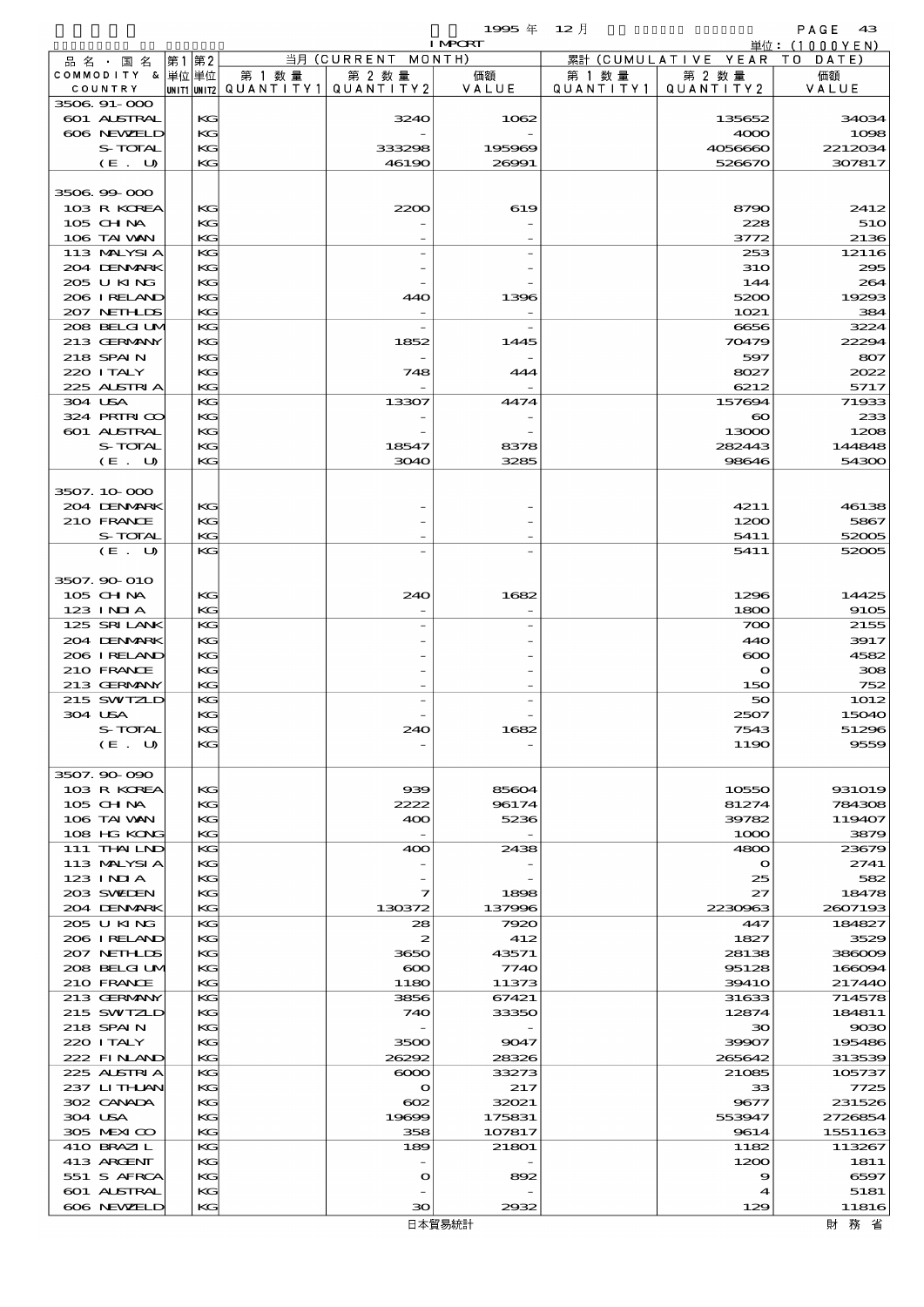|                               |            |                          |                              | 1995 $#$       | $12$ 月    |                               | PAGE 44         |
|-------------------------------|------------|--------------------------|------------------------------|----------------|-----------|-------------------------------|-----------------|
|                               |            |                          |                              | <b>I MPORT</b> |           |                               | 単位: $(1000YEN)$ |
| 品 名 ・ 国 名<br>COMMODITY & 単位単位 | 第1 第2      | 第 1 数量                   | 当月 (CURRENT MONTH)<br>第 2 数量 | 価額             | 第 1 数 量   | 累計 (CUMULATIVE YEAR<br>第 2 数量 | TO DATE)<br>価額  |
| COUNTRY                       |            | UNIT1 UNIT2  Q∪ANT   TY1 | QUANTITY 2                   | VALUE          | QUANTITY1 | QUANTITY 2                    | VALUE           |
| 3507.90-090                   |            |                          |                              |                |           |                               |                 |
| <b>S-TOTAL</b>                | KG         |                          | 201066                       | 913290         |           | 3480337                       | 11628306        |
| (E. U)                        | KG         |                          | 175487                       | 348977         |           | 2754237                       | 4921940         |
|                               |            |                          |                              |                |           |                               |                 |
| 3601.00.000                   |            |                          |                              |                |           |                               |                 |
| $105$ CHNA<br>210 FRANCE      | KG<br>KG   |                          |                              |                |           | 14000<br>213                  | 4699<br>14300   |
| 213 GERMANY                   | KG         |                          |                              |                |           | 924                           | 26413           |
| 304 USA                       | KG         |                          | O                            | 1369           |           | 2356                          | 16810           |
| S-TOTAL                       | KG         |                          | O                            | 1369           |           | 17493                         | 62222           |
| (E. U)                        | KG         |                          |                              |                |           | 1137                          | 40713           |
|                               |            |                          |                              |                |           |                               |                 |
| 3602 00 000                   |            |                          |                              |                |           |                               |                 |
| 304 USA                       | KG         |                          |                              |                |           | 1402                          | 19825           |
| S-TOTAL                       | KG         |                          |                              |                |           | 1402                          | 19825           |
| 3603 00 010                   |            |                          |                              |                |           |                               |                 |
| 105 CHNA                      | MKG        |                          |                              |                | 2102540   | 6720                          | 4445            |
| 203 SWIDEN                    | <b>MKG</b> |                          |                              |                | 189750    | 1173                          | 11939           |
| 210 FRANCE                    | MKG        |                          |                              |                | 850       | 22                            | 5856            |
| 304 USA                       | MKG        | 56                       | 23                           | 14694          | 1605489   | 29059                         | 105033          |
| S-TOTAL                       | MKG        | 56                       | 23                           | 14694          | 3898629   | 36974                         | 127273          |
| (E. U)                        | MKG        |                          |                              |                | 190600    | 1195                          | 17795           |
|                               |            |                          |                              |                |           |                               |                 |
| 3603 00 090                   |            |                          |                              |                |           |                               |                 |
| 203 SWEDEN                    | KG         |                          | 3141                         | 10950          |           | 17937                         | 70597           |
| 210 FRANCE<br>213 GERMANY     | KG<br>KG   |                          |                              |                |           | 1544<br>198                   | 31790<br>65860  |
| 222 FINAND                    | KG         |                          |                              |                |           | 108                           | 1067            |
| 245 CZECH                     | KG         |                          |                              |                |           | 1605                          | 3031            |
| 304 USA                       | KG         |                          | 552                          | 54299          |           | 651O                          | 627186          |
| S-TOTAL                       | KG         |                          | 3693                         | 65249          |           | 27902                         | 799531          |
| (E. U)                        | KG         |                          | 3141                         | 10950          |           | 19787                         | 169314          |
|                               |            |                          |                              |                |           |                               |                 |
| 3604 10 000                   |            |                          |                              |                |           |                               |                 |
| 103 R KOREA                   | KG         |                          | 5000                         | 19920          |           | 20000                         | 79653           |
| 105 CHNA                      | KG         |                          | 1170983                      | 332287         |           | 10307302                      | 2872165         |
| 106 TAI VAN<br>111 THAILND    | KG<br>KG   |                          | 9088                         | 10793          |           | 160760<br>33055               | 142032<br>20606 |
| 117 PHLPIN                    | KG         |                          |                              |                |           | 4356                          | 2376            |
| 210 FRANCE                    | KG         |                          |                              |                |           | $\infty$                      | 5025            |
| 213 GERMANY                   | KG         |                          |                              |                |           | 296                           | 1027            |
| 218 SPAIN                     | KG         |                          |                              |                |           | 3971                          | 7939            |
| 220 I TALY                    | KG         |                          |                              |                |           | 5033                          | 7528            |
| 304 USA                       | KG         |                          | 270                          | 7220           |           | 5563                          | 80306           |
| S-TOTAL                       | КC         |                          | 1185341                      | 370220         |           | 10541245                      | 3218657         |
| (E. U)                        | KG         |                          |                              |                |           | 10209                         | 21519           |
|                               |            |                          |                              |                |           |                               |                 |
| 3604 90 000                   |            |                          |                              |                |           |                               |                 |
| 103 R KOREA<br>105 CHNA       | KG<br>КC   |                          |                              |                |           | 3109<br>79150                 | 2097<br>14690   |
| 106 TAI VAN                   | KG         |                          |                              |                |           | 53991                         | 32664           |
| 117 PHLPIN                    | KG         |                          |                              |                |           | 10301                         | 7087            |
| 203 SWIDEN                    | KG         |                          | 361                          | 1262           |           | 2273                          | 7284            |
| 205 U KING                    | KG         |                          | 1414                         | $\cos 5$       |           | 9969                          | 35879           |
| 213 GERMANY                   | КC         |                          | 300                          | 1609           |           | 1356                          | 5925            |
| 302 CANADA                    | KG         |                          |                              |                |           | 73                            | 2534            |
| 304 USA                       | KG         |                          |                              |                |           | 43206                         | 392180          |
| S-TOTAL                       | KG         |                          | 2075                         | 8956           |           | 203428                        | 500340          |
| (E. U)                        | KG         |                          | 2075                         | 8956           |           | 13598                         | 49088           |
| 3605.00-100                   |            |                          |                              |                |           |                               |                 |
| 106 TAI VAN                   | КC         |                          |                              |                |           | 3084                          | 2119            |
| 117 PHLPIN                    | KG         |                          |                              |                |           | 450                           | 280             |
| 203 SWIEN                     | KG         |                          |                              |                |           | 7840                          | 1877            |
| 210 FRANCE                    | КC         |                          |                              |                |           | 83                            | 996             |
| 227 H.NGARY                   | KG         |                          |                              |                |           | 191                           | 921             |
| 304 USA                       | KG         |                          |                              |                |           | 993                           | 675             |
| S-TOTAL                       | KG         |                          |                              |                |           | 12641                         | 6868            |
| (E. U)                        | KG         |                          |                              |                |           | 7923                          | 2873            |
| 3605.00-200                   |            |                          |                              |                |           |                               |                 |
| 103 R KOREA                   | KG         |                          |                              |                |           | 1785                          | 2177            |
| 105 CH NA                     | KG         |                          |                              |                |           | 3200                          | 887             |
| 106 TAI VAN                   | KG         |                          |                              |                |           | 200                           | 237             |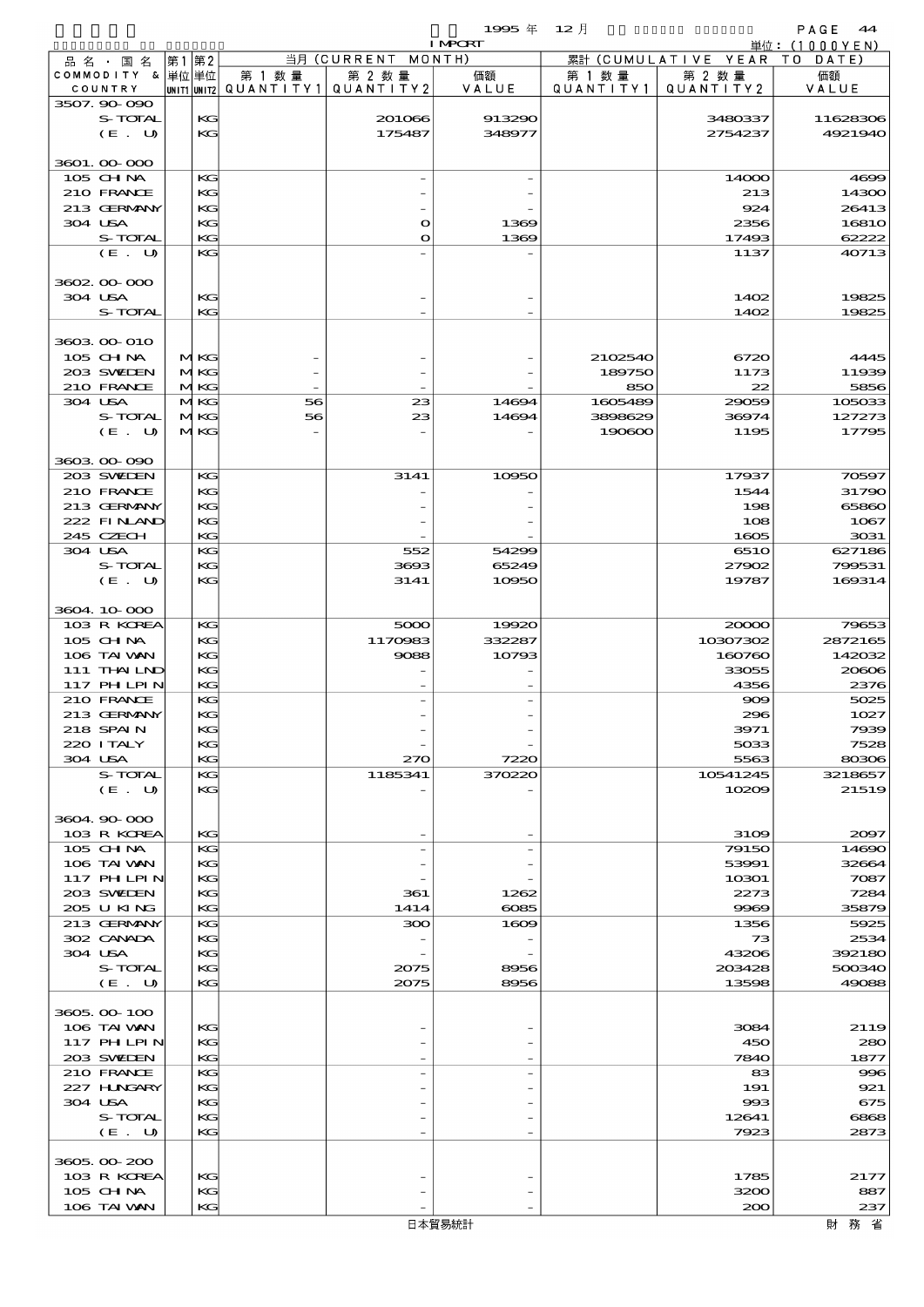$1995 \frac{1}{4}$   $12 \frac{1}{2}$ 

| <b>I MPORT</b> |                   |      |                 |                                       |                          |        |        | 単位: $(1000YEN)$              |               |
|----------------|-------------------|------|-----------------|---------------------------------------|--------------------------|--------|--------|------------------------------|---------------|
|                | 品名・国名             | 第1第2 |                 |                                       | 当月 (CURRENT MONTH)       |        |        | 累計 (CUMULATIVE YEAR TO DATE) |               |
|                | COMMODITY & 単位単位  |      |                 | 第 1 数量                                | 第 2 数量                   | 価額     | 第 1 数量 | 第 2 数量                       | 価額            |
|                | COUNTRY           |      |                 | UNIT1 UNIT2  QUANT I TY1  QUANT I TY2 |                          | VALUE  |        | QUANTITY1   QUANTITY2        | VALUE         |
|                | 3605.00-200       |      |                 |                                       |                          |        |        |                              |               |
|                | 304 USA           |      | KG              |                                       |                          |        |        | 2880                         | 3155          |
|                | S-TOTAL           |      | KG              |                                       |                          |        |        | 8065                         | 6456          |
|                |                   |      |                 |                                       |                          |        |        |                              |               |
|                | 3606 10 000       |      |                 |                                       |                          |        |        |                              |               |
|                | 205 U KING        |      | KG              |                                       |                          |        |        | 9523                         | 24191         |
|                | 210 FRANCE        |      | KG              |                                       |                          |        |        | 5607                         | 27928         |
|                | 304 USA           |      | KG              |                                       | 50033                    | 18487  |        | 700567                       | 291172        |
|                | S-TOTAL           |      | KG              |                                       | 50033                    | 18487  |        | 715697                       | 343291        |
|                | (E. U)            |      | KG              |                                       |                          |        |        | 15130                        | 52119         |
|                |                   |      |                 |                                       |                          |        |        |                              |               |
|                | 3606.90-000       |      |                 |                                       |                          |        |        |                              |               |
|                | 105 CHNA          |      | KG              |                                       |                          |        |        | 9815                         | 1618          |
|                | 106 TAI VAN       |      | KG              |                                       |                          |        |        | 3343                         | 962           |
|                | <b>118 INDSIA</b> |      | KG              |                                       |                          |        |        | 5125                         | 1032          |
|                | 204 DENMARK       |      | KG              |                                       |                          |        |        | 7056                         | 1986          |
|                | 205 U KING        |      | KG              |                                       |                          |        |        | 47804                        | 9636          |
|                | 210 FRANCE        |      | KG              |                                       |                          |        |        | 351                          | 1675          |
|                | 213 GERMANY       |      | KG              |                                       | 1048                     | 536    |        | 5256                         | 7872          |
|                | 215 SWIZLD        |      | KG              |                                       |                          |        |        | 43                           | 1417          |
|                | 225 ALSTRIA       |      | KG              |                                       | 1945                     | 4390   |        | 19073                        | 43066         |
|                | 302 CANADA        |      | KG              |                                       |                          |        |        | 61943                        | 6937          |
|                | 304 USA           |      | KG              |                                       | 903                      | 2155   |        | 240649                       | 120460        |
|                | S-TOTAL           |      | KG              |                                       | 3896                     | 7081   |        | 400458                       | 196661        |
|                | (E. U)            |      | KG              |                                       | 2993                     | 4926   |        | 79540                        | 64235         |
|                |                   |      |                 |                                       |                          |        |        |                              |               |
|                | 3701. 10 011      |      |                 |                                       |                          |        |        |                              |               |
|                | 203 SWIEN         |      | <b>SM</b>       |                                       | 7                        | 604    |        | 162187                       | 96483         |
|                | 208 BELGI UM      |      | SM              |                                       | 31405                    | 12357  |        | 898487                       | 409875        |
|                | 210 FRANCE        |      | <b>SM</b>       |                                       |                          |        |        | 528                          | 221           |
|                | 213 GERMANY       |      | <b>SM</b>       |                                       |                          |        |        | 15750                        | 19594         |
|                | 304 USA           |      | <b>SM</b>       |                                       | 501001                   | 504640 |        | 8385046                      | 8365156       |
|                | 401 CCLMBIA       |      | <b>SM</b>       |                                       |                          |        |        | 18900                        | 11582         |
|                | 410 BRAZIL        |      | SM              |                                       | 1235                     | 919    |        | 237672                       | 155871        |
|                | S-TOTAL           |      | <b>SM</b>       |                                       | 533648                   | 518520 |        | 9718570                      | 9058782       |
|                | (E. U)            |      | <b>SM</b>       |                                       | 31412                    | 12961  |        | 1076952                      | 526173        |
|                |                   |      |                 |                                       |                          |        |        |                              |               |
|                | 3701. 10 019      |      |                 |                                       |                          |        |        |                              |               |
|                | 205 U KING        |      | <b>SM</b>       |                                       | 16                       | 718    |        | 56                           | <b>2100</b>   |
|                | 208 BELGI UM      |      | <b>SM</b>       |                                       | 3344                     | 9079   |        | 23993                        | 75714         |
|                | 210 FRANCE        |      | <b>SM</b>       |                                       | 3638                     | 8605   |        | 85645                        | 192146        |
|                | 304 USA           |      | SM <sub>1</sub> |                                       | 1535                     | 4572   |        | 25117                        | 57609         |
|                | S-TOTAL           |      | SN              |                                       | 8533                     | 22974  |        | 134811                       | 327569        |
|                | (E. U)            |      | <b>SM</b>       |                                       | 6998                     | 18402  |        | 109694                       | 269960        |
|                |                   |      |                 |                                       |                          |        |        |                              |               |
|                | 3701.10.090       |      |                 |                                       |                          |        |        |                              |               |
|                | 208 BELGI UM      |      | SM <sub>1</sub> |                                       | 5907                     | 5724   |        | 92077                        | 107806        |
|                | 304 USA           |      | <b>SM</b>       |                                       | 92690                    | 137417 |        | 1365303                      | 2025623       |
|                | S-TOTAL           |      | <b>SM</b>       |                                       | 98597                    | 143141 |        | 1457380                      | 2133429       |
|                | (E. U)            |      | <b>SM</b>       |                                       | 5907                     | 5724   |        | 92077                        | 107806        |
|                |                   |      |                 |                                       |                          |        |        |                              |               |
|                | 3701. 20-011      |      |                 |                                       |                          |        |        |                              |               |
|                | $105$ CHNA        |      | SM <sub>1</sub> |                                       |                          |        |        | 25                           | 2748          |
|                | 108 HG KONG       |      | SM              |                                       | 1446                     | 16674  |        | 5356                         | 60239         |
|                | 205 U KING        |      | <b>SM</b>       |                                       | 726                      | 8681   |        | 82768                        | 722966        |
|                | 207 NETHLIS       |      | SM.             |                                       | 27804                    | 293364 |        | 468375                       | 4815535       |
|                | 213 GERMANY       |      | <b>SM</b>       |                                       |                          |        |        | $_{\rm ss}$                  | 821           |
|                | 238 UKRAINE       |      | <b>SM</b>       |                                       |                          |        |        | 183                          | 1262          |
|                | 302 CANADA        |      | SM              |                                       | 1565                     | 18951  |        | 2639                         | 34756         |
|                | 304 USA           |      | <b>SM</b>       |                                       | 2039                     | 33805  |        | 49593                        | 492743        |
|                | S-TOTAL           |      | <b>SM</b>       |                                       | 33580                    | 371475 |        | 609032                       | 6131070       |
|                | (E. U)            |      | <b>SM</b>       |                                       | 28530                    | 302045 |        | 551236                       | 5539322       |
|                |                   |      |                 |                                       |                          |        |        |                              |               |
|                | 3701. 20-019      |      |                 |                                       |                          |        |        |                              |               |
|                | 108 HG KONG       |      | <b>SM</b>       |                                       |                          |        |        | 107                          | 732           |
|                | 205 U KING        |      | SM              |                                       | $\overline{\phantom{a}}$ |        |        | 502                          | 4035          |
|                | 213 GERMANY       |      | <b>SM</b>       |                                       |                          |        |        | 25                           | 372           |
|                | 304 USA           |      | SM              |                                       | 122                      | 659    |        | 49086                        | 192171        |
|                | S-TOTAL           |      | <b>SM</b>       |                                       | 122                      | 659    |        | 49720                        | <b>197310</b> |
|                | (E. U)            |      | <b>SM</b>       |                                       |                          |        |        | 527                          | 4407          |
|                |                   |      |                 |                                       |                          |        |        |                              |               |
|                | 3701.20-020       |      |                 |                                       |                          |        |        |                              |               |
|                | 103 R KOREA       |      | <b>SM</b>       |                                       |                          |        |        | 513                          | 5620          |
|                | 105 CH NA         |      | SM              |                                       |                          |        |        | 419                          | 4673          |
|                | 108 HG KONG       |      | <b>SM</b>       |                                       |                          |        |        | 113                          | 1082          |
|                |                   |      |                 |                                       |                          |        |        |                              |               |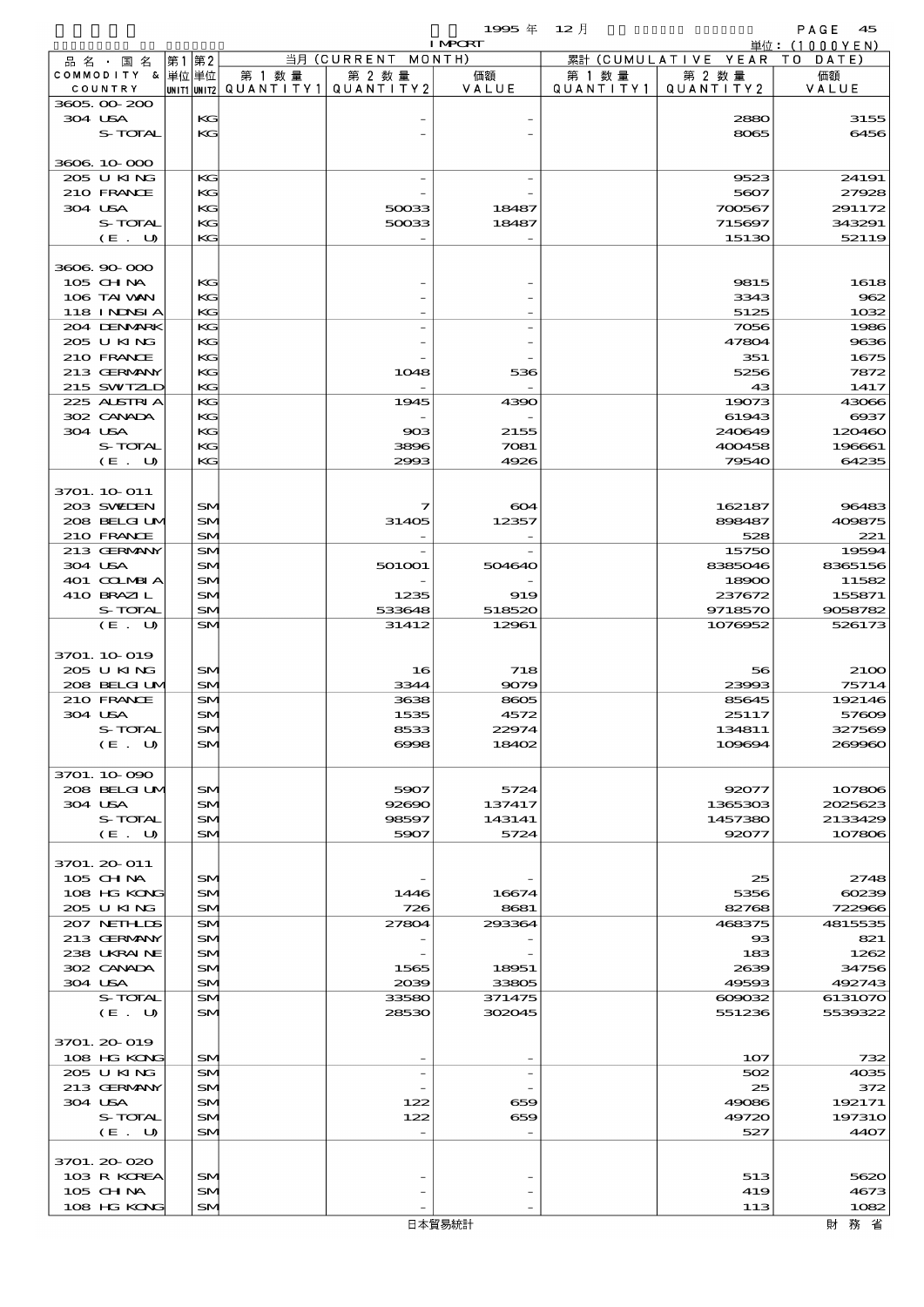$1995 \nless 12 \nless 12$ 

|         |                             |      |           |        |                                                  | <b>I MPORT</b> |        |                                 | 単位: (1000YEN)     |
|---------|-----------------------------|------|-----------|--------|--------------------------------------------------|----------------|--------|---------------------------------|-------------------|
|         | 品名・国名                       | 第1第2 |           |        | 当月 (CURRENT MONTH)                               |                |        | 累計 (CUMULATIVE YEAR TO DATE)    |                   |
|         | COMMODITY & 単位単位<br>COUNTRY |      |           | 第 1 数量 | 第 2 数量<br> UNIT1 UNIT2  QUANT I TY1  QUANT I TY2 | 価額<br>VALUE    | 第 1 数量 | 第 2 数量<br>QUANTITY1   QUANTITY2 | 価額<br>VALUE       |
|         | 3701.20-020                 |      |           |        |                                                  |                |        |                                 |                   |
|         | 205 U KING                  |      | SM.       |        |                                                  |                |        | 80676                           | 474102            |
|         | 207 NETHLIS                 |      | SM        |        | 5880                                             | 47490          |        | $\cos 5$                        | 53033             |
|         | 302 CANADA                  |      | SM        |        |                                                  |                |        | 7471                            | 27719             |
|         | 304 USA                     |      | SM        |        | 2590                                             | 26566          |        | 73657                           | 520759            |
|         | S-TOTAL<br>(E. U)           |      | SM<br>SM  |        | 8470<br>5880                                     | 74056<br>47490 |        | 168934<br>86761                 | 1086988<br>527135 |
|         |                             |      |           |        |                                                  |                |        |                                 |                   |
|         | 3701. 30-011                |      |           |        |                                                  |                |        |                                 |                   |
|         | 213 GERMANY                 |      | SM        |        | 1977                                             | 1578           |        | 1977                            | 1578              |
|         | 304 USA                     |      | SM        |        |                                                  |                |        | 734                             | 1768              |
|         | S-TOTAL                     |      | SM        |        | 1977                                             | 1578           |        | 2711                            | 3346              |
|         | (E. U)                      |      | SM        |        | 1977                                             | 1578           |        | 1977                            | 1578              |
|         | 3701. 30-012                |      |           |        |                                                  |                |        |                                 |                   |
|         | 215 SWIZLD                  |      | SM        |        |                                                  |                |        | 19258                           | 46180             |
|         | 304 USA                     |      | SM        |        |                                                  |                |        | 92                              | 246               |
|         | S-TOTAL                     |      | SM        |        |                                                  |                |        | 19350                           | 46426             |
|         |                             |      |           |        |                                                  |                |        |                                 |                   |
|         | 3701. 30-019                |      |           |        |                                                  |                |        |                                 |                   |
|         | 205 U KING                  |      | SM        |        |                                                  |                |        | 3407                            | 2256              |
|         | 215 SWIZLD<br>302 CANADA    |      | SM<br>SM. |        | 523                                              | 1350           |        | 523<br>38                       | 1350<br>655       |
|         | 304 USA                     |      | SM        |        | 924                                              | 1756           |        | 14811                           | 26008             |
|         | S-TOTAL                     |      | SM        |        | 1447                                             | 3106           |        | 18779                           | 30269             |
|         | (E. U)                      |      | SM        |        |                                                  |                |        | 3407                            | 2256              |
|         |                             |      |           |        |                                                  |                |        |                                 |                   |
|         | 3701. 30-021                |      |           |        |                                                  |                |        |                                 |                   |
|         | 105 CHNA                    |      | SM        |        |                                                  |                |        | 7901                            | 4795              |
|         | 143 ISRAEL<br>205 U KING    |      | SM<br>SM  |        | $\circledcirc$<br>43436                          | 17481<br>34502 |        | 229<br>406917                   | 39970<br>281375   |
|         | 207 NETHLIS                 |      | SM        |        |                                                  |                |        | 14672                           | 10564             |
|         | 208 BELGI UM                |      | SM        |        |                                                  |                |        | 9670                            | 6872              |
|         | 213 GERMANY                 |      | SM        |        | 68180                                            | 47060          |        | 712819                          | 626963            |
|         | 217 PORTUGL                 |      | SM.       |        |                                                  |                |        | 10290                           | 7248              |
|         | 218 SPAIN                   |      | <b>SM</b> |        | 4039                                             | 2265           |        | 13807                           | 7506              |
|         | 304 USA                     |      | SM        |        | 15289                                            | 62146          |        | 485453                          | 940075            |
|         | S-TOTAL                     |      | SM        |        | 131042                                           | 163454         |        | 1661758                         | 1925368           |
|         | (E. U)                      |      | SM        |        | 115655                                           | 83827          |        | 1168175                         | 940528            |
|         | 3701.30 029                 |      |           |        |                                                  |                |        |                                 |                   |
|         | 103 R KOREA                 |      | <b>SM</b> |        |                                                  |                |        | 6750                            | 2697              |
|         | 108 HG KONG                 |      | SN        |        |                                                  |                |        | 26442                           | 8402              |
|         | 143 ISRAEL                  |      | SM        |        |                                                  |                |        | 55                              | 4986              |
|         | 203 SWIDEN                  |      | SM.       |        |                                                  |                |        | $\boldsymbol{\Theta}$           | 270               |
|         | 205 U KING<br>207 NETHLIDS  |      | SM<br>SM. |        |                                                  |                |        | 5446<br>2322                    | 3931<br>1243      |
|         | 208 BELGI UM                |      | SM        |        | 37448                                            | 22179          |        | 364853                          | 239461            |
|         | 213 GERMANY                 |      | SM        |        | 21158                                            | 14600          |        | 36031                           | 26648             |
|         | 220 I TALY                  |      | SM.       |        | 492                                              | 299            |        | 7400                            | 4470              |
|         | 304 USA                     |      | SM        |        | 9195                                             | 8560           |        | 309439                          | 275895            |
|         | 305 MEXICO                  |      | <b>SM</b> |        | 501                                              | 373            |        | $\cos z$                        | 4741              |
|         | S-TOTAL<br>(E. U)           |      | SM<br>SM  |        | 68794<br>59098                                   | 46011<br>37078 |        | 764839                          | 572744<br>276023  |
|         |                             |      |           |        |                                                  |                |        | 416061                          |                   |
|         | 3701. 30-091                |      |           |        |                                                  |                |        |                                 |                   |
|         | 205 U KING                  |      | <b>SM</b> |        |                                                  |                |        | 2                               | 430               |
|         | 213 GERMANY                 |      | SM.       |        |                                                  |                |        | 121                             | 1495              |
|         | 304 USA                     |      | SM        |        | 302                                              | 5865           |        | 7025                            | 84668             |
|         | S-TOTAL                     |      | SM.       |        | 302                                              | 5865           |        | 7148                            | 86593             |
|         | (E. U)                      |      | SM        |        |                                                  |                |        | 123                             | 1925              |
|         | 3701.30-099                 |      |           |        |                                                  |                |        |                                 |                   |
|         | 103 R KOREA                 |      | SM        |        |                                                  |                |        | 7508                            | 1457              |
|         | 106 TAI VAN                 |      | SM.       |        |                                                  |                |        | 2359                            | 1318              |
|         | 205 U KING                  |      | SM        |        | $\bf{60}$                                        | 2386           |        | 1888                            | 8403              |
|         | 208 BELGI UM                |      | <b>SM</b> |        |                                                  |                |        | 899                             | 742               |
|         | 210 FRANCE                  |      | SM        |        | 2756                                             | 1134           |        | 181393                          | 59448             |
|         | 302 CANADA<br>304 USA       |      | SM<br>SM. |        |                                                  | 24396          |        | 1257<br>448233                  | 1323<br>308157    |
|         | S-TOTAL                     |      | SM        |        | 40563<br>43979                                   | 27916          |        | 643537                          | 380848            |
|         | (E. U)                      |      | <b>SM</b> |        | 3416                                             | 3520           |        | 184180                          | 68593             |
|         |                             |      |           |        |                                                  |                |        |                                 |                   |
|         | 3701. 91-010                |      |           |        |                                                  |                |        |                                 |                   |
| 304 USA |                             |      | <b>SM</b> |        | 2663                                             | 19071          |        | 13252                           | 100193            |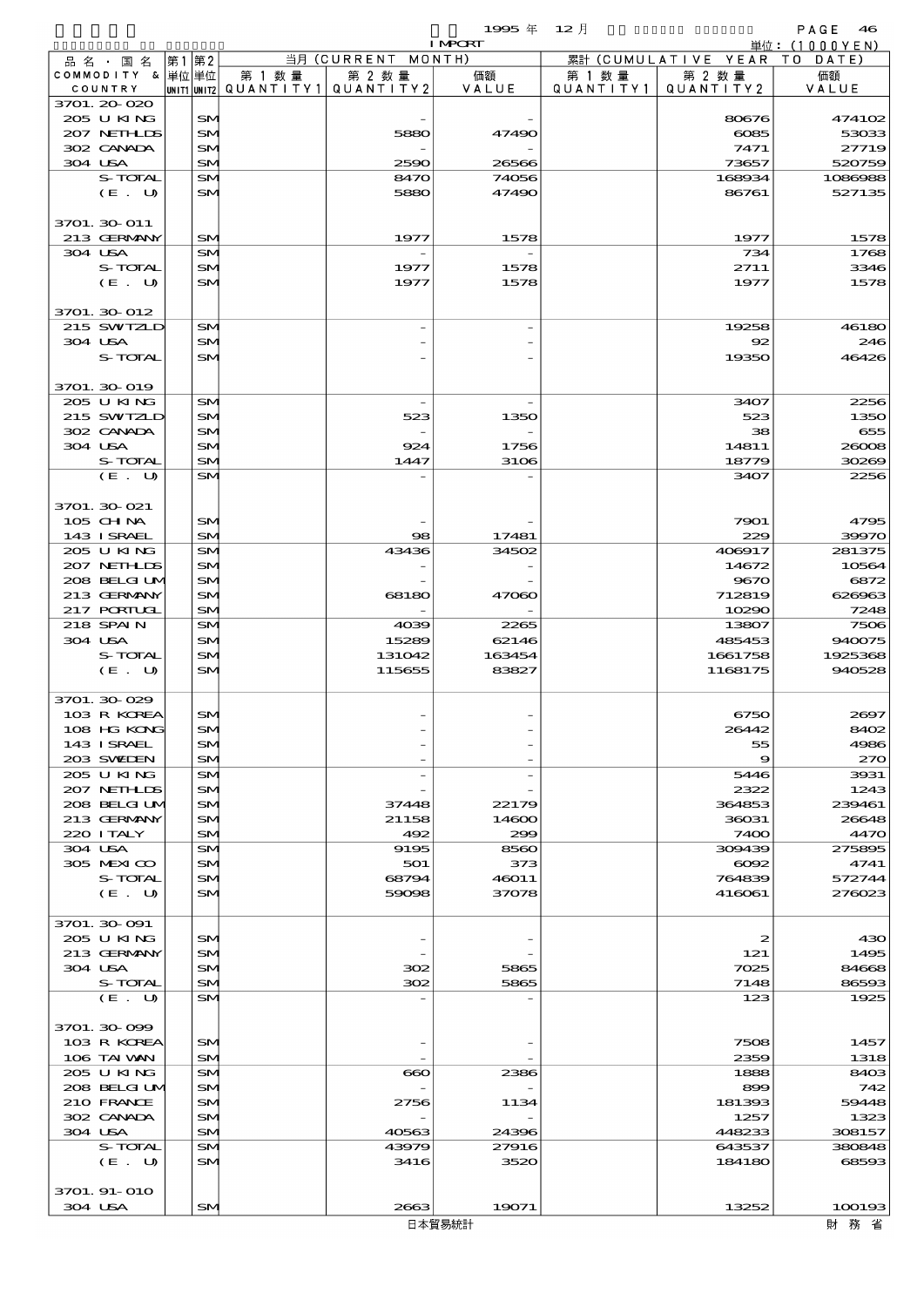$1995 \nleftrightarrow 12 \nparallel$  PAGE 47

|                              |                        |                              |                |                                                  | <b>I MPORT</b> |                      |                              | 単位: (1000YEN)          |
|------------------------------|------------------------|------------------------------|----------------|--------------------------------------------------|----------------|----------------------|------------------------------|------------------------|
| 品名・国名                        |                        | 第1 第2                        |                | 当月 (CURRENT MONTH)                               |                |                      | 累計 (CUMULATIVE YEAR TO DATE) |                        |
| COMMODITY & 単位 単位<br>COUNTRY |                        |                              | 第 1 数量         | 第 2 数量<br> UNIT1 UNIT2  QUANT   TY1  QUANT   TY2 | 価額<br>VALUE    | 第 1 数 量<br>QUANTITY1 | 第 2 数量<br>QUANTITY 2         | 価額<br>VALUE            |
| 3701. 91-010                 |                        |                              |                |                                                  |                |                      |                              |                        |
| S-TOTAL                      |                        | <b>SM</b>                    |                | 2663                                             | 19071          |                      | 13252                        | 100193                 |
|                              |                        |                              |                |                                                  |                |                      |                              |                        |
| 3701. 91-020<br>108 HG KONG  |                        | SM                           |                |                                                  |                |                      | 1524                         | 283                    |
| 215 SWIZLD                   |                        | <b>SM</b>                    |                | $\tau$                                           | 271            |                      | 3725                         | 9308                   |
| 304 USA                      |                        | SM.                          |                | 79905                                            | 95384          |                      | 210312                       | 985874                 |
| S-TOTAL                      |                        | SM                           |                | 79982                                            | 95655          |                      | 215561                       | 995465                 |
|                              |                        |                              |                |                                                  |                |                      |                              |                        |
| 3701. 91-090<br>103 R KOREA  |                        | <b>SM</b>                    |                |                                                  |                |                      | 9                            | 509                    |
| 225 ALSIRIA                  |                        | <b>SM</b>                    |                |                                                  |                |                      | 4                            | 253                    |
| 304 USA                      |                        | SM                           |                | 359                                              | 2657           |                      | 6529                         | 51066                  |
| S-TOTAL                      |                        | SM.                          |                | 359                                              | 2657           |                      | 6542                         | 51828                  |
| (E. U)                       |                        | SM                           |                |                                                  |                |                      | 4                            | 253                    |
| 3701. 99 011                 |                        |                              |                |                                                  |                |                      |                              |                        |
| 208 BELGI UM                 |                        | SM                           |                |                                                  |                |                      | $\mathbf 4$                  | 211                    |
| 213 GERMANY                  |                        | SM.                          |                |                                                  |                |                      | 939                          | 11838                  |
| 304 USA                      |                        | SM                           |                |                                                  |                |                      | 2208                         | 15875                  |
| S-TOTAL                      |                        | <b>SM</b>                    |                |                                                  |                |                      | 3151<br>943                  | 27924                  |
| (E. U)                       |                        | SM <sub>1</sub>              |                |                                                  |                |                      |                              | 12049                  |
| 3701.99-019                  |                        |                              |                |                                                  |                |                      |                              |                        |
| 103 R KOREA                  |                        | SM                           |                |                                                  |                |                      | 1487                         | 753                    |
| 208 BELGILM                  |                        | <b>SM</b>                    |                |                                                  |                |                      | 1225                         | 1274                   |
| 213 GERMANY<br>304 USA       |                        | SM<br>SM                     |                |                                                  |                |                      | 12<br>783                    | 333<br>1037            |
| S-TOTAL                      |                        | SM.                          |                |                                                  |                |                      | 3507                         | 3397                   |
| (E. U)                       |                        | SM                           |                |                                                  |                |                      | 1237                         | 1607                   |
|                              |                        |                              |                |                                                  |                |                      |                              |                        |
| 3701.99 091                  |                        |                              |                |                                                  |                |                      |                              |                        |
| 205 U KING<br>208 BELGI UM   |                        | SM                           |                | 1                                                | 365            |                      | 94                           | 1597                   |
| 213 GERMANY                  |                        | SM.<br>SM                    |                |                                                  |                |                      | 105<br>24                    | 5014<br>272            |
| 304 USA                      |                        | <b>SM</b>                    |                | 14                                               | 2130           |                      | 1908                         | 41357                  |
| S-TOTAL                      |                        | SM                           |                | 15                                               | 2495           |                      | 2131                         | 48240                  |
| (E. U)                       |                        | SM                           |                | 1                                                | 365            |                      | 223                          | 6883                   |
| 3701.99 099                  |                        |                              |                |                                                  |                |                      |                              |                        |
| 113 MALYSIA                  |                        | <b>SM</b>                    |                |                                                  |                |                      | 3564                         | 423                    |
| 205 U KING                   |                        | SM                           |                | 1149                                             | 4473           |                      | ങ്ങ                          | <b>25810</b>           |
| 302 CANADA                   |                        | SN                           |                |                                                  |                |                      | 30                           | 590                    |
| 304 USA                      |                        | SM                           |                | 3664                                             | 19046          |                      | 46863                        | 160523                 |
| S-TOTAL<br>(E. U)            |                        | SM<br>SM <sub>1</sub>        |                | 4813<br>1149                                     | 23519<br>4473  |                      | 56826<br>6369                | 187346<br><b>25810</b> |
|                              |                        |                              |                |                                                  |                |                      |                              |                        |
| 3702 10 010                  |                        |                              |                |                                                  |                |                      |                              |                        |
| 208 BELGILMSM M              |                        |                              |                |                                                  |                | 28245                | 807120                       | 58464                  |
| 210 FRANCE                   | <b>SM</b>              | M                            |                |                                                  |                | 16519                | 472090                       | 28088                  |
| 304 USA<br>S-TOTAL           | <b>SM</b><br><b>SM</b> | $\mathbf{M}$<br>$\mathbf{M}$ | 25224<br>25224 | 720852<br>720852                                 | 45324<br>45324 | 586047<br>630811     | 16744532<br>18023742         | 1050312<br>1136864     |
| (E. U)                       |                        | SM M                         |                |                                                  |                | 44764                | 1279210                      | 86552                  |
|                              |                        |                              |                |                                                  |                |                      |                              |                        |
| 3702 10 090                  |                        |                              |                |                                                  |                |                      |                              |                        |
| 205 U KING                   |                        | SM <sub>1</sub>              |                |                                                  |                |                      | 525                          | 1057                   |
| 208 BELGI UM<br>210 FRANCE   |                        | SM<br>SM                     |                | 604                                              | 1642           |                      | 11090<br>2213                | 22767<br>6676          |
| 304 USA                      |                        | SM.                          |                | 20323                                            | 29787          |                      | 284434                       | 420723                 |
| S-TOTAL                      |                        | SM                           |                | 20927                                            | 31429          |                      | 298262                       | 451223                 |
| (E. U)                       |                        | SM <sub>1</sub>              |                | 604                                              | 1642           |                      | 13828                        | 30500                  |
| 3702 20 010                  |                        |                              |                |                                                  |                |                      |                              |                        |
| 205 U KING                   |                        | SM.                          |                |                                                  |                |                      | 183                          | 1265                   |
| 207 NETHLIS                  |                        | SM                           |                |                                                  |                |                      | 102                          | 816                    |
| 220 I TALY                   |                        | <b>SM</b>                    |                |                                                  |                |                      | з                            | 505                    |
| 304 USA                      |                        | SM                           |                |                                                  |                |                      | 59                           | 2000                   |
| S-TOTAL<br>(E. U)            |                        | SM<br>SM                     |                |                                                  |                |                      | 347<br>288                   | 4685<br>2586           |
|                              |                        |                              |                |                                                  |                |                      |                              |                        |
| 3702 20 090                  |                        |                              |                |                                                  |                |                      |                              |                        |
| 304 USA                      |                        | SM                           |                |                                                  |                |                      | 425                          | 5249                   |
| S-TOTAL                      |                        | SM <sub>1</sub>              |                |                                                  |                |                      | 425                          | 5249                   |
| 3702 31-011                  |                        |                              |                |                                                  |                |                      |                              |                        |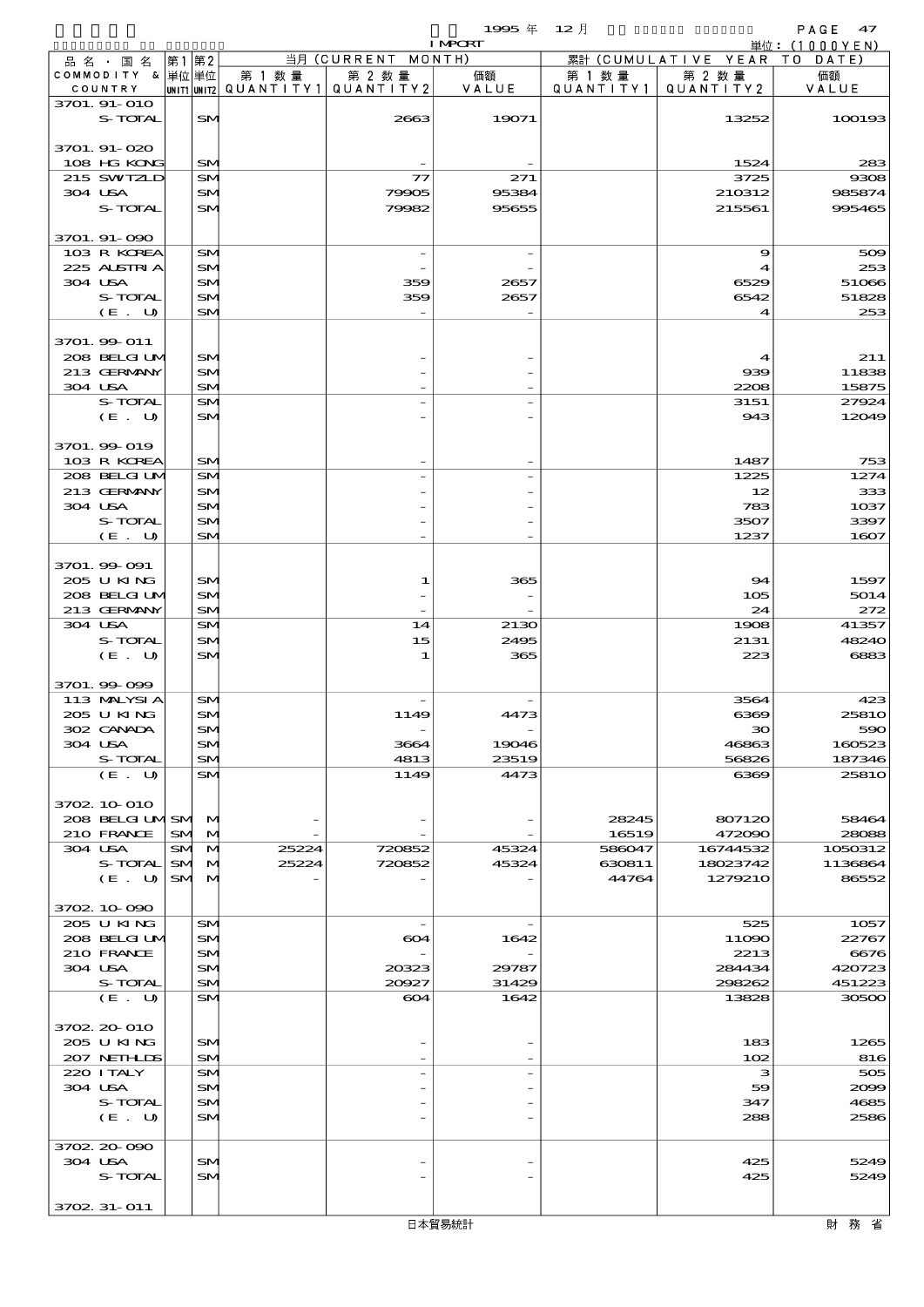|                               |                              |                          |                    | 1995 $#$       | $12$ 月    |                      | PAGE<br>48         |
|-------------------------------|------------------------------|--------------------------|--------------------|----------------|-----------|----------------------|--------------------|
|                               |                              |                          | 当月 (CURRENT MONTH) | <b>I MPCRT</b> |           | 累計 (CUMULATIVE YEAR) | 単位: (1000YEN)      |
| 品 名 ・ 国 名<br>COMMODITY & 単位単位 | 第1 第2                        | 第 1 数 量                  | 第 2 数 量            | 価額             | 第 1 数 量   | 第 2 数量               | T O<br>DATE<br>価額  |
| COUNTRY                       |                              | unit1 unit2  Q∪ANT   TY1 | QUANTITY2          | VALUE          | QUANTITY1 | QUANTITY 2           | VALUE              |
| 3702 31-011                   |                              |                          |                    |                |           |                      |                    |
| 103 R KOREA<br>105 CH NA      | SM <sub>1</sub>              |                          | 616                | 2862           |           | 4324                 | 18531              |
| 108 HG KONG                   | <b>SM</b><br>SM <sub>1</sub> |                          |                    |                |           | 6795<br>231O         | 12176<br>9000      |
| 112 SNGAPOR                   | <b>SM</b>                    |                          |                    |                |           | 40 <sup>3</sup>      | 2675               |
| 207 NETHLIS                   | SM <sub>1</sub>              |                          |                    |                |           | 16518                | 28096              |
| 213 GERMANY                   | SM <sub>1</sub>              |                          |                    |                |           | 241                  | 1177               |
| 220 I TALY                    | <b>SM</b>                    |                          |                    |                |           | 1640                 | 3128               |
| 304 USA<br>410 BRAZIL         | SM.<br><b>SM</b>             |                          | 16                 | 1093           |           | 493<br>50            | 11581<br>337       |
| S-TOTAL                       | SM <sub>1</sub>              |                          | 632                | 3955           |           | 32774                | 86701              |
| (E. U)                        | <b>SM</b>                    |                          |                    |                |           | 18399                | 32401              |
|                               |                              |                          |                    |                |           |                      |                    |
| 3702 31-019<br>103 R KOREA    | <b>SM</b>                    |                          | 176                | 1020           |           | 352                  | 1997               |
| 213 GERMANY                   | SM <sub>1</sub>              |                          |                    |                |           | 42                   | 763                |
| 215 SWIZLD                    | <b>SM</b>                    |                          |                    |                |           | 161                  | 1895               |
| 302 CANADA                    | <b>SM</b>                    |                          |                    |                |           | 79                   | 1056               |
| 304 USA                       | SM.                          |                          | 4345               | 16123          |           | 4345                 | 16123              |
| S-TOTAL                       | <b>SM</b>                    |                          | 4521               | 17143          |           | 4979                 | 21834              |
| (E. U)                        | <b>SM</b>                    |                          |                    |                |           | 42                   | 763                |
| 3702 31-090                   |                              |                          |                    |                |           |                      |                    |
| 205 U KING                    | SM <sub>1</sub>              |                          |                    |                |           | 850                  | 6808               |
| 213 GERMANY                   | <b>SM</b>                    |                          |                    |                |           | 360                  | 1806               |
| 215 SWIZLD                    | SM <sub>1</sub>              |                          |                    |                |           | 2030                 | 4901               |
| 304 USA<br>S-TOTAL            | <b>SM</b><br><b>SM</b>       |                          | 17671<br>17671     | 91669<br>91669 |           | 235284<br>238524     | 1074382<br>1087897 |
| (E. U)                        | <b>SM</b>                    |                          |                    |                |           | 121O                 | 8614               |
|                               |                              |                          |                    |                |           |                      |                    |
| 3702 32 010                   |                              |                          |                    |                |           |                      |                    |
| 113 MALYSIA                   | <b>SM</b>                    |                          |                    |                |           | 1741                 | 1526               |
| 205 U KING<br>207 NETHLIS     | <b>SM</b>                    |                          |                    |                |           | 2413                 | 3089<br>756        |
| 208 BELGI UM                  | SM.<br><b>SM</b>             |                          | 1<br>1306          | 368<br>864     |           | 451<br>52293         | 28681              |
| 210 FRANCE                    | SM <sub>1</sub>              |                          |                    |                |           | 492                  | 469                |
| 302 CANADA                    | <b>SM</b>                    |                          |                    |                |           | 8904                 | 13963              |
| 304 USA                       | <b>SM</b>                    |                          | 2940               | 2174           |           | 4241                 | 3135               |
| S-TOTAL<br>(E. U)             | <b>SM</b><br><b>SM</b>       |                          | 4247<br>1307       | 3406<br>1232   |           | 70535<br>55649       | 51619<br>32995     |
|                               |                              |                          |                    |                |           |                      |                    |
| 3702.32.090                   |                              |                          |                    |                |           |                      |                    |
| 205 U KING                    | <b>SM</b>                    |                          | 4743               | 7306           |           | 11817                | 17926              |
| 208 BELGIUM                   | SM.                          |                          |                    |                |           | 5088                 | 3562               |
| 302 CANADA<br>304 USA         | SM <sub>1</sub><br><b>SM</b> |                          | 37015<br>18803     | 34924<br>17927 |           | 357619<br>220690     | 321540<br>230539   |
| 320 TRINDO                    | <b>SM</b>                    |                          |                    |                |           | 6751                 | 6274               |
| S-TOTAL                       | <b>SM</b>                    |                          | 60561              | 60157          |           | 601965               | 579841             |
| (E. U)                        | SM                           |                          | 4743               | 7306           |           | 16905                | 21488              |
|                               |                              |                          |                    |                |           |                      |                    |
| 3702 39 010<br>207 NETHLIS    | SM <sub>1</sub>              |                          |                    |                |           | 45                   | 480                |
| 304 USA                       | <b>SM</b>                    |                          |                    |                |           | 929                  | 1490               |
| S-TOTAL                       | SM.                          |                          |                    |                |           | 974                  | 1970               |
| (E. U)                        | <b>SM</b>                    |                          |                    |                |           | 45                   | 480                |
|                               |                              |                          |                    |                |           |                      |                    |
| 3702 39 090<br>213 GERMANY    | <b>SM</b>                    |                          | 10804              | 1195           |           | 51411                | 7536               |
| 304 USA                       | SM.                          |                          | 15723              | 15466          |           | 723621               | 338000             |
| S-TOTAL                       | SM <sub>1</sub>              |                          | 26527              | 16661          |           | 775032               | 346535             |
| (E. U)                        | <b>SM</b>                    |                          | 10804              | 1195           |           | 51411                | 7536               |
|                               |                              |                          |                    |                |           |                      |                    |
| 3702.41-000<br>207 NETHLIS    | SM <sub>1</sub>              |                          |                    |                |           | 3954                 | 3519               |
| 215 SWIZLD                    | <b>SM</b>                    |                          | 3743               | 2301           |           | 41868                | 21456              |
| S-TOTAL                       | <b>SM</b>                    |                          | 3743               | 2301           |           | 45822                | 24975              |
| (E. U)                        | <b>SM</b>                    |                          |                    |                |           | 3954                 | 3519               |
|                               |                              |                          |                    |                |           |                      |                    |
| 3702 42 010<br>205 U KING     | SM                           |                          |                    | 205658         |           | 6529005              | 2628523            |
| 304 USA                       | <b>SM</b>                    |                          | 493752<br>180303   | 77240          |           | 1568421              | 701565             |
| 305 MEXICO                    | <b>SM</b>                    |                          |                    |                |           | 1142404              | 468558             |
| S-TOTAL                       | SM <sub>1</sub>              |                          | 674055             | 282898         |           | 9239830              | 3798646            |
| (E. U)                        | SM.                          |                          | 493752             | 205658         |           | 6529005              | 2628523            |
|                               |                              |                          |                    |                |           |                      |                    |

財務省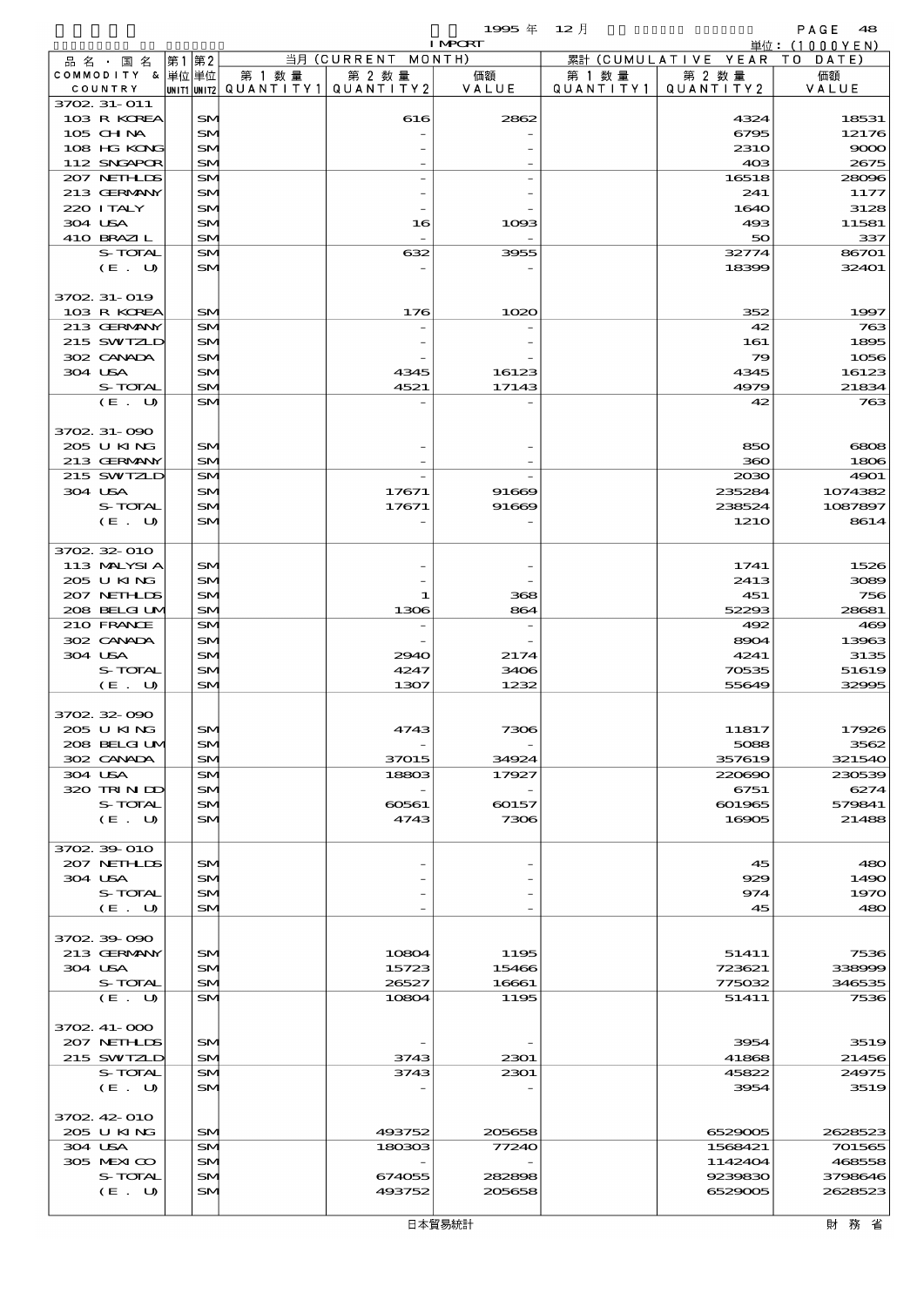$1995 \nleftrightarrow 12 \nparallel$  PAGE 49

| <b>I MPORT</b> |                            |    |                 |        |                                       | 単位: (1000YEN) |           |                              |                  |
|----------------|----------------------------|----|-----------------|--------|---------------------------------------|---------------|-----------|------------------------------|------------------|
|                | 品 名 ・ 国 名                  | 第1 | 第2              |        | 当月 (CURRENT MONTH)                    |               |           | 累計 (CUMULATIVE YEAR TO DATE) |                  |
|                | COMMODITY & 単位単位           |    |                 | 第 1 数量 | 第 2 数量                                | 価額            | 第 1 数 量   | 第 2 数量                       | 価額               |
|                | COUNTRY                    |    |                 |        | UNIT1 UNIT2  QUANT   TY1  QUANT   TY2 | VALUE         | QUANTITY1 | QUANTITY 2                   | VALUE            |
|                | 3702 42 090                |    |                 |        |                                       |               |           |                              |                  |
|                | 106 TAI VAN<br>205 U KING  |    | SM.<br>SM       |        | 132380                                | 22214         |           | 155570<br>1900416            | 14681<br>311115  |
|                | 302 CANADA                 |    | SM              |        |                                       |               |           | 7601                         | 3006             |
|                | 304 USA                    |    | SM              |        | 730514                                | 96521         |           | 10398172                     | 1473034          |
|                | 305 MEXICO                 |    | SM              |        |                                       |               |           | 136830                       | 57174            |
|                | S-TOTAL                    |    | SM              |        | 862894                                | 118735        |           | 12598589                     | 1859010          |
|                | (E. U)                     |    | SM.             |        | 132380                                | 22214         |           | 1900416                      | 311115           |
|                |                            |    |                 |        |                                       |               |           |                              |                  |
|                | 3702 43 010                |    |                 |        |                                       |               |           |                              |                  |
|                | 215 SWIZLD                 |    | SM              |        | 65                                    | 308           |           | 12655                        | 28009            |
|                | 304 USA<br>S-TOTAL         |    | SM<br>SM        |        | 2788<br>2853                          | 6919<br>7222  |           | 34803<br>47458               | 87742<br>115751  |
|                |                            |    |                 |        |                                       |               |           |                              |                  |
|                | 3702 43 091                |    |                 |        |                                       |               |           |                              |                  |
|                | 108 HG KONG                |    | SM              |        |                                       |               |           | 804                          | 499              |
|                | 112 SNGAPOR                |    | SM.             |        |                                       |               |           | 43                           | 658              |
|                | 113 MALYSIA                |    | SM              |        | 19041                                 | 14935         |           | 37030                        | 26174            |
|                | 205 U KING                 |    | SM              |        | 1584                                  | 1129          |           | 209534                       | 146425           |
|                | 207 NETHLIS                |    | SM              |        |                                       |               |           | 702                          | 259              |
|                | 208 BELGILM                |    | SM              |        | 31558                                 | 24116         |           | 264422                       | 209927           |
|                | 210 FRANCE                 |    | SM.             |        |                                       |               |           | 4586                         | 4283             |
|                | 213 GERMANY<br>220 I TALY  |    | SM<br>SM        |        | 42647                                 | 25916         |           | 122469<br>3838               | 77148<br>2025    |
|                | 304 USA                    |    | SM              |        | 8817                                  | 6784          |           | 452746                       | 330579           |
|                | 305 MEXICO                 |    | SM              |        | 677                                   | 596           |           | 3727                         | 3440             |
|                | S-TOTAL                    |    | SM              |        | 104324                                | 73476         |           | 1099901                      | 801417           |
|                | (E. U)                     |    | SM.             |        | 75789                                 | 51161         |           | 605551                       | 440067           |
|                |                            |    |                 |        |                                       |               |           |                              |                  |
|                | 3702 43 099                |    |                 |        |                                       |               |           |                              |                  |
|                | 103 R KOREA                |    | SM              |        | 1877                                  | 306           |           | 1877                         | 306              |
|                | 113 MALYSIA                |    | SM.             |        |                                       |               |           | 8947                         | 6319             |
|                | 205 U KING                 |    | SM              |        | 3604                                  | 812           |           | 18925                        | 3914             |
|                | 220 I TALY<br>304 USA      |    | SM<br>SM        |        | 17588                                 | 13371         |           | 3566<br>294111               | 1730<br>122502   |
|                | S-TOTAL                    |    | SM              |        | 23069                                 | 14489         |           | 327426                       | 134771           |
|                | (E. U)                     |    | SM              |        | 3604                                  | 812           |           | 22491                        | 5644             |
|                |                            |    |                 |        |                                       |               |           |                              |                  |
|                | 3702 44 010                |    |                 |        |                                       |               |           |                              |                  |
|                | 108 HG KONG                |    | SM              |        | 618                                   | 1682          |           | 1721                         | 4300             |
|                | 215 SWIZLD                 |    | SM              |        | 339                                   | 812           |           | 26766                        | 49947            |
|                | 304 USA                    |    | SM              |        | 3466                                  | 18667         |           | 49802                        | 257625           |
|                | S-TOTAL                    |    | SN              |        | 4423                                  | 21161         |           | 78289                        | 311872           |
|                | 3702 44 091                |    |                 |        |                                       |               |           |                              |                  |
|                | 103 R KOREA                |    | SM.             |        |                                       |               |           | 133                          | 782              |
|                | 106 TAI VAN                |    | SM              |        | 11829                                 | 6232          |           | 11829                        | 6232             |
|                | 108 HG KONG                |    | SM              |        |                                       |               |           | 8237                         | 4739             |
|                | 113 MALYSIA                |    | SM.             |        | 10928                                 | 6940          |           | 20777                        | 12755            |
|                | 118 INNSI A                |    | SM.             |        |                                       |               |           | 671                          | 242              |
|                | 205 U KING                 |    | SM.             |        | 2491                                  | 2153          |           | 371234                       | 262269           |
|                | 207 NETHLIDS               |    | SM.             |        |                                       |               |           | 18                           | 212              |
|                | 208 BELGI UM<br>210 FRANCE |    | SM<br>SM.       |        | 129350                                | 90081         |           | 1450606<br>60265             | 1004170<br>64057 |
|                | 213 GERMANY                |    | SM.             |        | 87028                                 | 52381         |           | 129307                       | 80113            |
|                | 304 USA                    |    | SM              |        | 35912                                 | 25679         |           | 1160993                      | 800477           |
|                | 305 MEXICO                 |    | SM.             |        | 1836                                  | 2325          |           | 31212                        | 2531O            |
|                | S-TOTAL                    |    | SM              |        | 279374                                | 185791        |           | 3245282                      | 2261358          |
|                | (E. U)                     |    | SM              |        | 218869                                | 144615        |           | 2011430                      | 1410821          |
|                |                            |    |                 |        |                                       |               |           |                              |                  |
|                | 3702 44 099                |    |                 |        |                                       |               |           |                              |                  |
|                | 103 R KOREA                |    | SM <sub>1</sub> |        | 4354                                  | 711           |           | 4354                         | 711              |
|                | 106 TAI VAN                |    | <b>SM</b>       |        |                                       |               |           | 47070                        | 7532<br>359      |
|                | 108 HG KONG<br>113 MALYSIA |    | SM.<br>SM.      |        |                                       |               |           | 2432<br>3355                 | 1991             |
|                | 220 I TALY                 |    | SM              |        | 2820                                  | 1968          |           | 46031                        | 23792            |
|                | 304 USA                    |    | SM.             |        | 16234                                 | 24413         |           | 153771                       | 110376           |
|                | S-TOTAL                    |    | SM              |        | 23408                                 | 27092         |           | 257013                       | 144761           |
|                | (E. U)                     |    | SM              |        | 2820                                  | 1968          |           | 46031                        | 23792            |
|                |                            |    |                 |        |                                       |               |           |                              |                  |
|                | 3702 51-000                |    |                 |        |                                       |               |           |                              |                  |
|                | 304 USA                    |    | SM.             |        |                                       |               |           | 1                            | 595              |
|                | S-TOTAL                    |    | SM              |        |                                       |               |           | 1                            | 595              |

 $\sqrt{3702.52 \cdot 011}$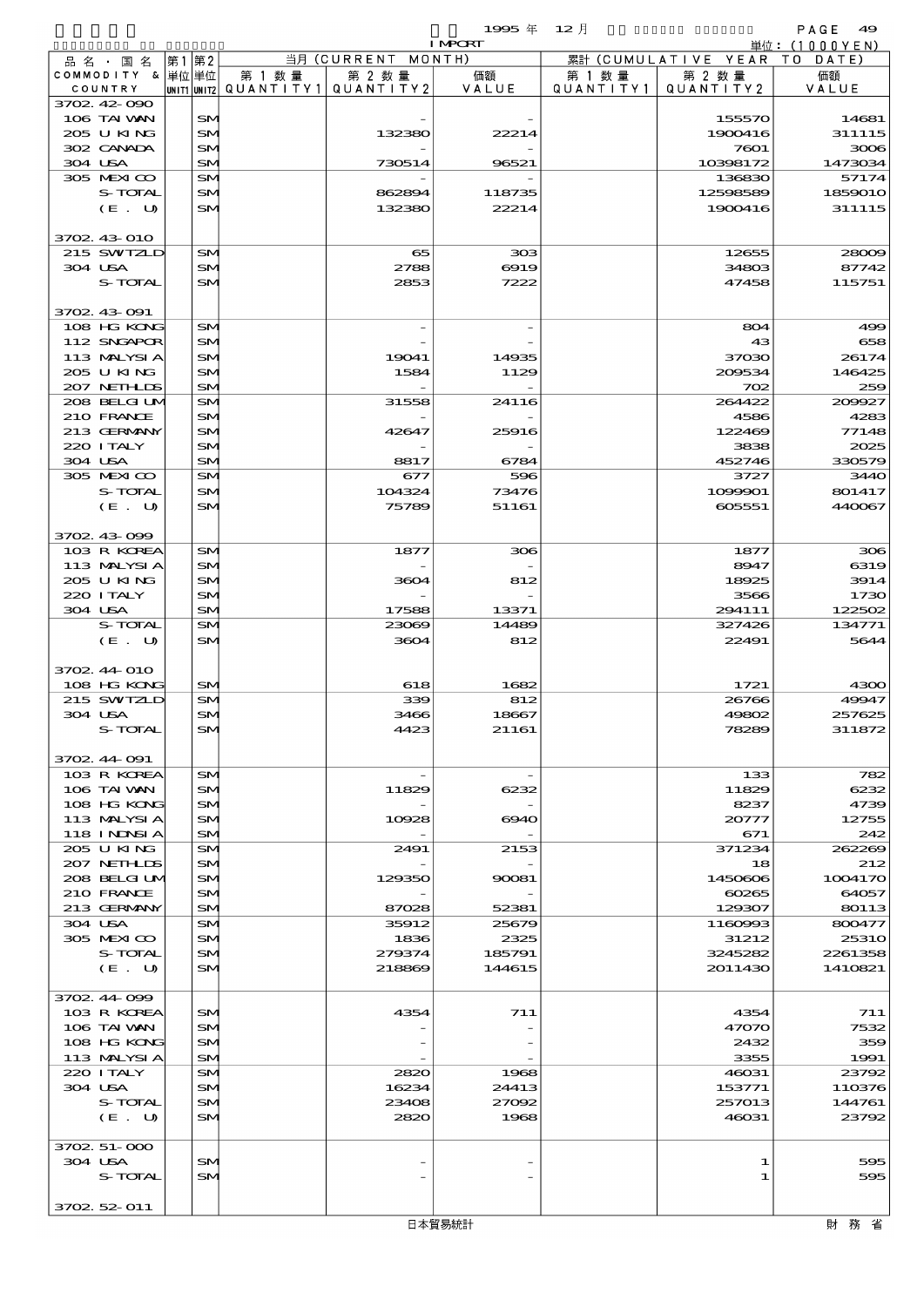|                             |           |                      |                                       |             | 1995年                    | 12月           |                     | PAGE<br>50              |
|-----------------------------|-----------|----------------------|---------------------------------------|-------------|--------------------------|---------------|---------------------|-------------------------|
| 品 名 ・ 国 名                   | 第1第2      |                      |                                       | 当月 (CURRENT | <b>I MPORT</b><br>MONTH) | 累計            | (CUMULATIVE YEAR TO | 単位: $(1000YEN)$<br>DATE |
| COMMODITY & 単位単位            |           |                      | 第 1 数 量                               | 第 2 数量      | 価額                       | 第 1 数 量       | 第 2 数量              | 価額                      |
| COUNTRY                     |           |                      | UNIT1 UNIT2  Q∪ANT   TY1  Q∪ANT   TY2 |             | VALUE                    | QUANTITY1     | QUANTITY 2          | VALUE                   |
| 3702 52 011                 |           |                      |                                       |             |                          |               |                     |                         |
| 304 USA                     |           | SM M                 | 1638                                  | 102594      | 6701                     | 16766         | 1050352             | 70083                   |
| S-TOTAL                     |           | SM M                 | 1638                                  | 102594      | 6701                     | 16766         | 1050352             | 70083                   |
| 3702 52 021                 |           |                      |                                       |             |                          |               |                     |                         |
| 208 BELGILMISM M            |           |                      |                                       |             |                          | 907           | 56730               | 753                     |
| 304 USA                     | <b>SM</b> | M                    | 4308                                  | 269621      | 19226                    | 53249         | 3332168             | 239173                  |
| S-TOTAL                     | <b>SM</b> | $\mathbf{M}$         | 4308                                  | 269621      | 19226                    | 54156         | 3388898             | 239926                  |
| (E. U)                      |           | SM M                 |                                       |             |                          | 907           | 56730               | 753                     |
|                             |           |                      |                                       |             |                          |               |                     |                         |
| 3702 52 029<br>304 USA      |           |                      | 15360                                 | 960173      | 36539                    | 205265        | 12831240            | 417753                  |
| S-TOTAL                     |           | SM M<br>SM M         | 15360                                 | 960173      | 36539                    | 205265        | 12831240            | 417753                  |
|                             |           |                      |                                       |             |                          |               |                     |                         |
| 3702 52 090                 |           |                      |                                       |             |                          |               |                     |                         |
| 210 FRANCE                  |           | SM                   |                                       |             |                          |               | 73                  | 241                     |
| 304 USA                     |           | SM                   |                                       |             |                          |               | 1022                | 6606                    |
| S-TOTAL                     |           | SM                   |                                       |             |                          |               | 1095                | 6847                    |
| (E. U)                      |           | SM                   |                                       |             |                          |               | 73                  | 241                     |
| 3702 53 011                 |           |                      |                                       |             |                          |               |                     |                         |
| 103 R KOREA                 |           | SM                   |                                       |             |                          |               | 352                 | 2340                    |
| 213 GERMANY                 |           | SM                   |                                       |             |                          |               | 80                  | 901                     |
| 304 USA                     |           | SM                   |                                       |             |                          |               | $\infty$            | 16044                   |
| S-TOTAL                     |           | SM                   |                                       |             |                          |               | 1040                | 19285                   |
| (E. U)                      |           | SM                   |                                       |             |                          |               | 80                  | 901                     |
|                             |           |                      |                                       |             |                          |               |                     |                         |
| 3702 53 019<br>108 HG KONG  |           | SM                   |                                       |             |                          |               | 45                  | 430                     |
| 208 BELGI UM                |           | SM                   |                                       |             |                          |               | 39                  | 242                     |
| 213 GERMANY                 |           | SM                   |                                       |             |                          |               | 2038                | 26085                   |
| 220 I TALY                  |           | SM                   |                                       |             |                          |               | 48                  | 299                     |
| 304 USA                     |           | SM                   |                                       | 12749       | 80307                    |               | 214368              | 1285021                 |
| S-TOTAL                     |           | SM                   |                                       | 12749       | 80307                    |               | 216538              | 1312077                 |
| (E. U)                      |           | SM                   |                                       |             |                          |               | 2125                | 26626                   |
| 3702 54 011                 |           |                      |                                       |             |                          |               |                     |                         |
| 103 R KOREA                 |           | SM                   |                                       | 25132       | 141439                   |               | 270755              | 1346481                 |
| $105$ CHNA                  |           | SM                   |                                       | 130         | 729                      |               | $\infty$            | 1888                    |
| 108 HG KONG                 |           | SM                   |                                       | 22          | 299                      |               | 16839               | 77950                   |
| 112 SNGAPOR                 |           | SM                   |                                       | 5448        | 15907                    |               | 29884               | 62751                   |
| 147 U ARB E                 |           | SM                   |                                       |             |                          |               | 11200               | 28571                   |
| 205 U KING                  |           | SM                   |                                       |             |                          |               | 24418               | 91971                   |
| 207 NETHLIS<br>208 BELGI UM |           | SM<br>SM             |                                       | 5758        | 47394                    |               | 116559<br>62855     | 757748<br>361534        |
| 213 GERMANY                 |           | SM                   |                                       | 27364       | 61212                    |               | 599354              | 1415326                 |
| 220 I TALY                  |           | SM                   |                                       |             |                          |               | 11325               | 49978                   |
| 302 CANADA                  |           | SM                   |                                       | 92          | 359                      |               | 2478                | 9937                    |
| 304 USA                     |           | SM                   |                                       | 80375       | 168265                   |               | 1307276             | 3114876                 |
| 410 BRAZIL                  |           | SM                   |                                       |             |                          |               | 1571                | 8615                    |
| 510 SENEGAL<br>S-TOTAL      |           | SM<br>SM             |                                       | 144321      | 435604                   |               | 770<br>2455892      | 2855<br>7330481         |
| (E. U)                      |           | SM                   |                                       | 33122       | 108606                   |               | 814511              | 2676557                 |
|                             |           |                      |                                       |             |                          |               |                     |                         |
| 3702 54 019                 |           |                      |                                       |             |                          |               |                     |                         |
| 103 R KOREA                 |           | SM                   |                                       |             |                          |               | 190                 | 1154                    |
| 105 CHNA                    |           | SM                   |                                       |             |                          |               | 735                 | 1959                    |
| 207 NETHLIS<br>213 GERMANY  |           | SM<br>SM             |                                       |             |                          |               | 5705<br>2916        | 6014<br>363             |
| 304 USA                     |           | SM                   |                                       | 148         | 1245                     |               | 3406                | 26573                   |
| S-TOTAL                     |           | SM                   |                                       | 148         | 1245                     |               | 12952               | 36063                   |
| (E. U)                      |           | SM                   |                                       |             |                          |               | 8621                | 6377                    |
|                             |           |                      |                                       |             |                          |               |                     |                         |
| 3702 54 090                 |           |                      |                                       |             |                          |               |                     |                         |
| 108 HG KONG<br>207 NETHLIS  |           | SM<br>SM             |                                       |             |                          |               | 784<br>1999         | 3189                    |
| 304 USA                     |           | SM.                  |                                       | 538         | 16285                    |               | 2030                | 15681<br>67941          |
| S-TOTAL                     |           | SM                   |                                       | 538         | 16285                    |               | 4813                | 86811                   |
| (E. U)                      |           | SM                   |                                       |             |                          |               | 1999                | 15681                   |
|                             |           |                      |                                       |             |                          |               |                     |                         |
| 3702 55 011                 |           |                      |                                       |             |                          |               |                     |                         |
| 208 BELGILMISMI M           |           |                      |                                       |             |                          | 40349         | 1152900             | 17086                   |
| 220 I TALY<br>304 USA       | SM        | $\mathbf{M}$<br>SM M | 13419                                 | 383496      | 49451                    | 730<br>194066 | 20862<br>5459299    | 365<br>697666           |
| 307 HINIURS                 | <b>SM</b> | $\mathbf{M}$         |                                       |             |                          | 2308          | 65958               | 8830                    |
|                             |           |                      |                                       |             |                          |               |                     |                         |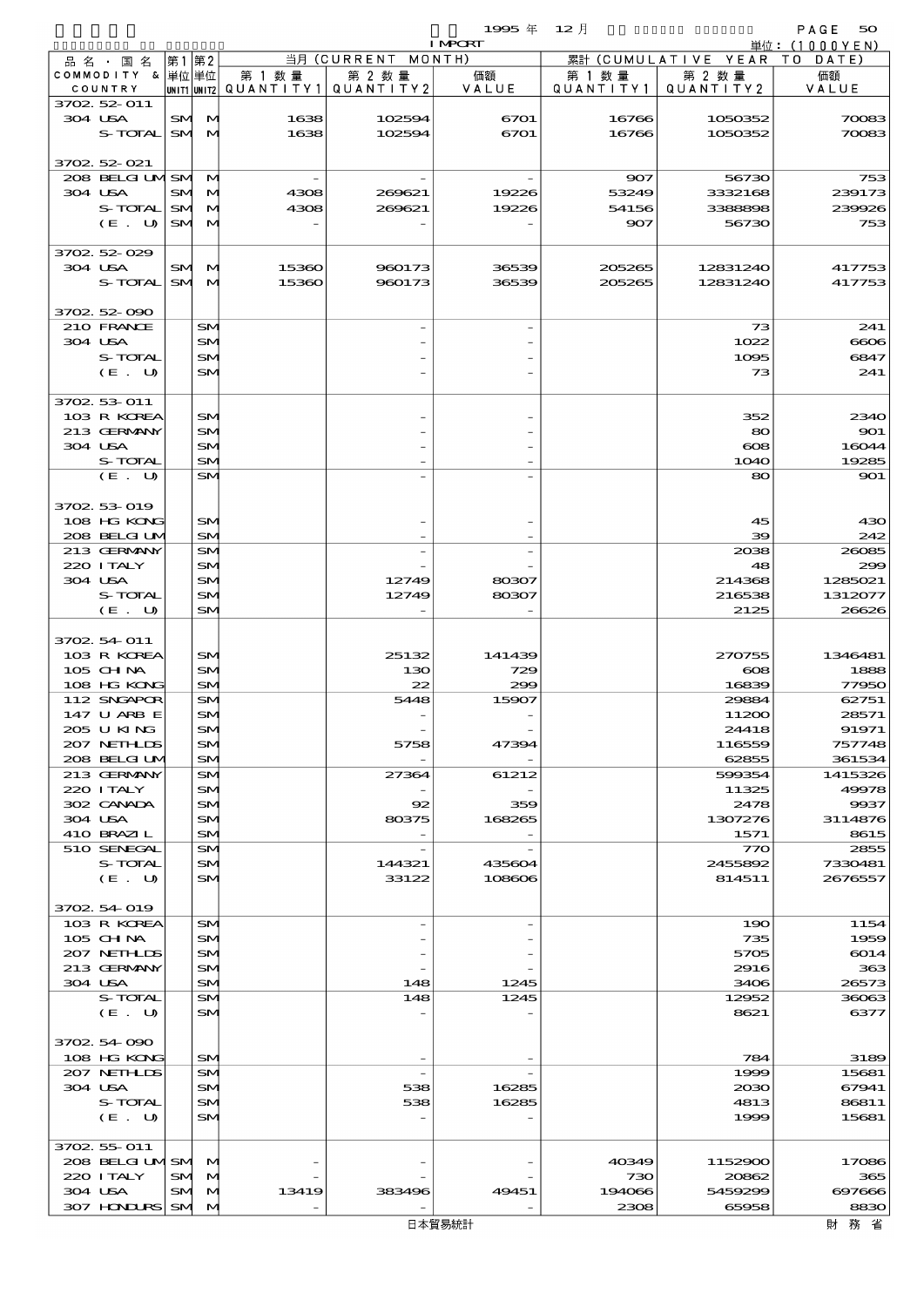$1995 \nsubseteq 12 \nparallel$  PAGE 51

|                             |      |                       |         |                                                  | <b>I MPORT</b> |                      |                              | 単位:(1000YEN)    |
|-----------------------------|------|-----------------------|---------|--------------------------------------------------|----------------|----------------------|------------------------------|-----------------|
| 品名・国名                       | 第1第2 |                       |         | 当月 (CURRENT MONTH)                               |                |                      | 累計 (CUMULATIVE YEAR TO DATE) |                 |
| COMMODITY & 単位単位<br>COUNTRY |      |                       | 第 1 数 量 | 第 2 数量<br> unit1 unit2  Q∪ANT   TY1  Q∪ANT   TY2 | 価額<br>VALUE    | 第 1 数 量<br>QUANTITY1 | 第 2 数量<br>QUANTITY 2         | 価額<br>VALUE     |
| 3702 55 011                 |      |                       |         |                                                  |                |                      |                              |                 |
| S-TOTAL SM M                |      |                       | 13419   | 383496                                           | 49451          | 237453               | 6699019                      | 723947          |
| (E. U)                      |      | SMM                   |         |                                                  |                | 41079                | 1173762                      | 17451           |
| 3702 55 012                 |      |                       |         |                                                  |                |                      |                              |                 |
| 104 N KOREA SM M            |      |                       |         |                                                  |                | 34                   | 973                          | 561             |
| 208 BELGILMISMI M           |      |                       |         |                                                  |                | 37104                | 1080155                      | 13903           |
| 304 USA                     |      | SM M                  | 8755    | 250177                                           | 5025           | 813060               | 23214220                     | 471622          |
| S-TOTAL<br>(E. U)           | SM   | M<br>SM M             | 8755    | 250177                                           | 5025           | 850198<br>37104      | 24275348<br>1060155          | 486086<br>13903 |
|                             |      |                       |         |                                                  |                |                      |                              |                 |
| 3702 55 019                 |      |                       |         |                                                  |                |                      |                              |                 |
| 304 USA                     |      | SM M                  | 2118    | 60533                                            | 5813           | 39084                | 1117264                      | 145150          |
| S-TOTAL SM M                |      |                       | 2118    | 60533                                            | 5813           | 39084                | 1117264                      | 145150          |
| 3702 55 090                 |      |                       |         |                                                  |                |                      |                              |                 |
| 207 NETHLIS                 |      | SM                    |         | 1801                                             | 2385           |                      | 1801                         | 2385            |
| 208 BELGI UM                |      | <b>SM</b>             |         |                                                  |                |                      | 14987                        | 6339            |
| 213 GERMANY                 |      | SM                    |         | 5150                                             | 22806          |                      | 5654                         | 24705           |
| 304 USA<br>S-TOTAL          |      | <b>SM</b><br>SM       |         | 2058<br>9009                                     | 3584<br>28775  |                      | 74026<br>96468               | 82343<br>115772 |
| (E. U)                      |      | SM                    |         | 6951                                             | 25191          |                      | 22442                        | 33429           |
|                             |      |                       |         |                                                  |                |                      |                              |                 |
| 3702 56 010                 |      |                       |         |                                                  |                |                      |                              |                 |
| 304 USA                     |      | SM M                  |         |                                                  |                | 30933                | 449169                       | 47644           |
| S-TOTAL                     |      | SM M                  |         |                                                  |                | 30933                | 449169                       | 47644           |
| 3702 56 091                 |      |                       |         |                                                  |                |                      |                              |                 |
| 103 R KOREA                 |      | SM.                   |         | 411                                              | 2419           |                      | 5303                         | 21346           |
| 106 TAI VAN                 |      | <b>SM</b>             |         | 411                                              | 2421           |                      | 2350                         | 12946           |
| 108 HG KONG                 |      | SM                    |         |                                                  |                |                      | 75                           | 362             |
| 112 SNGAPOR<br>207 NETHLIS  |      | SM<br>SM              |         |                                                  |                |                      | 4653<br>151                  | 15287<br>731    |
| 213 GERMANY                 |      | SM                    |         |                                                  |                |                      | 2                            | <b>4610</b>     |
| 220 I TALY                  |      | <b>SM</b>             |         |                                                  |                |                      | 143699                       | 156011          |
| 304 USA                     |      | SM                    |         | 8                                                | $\infty$       |                      | 5023                         | 22368           |
| S-TOTAL                     |      | SM                    |         | 830                                              | 5449           |                      | 161256                       | 233661          |
| (E. U)                      |      | <b>SM</b>             |         |                                                  |                |                      | 143852                       | 161352          |
| 3702 56 099                 |      |                       |         |                                                  |                |                      |                              |                 |
| 106 TAI VAN                 |      | SM                    |         |                                                  |                |                      | 431                          | 2713            |
| 205 U KING                  |      | SM                    |         |                                                  |                |                      | 1907                         | 4071            |
| 208 BELGIU                  |      | $S_{N}$               |         | æ.                                               | 1697           |                      | 655                          | 3071            |
| 213 GERMANY<br>215 SWIZLD   |      | SM <sub>1</sub><br>SM |         | 76                                               | 278            |                      | 338<br>23437                 | 1205<br>14860   |
| 304 USA                     |      | SM                    |         | $\overline{a}$                                   |                |                      | 2276                         | 10568           |
| 410 BRAZIL                  |      | SM                    |         |                                                  |                |                      | 1244                         | 7939            |
| S-TOTAL                     |      | SM                    |         | 440                                              | 1975           |                      | 30288                        | 44427           |
| (E. U)                      |      | SM                    |         | 440                                              | 1975           |                      | 2900                         | 8347            |
| 3702.92-010                 |      |                       |         |                                                  |                |                      |                              |                 |
| 208 BELGILMSM M             |      |                       |         |                                                  |                | 1222                 | 76420                        | 1220            |
| 304 USA                     |      | SM M                  | 393     | 24626                                            | 732            | 6989                 | 437350                       | 10259           |
| S-TOTAL                     |      | SM M                  | 393     | 24626                                            | 732            | 8211                 | 513770                       | 11479           |
| (E. U)                      |      | SM M                  |         |                                                  |                | 1222                 | 76420                        | 1220            |
| 3702.92-090                 |      |                       |         |                                                  |                |                      |                              |                 |
| 205 U KING                  |      | SM.                   |         | 156                                              | 241            |                      | 71509                        | 86454           |
| 304 USA                     |      | SM                    |         | 2941                                             | 4556           |                      | 139407                       | 202469          |
| S-TOTAL                     |      | SM.                   |         | 3097                                             | 4797           |                      | 210916                       | 288923          |
| (E. U)                      |      | SM                    |         | 156                                              | 241            |                      | 71509                        | 86454           |
| 370293000                   |      |                       |         |                                                  |                |                      |                              |                 |
| 205 U KING                  |      | SM                    |         | 2369                                             | 6128           |                      | 26929                        | 68902           |
| 207 NETHLIS                 |      | SM.                   |         | 820                                              | 5466           |                      | 12191                        | 103670          |
| 213 GERMANY                 |      | SM.                   |         |                                                  |                |                      | 1205                         | 3089            |
| 302 CANADA<br>304 USA       |      | SM<br>SM              |         | 8152                                             | 31471          |                      | 1123<br>91042                | 4137<br>368304  |
| 410 BRAZIL                  |      | SM                    |         |                                                  |                |                      | 723                          | 3955            |
| S-TOTAL                     |      | SM                    |         | 11341                                            | 43065          |                      | 133213                       | 552057          |
| (E. U)                      |      | <b>SM</b>             |         | 3189                                             | 11594          |                      | 40325                        | 175661          |
| 3702 94 011                 |      |                       |         |                                                  |                |                      |                              |                 |
| 205 U KING                  |      | SM M                  | 321     | 9333                                             | 393            | 2344                 | 68137                        | 3136            |
| 304 USA                     |      | SM M                  | 353     | 10104                                            | 482            | 35343                | 1010248                      | 47656           |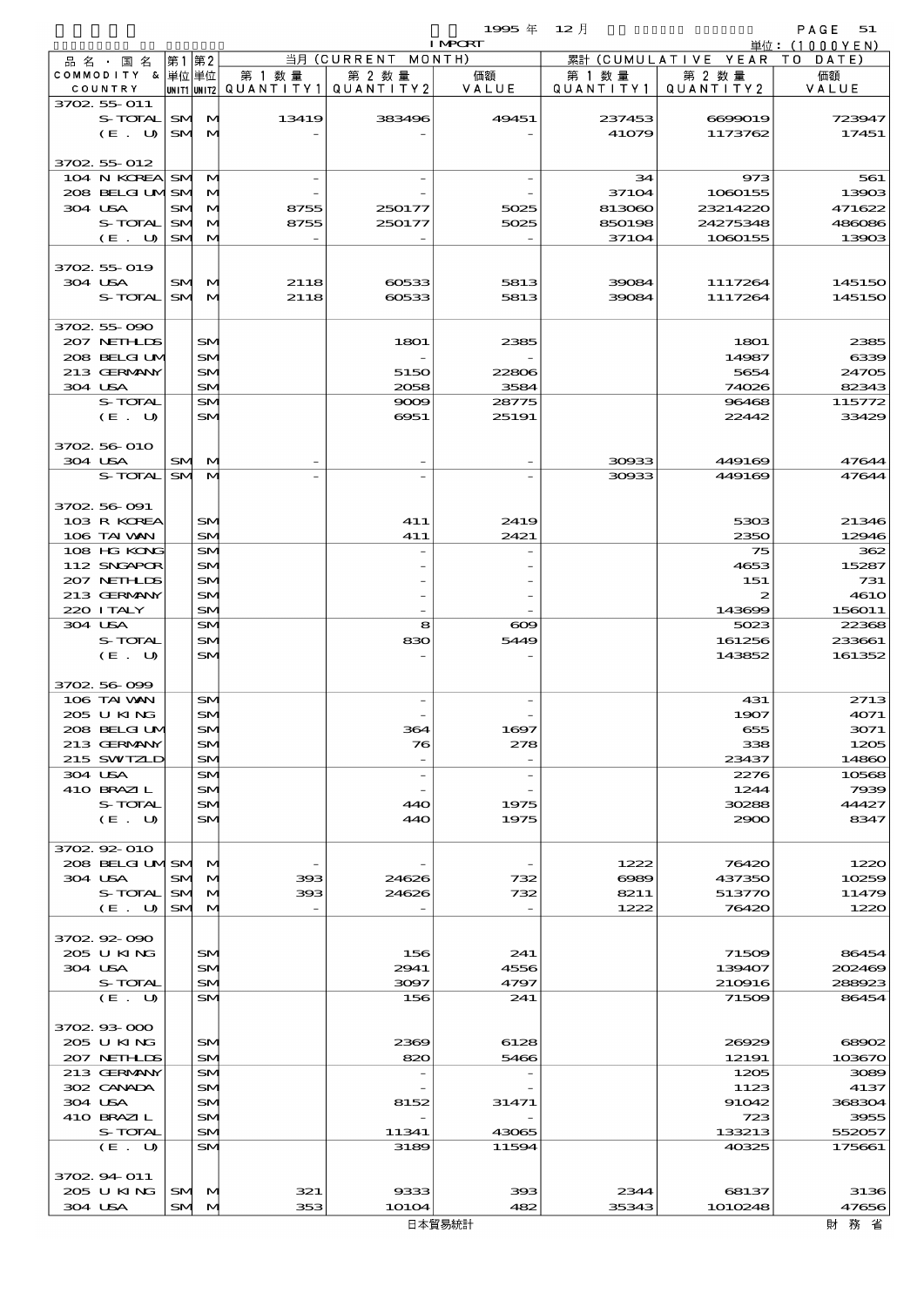$1995 \nleftrightarrow 12 \nparallel$  PAGE 52

|                            |      |          |        |                                       | <b>I MPORT</b>  |           |                              | 単位: (1000YEN)     |
|----------------------------|------|----------|--------|---------------------------------------|-----------------|-----------|------------------------------|-------------------|
| 品名・国名                      | 第1第2 |          |        | 当月 (CURRENT MONTH)                    |                 |           | 累計 (CUMULATIVE YEAR TO DATE) |                   |
| COMMODITY & 単位 単位          |      |          | 第 1 数量 | 第 2 数量                                | 価額              | 第 1 数 量   | 第 2 数量                       | 価額                |
| COUNTRY<br>3702 94 011     |      |          |        | unit1 unit2  QUANT   TY1  QUANT   TY2 | VALUE           | QUANTITY1 | QUANTITY 2                   | VALUE             |
| S-TOTAL SM M               |      |          | 674    | 19437                                 | 875             | 37687     | 1078385                      | 50792             |
| (E. U)                     |      | SM M     | 321    | 9333                                  | 393             | 2344      | 68137                        | 3136              |
|                            |      |          |        |                                       |                 |           |                              |                   |
| 3702 94 019                |      |          |        |                                       |                 |           |                              |                   |
| 304 USA                    |      | SM M     | 3136   | 89640                                 | 3830            | 63753     | 1823820                      | 68999             |
| 307 HONDURS SM M           |      |          |        |                                       |                 | 576       | 16459                        | 687               |
| S-TOTAL SM M               |      |          | 3136   | 89640                                 | 3830            | 64329     | 1840279                      | 69686             |
| 3702.94.020                |      |          |        |                                       |                 |           |                              |                   |
| 108 HG KONG                |      | SM       |        |                                       |                 |           | 518                          | 1950              |
| 205 U KING                 |      | SM       |        | 13952                                 | 14604           |           | 141259                       | 158293            |
| 208 BELGI UM               |      | SM       |        |                                       |                 |           | 689                          | 825               |
| 304 USA                    |      | SM       |        | 12490                                 | 17151           |           | 102894                       | 156306            |
| S-TOTAL                    |      | SM       |        | 26442                                 | 31755           |           | 245360                       | 317374            |
| (E. U)                     |      | SM       |        | 13952                                 | 14604           |           | 141948                       | 159118            |
| 3702 95 020                |      |          |        |                                       |                 |           |                              |                   |
| 304 USA                    |      | SM       |        |                                       |                 |           | 1279                         | 735               |
| S-TOTAL                    |      | SM       |        |                                       |                 |           | 1279                         | 735               |
|                            |      |          |        |                                       |                 |           |                              |                   |
| 3702 95 090                |      |          |        |                                       |                 |           |                              |                   |
| 205 U KING                 |      | SM       |        | 1062                                  | 1519            |           | 4738                         | 6635              |
| 210 FRANCE                 |      | SM       |        |                                       |                 |           | 1266                         | 1130              |
| 304 USA<br>S-TOTAL         |      | SM<br>SM |        | 2626<br>3688                          | 7471<br>8990    |           | 35235<br>41239               | 64520<br>72285    |
| (E. U)                     |      | SM       |        | 1062                                  | 1519            |           | 6004                         | 7765              |
|                            |      |          |        |                                       |                 |           |                              |                   |
| 3703 10 010                |      |          |        |                                       |                 |           |                              |                   |
| 105 CH NA                  |      | SM       |        |                                       |                 |           | 4331                         | 260               |
| 108 HG KONG                |      | SM       |        |                                       |                 |           | 33135                        | 10392             |
| 118 INNSI A                |      | SM       |        |                                       |                 |           | 3352                         | 915               |
| 207 NETHLIS                |      | SM       |        | 639                                   | 299             |           | 201145                       | 23548             |
| 208 BELGI UM<br>210 FRANCE |      | SM<br>SM |        | 773                                   | 1373            |           | 14<br>21955                  | 334<br>25788      |
| 213 GERMANY                |      | SM.      |        |                                       |                 |           | 60406                        | 15228             |
| 215 SWIZLD                 |      | SM       |        | 205                                   | 234             |           | 5811                         | 6623              |
| 304 USA                    |      | SM       |        | 398392                                | 68048           |           | 2532265                      | 462252            |
| 410 BRAZIL                 |      | SM       |        |                                       |                 |           | 4537                         | 980               |
| S-TOTAL                    |      | SM       |        | 400009                                | 69954           |           | 2866951                      | 546320            |
| (E. U)                     |      | SM       |        | 1412                                  | 1672            |           | 283520                       | 64898             |
| 3703 10 090                |      |          |        |                                       |                 |           |                              |                   |
| 205 U KING                 |      | SM       |        | 2177                                  | 813             |           | 41402                        | 21028             |
| 207 NETHLIS                |      | SM       |        |                                       |                 |           | 7776                         | 232               |
| 208 BELGI UM               |      | SM.      |        |                                       |                 |           | 6590                         | 3167              |
| 210 FRANCE                 |      | SM       |        |                                       |                 |           | 6367                         | 3097              |
| 213 GERMANY                |      | SM       |        |                                       |                 |           | 11000                        | 795               |
| 304 USA                    |      | SM       |        |                                       |                 |           | 24872                        | 5713              |
| S-TOTAL<br>(E. U)          |      | SM<br>SM |        | 2177<br>2177                          | 813<br>813      |           | 98007<br>73135               | 34032<br>28319    |
|                            |      |          |        |                                       |                 |           |                              |                   |
| 3703 20 000                |      |          |        |                                       |                 |           |                              |                   |
| 103 R KOREA                |      | SM       |        |                                       |                 |           | 37652                        | 11044             |
| 106 TAI VAN                |      | SM       |        | 641                                   | 209             |           | 60123                        | 22967             |
| 108 HG KONG                |      | SM       |        | 37264                                 | 13590           |           | 720890                       | 241190            |
| 112 SNGAPOR<br>113 MALYSIA |      | SM<br>SM |        | 1025                                  | 779             |           | 334085<br>1025               | 106236<br>779     |
| 117 PHLPIN                 |      | SM       |        |                                       |                 |           | 2554                         | 1103              |
| 118 I NDSI A               |      | SM       |        |                                       |                 |           | 9000                         | 1797              |
| 147 U ARB E                |      | SM       |        |                                       |                 |           | 7790                         | 2794              |
| 204 DENMARK                |      | SM       |        |                                       |                 |           | 11734                        | 4574              |
| 205 U KING                 |      | SM       |        | 3733                                  | 1225            |           | 790367                       | 223978            |
| 207 NETHLIS<br>209 LUXMBRG |      | SM<br>SM |        | 914170                                | 328785          |           | 9227599<br>33654             | 2979410<br>9964   |
| 210 FRANCE                 |      | SM       |        | 17360                                 | 21824           |           | 179707                       | 207583            |
| 213 GERMANY                |      | SM       |        | 705682                                | 195017          |           | 12914559                     | 3437786           |
| 215 SWIZLD                 |      | SM       |        | 2504                                  | 2627            |           | 135527                       | 180063            |
| 220 I TALY                 |      | SM       |        |                                       |                 |           | 11220                        | 4001              |
| 222 FINLAND                |      | SM       |        |                                       |                 |           | 17832                        | 1064              |
| 302 CANADA                 |      | SM       |        |                                       |                 |           | 14105                        | 3964              |
| 304 USA<br>410 BRAZIL      |      | SM<br>SM |        | 1437528<br>33339                      | 356531<br>1O1O7 |           | 20176129<br>462731           | 5317245<br>132664 |
| 601 ALSTRAL                |      | SM       |        |                                       |                 |           | 493                          | 229               |
| 606 NEWELD                 |      | SM       |        |                                       |                 |           | 93505                        | 25761             |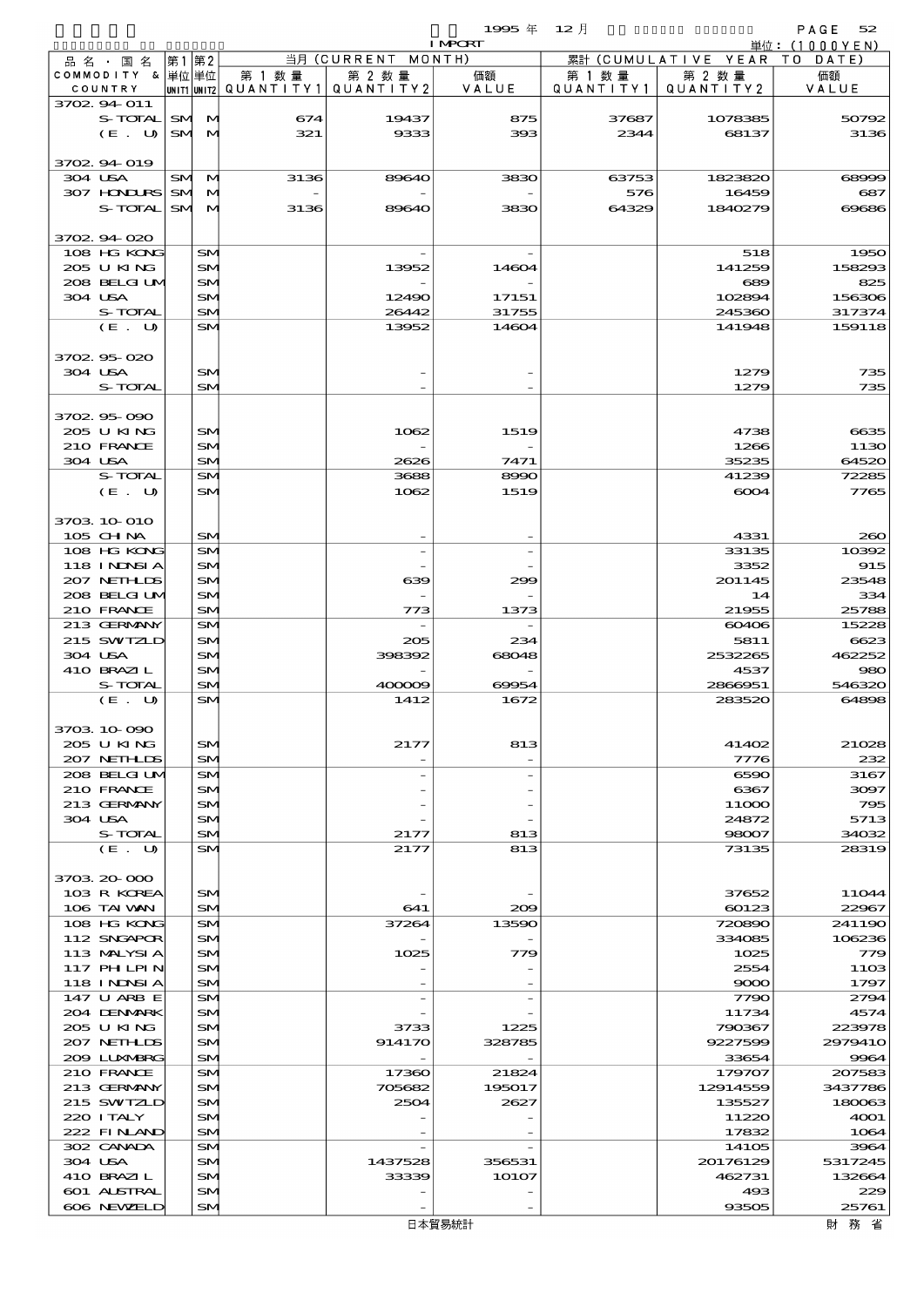$1995 \nless 12 \nless 12$ 

|         |                             |    |          |                                                  |                    | <b>I MPCRT</b> |                     |                              | 単位: (1000YEN)     |
|---------|-----------------------------|----|----------|--------------------------------------------------|--------------------|----------------|---------------------|------------------------------|-------------------|
|         | 品名・国名                       | 第1 | 第2       |                                                  | 当月 (CURRENT MONTH) |                |                     | 累計 (CUMULATIVE YEAR TO DATE) |                   |
|         | COMMODITY & 単位単位<br>COUNTRY |    |          | 第 1 数量<br> UNIT1 UNIT2  QUANT I TY1  QUANT I TY2 | 第 2 数量             | 価額<br>VALUE    | 第 1 数量<br>QUANTITY1 | 第 2 数量<br>QUANTITY 2         | 価額<br>VALUE       |
|         | 3703 20 000                 |    |          |                                                  |                    |                |                     |                              |                   |
|         | S-TOTAL                     |    | SM.      |                                                  | 3153246            | 930694         |                     | 45242281                     | 12916196          |
|         | (E. U)                      |    | SM.      |                                                  | 1640945            | 546851         |                     | 23186672                     | 6868360           |
|         | 3703 90 000                 |    |          |                                                  |                    |                |                     |                              |                   |
|         | 105 CH NA                   |    | SM       |                                                  |                    |                |                     | 38912                        | 599               |
|         | 106 TAI VAN                 |    | SM       |                                                  |                    |                |                     | 9940                         | 780               |
|         | 108 HG KONG                 |    | SM       |                                                  |                    |                |                     | 1800                         | 279               |
|         | 113 MALYSIA                 |    | SM       |                                                  |                    |                |                     | 677                          | 489               |
|         | 205 U KING                  |    | SM       |                                                  | 66550              | 25799          |                     | 550320                       | 223277            |
|         | 208 BELGI UM                |    | SM       |                                                  | 67185              | 35289          |                     | 1086874                      | 558227            |
|         | 210 FRANCE                  |    | SM       |                                                  | 14381              | 8211           |                     | 159731                       | 86744             |
|         | 213 GERMANY                 |    | SM       |                                                  |                    |                |                     | 6130                         | 1478              |
|         | 215 SWIZLD                  |    | SM       |                                                  |                    |                |                     | з                            | 251               |
|         | 222 FINAND                  |    | SM       |                                                  |                    |                |                     | 17832                        | 1064              |
|         | 304 USA                     |    | SM       |                                                  | 58823              | 29295          |                     | 917879                       | 415070            |
|         | S-TOTAL                     |    | SM       |                                                  | 206939             | 98594          |                     | 2790098                      | 1288258           |
|         | $(E_U U)$                   |    | SM.      |                                                  | 148116             | 69299          |                     | 1820887                      | 870790            |
|         |                             |    |          |                                                  |                    |                |                     |                              |                   |
|         | 3704 00 011<br>105 CHNA     |    | M        |                                                  |                    |                |                     | 69595                        | 7957              |
|         | 106 TAI VAN                 |    | M        |                                                  |                    |                |                     | 13156                        | 955               |
|         | 110 VI EINAM                |    | M        |                                                  |                    |                |                     | 15000                        | 1805              |
|         | 203 SWIDEN                  |    | M        |                                                  |                    |                |                     | 2439                         | 543               |
|         | 208 BELGI UM                |    | M        |                                                  |                    |                |                     | 900                          | 348               |
| 304 USA |                             |    | M        |                                                  |                    |                |                     | 7598                         | 729               |
|         | S-TOTAL                     |    | M        |                                                  |                    |                |                     | 108688                       | 12337             |
|         | (E. U)                      |    | M        |                                                  |                    |                |                     | 3339                         | 891               |
|         |                             |    |          |                                                  |                    |                |                     |                              |                   |
|         | 3704.00-012                 |    |          |                                                  |                    |                |                     |                              |                   |
| 304 USA |                             |    | M        |                                                  |                    |                |                     | 3769                         | 1844              |
|         | S-TOTAL                     |    | M        |                                                  |                    |                |                     | 3769                         | 1844              |
|         |                             |    |          |                                                  |                    |                |                     |                              |                   |
|         | 3704.00-021                 |    |          |                                                  |                    |                |                     |                              |                   |
|         | 213 GERMANY                 |    | SM       |                                                  |                    |                |                     | $\infty$                     | 290               |
| 304 USA |                             |    | SM       |                                                  | 108                | 271            |                     | 1687                         | 5024              |
|         | S-TOTAL                     |    | SM       |                                                  | 108                | 271            |                     | 2296                         | 5314              |
|         | (E. U)                      |    | SM.      |                                                  |                    |                |                     | $\infty$                     | 290               |
|         | 3704.00.029                 |    |          |                                                  |                    |                |                     |                              |                   |
|         | 103 R KOREA                 |    | SM       |                                                  |                    |                |                     | 852                          | 6220              |
|         | 210 FRANCE                  |    | SM       |                                                  |                    |                |                     | 57                           | 286               |
|         | 213 GERMANY                 |    | $5$      |                                                  |                    | 40C            |                     | 534                          | 10085             |
|         | 304 USA                     |    | SM       |                                                  | 712                | 11782          |                     | 7212                         | 85985             |
|         | S-TOTAL                     |    | SM       |                                                  | 714                | 12182          |                     | 8655                         | 102576            |
|         | (E. U)                      |    | SM       |                                                  | 2                  | 400            |                     | 591                          | 10371             |
|         |                             |    |          |                                                  |                    |                |                     |                              |                   |
|         | 3705, 10, 000               |    |          |                                                  |                    |                |                     |                              |                   |
|         | 103 R KOREA                 |    | SM       |                                                  | 293                | 3074           |                     | 2305                         | 24533             |
|         | 105 CHNA                    |    | SM       |                                                  | 41139              | 18249          |                     | 443079                       | 195592            |
|         | 106 TAI VAN                 |    | SM       |                                                  |                    |                |                     | 64                           | 315               |
|         | 108 HG KONG                 |    | SM       |                                                  |                    |                |                     | 139<br>1419                  | 2197              |
|         | 125 SRILANK<br>203 SWIDEN   |    | SM<br>SM |                                                  | 134<br>$\mathbf o$ | 1789<br>389    |                     | 5                            | 30569<br>$\infty$ |
|         | 204 DENMRK                  |    | SM       |                                                  |                    |                |                     | 212                          | 954               |
|         | 205 U KING                  |    | SM       |                                                  | 10                 | 494            |                     | 191                          | 6988              |
|         | 207 NETHLIDS                |    | SM       |                                                  |                    |                |                     | 27                           | 2275              |
|         | 208 BELGI UM                |    | SM       |                                                  |                    |                |                     | $\infty$                     | 294               |
|         | 210 FRANCE                  |    | SM       |                                                  |                    |                |                     | 33                           | 3625              |
|         | 213 GERMANY                 |    | SM       |                                                  | 15                 | 2568           |                     | 1074                         | 24964             |
|         | 215 SWIZLD                  |    | SM       |                                                  | 11                 | 1676           |                     | 62                           | 7863              |
|         | 220 I TALY                  |    | SM       |                                                  |                    |                |                     | 288                          | 756               |
|         | 222 FINAND                  |    | SM       |                                                  |                    |                |                     | 4                            | 202               |
|         | 304 USA                     |    | SM       |                                                  |                    |                |                     | 2884                         | 34705             |
|         | S-TOTAL                     |    | SM       |                                                  | 41602              | 28239          |                     | 451856                       | 336437            |
|         | (E. U)                      |    | SM       |                                                  | 25                 | 3451           |                     | 1904                         | 40663             |
|         |                             |    |          |                                                  |                    |                |                     |                              |                   |
|         | 3705, 20-000                |    |          |                                                  |                    |                |                     |                              |                   |
|         | 105 CH NA                   |    | SM       |                                                  |                    |                |                     | 36                           | 2767              |
|         | 108 HG KONG<br>203 SWIDEN   |    | SM<br>SM |                                                  |                    |                |                     | 12<br>45                     | 350<br>271        |
|         | 205 U KING                  |    | SM       |                                                  | 553                | 3619           |                     | 14379                        | 54857             |
|         | 207 NETHLIDS                |    | SM       |                                                  | 405                | 4507           |                     | 2568                         | 42825             |
|         | 208 BELGI UM                |    | SM.      |                                                  |                    |                |                     | 323                          | 733               |
|         | 210 FRANCE                  |    | SM       |                                                  | 83                 | 1515           |                     | 1015                         | 11664             |

財務省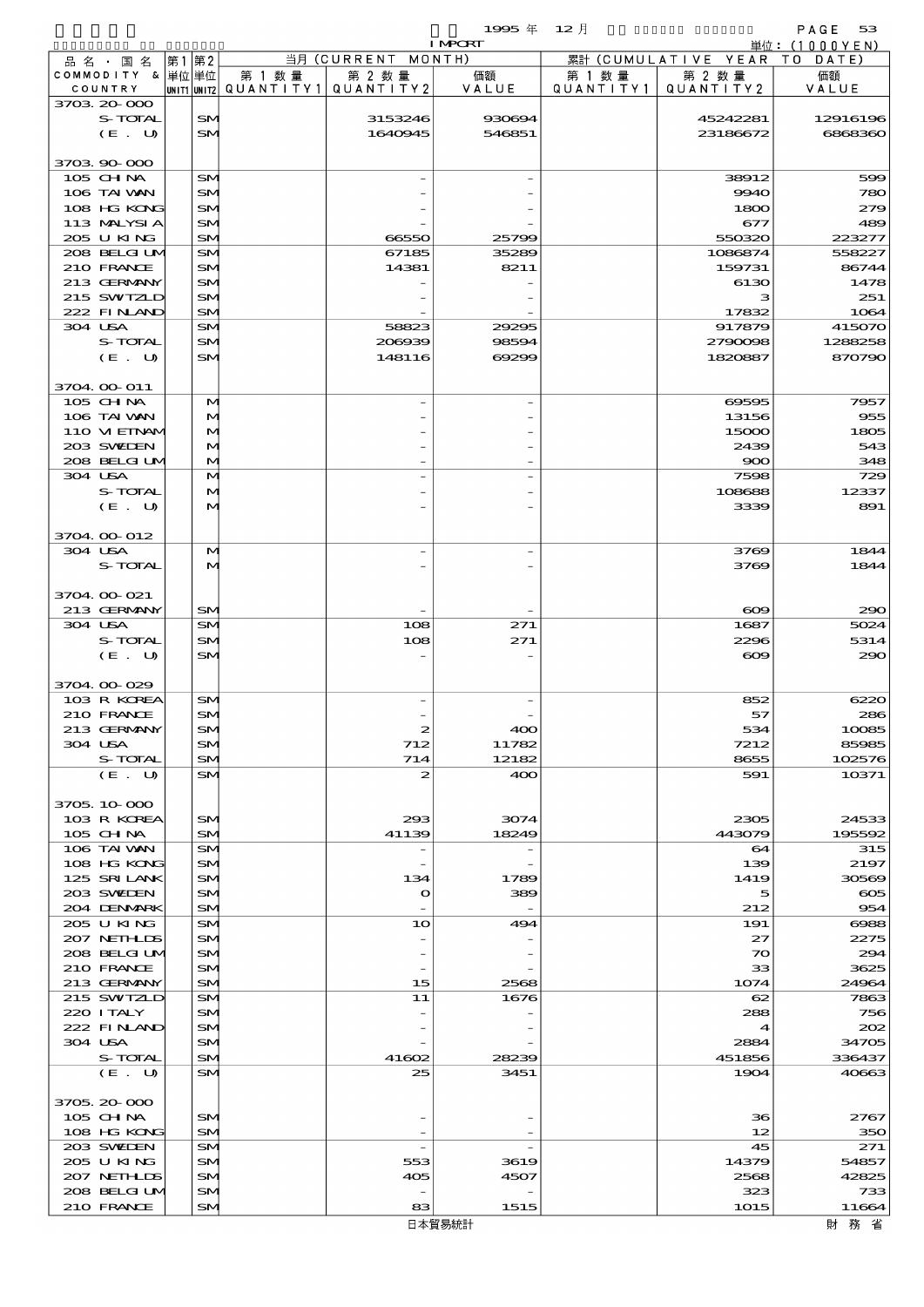|                               |    |              |                          |                              | 1995 $#$       | $12$ 月               |                               | PAGE<br>54       |
|-------------------------------|----|--------------|--------------------------|------------------------------|----------------|----------------------|-------------------------------|------------------|
|                               |    |              |                          |                              | <b>I MPORT</b> |                      |                               | 単位: (1000YEN)    |
| 品 名 ・ 国 名<br>COMMODITY & 単位単位 | 第1 | 第2           | 第 1 数量                   | 当月 (CURRENT MONTH)<br>第 2 数量 | 価額             |                      | 累計 (CUMULATIVE YEAR<br>第 2 数量 | TO DATE)<br>価額   |
| COUNTRY                       |    |              | unit1 unit2  Q∪ANT   TY1 | QUANTITY 2                   | VALUE          | 第 1 数 量<br>QUANTITY1 | QUANTITY 2                    | VALUE            |
| 3705, 20-000                  |    |              |                          |                              |                |                      |                               |                  |
| 213 GERMANY                   |    | <b>SM</b>    |                          | 65                           | 881            |                      | 3120                          | 51117            |
| 215 SWIZLD                    |    | SN           |                          |                              |                |                      | $_{\infty}$                   | 569              |
| 217 PORTUGL                   |    | SM           |                          |                              |                |                      | 40                            | 202              |
| 224 RLSSIAN                   |    | SM           |                          |                              |                |                      | $\infty$                      | 1971             |
| 304 USA<br>S-TOTAL            |    | SM<br>SM     |                          | 4840<br>5946                 | 39502<br>50024 |                      | 64521<br>86145                | 359878<br>527204 |
| $(E_U U)$                     |    | SM           |                          | 1106                         | 10522          |                      | 21490                         | 161669           |
|                               |    |              |                          |                              |                |                      |                               |                  |
| 3705.90-000                   |    |              |                          |                              |                |                      |                               |                  |
| 103 R KOREA                   |    | SM           |                          | 82                           | 42537          |                      | 434                           | 309823           |
| 105 CH NA                     |    | <b>SM</b>    |                          | 313                          | 1857           |                      | 1964                          | 10457            |
| 106 TAI VAN                   |    | <b>SM</b>    |                          | $\mathbf o$                  | 1178           |                      | 24                            | 17776            |
| 108 HG KONG                   |    | <b>SM</b>    |                          |                              |                |                      | 9815                          | 1844<br>846      |
| 112 SNGAPOR<br>113 MALYSIA    |    | SM<br>SM     |                          | 2305                         | 1091           |                      | $\mathbf o$<br>2305           | 1323             |
| 203 SWIDEN                    |    | <b>SM</b>    |                          |                              |                |                      | 390                           | 520              |
| 205 U KING                    |    | SN           |                          | 24                           | 1155           |                      | 2664                          | 17842            |
| 207 NETHLIS                   |    | <b>SM</b>    |                          | 18                           | 297            |                      | 40                            | 6205             |
| 208 BELGI UM                  |    | SM           |                          |                              |                |                      | 5                             | 247              |
| 210 FRANCE                    |    | SM           |                          | 1291                         | 7061           |                      | 3454                          | 18184            |
| 213 GERMANY                   |    | <b>SM</b>    |                          | 11                           | 2057           |                      | 667                           | 38716            |
| 215 SWIZLD                    |    | SN           |                          | $\bullet$                    | 210            |                      | 261                           | 10813            |
| 220 I TALY                    |    | <b>SM</b>    |                          |                              |                |                      | 339                           | 1711             |
| 224 RUSSIAN<br>302 CANADA     |    | SM<br>SM     |                          | $\mathbf{o}$                 | 1191           |                      | $\mathbf o$<br>125            | 2032<br>8462     |
| 304 USA                       |    | <b>SM</b>    |                          | 525                          | 107825         |                      | 13659                         | 1157534          |
| S-TOTAL                       |    | SN           |                          | 4569                         | 166459         |                      | 36146                         | 1604335          |
| (E. U)                        |    | SM           |                          | 1344                         | 10570          |                      | 7559                          | 83425            |
|                               |    |              |                          |                              |                |                      |                               |                  |
| 3706 10 192                   |    |              |                          |                              |                |                      |                               |                  |
| 103 R KOREA                   |    | M            |                          |                              |                |                      | 1493                          | 754              |
| 105 CHNA                      |    | M            |                          |                              |                |                      | 51066                         | 10212            |
| 108 HG KONG                   |    | M            |                          | 13164                        | 2335           |                      | 22712                         | 3968             |
| 117 PH LPIN<br>205 U KING     |    | M<br>M       |                          | 5502                         | 937            |                      | 16556<br>57960                | 3311<br>9763     |
| 210 FRANCE                    |    | M            |                          |                              |                |                      | 39891                         | 7398             |
| 213 GERMANY                   |    | M            |                          |                              |                |                      | 5733                          | 973              |
| 302 CANADA                    |    | $\mathbf{M}$ |                          | 3023                         | 431            |                      | 8411                          | 1131             |
| 304 USA                       |    | M            |                          | 26308                        | 6012           |                      | 344160                        | 64115            |
| 601 ALSTRAL                   |    | M            |                          |                              |                |                      | 8243                          | 1320             |
| 606 NEWELD                    |    |              |                          |                              |                |                      | 3169                          | 422              |
| S-TOTAL                       |    | M            |                          | 47997                        | 9715           |                      | 559394                        | 103367           |
| (E. U)                        |    | M            |                          | 5502                         | 937            |                      | 103584                        | 18134            |
| 3706 10 199                   |    |              |                          |                              |                |                      |                               |                  |
| 103 R KOREA                   |    | M            |                          |                              |                |                      | 120066                        | 5077             |
| 105 CH NA                     |    | M            |                          | 20267                        | 1416           |                      | 83538                         | 5950             |
| 107 MONGOL                    |    | M            |                          |                              |                |                      | 10621                         | 1978             |
| 108 HG KONG                   |    | M            |                          | 66390                        | 2878           |                      | 169607                        | 11783            |
| <b>117 PHLPIN</b>             |    | M            |                          |                              |                |                      | 4049                          | 212              |
| $123$ INIA                    |    | M            |                          | 4863                         | 243            |                      | 14667                         | 952              |
| 133 I RAN<br>204 DENMARK      |    | M<br>M       |                          |                              |                |                      | 12231<br>7973                 | 611<br>398       |
| 205 U KING                    |    | M            |                          | 104579                       | 4680           |                      | 639489                        | 25127            |
| 210 FRANCE                    |    | M            |                          | 13045                        | 652            |                      | 494208                        | 33785            |
| 213 GERMANY                   |    | M            |                          |                              |                |                      | 23607                         | 1272             |
| 215 SWIZLD                    |    | M            |                          |                              |                |                      | 4745                          | 438              |
| 220 I TALY                    |    | M            |                          |                              |                |                      | 49630                         | 4096             |
| 223 POLAND                    |    | M            |                          |                              |                |                      | 20097                         | 1278             |
| 224 RUSSI AN                  |    | M            |                          |                              |                |                      | 44342                         | 4248             |
| 227 H.NGARY<br>230 GREECE     |    | M            |                          |                              |                |                      | 1241O<br>10250                | 868<br>512       |
| 245 CZECH                     |    | M<br>M       |                          |                              |                |                      | 2183                          | 286              |
| 302 CANADA                    |    | M            |                          |                              |                |                      | 11890                         | 703              |
| 304 USA                       |    | M            |                          | 660752                       | 29064          |                      | 15423806                      | 689920           |
| 313 CANAL Z                   |    | $\mathbf{M}$ |                          |                              |                |                      | 363                           | 461              |
| 601 ALSTRAL                   |    | M            |                          |                              |                |                      | 21520                         | 1537             |
| S-TOTAL                       |    | M            |                          | 869896                       | 38933          |                      | 17181292                      | 791492           |
| (E. U)                        |    | M            |                          | 117624                       | 5332           |                      | 1225157                       | 65190            |
| 3706 10 200                   |    |              |                          |                              |                |                      |                               |                  |
| 103 R KOREA                   |    | M            |                          |                              |                |                      | 3171                          | 792              |
| 106 TAI VAN                   |    | M            |                          |                              |                |                      | 1066                          | 306              |
| 137 SU ARAB                   |    | M            |                          |                              |                |                      | 2840                          | 71O              |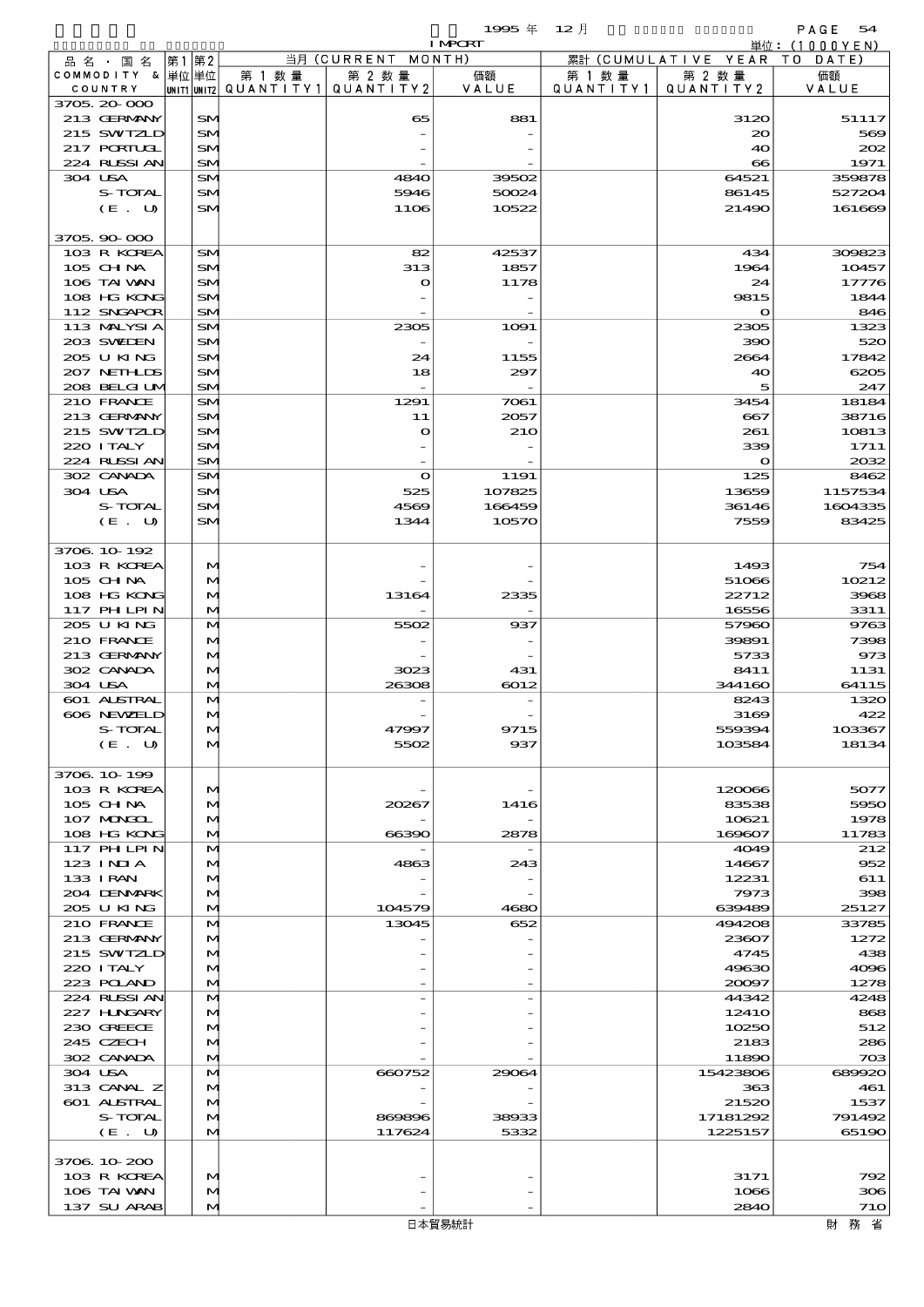$\overline{1995}$   $\overline{4}$   $\overline{12}$   $\overline{7}$   $\overline{12}$   $\overline{7}$   $\overline{5}$   $\overline{5}$   $\overline{5}$   $\overline{5}$   $\overline{12}$   $\overline{7}$   $\overline{12}$   $\overline{13}$   $\overline{13}$   $\overline{14}$   $\overline{15}$   $\overline{11}$   $\overline{13}$   $\overline{12}$   $\overline{15}$   $\overline{13}$   $\overline{12$ 

|                                  |       |                   |        |                                                  | <b>I MPORT</b>   |                     |                              | 単位: (1000 Y E N)   |
|----------------------------------|-------|-------------------|--------|--------------------------------------------------|------------------|---------------------|------------------------------|--------------------|
| 品名・国名                            | 第1 第2 |                   |        | 当月 (CURRENT MONTH)                               |                  |                     | 累計 (CUMULATIVE YEAR TO DATE) |                    |
| COMMODITY & 単位単位<br>COUNTRY      |       |                   | 第 1 数量 | 第 2 数量<br> UNIT1 UNIT2  QUANT I TY1  QUANT I TY2 | 価額<br>VALUE      | 第 1 数量<br>QUANTITY1 | 第 2 数量<br>QUANTITY 2         | 価額<br>VALUE        |
| 3706 10 200                      |       |                   |        |                                                  |                  |                     |                              |                    |
| 205 U KING                       |       | $\mathbf{M}$      |        |                                                  |                  |                     | 3659                         | 1080               |
| 210 FRANCE                       |       | M                 |        | 1800                                             | 462              |                     | 2400                         | 877                |
| 302 CANADA                       |       | M                 |        |                                                  |                  |                     | 9550                         | 1926               |
| 304 USA                          |       | $\bf M$           |        | 1341O                                            | 2625             |                     | 170912                       | 48795              |
| 305 MEXICO<br>S-TOTAL            |       | $\mathbf{M}$<br>M |        | 15210                                            | 3087             |                     | 150<br>193748                | 206<br>54692       |
| (E. U)                           |       | $\bf M$           |        | 1800                                             | 462              |                     | 6059                         | 1957               |
|                                  |       |                   |        |                                                  |                  |                     |                              |                    |
| 3706 90 100                      |       |                   |        |                                                  |                  |                     |                              |                    |
| 213 GERMANY                      |       | M                 |        |                                                  |                  |                     | 4373                         | $\infty$           |
| 304 USA                          |       | M                 |        | 7054                                             | 1004             |                     | 105286                       | 15681              |
| S-TOTAL<br>(E. U)                |       | M<br>м            |        | 7054                                             | 1004             |                     | 109659<br>4373               | 16281<br>$\infty$  |
|                                  |       |                   |        |                                                  |                  |                     |                              |                    |
| 3706 90 200                      |       |                   |        |                                                  |                  |                     |                              |                    |
| 205 U KING                       |       | M                 |        | 2212                                             | 243              |                     | 2697                         | 570                |
| 207 NETHLIS                      |       | M                 |        |                                                  |                  |                     | 968                          | 400                |
| <b>218 SPAIN</b>                 |       | $\mathbf{M}$      |        | 4693                                             | 797              |                     | 4693                         | 797                |
| 220 I TALY                       |       | м                 |        |                                                  |                  |                     | 990                          | 1178               |
| 302 CANADA<br>304 USA            |       | M<br>M            |        | 12182                                            | 1532             |                     | 18228<br>171508              | 1822<br>43666      |
| 601 ALSTRAL                      |       | M                 |        |                                                  |                  |                     | 2252                         | 400                |
| S-TOTAL                          |       | M                 |        | 19087                                            | 2572             |                     | 201336                       | 48833              |
| (E. U)                           |       | $\bf M$           |        | 6905                                             | <b>1O4O</b>      |                     | 9348                         | 2945               |
|                                  |       |                   |        |                                                  |                  |                     |                              |                    |
| 3707.10-000                      |       |                   |        |                                                  |                  |                     |                              |                    |
| 103 R KOREA                      |       | KG                |        | 800                                              | 3568             |                     | 3800                         | 16947              |
| 105 CH NA<br>112 SNGAPOR         |       | KG<br>KG          |        | 74063                                            | 22408            |                     | 832<br>1589376               | 755<br>321017      |
| 205 U KING                       |       | KG                |        | 3720                                             | 2340             |                     | 16573                        | 11878              |
| 207 NETHLIS                      |       | KG                |        |                                                  |                  |                     | $\bf{60}$                    | 4883               |
| 208 BELGILM                      |       | KG                |        |                                                  |                  |                     | 1050                         | $\infty$           |
| 213 GERMANY                      |       | KG                |        | 180                                              | 346              |                     | 180                          | 346                |
| 215 SWIZLD                       |       | KG                |        | 1212                                             | 1522             |                     | 7805                         | 8104               |
| 220 I TALY                       |       | KG                |        |                                                  |                  |                     | 10337                        | 14489              |
| 304 USA                          |       | KG                |        | 26<br>80001                                      | 307<br>30491     |                     | 1609                         | 12652              |
| S-TOTAL<br>(E. U)                |       | KG<br>KG          |        | 3900                                             | 2686             |                     | 1632222<br>28800             | 391671<br>32196    |
|                                  |       |                   |        |                                                  |                  |                     |                              |                    |
| 3707.90-000                      |       |                   |        |                                                  |                  |                     |                              |                    |
| 103 R KOREA                      |       | KG                |        | 2640                                             | 6670             |                     | 51054                        | 88884              |
| 105 CHNA                         |       | KG                |        | 16969                                            | 52237            |                     | 112589                       | 336756             |
| 106 TAI WAN                      |       | KG                |        |                                                  |                  |                     | 629                          | 1272               |
| 112 SNGAPOR<br>113 MALYSIA       |       | KC<br>KG          |        | 2580<br>1221                                     | 5270<br>2401     |                     | 68743<br>8481                | 83829<br>8095      |
| 143 ISRAEL                       |       | KC                |        | 2705                                             | 20422            |                     | 8028                         | 54001              |
| 205 U KING                       |       | KG                |        | 836                                              | 222              |                     | 41159                        | 26218              |
| 207 NETHLIS                      |       | KG                |        |                                                  |                  |                     | 18172                        | 12804              |
| 208 BELGI UM                     |       | KG                |        | 79909                                            | 19504            |                     | 1077932                      | 294199             |
| 210 FRANCE                       |       | KG                |        | 3441                                             | 3862             |                     | 84009                        | 70484              |
| 213 GERMANY                      |       | KC                |        | 149071                                           | 67221            |                     | 1485528                      | 644375             |
| 215 SWIZLD<br><b>217 PORTUGL</b> |       | KG<br>KG          |        | 1508                                             | 12205            |                     | 11498<br>900                 | 113368<br>257      |
| 218 SPAIN                        |       | KC                |        | 922                                              | 757              |                     | 3252                         | 1944               |
| 220 I TALY                       |       | KG                |        | 40582                                            | 15580            |                     | 255950                       | 101609             |
| 302 CANADA                       |       | KG                |        | 160                                              | 223              |                     | 11063                        | 22481              |
| 304 USA                          |       | KG                |        | 990974                                           | 537153           |                     | 14006076                     | 6405050            |
| 601 ALSTRAL                      |       | KG                |        | 5208                                             | 4267             |                     | 7364                         | 12234              |
| S-TOTAL<br>(E. U)                |       | KC<br>KG          |        | 1298726<br>274761                                | 747994<br>107146 |                     | 17252427<br>2966902          | 8277860<br>1151890 |
|                                  |       |                   |        |                                                  |                  |                     |                              |                    |
| 3801. 10 010                     |       |                   |        |                                                  |                  |                     |                              |                    |
| 103 R KOREA                      |       | KG                |        | 9120                                             | 2570             |                     | 134440                       | 33315              |
| 105 CH NA                        |       | KC                |        |                                                  |                  |                     | 98000                        | 4437               |
| 205 U KING                       |       | KG                |        |                                                  |                  |                     | 2500                         | 324                |
| 208 BELGI UM                     |       | KG                |        |                                                  |                  |                     | 4400                         | 2325               |
| 213 GERMANY<br>215 SWIZLD        |       | KG<br>KG          |        |                                                  |                  |                     | 3000<br>475700               | 1204<br>178464     |
| 304 USA                          |       | KC                |        |                                                  |                  |                     | 42454                        | 14818              |
| S-TOTAL                          |       | KG                |        | 9120                                             | 2570             |                     | 760494                       | 234887             |
| (E. U)                           |       | KG                |        |                                                  |                  |                     | 9900                         | 3853               |
|                                  |       |                   |        |                                                  |                  |                     |                              |                    |
| 3801. 10 090                     |       |                   |        |                                                  |                  |                     |                              |                    |
| 103 R KOREA                      |       | KC                |        | 25000                                            | 3362             |                     | 273500                       | 35333              |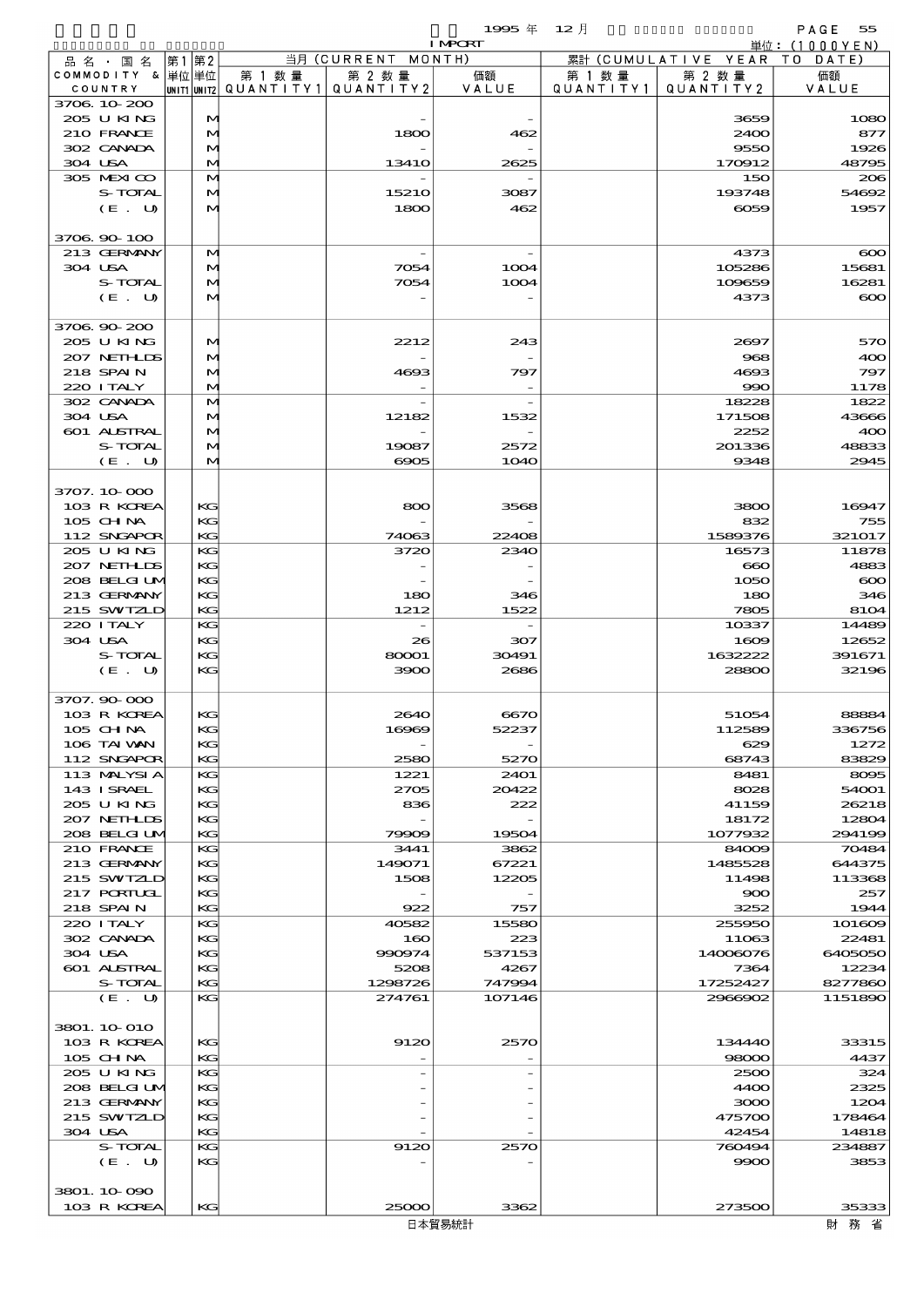|                             |         |    |          |                                                  |                    | 1995年          | $12$ 月               |                      | PAGE<br>56       |
|-----------------------------|---------|----|----------|--------------------------------------------------|--------------------|----------------|----------------------|----------------------|------------------|
|                             |         |    |          |                                                  |                    | <b>I MPORT</b> |                      |                      | 単位:(1000YEN)     |
| 品 名 ・ 国 名                   |         | 第1 | 第2       |                                                  | 当月 (CURRENT MONTH) |                |                      | 累計 (CUMULATIVE YEAR  | T O<br>DATE      |
| COMMODITY & 単位単位<br>COUNTRY |         |    |          | 第 1 数量<br> unit1 unit2  Q∪ANT   TY1  Q∪ANT   TY2 | 第 2 数量             | 価額<br>VALUE    | 第 1 数 量<br>QUANTITY1 | 第 2 数量<br>QUANTITY 2 | 価額<br>VALUE      |
| 3801.10090                  |         |    |          |                                                  |                    |                |                      |                      |                  |
| $105$ CHNA                  |         |    | KG       |                                                  | 1943050            | 94949          |                      | 30075714             | 1065129          |
| 203 SWIEN                   |         |    | KG       |                                                  |                    |                |                      | 96652                | 6316             |
| 205 U KING                  |         |    | KG       |                                                  |                    |                |                      | 4405                 | 1741             |
| 207 NETHLIS                 |         |    | KG       |                                                  |                    |                |                      | 757                  | 408              |
| 210 FRANCE                  |         |    | KG       |                                                  | 735                | 2652           |                      | 11651                | 39654            |
| 213 GERMANY                 |         |    | KG       |                                                  | 36285              | 4041           |                      | 90805                | 77148            |
| 215 SWIZLD                  |         |    | KG       |                                                  | 1185               | 2879           |                      | 30600                | 28224            |
| 304 USA                     |         |    | KG       |                                                  | $\infty$           | 4595           |                      | 842989               | 214922           |
|                             | S-TOTAL |    | KG       |                                                  | 2012314            | 112478         |                      | 31426873             | 1468875          |
|                             | (E. U)  |    | KG       |                                                  | 37020              | 6693           |                      | 204070               | 125267           |
|                             |         |    |          |                                                  |                    |                |                      |                      |                  |
| 3801. 20-000                |         |    |          |                                                  |                    |                |                      |                      |                  |
| 205 U KING                  |         |    | KG       |                                                  |                    |                |                      | 250                  | <b>41O</b>       |
| 207 NETHLIS                 |         |    | KG       |                                                  | 2020               | 446            |                      | 3020                 | 2335             |
| 304 USA                     |         |    | KG       |                                                  | 3817               | 2021           |                      | 559841               | 456199           |
|                             | S-TOTAL |    | KG       |                                                  | 5837               | 2467           |                      | 563111               | 458944           |
|                             | (E. U)  |    | KG       |                                                  | 2020               | 446            |                      | 3270                 | 2745             |
| 3801.30 000                 |         |    |          |                                                  |                    |                |                      |                      |                  |
|                             |         |    |          |                                                  | 54000              |                |                      |                      |                  |
| $105$ CHNA<br>202 NRWAY     |         |    | KG<br>KG |                                                  |                    | 1751           |                      | 650000<br>1427190    | 20899<br>63724   |
| 213 GERMANY                 |         |    | KG       |                                                  |                    |                |                      | 2                    | 1044             |
|                             | S-TOTAL |    | KG       |                                                  | 54000              | 1751           |                      | 2077192              | 85667            |
|                             | (E. U)  |    | KG       |                                                  |                    |                |                      | 2                    | 1044             |
|                             |         |    |          |                                                  |                    |                |                      |                      |                  |
| 3801.90.000                 |         |    |          |                                                  |                    |                |                      |                      |                  |
| 103 R KOREA                 |         |    | KG       |                                                  | 334                | 692            |                      | 634                  | 1124             |
| 105 CH NA                   |         |    | KG       |                                                  | 681593             | 12251          |                      | 2735701              | 51347            |
| $123$ INIA                  |         |    | KG       |                                                  |                    |                |                      | 400                  | 444              |
| 205 U KING                  |         |    | KG       |                                                  | 1887               | 4664           |                      | 19955                | 46029            |
| 210 FRANCE                  |         |    | KG       |                                                  |                    |                |                      | 1925                 | 5488             |
| 213 GERMANY                 |         |    | KG       |                                                  | 2272               | 6567           |                      | 17269                | 46621            |
| 304 USA                     |         |    | KG       |                                                  | 2040               | 9436           |                      | 21319                | 74937            |
|                             | S-TOTAL |    | KG       |                                                  | 688126             | 33610          |                      | 2797203              | 225990           |
|                             | (E. U)  |    | KG       |                                                  | 4159               | 11231          |                      | 39149                | 98138            |
|                             |         |    |          |                                                  |                    |                |                      |                      |                  |
| 3802 10 000                 |         |    |          |                                                  |                    |                |                      |                      |                  |
| 103 R KOREA                 |         |    | KG       |                                                  | 10000              | 1500           |                      | 34000                | 5873             |
| 105 CHNA                    |         |    | KG       |                                                  | 830520             | 89250          |                      | 10171469             | 914878           |
| 106 TAI WAN                 |         |    | KG       |                                                  | 10000              | 1200           |                      | 127894               | 23605            |
| 108 HG KONG                 |         |    | KG       |                                                  | 38                 | 2923           |                      | 125                  | 9484             |
| 110 VIEINAM                 |         |    | KG       |                                                  | 12000              | 1842           |                      | 34000                | 4823             |
| 111 THAILND                 |         |    | KG       |                                                  | 7656               | 1256           |                      | 276368               | 32772            |
| 113 MALYSIA                 |         |    | KG<br>KG |                                                  | 403732             | 51927          |                      | 5821262              | 689608           |
| 117 PH LPIN                 |         |    |          |                                                  | 906230             | 94641          |                      | 10807268             | 1062217          |
| 118 I NDSI A<br>125 SRILANK |         |    | KG<br>KG |                                                  | 399450<br>66200    | 63623<br>6399  |                      | 2643191<br>1321900   | 310725<br>108422 |
| 201 I CELAND                |         |    | KG       |                                                  |                    |                |                      | 1664                 | 1211             |
| 205 U KING                  |         |    | KG       |                                                  | 28800              | 7241           |                      | 84900                | 22800            |
| 206 IRELAND                 |         |    | KG       |                                                  |                    |                |                      | 369                  | 844              |
| 207 NETHLIDS                |         |    | KG       |                                                  | 69305              | 17182          |                      | 994018               | 292785           |
| 208 BELGI UM                |         |    | KG       |                                                  | 36000              | 5760           |                      | 282600               | 41057            |
| 210 FRANCE                  |         |    | KG       |                                                  | 53600              | 20231          |                      | 452960               | 152261           |
| 213 GERMANY                 |         |    | KG       |                                                  |                    |                |                      | 38943                | 26047            |
| 304 USA                     |         |    | KG       |                                                  | 396660             | 75771          |                      | 2564523              | 536178           |
| <b>601 ALSTRAL</b>          |         |    | KG       |                                                  |                    |                |                      | 28660                | 3714             |
|                             | S-TOTAL |    | KG       |                                                  | 3230191            | 440746         |                      | 35686114             | 4239304          |
|                             | (E. U)  |    | KG       |                                                  | 187705             | 50414          |                      | 1853790              | 535794           |
|                             |         |    |          |                                                  |                    |                |                      |                      |                  |
| 3802 90 000                 |         |    |          |                                                  |                    |                |                      |                      |                  |
| 103 R KOREA                 |         |    | KG       |                                                  | 30000              | 1572           |                      | 90000                | 4754             |
| 105 CH NA                   |         |    | KG       |                                                  |                    |                |                      | 99975                | 4012             |
| 117 PH LPIN                 |         |    | KG       |                                                  |                    |                |                      | 12780                | 413              |
| 118 I NDSI A                |         |    | KG       |                                                  | 114000             | 5367           |                      | 945300               | 48475            |
| 205 U KING                  |         |    | KG       |                                                  |                    |                |                      | 394500               | 11703            |
| 213 GERMANY                 |         |    | KG       |                                                  |                    |                |                      | 77825                | 11933            |
| 218 SPAIN                   |         |    | KG       |                                                  |                    |                |                      | 138688               | 5089             |
| 225 ALSTRIA<br>304 USA      |         |    | KG<br>KG |                                                  | 821334             |                |                      | 580<br>14874689      | 204<br>771957    |
|                             | S-TOTAL |    | KG       |                                                  | 965334             | 55147<br>62086 |                      | 16634337             | 858540           |
|                             | (E. U)  |    | KG       |                                                  |                    |                |                      | 611593               | 28929            |
|                             |         |    |          |                                                  |                    |                |                      |                      |                  |
| 3803 00 000                 |         |    |          |                                                  |                    |                |                      |                      |                  |
| 304 USA                     |         |    | KG       |                                                  | 3502468            | 117938         |                      | 55378768             | 1632358          |
|                             |         |    |          |                                                  |                    |                |                      |                      |                  |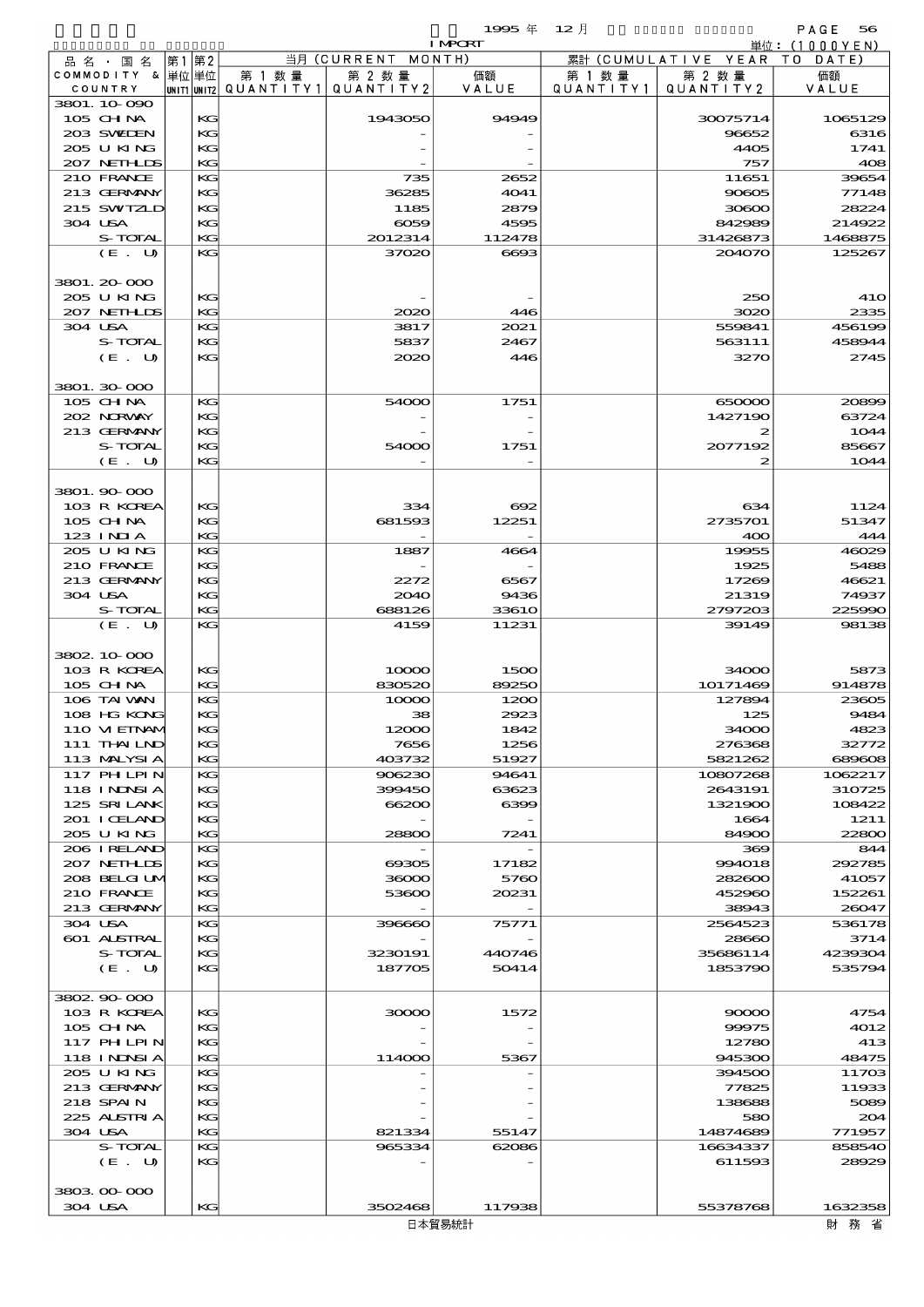$1995 \nsubseteq 12 \nexists$ 

| <b>I MPORT</b>              |          |        |                                                  |                      |                      |                              | 単位: (1000YEN) |
|-----------------------------|----------|--------|--------------------------------------------------|----------------------|----------------------|------------------------------|---------------|
| 品名・国名                       | 第1第2     |        | 当月 (CURRENT MONTH)                               |                      |                      | 累計 (CUMULATIVE YEAR TO DATE) |               |
| COMMODITY & 単位単位<br>COUNTRY |          | 第 1 数量 | 第 2 数量<br> UNIT1 UNIT2  QUANT   TY1  QUANT   TY2 | 価額<br>VALUE          | 第 1 数 量<br>QUANTITY1 | 第 2 数量<br>QUANTITY 2         | 価額<br>VALUE   |
| 3803 00 000                 |          |        |                                                  |                      |                      |                              |               |
| S-TOTAL                     | KG       |        | 3502468                                          | 117938               |                      | 55378768                     | 1632358       |
| 3804.00.000                 |          |        |                                                  |                      |                      |                              |               |
| 105 CH NA                   | KG       |        | 459000                                           | 12727                |                      | 6790366                      | 154321        |
| 202 NORWAY                  | KG       |        | 339000                                           | 15896                |                      | 6996400                      | 297403        |
| 203 SWIDEN<br>205 U KING    | КG<br>KG |        |                                                  |                      |                      | 159300                       | 5029          |
| 210 FRANCE                  | KG       |        | 40000                                            | 1483                 |                      | 9900<br>484000               | 1294<br>16404 |
| 213 GERMANY                 | KG.      |        |                                                  |                      |                      | 122994                       | 5401          |
| 222 FINAND                  | KG       |        |                                                  |                      |                      | 400000                       | 22623         |
| 304 USA                     | KG       |        | 4538843                                          | 97094                |                      | 61023834                     | 1086680       |
| S-TOTAL                     | KG       |        | 5376843                                          | 127200               |                      | 75986794                     | 1589155       |
| (E. U)                      | KG       |        | 40000                                            | 1483                 |                      | 1176194                      | 50751         |
| 3805 10 000                 |          |        |                                                  |                      |                      |                              |               |
| 105 CHNA                    | KG       |        | 223475                                           | 18542                |                      | 4347079                      | 253631        |
| 118 I NDSI A<br>304 USA     | KG<br>KG |        | 19550                                            | 1324                 |                      | 19550                        | 1324<br>55371 |
| 410 BRAZIL                  | KG.      |        | 57600                                            | 4505                 |                      | 691855<br>129200             | 10066         |
| 606 NEWELD                  | KG       |        | 56540                                            | 10322                |                      | 1066171                      | 123483        |
| S-TOTAL                     | KG       |        | 357165                                           | 34693                |                      | 6253855                      | 443875        |
| 3805 20 000                 |          |        |                                                  |                      |                      |                              |               |
| 105 CH NA                   | $K$ $G$  |        | 28800                                            | 3888                 |                      | 172800                       | 18016         |
| 205 U KING                  | KG       |        |                                                  |                      |                      | 8600                         | 1864          |
| 304 USA                     | $K$ $G$  |        | 2450                                             | 739                  |                      | 9047                         | 2508          |
| 413 ARCENT                  | KG       |        |                                                  |                      |                      | 4180                         | 639           |
| S-TOTAL                     | KG       |        | 31250                                            | 4627                 |                      | 194627                       | 23027         |
| (E. U)                      | KG.      |        |                                                  |                      |                      | 8600                         | 1864          |
| 3805, 90-000                |          |        |                                                  |                      |                      |                              |               |
| 105 CH NA                   | KG       |        | 27200                                            | 2359                 |                      | $\infty$                     | 5199          |
| 304 USA                     | KG       |        | 13656                                            | 1832                 |                      | 13656                        | 1832          |
| S-TOTAL                     | KG       |        | 40856                                            | 4191                 |                      | 81656                        | 7031          |
| 3806 10 000                 |          |        |                                                  |                      |                      |                              |               |
| 103 R KOREA                 | KG       |        | 3000                                             | 450                  |                      | 9000                         | 1350          |
| 105 CHNA                    | KG       |        | 8593425                                          | 679081               |                      | 70256247                     | 4850170       |
| 108 HG KONG                 | KG.      |        |                                                  |                      |                      | 216000                       | 12083         |
| 110 VIEINAM                 | KG       |        | 70080                                            | 491O                 |                      | 560640                       | 34901         |
| 118 INNSI A                 | KG       |        | 234000                                           | 17048                |                      | 4309200                      | 279629        |
| 205 U KING                  | KG       |        |                                                  |                      |                      | 780                          | 711           |
| 210 FRANCE                  | КG       |        |                                                  |                      |                      | 52                           | 408           |
| 217 PORIUGI                 | KG       |        |                                                  |                      |                      | 120000                       | 13835         |
| 225 ALSTRIA<br>304 USA      | KG<br>KG |        | 402644                                           | 59955                |                      | $\infty$<br>2077073          | 315<br>273705 |
| 410 BRAZIL                  | KG       |        |                                                  |                      |                      | 64000                        | 5504          |
| 413 ARCENT                  | KG       |        |                                                  |                      |                      | 12800                        | 4452          |
| 606 NEWELD                  | KG       |        |                                                  |                      |                      | 387200                       | 26925         |
| S-TOTAL                     | KG       |        | 9303149                                          | 761444               |                      | 78013082                     | 5503988       |
| (E U)                       | KG       |        |                                                  |                      |                      | 120022                       | 15269         |
| 3806.20-000                 |          |        |                                                  |                      |                      |                              |               |
| 218 SPAIN                   | KG       |        |                                                  |                      |                      | 2000                         | 279           |
| 304 USA                     | KG       |        |                                                  |                      |                      | 154004                       | 34700         |
| S-TOTAL<br>(E U)            | KG<br>KG |        |                                                  |                      |                      | 156004<br>2000               | 34979<br>279  |
|                             |          |        |                                                  |                      |                      |                              |               |
| 3806 30 000                 |          |        |                                                  |                      |                      |                              |               |
| 105 CHNA                    | KG       |        | 5000                                             | 585                  |                      | 48000                        | 6101          |
| 207 NETHLIS                 | KG       |        |                                                  |                      |                      | 2000                         | 497           |
| 304 USA                     | KG       |        | 32658                                            | 12699                |                      | 257585                       | 71536         |
| 606 NEWELD<br>S-TOTAL       | KG<br>KG |        | 17550<br>55208                                   | 3126<br><b>16410</b> |                      | 43150<br>350735              | 7052<br>85186 |
| (E. U)                      | KG       |        |                                                  |                      |                      | 2000                         | 497           |
|                             |          |        |                                                  |                      |                      |                              |               |
| 3806.90-000<br>103 R KOREA  | KG       |        |                                                  |                      |                      | 350                          | 227           |
| $105$ CHNA                  | KG       |        | 309400                                           | 35748                |                      | 4173000                      | 394481        |
| 203 SWELEN                  | KG       |        |                                                  |                      |                      | 51440                        | 10901         |
| 205 U KING                  | KG       |        | $\boldsymbol{\infty}$                            | 275                  |                      | 37660                        | 16012         |
| 207 NETHLIS                 | KG       |        |                                                  |                      |                      | 207800                       | 45403         |
| 208 BELGI UM                | KG       |        |                                                  |                      |                      | 26775                        | 5925          |
| 210 FRANCE                  | KG       |        | 11OO                                             | 477                  |                      | 4400                         | 2122          |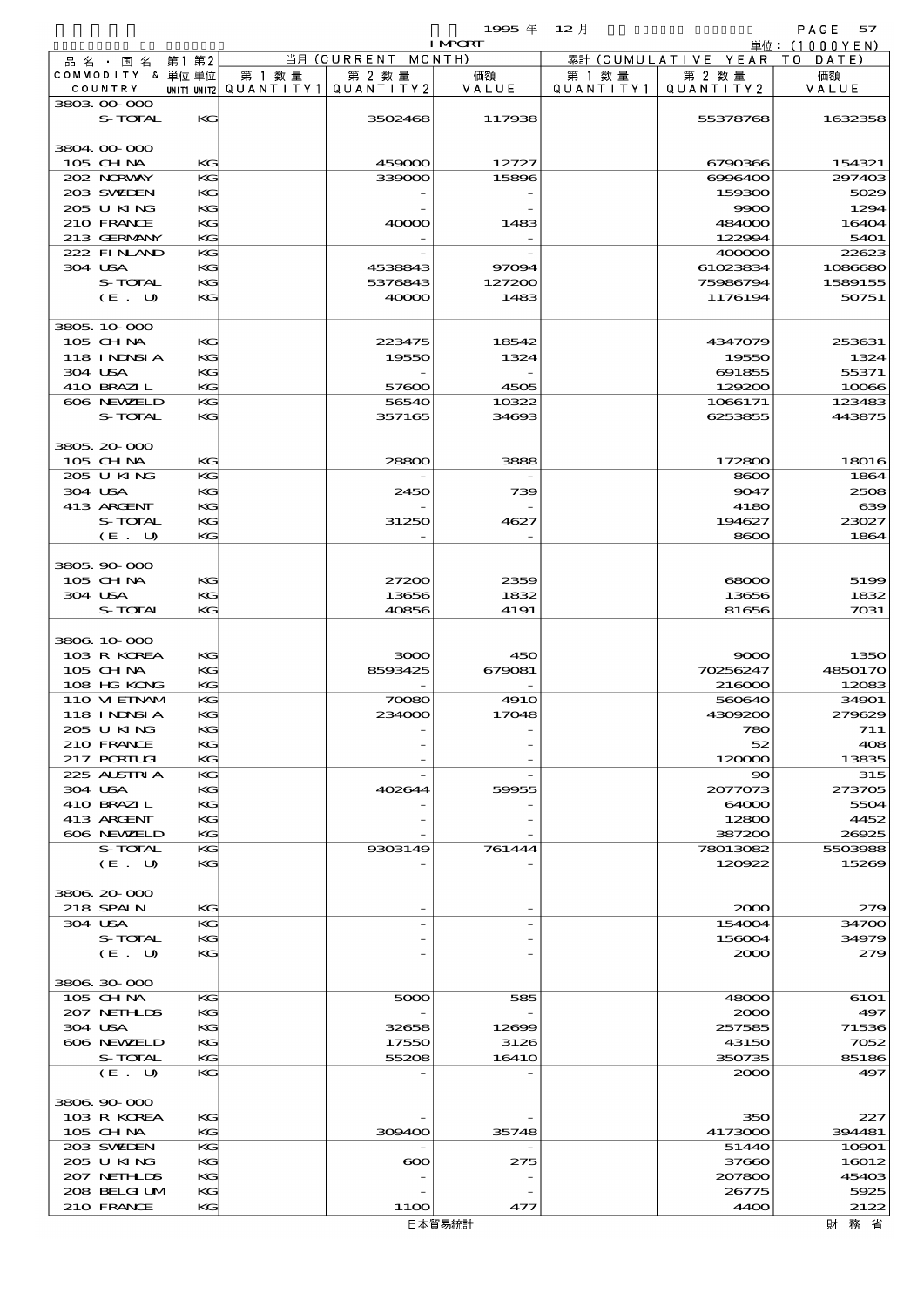|                           |          |                                       |                    | 1995年 12月      |           |                              | PAGE<br>58      |
|---------------------------|----------|---------------------------------------|--------------------|----------------|-----------|------------------------------|-----------------|
|                           |          |                                       |                    | <b>I MPORT</b> |           |                              | 単位: $(1000YEN)$ |
| 品 名 ・ 国 名                 | 第1第2     |                                       | 当月 (CURRENT MONTH) |                |           | 累計 (CUMULATIVE YEAR TO DATE) |                 |
| COMMODITY & 単位単位          |          | 第 1 数 量                               | 第 2 数量             | 価額             | 第 1 数 量   | 第 2 数量                       | 価額              |
| COUNTRY                   |          | unit1 unit2  Q∪ANT   TY1  Q∪ANT   TY2 |                    | VALUE          | QUANTITY1 | QUANTITY2                    | VALUE           |
| 3806 90 000               |          |                                       |                    |                |           |                              |                 |
| 213 GERMANY               | KG       |                                       |                    |                |           | 13300                        | 4847            |
| 304 USA                   | KG       |                                       | 267288             | 54710          |           | 2172555                      | 521289          |
| 413 ARCENT                | KG       |                                       |                    |                |           | 38700                        | 6819            |
| S-TOTAL                   | KG<br>KG |                                       | 578388             | 91210<br>752   |           | 6725980<br>341375            | 1008026         |
| (E. U)                    |          |                                       | 1700               |                |           |                              | 8521O           |
| 3807.00.000               |          |                                       |                    |                |           |                              |                 |
| 113 MALYSIA               | KG       |                                       |                    |                |           | 19413                        | 2203            |
| 203 SWIEN                 | KG       |                                       | 3000               | 111OO          |           | 27600                        | 136948          |
| 210 FRANCE                | KG       |                                       |                    |                |           | 3440                         | 1203            |
| 213 GERMANY               | KG       |                                       | 31600              | 7329           |           | 204800                       | 48943           |
| 304 USA                   | KG       |                                       | 6630               | 1129           |           | 198156                       | 46514           |
| 410 BRAZIL                | KG       |                                       |                    |                |           | 80000                        | 25056           |
| S-TOTAL                   | KG       |                                       | 41230              | 19558          |           | 533409                       | 260867          |
| $(E_U U)$                 | KG       |                                       | 34600              | 18429          |           | 235840                       | 187094          |
|                           |          |                                       |                    |                |           |                              |                 |
| 3808 10 010               |          |                                       |                    |                |           |                              |                 |
| 103 R KOREA               | KG       |                                       | 32080              | 68258          |           | 321466                       | 606706          |
| 105 CHNA                  | KG       |                                       |                    |                |           | 39205                        | 50313           |
| 106 TAI VAN               | KG       |                                       |                    |                |           | 5153                         | 9494            |
| $111$ THAILND             | KG       |                                       |                    |                |           | 60778                        | 79125           |
| <b>118 INNSIA</b>         | KG       |                                       |                    |                |           | 88920                        | 22077           |
| $123$ $1$ NIA             | KG       |                                       |                    |                |           | 320                          | 376             |
| 203 SWIEN                 | KG       |                                       |                    |                |           | 36729                        | 36665           |
| 207 NETHLIS               | KG       |                                       | 300                | 554            |           | 1076                         | 2763            |
| 208 BELGI UM              | KG       |                                       | 1000               | 1489           |           | 2200                         | 3349            |
| 210 FRANCE                | KG       |                                       | 1687               | 14130          |           | 28445                        | 217909          |
| 213 GERMANY               | KG       |                                       |                    |                |           | 62243                        | 230595          |
| 215 SWIZLD                | KG       |                                       |                    |                |           | 4085                         | 28429           |
| 302 CANADA                | KG       |                                       |                    |                |           | 52606                        | 25820           |
| 304 USA                   | KG       |                                       | 2013               | 18728          |           | 128369                       | 285353          |
| 601 ALSTRAL               | KG       |                                       |                    |                |           | 1666                         | 3844            |
| S-TOTAL                   | KG       |                                       | 37080              | 103159         |           | 833261                       | 1602818         |
| (E. U)                    | KG       |                                       | 2987               | 16173          |           | 130693                       | 491281          |
|                           |          |                                       |                    |                |           |                              |                 |
| 3808 10 020               |          |                                       |                    |                |           |                              |                 |
| 205 U KING                | KG       |                                       | 30240              | 145866         |           | 39060                        | 186383          |
| 207 NETHLIS               | KG       |                                       | 16046              | 39131          |           | 31866                        | 71871           |
| 220 I TALY                | KG       |                                       |                    |                |           | 200236                       | 231159          |
| 304 USA                   | KG       |                                       | 57                 | 441            |           | 1555                         | 12316           |
| S-TOTAL                   | KG       |                                       | 46343              | 185438         |           | 272717                       | 501729          |
| (E. U)                    | KG       |                                       | 46286              | 184997         |           | 271162                       | 489413          |
|                           |          |                                       |                    |                |           |                              |                 |
| 3808 10 091               |          |                                       |                    |                |           |                              |                 |
| 103 R KOREA               | KG       |                                       |                    |                |           | 4380                         | 6705            |
| 204 DENMARK<br>205 U KING | KG<br>KG |                                       | 4800               | 10281          |           | 460<br>85076                 | 457<br>181960   |
| 210 FRANCE                | KG       |                                       | 52320              | 94176          |           | 121704                       | 219743          |
|                           | KG       |                                       | 19725              | 37954          |           | 228360                       |                 |
| 213 GERMANY<br>304 USA    | KG       |                                       |                    |                |           | 36805                        | 441234<br>20634 |
| 410 BRAZIL                | KG       |                                       |                    |                |           | 15400                        | 18441           |
| S-TOTAL                   | KG       |                                       | 76845              | 142411         |           | 492185                       | 889174          |
| (E. U)                    | KG       |                                       | 76845              | 142411         |           | 435600                       | 843394          |
|                           |          |                                       |                    |                |           |                              |                 |
| 3808 10 099               |          |                                       |                    |                |           |                              |                 |
| 103 R KOREA               | KG       |                                       |                    |                |           | 350                          | 1061            |
| 105 CH NA                 | KG       |                                       |                    |                |           | 500                          | 3032            |
| 113 MALYSIA               | KG       |                                       |                    |                |           | 5000                         | 5526            |
| $123$ INIA                | KG       |                                       |                    |                |           | 1375                         | 22301           |
| 205 U KING                | KG       |                                       |                    |                |           | 15040                        | 43352           |
| 207 NETHLIS               | KG       |                                       |                    |                |           | 11025                        | 47476           |
| 208 BELGI UM              | KG       |                                       |                    |                |           | 20120                        | 4230            |
| 210 FRANCE                | KG       |                                       | 550                | 578            |           | 59856                        | 259564          |
| 213 GERMANY               | KG       |                                       | 11OO               | 4207           |           | 16750                        | 59729           |
| 304 USA                   | KG       |                                       | 26791              | 78313          |           | 225956                       | 620830          |
| 410 BRAZIL                | KG       |                                       |                    |                |           | 10800                        | 14513           |
| S-TOTAL                   | KG       |                                       | 28441              | 83098          |           | 366572                       | 1081614         |
| (E. U)                    | KG       |                                       | 1650               | 4785           |           | 122791                       | 414351          |
|                           |          |                                       |                    |                |           |                              |                 |
| 3808 20 010               |          |                                       |                    |                |           |                              |                 |
| 103 R KOREA               | KG       |                                       | 3200               | 2072           |           | 21038                        | 15180           |
| 106 TAI VAN               | KG       |                                       |                    |                |           | 3000                         | 3660            |
| 205 U KING                | KG       |                                       | 232                | 3645           |           | 498                          | 4725            |
| 210 FRANCE                | KG       |                                       | 72960              | 44218          |           | 796590                       | 465286          |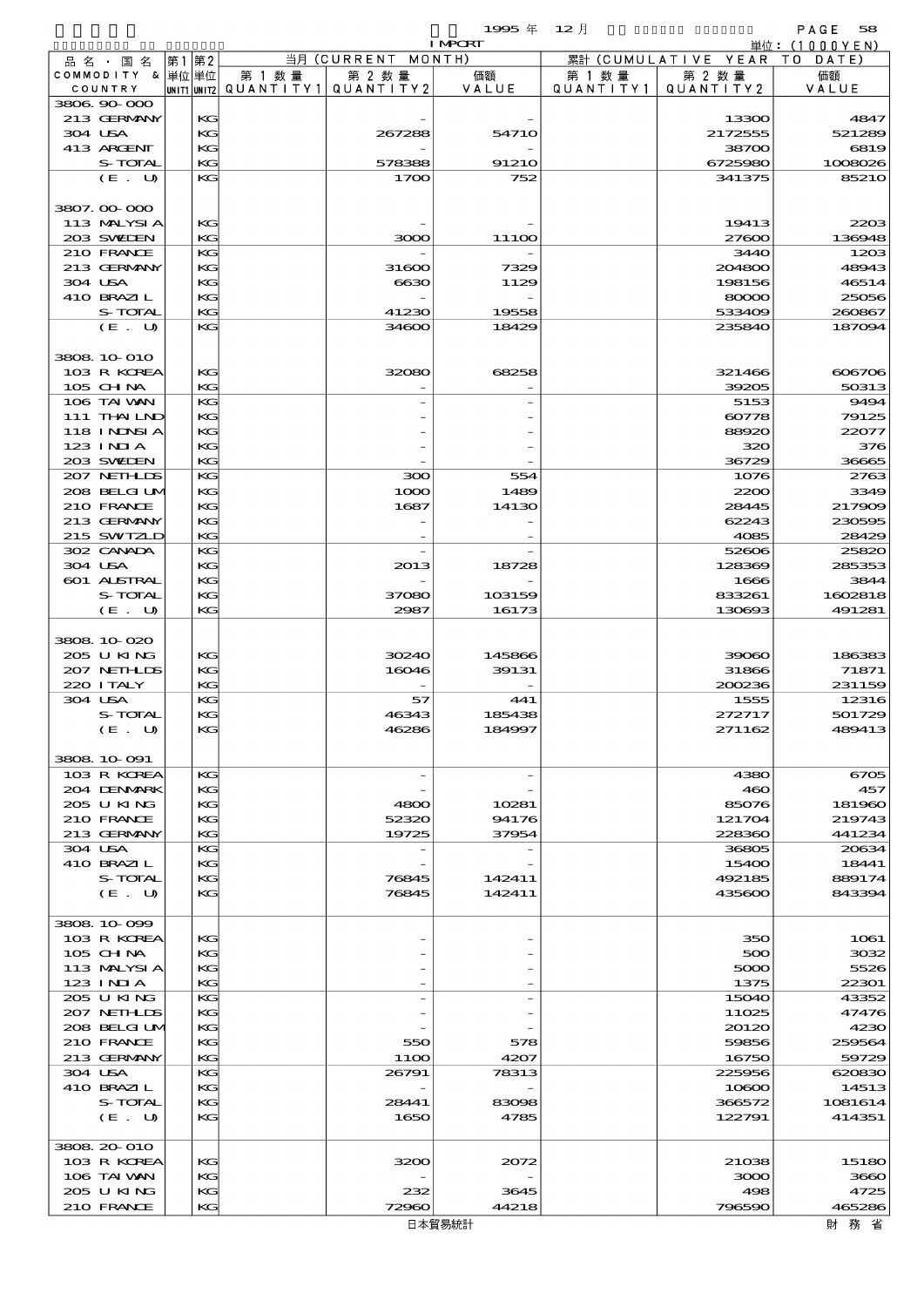$1995 \nless 12 \nless 12$ 

|         |                               |          |        |                                 | <b>I MPORT</b> |           |                              | 単位:(1000YEN)             |
|---------|-------------------------------|----------|--------|---------------------------------|----------------|-----------|------------------------------|--------------------------|
|         | 品名・国名                         | 第1 第2    |        | 当月 (CURRENT MONTH)              |                |           | 累計 (CUMULATIVE YEAR TO DATE) |                          |
|         | COMMODITY & 単位単位              |          | 第 1 数量 | 第 2 数量                          | 価額             | 第 1 数 量   | 第 2 数量                       | 価額                       |
|         | COUNTRY<br>3808 20 010        |          |        | UNIT1 UNIT2 QUANTITY1 QUANTITY2 | VALUE          | QUANTITY1 | QUANTITY 2                   | VALUE                    |
|         | 213 GERMANY                   | KG       |        | $\circ$                         | 232            |           | 58                           | 1097                     |
| 304 USA |                               | KG       |        | 21580                           | 12304          |           | 125198                       | 201501                   |
|         | S-TOTAL                       | KG       |        | 97972                           | 62471          |           | 946382                       | 691449                   |
|         | (E. U)                        | KG       |        | 73192                           | 48095          |           | 797146                       | 471108                   |
|         |                               |          |        |                                 |                |           |                              |                          |
|         | 3808 20 090                   |          |        |                                 |                |           |                              |                          |
|         | 103 R KOREA                   | KG       |        |                                 |                |           | 16000                        | 9028                     |
|         | 105 CHNA<br>106 TAI VAN       | KG<br>KG |        |                                 |                |           | 1000<br>3120                 | 1428<br>2685             |
|         | 112 SNGAPOR                   | KG       |        | 2000                            | 1711           |           | 11688                        | 8780                     |
|         | 205 U KING                    | КG       |        | 187270                          | 128968         |           | 1947900                      | 1347014                  |
|         | 206 IRELAND                   | KG       |        |                                 |                |           | 142000                       | 238116                   |
|         | 207 NETHLIS                   | KС       |        |                                 |                |           | 21175                        | 12066                    |
|         | 210 FRANCE                    | KG       |        | 281460                          | 319031         |           | 3587633                      | 2835183                  |
|         | 213 GERMANY                   | KG       |        | 73200                           | 40296          |           | 668401                       | 557213                   |
|         | 215 SWIZLD<br>218 SPAIN       | КG<br>KG |        | 500<br>108000                   | 584<br>46149   |           | 53365<br>1080000             | 461935<br>430344         |
|         | 220 ITALY                     | KС       |        | 16230                           | 70295          |           | 118220                       | 462510                   |
| 304 USA |                               | KG       |        | 78667                           | 50314          |           | 1381009                      | 2133937                  |
|         | S-TOTAL                       | KG       |        | 747327                          | 657348         |           | 9031511                      | 8500239                  |
|         | (E. U)                        | KG       |        | 666160                          | 604739         |           | 7565329                      | 5882446                  |
|         |                               |          |        |                                 |                |           |                              |                          |
|         | 3808 30 010                   |          |        |                                 |                |           |                              |                          |
|         | 103 R KOREA<br>105 CHNA       | KG<br>KG |        | 254                             | 276            |           | 7100<br>254                  | 2324<br>276              |
|         | 106 TAI VAN                   | KG       |        | 23400                           | 24380          |           | 788426                       | 547268                   |
|         | 143 ISRAEL                    | KG       |        |                                 |                |           | 7200                         | 2944                     |
|         | 204 DENMARK                   | KС       |        |                                 |                |           | 244                          | 1336                     |
|         | 207 NETHLIS                   | KG       |        |                                 |                |           | 259                          | 2149                     |
|         | 208 BELGI UM                  | KG       |        | 217574                          | 266504         |           | 1160101                      | 1420998                  |
|         | 213 GERMANY                   | KG       |        | 3030                            | 7120           |           | 38997                        | 63981                    |
| 304 USA | 218 SPAIN                     | KG<br>KG |        | 5707                            | 16835          |           | 200<br>45653                 | 427<br>128130            |
|         | S-TOTAL                       | KG       |        | 249965                          | 315115         |           | 2048434                      | 2169833                  |
|         | (E. U)                        | KG       |        | 220604                          | 273624         |           | 1199801                      | 1488891                  |
|         |                               |          |        |                                 |                |           |                              |                          |
|         | 3808 30 090                   |          |        |                                 |                |           |                              |                          |
|         | 103 R KOREA                   | KG       |        |                                 |                |           | 25229                        | 24002                    |
|         | 105 CHNA                      | KG       |        |                                 |                |           | 200                          | 431                      |
|         | 106 TAI VAN<br>111 THAILND    | KG<br>KG |        |                                 |                |           | 54290<br>2325                | 23860<br>1103            |
|         | 118 INNSI A                   | KG       |        |                                 |                |           | 8198                         | 4462                     |
|         | 2005 U KING                   | KС       |        | 51300                           | 39640          |           | 644097                       | 657290                   |
|         | 207 NETHLIS                   | KG       |        |                                 |                |           | 236                          | 561                      |
|         | 208 BELGI UM                  | KG       |        |                                 |                |           | 1903129                      | 2067848                  |
|         | 210 FRANCE                    | KG       |        | 14000                           | 74224          |           | 89280                        | 428771                   |
|         | 213 GERMANY                   | KG       |        | 75600                           | 204120         |           | 608563                       | 1604459                  |
|         | 215 SWIZLD<br>220 I TALY      | KС<br>KG |        | 81700                           | 99244          |           | 248596<br>72600              | 270924<br>198504         |
|         | 227 HNGARY                    | KG       |        | 12000                           | 2718           |           | 24000                        | 5042                     |
| 304 USA |                               | KG       |        | 250441                          | 505639         |           | 1072204                      | 2116743                  |
|         | 324 PRIRICO                   | KG       |        |                                 |                |           | 800                          | 107980                   |
|         | 401 COLMBIA                   | KС       |        |                                 |                |           | 45114                        | 36932                    |
|         | 410 BRAZIL                    | KG       |        | 4950                            | 15235          |           | <b>75810</b>                 | 122678                   |
|         | <b>601 ALSTRAL</b><br>S-TOTAL | KG<br>KG |        | 489991                          | 940820         |           | 2054<br>4876725              | 1391<br>7672981          |
|         | (E. U)                        | KG       |        | 140900                          | 317984         |           | 3317905                      | 4957433                  |
|         |                               |          |        |                                 |                |           |                              |                          |
|         | 3808 40 000                   |          |        |                                 |                |           |                              |                          |
|         | 105 CHNA                      | KG       |        |                                 |                |           | 12170                        | 2656                     |
|         | $111$ THAILND                 | KG       |        |                                 |                |           | 47020                        | 4391                     |
|         | 205 U KING<br>207 NETHLIS     | KG<br>KС |        | 2961                            | 3451           |           | 6822<br>333                  | 8173<br>11 <sub>10</sub> |
|         | 213 GERMANY                   | KG       |        | 21 <sub>10</sub>                | 1671           |           | 16344                        | 10722                    |
| 304 USA |                               | KG       |        | 380                             | 808            |           | 17593                        | 21095                    |
|         | S-TOTAL                       | KG       |        | 5451                            | 5930           |           | 100282                       | 48147                    |
|         | (E. U)                        | KG       |        | 5071                            | 5122           |           | 23499                        | 20005                    |
|         |                               |          |        |                                 |                |           |                              |                          |
|         | 3808 90 000<br>103 R KOREA    | KG       |        | 396                             | 3207           |           | 13430                        | 13320                    |
|         | $105$ CHNA                    | KG       |        |                                 |                |           | 6296                         | 2680                     |
|         | 106 TAI VAN                   | KG       |        |                                 |                |           | 2076                         | 1102                     |
|         | 112 SNGAPOR                   | КG       |        | 16500                           | 4701           |           | 125500                       | 32629                    |
|         | 203 SWIEN                     | KG       |        |                                 |                |           | 800                          | 688                      |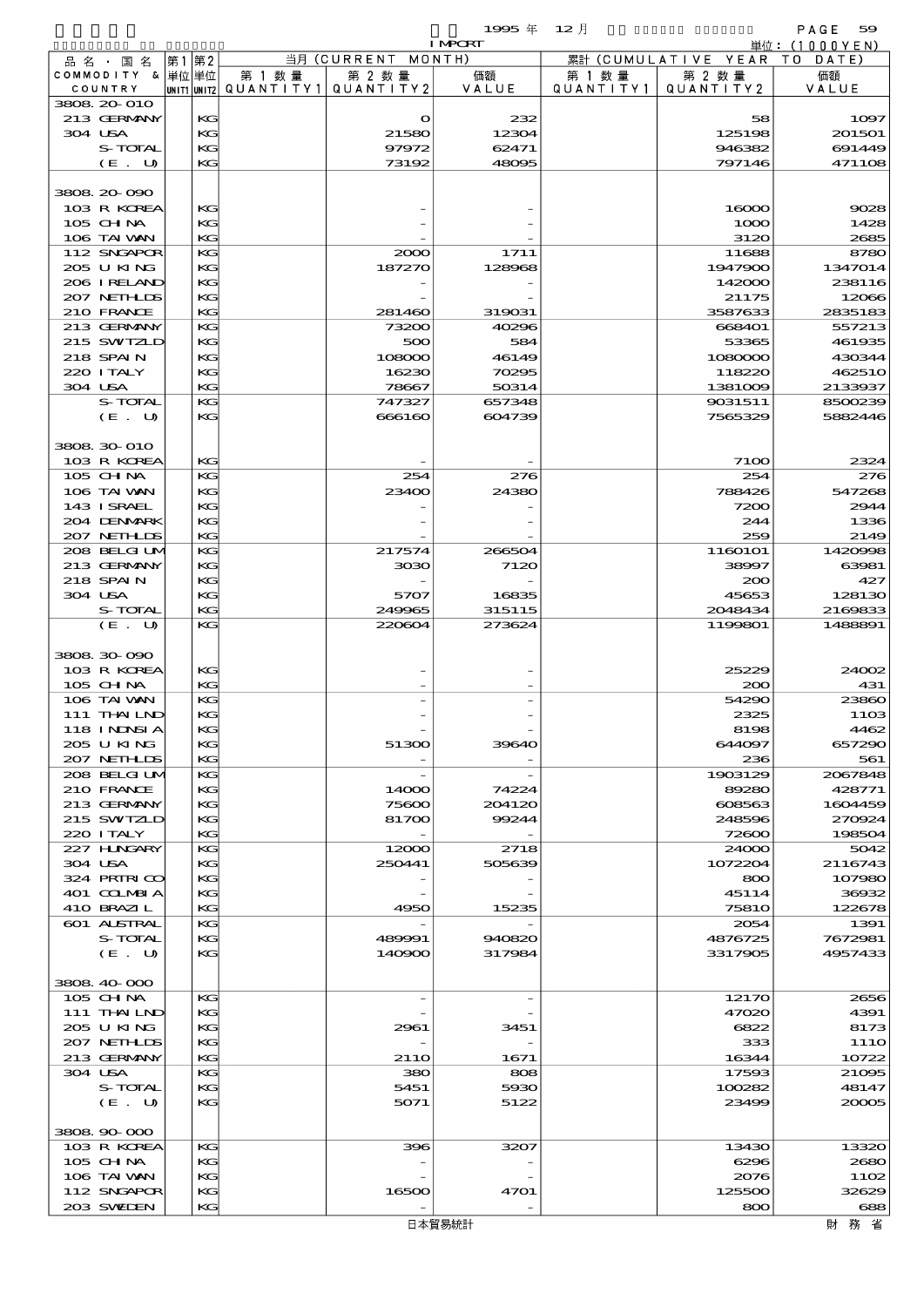|                             |          |                                      |                      | 1995 $#$       | $12$ 月               |                      | PAGE<br>$\boldsymbol{\infty}$ |
|-----------------------------|----------|--------------------------------------|----------------------|----------------|----------------------|----------------------|-------------------------------|
|                             |          |                                      |                      | <b>I MPORT</b> |                      |                      | 単位:(1000YEN)                  |
| 品名・国名                       | 第1 第2    |                                      | 当月 (CURRENT          | MONTH)         |                      | 累計 (CUMULATIVE YEAR) | DATE)<br>T O                  |
| COMMODITY & 単位単位<br>COUNTRY |          | 第 1 数 量<br> unit1 unit2  Q∪ANT   TY1 | 第 2 数量<br>QUANTITY 2 | 価額<br>VALUE    | 第 1 数 量<br>QUANTITY1 | 第 2 数量<br>QUANTITY 2 | 価額<br>VALUE                   |
| 3808 90 000                 |          |                                      |                      |                |                      |                      |                               |
| 205 U KING                  | KC       |                                      | 67200                | 14370          |                      | 1208226              | 373540                        |
| 213 GERMANY                 | KG       |                                      | 43323                | 29703          |                      | 925241               | 469072                        |
| 302 CANADA                  | KG       |                                      |                      |                |                      | 49                   | 490                           |
| 304 USA                     | KG       |                                      |                      |                |                      | 204105               | 125201                        |
| 601 ALSTRAL                 | KG       |                                      |                      |                |                      | 320                  | 394                           |
| S-TOTAL<br>(E. U)           | KC<br>KG |                                      | 127419<br>110523     | 51981<br>44073 |                      | 2486043<br>2134267   | 1019116<br>843300             |
|                             |          |                                      |                      |                |                      |                      |                               |
| 3809 10 000                 |          |                                      |                      |                |                      |                      |                               |
| 105 CH NA                   | KG       |                                      |                      |                |                      | 1000                 | 201                           |
| 111 THAILND                 | KC       |                                      | 126000               | 7167           |                      | 927000               | 47012                         |
| <b>118 INNSIA</b>           | KG       |                                      | 114000               | 2678           |                      | 190000               | 4417                          |
| 225 ALSTRIA                 | KG       |                                      |                      |                |                      | 18000                | 1300                          |
| 304 USA                     | KG       |                                      | 1496                 | 250            |                      | 1496                 | 250                           |
| S-TOTAL                     | KG       |                                      | 241496               | 10095          |                      | 1137496              | 53180                         |
| (E. U)                      | KG       |                                      |                      |                |                      | 18000                | 1300                          |
|                             |          |                                      |                      |                |                      |                      |                               |
| 3809. 91-010<br>106 TAI VAN | KG       |                                      |                      |                |                      | 5000                 | 1050                          |
| 108 HG KONG                 | KG       |                                      |                      |                |                      | 19694                | 4842                          |
| 205 U KING                  | KC       |                                      | $\bf{660}$           | 341            |                      | <b>7710</b>          | 4501                          |
| 208 BELGI UM                | KG       |                                      | 16500                | 6918           |                      | 83368                | 64369                         |
| 210 FRANCE                  | KG       |                                      | 23000                | 5071           |                      | 196540               | 42623                         |
| 213 GERMANY                 | KG       |                                      | 8400                 | 16908          |                      | 114710               | 114080                        |
| 215 SWIZLD                  | KG       |                                      | 13880                | 3751           |                      | 217052               | 72966                         |
| 304 USA                     | KG       |                                      | 46150                | 16428          |                      | 376861               | 131771                        |
| <b>S-TOTAL</b>              | KG       |                                      | 108590               | 49417          |                      | 1020935              | 436202                        |
| (E. U)                      | KG       |                                      | 48560                | 29238          |                      | 402328               | 225573                        |
|                             |          |                                      |                      |                |                      |                      |                               |
| 3809.91-090                 |          |                                      |                      |                |                      |                      |                               |
| 103 R KOREA<br>$105$ CHNA   | KG<br>KG |                                      | 2900                 | 1411           |                      | 46202<br>36350       | 36426<br>4569                 |
| 106 TAI VAN                 | KG       |                                      | 7040                 | 1508           |                      | 57990                | 10946                         |
| 108 HG KONG                 | KG       |                                      |                      |                |                      | 22005                | 7205                          |
| $123$ INIA                  | KG       |                                      | 17000                | 2154           |                      | 17000                | 2154                          |
| 204 DENMARK                 | KG       |                                      |                      |                |                      | 60480                | 144032                        |
| 205 U KING                  | KG       |                                      | 2600                 | 1312           |                      | 38075                | 14666                         |
| 207 NETHLIS                 | KC       |                                      |                      |                |                      | 61910                | 17315                         |
| 208 BELGI UM                | KG       |                                      |                      |                |                      | 1330                 | 2409                          |
| 210 FRANCE                  | KG       |                                      |                      |                |                      | 39200                | 6442                          |
| 213 GERMANY                 | KG       |                                      | 31743                | 10951          |                      | 865731               | 267861                        |
| 215 SWTZLD                  | KG       |                                      | 4200                 | 2124           |                      | 181185               | 74206                         |
| 218 SPAIN<br>220 I TALY     | KC<br>KG |                                      |                      |                |                      | 21000<br>2509        | 3511<br><b>1O11</b>           |
| 304 USA                     | KG       |                                      | 43451                | 21015          |                      | 358857               | 144521                        |
| 402 VENEZLA                 | KG       |                                      |                      |                |                      | 10080                | 953                           |
| S-TOTAL                     | KG       |                                      | 108934               | 40475          |                      | 1819904              | 738227                        |
| (E. U)                      | KG       |                                      | 34343                | 12263          |                      | 1090235              | 457247                        |
|                             |          |                                      |                      |                |                      |                      |                               |
| 3809.92-000                 |          |                                      |                      |                |                      |                      |                               |
| 103 R KOREA                 | KG       |                                      |                      |                |                      | 64260                | 6786                          |
| 108 HG KONG                 | KG       |                                      |                      |                |                      | 14400                | 1758                          |
| 143 I SRAEL                 | KG       |                                      |                      |                |                      | 580                  | 523                           |
| 205 U KING<br>207 NETHLIS   | KG<br>KC |                                      | 2000                 | 514            |                      | 4667<br>27300        | 1031<br>$\infty$ 94           |
| 208 BELGI UM                | KC       |                                      | 3520                 | 14227          |                      | 34000                | 39122                         |
| 213 GERMANY                 | KG       |                                      | 540                  | 224            |                      | 34889                | 6826                          |
| 215 SWIZLD                  | KC       |                                      |                      |                |                      | 31590                | 20330                         |
| 304 USA                     | KG       |                                      | 31219                | 8073           |                      | 213536               | 55820                         |
| S-TOTAL                     | KG       |                                      | 37279                | 23038          |                      | 425222               | 138290                        |
| (E. U)                      | KG       |                                      | $\infty$             | 14965          |                      | 100856               | 53073                         |
|                             |          |                                      |                      |                |                      |                      |                               |
| 3809.93-000                 |          |                                      |                      |                |                      |                      |                               |
| $105$ CHNA                  | KG<br>KG |                                      | 20000                | 794            |                      | 27650                | 3455                          |
| 112 SNGAPOR<br>205 U KING   | KG       |                                      | 9534<br>8010         | 3148<br>1515   |                      | 70967<br>153336      | 27414<br>36249                |
| 207 NETHLIDS                | KG       |                                      | 5235                 | 872            |                      | 98035                | 11335                         |
| 208 BELGI UM                | KC       |                                      | 2575                 | 5467           |                      | 27085                | 36961                         |
| 210 FRANCE                  | KC       |                                      | 1450                 | 1195           |                      | 27590                | 11632                         |
| 213 GERMANY                 | KG       |                                      | 62519                | 15186          |                      | 830066               | 244401                        |

215 SWIZLD  $|{\bf K}$   $|$  -  $|$  -  $|$  -  $|$  3171 3060 218 SPAIN KG 3790 1163 58080 13428  $220 \text{ ITALY}$   $\begin{vmatrix} 17720 \\ 17720 \end{vmatrix}$   $771221$   $208872$ 302 CANADA KG 4670 1641 37650 11963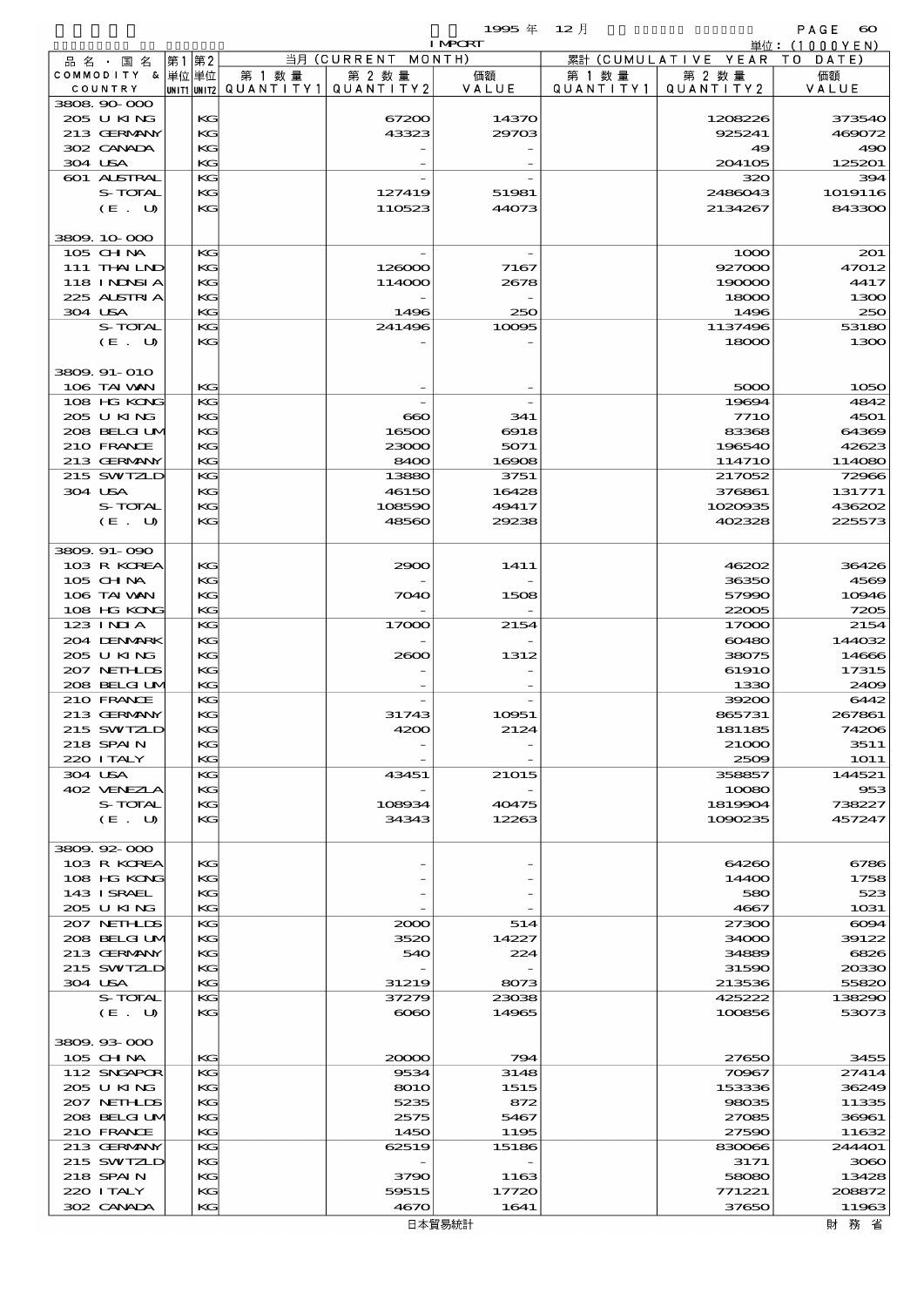|                               |       |          |                                       |                                 | 1995 $#$                         | $12$ 月    |                                        | $PAGE$ 61       |
|-------------------------------|-------|----------|---------------------------------------|---------------------------------|----------------------------------|-----------|----------------------------------------|-----------------|
|                               |       |          |                                       | 当月 (CURRENT MONTH)              | <b>I MPORT</b>                   |           |                                        | 単位: (1000YEN)   |
| 品 名 ・ 国 名<br>COMMODITY & 単位単位 | 第1 第2 |          | 第 1 数量                                | 第 2 数量                          | 価額                               | 第 1 数量    | 累計 (CUMULATIVE YEAR TO DATE)<br>第 2 数量 | 価額              |
| COUNTRY                       |       |          | unit1 unit2  QUANT   TY1  QUANT   TY2 |                                 | VALUE                            | QUANTITY1 | QUANTITY2                              | VALUE           |
| 3809.93.000                   |       |          |                                       |                                 |                                  |           |                                        |                 |
| 304 USA                       |       | KG       |                                       | 25099                           | 9723                             |           | 342307                                 | 110328          |
| S-TOTAL                       |       | KG       |                                       | 202397                          | 58424                            |           | 2447158                                | 719098          |
| (E. U)                        |       | KG       |                                       | 143094                          | 43118                            |           | 1965413                                | 562878          |
| 3810 10 000                   |       |          |                                       |                                 |                                  |           |                                        |                 |
| 103 R KOREA                   |       | KG       |                                       | 12800                           | 1280                             |           | 64000                                  | 6400            |
| 105 CHNA                      |       | KG       |                                       | 112100                          | 10975                            |           | 1298472                                | 143637          |
| 108 HG KONG                   |       | KG       |                                       |                                 |                                  |           | 330                                    | 2380            |
| 112 SNGAPOR                   |       | KG       |                                       |                                 |                                  |           | 1995                                   | 1605            |
| 117 PHLPIN                    |       | KG       |                                       |                                 |                                  |           | 8                                      | 898             |
| 202 NRWAY<br>205 U KING       |       | KG<br>KG |                                       | 2400<br>611O                    | 249<br>1251                      |           | 2400<br>44540                          | 249<br>18915    |
| 208 BELGI UM                  |       | KG       |                                       | 22200                           | 4282                             |           | 61700                                  | 11751           |
| 210 FRANCE                    |       | KG       |                                       |                                 |                                  |           | 500                                    | 583             |
| 213 GERMANY                   |       | KG       |                                       | 38708                           | 23914                            |           | 482745                                 | 230337          |
| 215 SWIZLD                    |       | KG       |                                       |                                 |                                  |           | 5                                      | 3722            |
| 220 I TALY                    |       | KG       |                                       | 200                             | 376                              |           | 2216                                   | 2224            |
| 304 USA                       |       | KG       |                                       | 36518                           | 17641                            |           | 560180                                 | 248641          |
| 305 MEXICO<br>410 BRAZIL      |       | KG<br>KG |                                       | $\overline{\phantom{a}}$<br>417 | 377                              |           | 191<br>2694                            | 274<br>2856     |
| 601 ALSTRAL                   |       | KG       |                                       |                                 |                                  |           | 100                                    | 304             |
| S-TOTAL                       |       | KG       |                                       | 231453                          | 60345                            |           | 2522076                                | 674776          |
| (E. U)                        |       | KG       |                                       | 67218                           | 29823                            |           | 591701                                 | 263810          |
|                               |       |          |                                       |                                 |                                  |           |                                        |                 |
| 3810 90 000                   |       |          |                                       |                                 |                                  |           |                                        |                 |
| 103 R KOREA                   |       | KG       |                                       |                                 |                                  |           | 21060                                  | 2857            |
| 105 CHNA                      |       | KG       |                                       |                                 |                                  |           | 20000                                  | 1191            |
| 106 TAI VAN<br>112 SNGAPOR    |       | KG<br>KG |                                       | 960                             | 1492<br>$\overline{\phantom{0}}$ |           | 8720<br>2845                           | 13768<br>3887   |
| 113 MALYSIA                   |       | KG       |                                       |                                 |                                  |           | 447                                    | 271             |
| 157 GEORGIA                   |       | KG       |                                       |                                 |                                  |           | 968                                    | 759             |
| 203 SWIEN                     |       | KG       |                                       |                                 |                                  |           | 675                                    | 788             |
| 205 U KING                    |       | KG       |                                       |                                 |                                  |           | 1822                                   | 3015            |
| 208 BELGI UM                  |       | KG       |                                       | 323                             | 357                              |           | 141648                                 | 24998           |
| 213 GERMANY                   |       | KG       |                                       | 1129                            | 1178                             |           | 9408                                   | 9776            |
| 302 CANADA                    |       | KG       |                                       |                                 |                                  |           | 3220                                   | 284             |
| 304 USA<br>601 ALSTRAL        |       | KG<br>KG |                                       | 8787                            | 6854                             |           | 225131<br>656                          | 00008<br>1332   |
| S-TOTAL                       |       | KG       |                                       | 11199                           | 9881                             |           | 436600                                 | 132234          |
| (E. U)                        |       | KG       |                                       | 1452                            | 1535                             |           | 153553                                 | 38577           |
|                               |       |          |                                       |                                 |                                  |           |                                        |                 |
| 3811. 11-000                  |       |          |                                       |                                 |                                  |           |                                        |                 |
| 205 U KING                    |       | KG       |                                       |                                 |                                  |           | 8040                                   | 5232            |
| S-TOTAL<br>(E. U)             |       | KG<br>KG |                                       |                                 |                                  |           | 8040<br>8040                           | 5232<br>5232    |
|                               |       |          |                                       |                                 |                                  |           |                                        |                 |
| 3811.19.000                   |       |          |                                       |                                 |                                  |           |                                        |                 |
| 304 USA                       |       | KG       |                                       |                                 |                                  |           | 10069                                  | 4736            |
| S-TOTAL                       |       | KG       |                                       |                                 |                                  |           | 10069                                  | 4736            |
|                               |       |          |                                       |                                 |                                  |           |                                        |                 |
| 3811. 21-000                  |       |          |                                       |                                 |                                  |           |                                        |                 |
| 103 R KOREA<br>112 SNGAPOR    |       | KG<br>KG |                                       | 825703                          | 164783                           |           | 6230<br>23863932                       | 1238<br>4726720 |
| 205 U KING                    |       | KG       |                                       | 894402                          | 157575                           |           | 14533921                               | 2327189         |
| 207 NETHLIS                   |       | KG       |                                       |                                 |                                  |           | 29105                                  | 14396           |
| 208 BELGI UM                  |       | KG       |                                       | 82104                           | 15251                            |           | 1814729                                | 352015          |
| 210 FRANCE                    |       | KG       |                                       | 1050778                         | 192870                           |           | 8826711                                | 1597673         |
| 213 GERMANY                   |       | KG       |                                       | 446160                          | 108526                           |           | 5477305                                | 1360001         |
| 218 SPAIN                     |       | KG       |                                       | 19200                           | 11828                            |           | 123600                                 | 71517           |
| 220 I TALY<br>238 UKRAINE     |       | KG<br>KG |                                       |                                 |                                  |           | 672810<br>300259                       | 91166<br>46678  |
| 302 CANADA                    |       | KG       |                                       | 90425                           | 23908                            |           | 1142761                                | 246921          |
| 304 USA                       |       | KG       |                                       | 5485320                         | 922410                           |           | 62045476                               | 10291715        |
| 305 MEXICO                    |       | KG       |                                       | 137318                          | 23888                            |           | 3515763                                | 606468          |
| 551 S AFRCA                   |       | KG       |                                       |                                 |                                  |           | 29640                                  | 6946            |
| 601 ALSTRAL                   |       | KG       |                                       | 15600                           | 4680                             |           | 88291                                  | 29601           |
| S-TOTAL                       |       | KG       |                                       | 9047010                         | 1625719                          |           | 122470533                              | 21770244        |
| (E. U)                        |       | KG       |                                       | 2492644                         | 486050                           |           | 31478181                               | 5813957         |
| 3811.29-000                   |       |          |                                       |                                 |                                  |           |                                        |                 |
| 103 R KOREA                   |       | KG       |                                       |                                 |                                  |           | 296                                    | 287             |
| 106 TAI WAN                   |       | KG       |                                       |                                 |                                  |           | 181850                                 | 67651           |
| 112 SNGAPOR                   |       | KG       |                                       |                                 |                                  |           | 16000                                  | 4029            |
| 203 SWIDEN                    |       | KG       |                                       |                                 |                                  |           | 12160                                  | 2200            |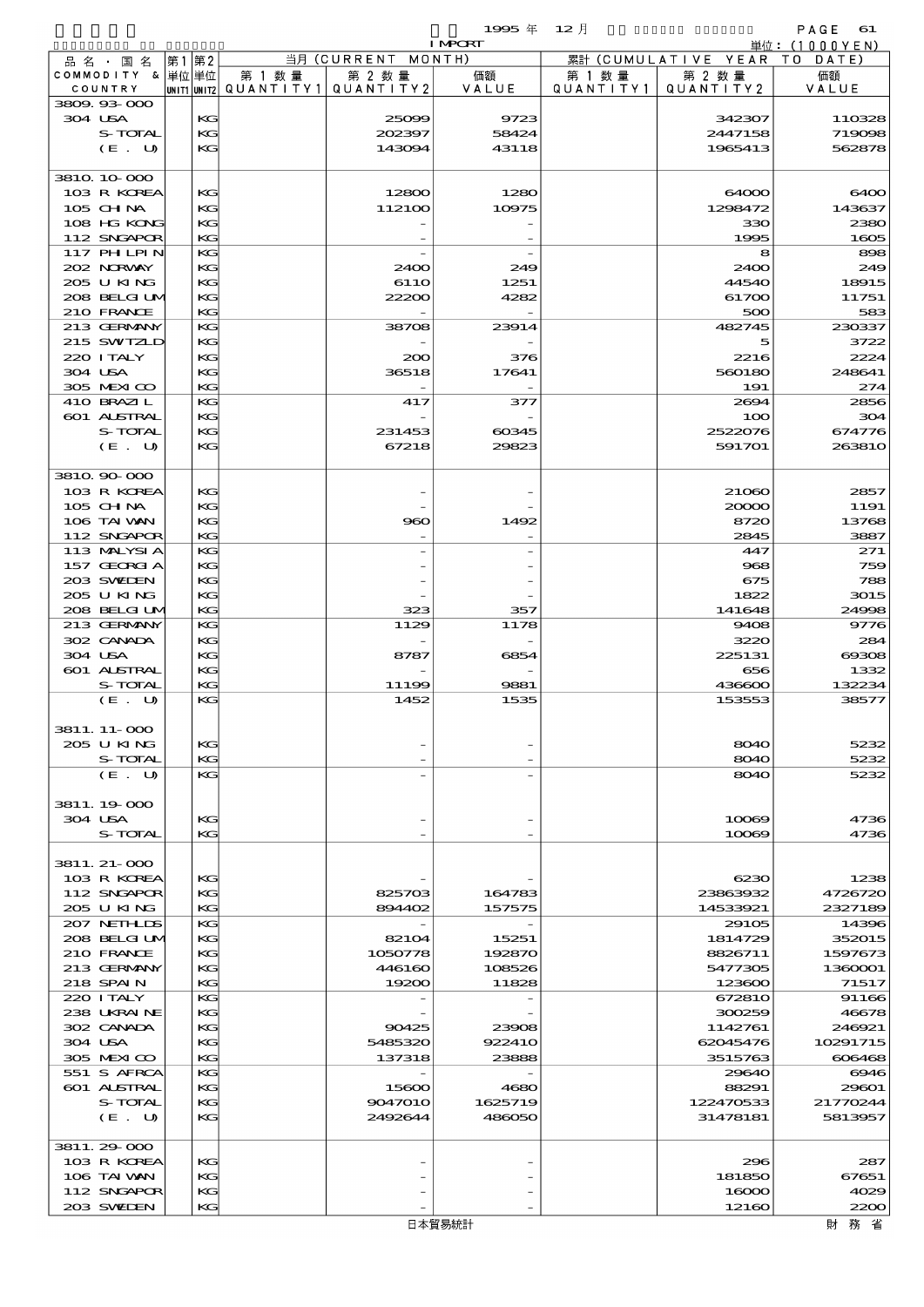$1995 \nsubseteq 12 \nexists$ 

|                            |          |        |                                          | <b>I MPCRT</b> |           |                              | 単位:(1000YEN)       |
|----------------------------|----------|--------|------------------------------------------|----------------|-----------|------------------------------|--------------------|
| 品 名 ・ 国 名                  | 第1 第2    |        | 当月 (CURRENT MONTH)                       |                |           | 累計 (CUMULATIVE YEAR TO DATE) |                    |
| COMMODITY & 単位単位           |          | 第 1 数量 | 第 2 数量                                   | 価額             | 第 1 数 量   | 第 2 数量                       | 価額                 |
| COUNTRY                    |          |        | UNIT1 UNIT2  QUANT I TY 1   QUANT I TY 2 | VALUE          | QUANTITY1 | QUANTITY 2                   | VALUE              |
| 3811.29-000                |          |        |                                          |                |           |                              |                    |
| 205 U KING                 | КG       |        | 2000                                     | 481            |           | <b>8710</b>                  | 3192               |
| 207 NETHLIS                | KG       |        | 24336                                    | 12444          |           | 126841                       | 53062              |
| 208 BELGI UM               | KG       |        |                                          |                |           | 44246                        | 9456               |
| 210 FRANCE                 | KG       |        | 63600                                    | 21990          |           | 730965                       | 255459             |
| 213 GERMANY                | KG       |        | 7000                                     | 3704           |           | 161218                       | 60770              |
| 215 SWIZLD                 | КG       |        | 17330                                    | 11929          |           | 38690                        | 25152              |
| 220 I TALY<br>302 CANADA   | KC       |        |                                          |                |           | 14820                        | 7760<br><b>310</b> |
| 304 USA                    | KG<br>KG |        | 194642                                   | 83605          |           | 930<br>2938193               | 1106253            |
| 305 MEXICO                 | KG       |        | 19640                                    | 7267           |           | 436000                       | 162200             |
| 551 S AFRCA                | KG       |        |                                          |                |           | 740                          | 767                |
| S-TOTAL                    | KC       |        | 328548                                   | 141420         |           | 4711659                      | 1758548            |
| (E. U)                     | KG       |        | 96936                                    | 38619          |           | 1098960                      | 391899             |
|                            |          |        |                                          |                |           |                              |                    |
| 3811. 90 010               |          |        |                                          |                |           |                              |                    |
| 112 SNGAPOR                | КG       |        | 57600                                    | 15509          |           | 1998174                      | 577596             |
| 202 NORWAY                 | KC       |        | 2400                                     | 560            |           | 25104                        | 4873               |
| 203 SWIEN                  | KG       |        | 2000                                     | 1960           |           | 5200                         | 3861               |
| 205 U KING                 | KG       |        |                                          |                |           | 20648                        | 9230               |
| 207 NETHLIS                | KG       |        |                                          |                |           | 23060                        | 4373               |
| 208 BELGI UM               | KG       |        |                                          |                |           | 12060                        | 2409               |
| 210 FRANCE                 | KC       |        | 88800                                    | 21014          |           | 547284                       | 142935             |
| 213 GERMANY                | KG       |        | 66370                                    | 16429          |           | 408770                       | 97880              |
| 302 CANADA                 | KG       |        |                                          |                |           | 120753                       | 21676              |
| 304 USA                    | KG       |        | 350602                                   | 155848         |           | 4509189                      | 1778240            |
| S-TOTAL                    | KG       |        | 568372                                   | 211320         |           | 7670242                      | 2643073            |
| (E. U)                     | KG       |        | 157770                                   | 39403          |           | 1017022                      | 260688             |
|                            |          |        |                                          |                |           |                              |                    |
| 3811.90 090                |          |        |                                          |                |           |                              |                    |
| 103 R KOREA                | KG       |        |                                          |                |           | 3484                         | 948                |
| 112 SNGAPOR                | KG       |        | 399554                                   | 94817          |           | 4369602                      | 1125651            |
| 123 INIA                   | KC       |        |                                          |                |           | 200                          | 226                |
| 202 NORWAY                 | KG       |        |                                          |                |           | 1600                         | 234                |
| 205 U KING                 | KG       |        | 900                                      | 202            |           | 168320                       | 33800              |
| 207 NETHLIS                | KG       |        | 8800                                     | 1728           |           | 46255                        | 9691               |
| 208 BELGI UM               | KG       |        |                                          |                |           | 11191O                       | 23355              |
| 210 FRANCE                 | KC       |        |                                          |                |           | 91120                        | 22926              |
| 213 GERMANY                | KG       |        | 1400                                     | 450            |           | 45660                        | 25678              |
| 215 SWIZLD                 | KG       |        |                                          |                |           | 738                          | 2280               |
| 224 RUSSI AN<br>302 CANADA | KG       |        |                                          |                |           | 45                           | 218                |
| 304 USA                    | KG<br>KG |        | 155550                                   |                |           | 87602<br>2487459             | 14696<br>657718    |
| 410 BRAZIL                 | KG       |        |                                          | 45578          |           | 21480                        | 4113               |
| S-TOTAL                    | KG       |        | 566204                                   | 142775         |           | 7435475                      | 1921534            |
| (E. U)                     | KG       |        | 111OO                                    | 2380           |           | 463265                       | 115450             |
|                            |          |        |                                          |                |           |                              |                    |
| 3812 10 000                |          |        |                                          |                |           |                              |                    |
| 103 R KOREA                | KG       |        |                                          |                |           | 5700                         | 2386               |
| 113 MALYSIA                | KG       |        |                                          |                |           | 14240                        | 8788               |
| 208 BELGI UM               | KG       |        |                                          |                |           | 49608                        | 13448              |
| 210 FRANCE                 | KG       |        | 3150                                     | 504            |           | 32400                        | 14841              |
| 213 GERMANY                | KC       |        | 14060                                    | 7075           |           | 190085                       | 108314             |
| 304 USA                    | KG       |        | 16629                                    | 20290          |           | 143380                       | 159152             |
| S-TOTAL                    | KG       |        | 33839                                    | 27869          |           | 435413                       | 306929             |
| (E. U)                     | KG       |        | 17210                                    | 7579           |           | 272093                       | 136603             |
|                            |          |        |                                          |                |           |                              |                    |
| 3812 20 000                |          |        |                                          |                |           |                              |                    |
| 103 R KOREA                | KG       |        |                                          |                |           | 23500                        | 1822               |
| 106 TAI VAN                | KG       |        |                                          |                |           | 15640                        | 2976               |
| 112 SNGAPOR                | KG       |        |                                          |                |           | 5664                         | 5380               |
| 205 U KING                 | KG       |        |                                          |                |           | 400                          | 335                |
| 207 NETHLIS                | KC       |        |                                          |                |           | 822                          | 841                |
| 213 GERMANY                | KG       |        | 88640                                    | 24083          |           | 760978                       | 230142             |
| 220 I TALY                 | KG       |        |                                          |                |           | 3256                         | 1128               |
| 304 USA                    | KC       |        | 57311                                    | 15712          |           | 703739                       | 175257             |
| S-TOTAL<br>(E. U)          | KG<br>KG |        | 145951                                   | 39795          |           | 1513999                      | 417881             |
|                            |          |        | 88640                                    | 24083          |           | 765456                       | 232446             |
| 3812 30 100                |          |        |                                          |                |           |                              |                    |
| 103 R KOREA                | KG       |        |                                          |                |           | 328200                       | 77126              |
| 106 TAI VAN                | KG       |        | 44950                                    | 1581O          |           | 249230                       | 76440              |
| 113 MALYSIA                | KC       |        |                                          |                |           | 3825                         | 1753               |
| 205 U KING                 | KC       |        |                                          |                |           | 356360                       | 50266              |
| 208 BELGI UM               | KC       |        |                                          |                |           | 1000                         | 1743               |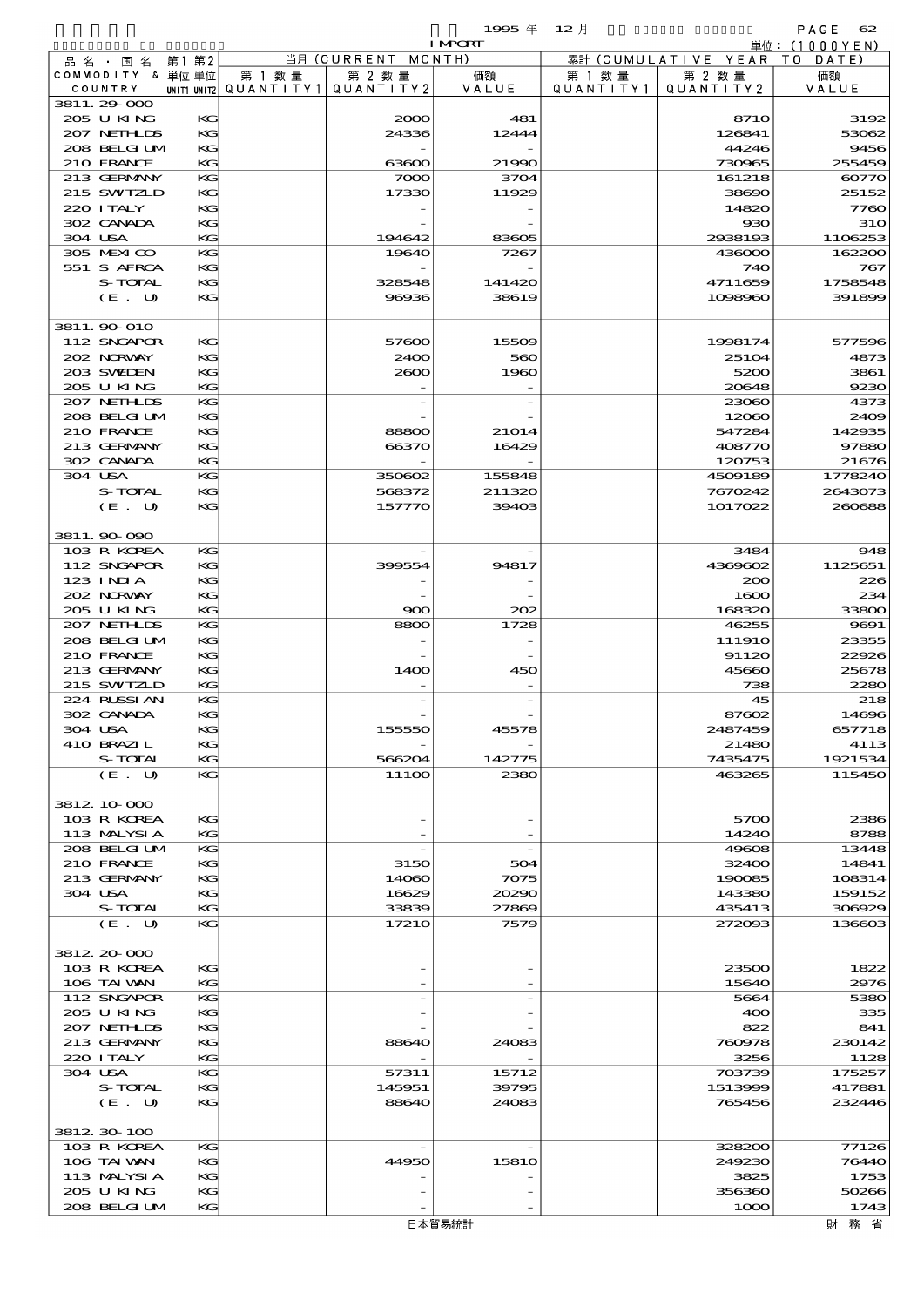|                            |                   |             |                      |                      | 1995年           | $12$ 月               |                      | PAGE<br>$_{\rm 63}$ |
|----------------------------|-------------------|-------------|----------------------|----------------------|-----------------|----------------------|----------------------|---------------------|
|                            |                   |             |                      |                      | <b>I MPORT</b>  |                      |                      | 単位:(1000YEN)        |
| 品名・国名<br>COMMODITY & 単位単位  |                   | 第2<br> 第1   |                      | 当月 (CURRENT MONTH)   |                 |                      | 累計 (CUMULATIVE YEAR) | TO DATE)<br>価額      |
| COUNTRY                    |                   | UNIT1 UNIT2 | 第 1 数 量<br>QUANTITY1 | 第 2 数量<br>QUANTITY 2 | 価額<br>VALUE     | 第 1 数 量<br>QUANTITY1 | 第 2 数量<br>QUANTITY 2 | VALUE               |
| 3812 30 100                |                   |             |                      |                      |                 |                      |                      |                     |
| 210 FRANCE                 |                   | KG          |                      | 250                  | 325             |                      | 500                  | 650                 |
| 213 GERMANY<br>218 SPAIN   |                   | KG<br>KG    |                      | 17600                | 9655            |                      | 95593<br>2500        | 59021<br>1340       |
| 220 I TALY                 |                   | KG          |                      | 40000                | 6336            |                      | 546800               | 89801               |
| 238 UKRAINE                |                   | KG          |                      |                      |                 |                      | 12000                | 1368                |
| 304 USA                    |                   | KG          |                      | 19672                | 7319            |                      | 343674               | 75630               |
| 410 BRAZIL                 |                   | KG          |                      | 18200                | 3226            |                      | 107800               | 18103               |
|                            | S-TOTAL           | KG          |                      | 140672               | 42671           |                      | 2047482              | 453241              |
|                            | (E. U)            | KG          |                      | 57850                | 16316           |                      | 1002753              | 202821              |
| 3812 30 200                |                   |             |                      |                      |                 |                      |                      |                     |
| 103 R KOREA                |                   | KG          |                      | 38600                | 13244           |                      | 523702               | 146764              |
| 105 CH NA                  |                   | KG          |                      |                      |                 |                      | 19930                | 5288                |
| 106 TAI VAN                |                   | KG          |                      | 140402               | 20514           |                      | 1271663              | 180218              |
| 111 THAILND<br>112 SNGAPOR |                   | KG<br>KG    |                      | 30000<br>321412      | 3750<br>47364   |                      | 420000<br>3958466    | 58312<br>553613     |
| 113 MALYSIA                |                   | KG          |                      | 66800                | 7592            |                      | 509790               | 57316               |
| 118 INNSI A                |                   | KG          |                      |                      |                 |                      | 22000                | 1481                |
| 205 U KING                 |                   | KG          |                      |                      |                 |                      | 540                  | 1525                |
| 207 NETHLIS                |                   | KG          |                      | 11200                | 1998            |                      | 22400                | 3941                |
| 208 BELGI UM               |                   | KG          |                      |                      |                 |                      | 800                  | 482                 |
| 210 FRANCE<br>213 GERMANY  |                   | KG<br>KG    |                      | 14400<br>53695       | 23736<br>39849  |                      | ങ്ങര<br>664120       | 106804<br>493473    |
| 215 SWIZLD                 |                   | KG          |                      | 1890                 | 6188            |                      | 20325                | 70444               |
| 218 SPAIN                  |                   | KG          |                      | 1200                 | 2345            |                      | 40120                | 85400               |
| 220 I TALY                 |                   | KG          |                      |                      |                 |                      | 171690               | 99780               |
| 304 USA                    |                   | KG          |                      | 61456                | 26661           |                      | 943401               | 445916              |
| 509 MARI TAN               |                   | KG          |                      |                      |                 |                      | 84                   | <b>210</b>          |
|                            | S-TOTAL<br>(E. U) | KG<br>KG    |                      | 741055<br>80495      | 193241<br>67928 |                      | 8649336<br>959975    | 2310967<br>791405   |
|                            |                   |             |                      |                      |                 |                      |                      |                     |
| 3813 00 000                |                   |             |                      |                      |                 |                      |                      |                     |
| 103 R KOREA                |                   | KG          |                      |                      |                 |                      | 198240               | 32376               |
| 105 CHNA                   |                   | KG          |                      |                      |                 |                      | 48000                | <b>3110</b>         |
| 143 ISRAEL<br>205 U KING   |                   | KG<br>KG    |                      | 33525                |                 |                      | 402<br>78985         | 948<br>11082        |
| 213 GERMANY                |                   | KG          |                      | 61232                | 3768<br>13225   |                      | 391522               | 71082               |
| 220 ITALY                  |                   | KG          |                      |                      |                 |                      | $\infty$             | 467                 |
| 304 USA                    |                   | KG          |                      |                      |                 |                      | 12456                | 17564               |
|                            | S-TOTAL           | KG          |                      | 94757                | 16993           |                      | 735605               | 136629              |
|                            | (E. U)            | KG          |                      | 94757                | 16993           |                      | 476507               | 82631               |
| 3814.00.000                |                   |             |                      |                      |                 |                      |                      |                     |
| 103 R KOREA                |                   | KG          |                      | 32545                | 8690            |                      | 303616               | 73231               |
| 106 TAI VAN                |                   | KG          |                      | 3286                 | 1601            |                      | 38286                | 13421               |
| 108 HG KONG                |                   | KG          |                      |                      |                 |                      | 368                  | 311                 |
| 112 SNGAPOR<br>113 MALYSIA |                   | KG<br>KG    |                      |                      |                 |                      | 12954<br>14O         | 2869<br>516         |
| 205 U KING                 |                   | KG          |                      | 3832                 | 5728            |                      | 224002               | 81458               |
| 207 NETHLIS                |                   | KG          |                      | 29586                | 5428            |                      | 190057               | 34989               |
| 208 BELGI UM               |                   | KG          |                      |                      |                 |                      | 6262                 | 4452                |
| 210 FRANCE                 |                   | KG          |                      | 37506                | 5139            |                      | 396994               | 57947               |
| 213 GERMANY                |                   | KG          |                      | 6603                 | 5519            |                      | 235529               | 103384              |
| 215 SWIZLD<br>220 I TALY   |                   | KG<br>KG    |                      | 1 <b>001</b>         | 556             |                      | 20734<br>2292        | 23007<br>1666       |
| 304 USA                    |                   | KG          |                      | 601001               | 80054           |                      | 3799517              | 635000              |
| 306 GUATNAL                |                   | KG          |                      |                      |                 |                      | 50                   | 290                 |
| 601 ALSTRAL                |                   | KG          |                      | 31                   | 282             |                      | 7517                 | 3175                |
|                            | S-TOTAL           | KG          |                      | 715391               | 112997          |                      | 5238318              | 1035716             |
|                            | (E. U)            | $K$ $G$     |                      | 78528                | 22370           |                      | 1055136              | 283896              |
| 3815, 11-000<br>$123$ INIA |                   | KG          |                      |                      |                 |                      | 3257                 | 3653                |
| 204 DENMARK                |                   | KG          |                      |                      |                 |                      | 48664                | 210804              |
| 205 U KING                 |                   | KG          |                      |                      |                 |                      | 142439               | 549518              |
| 207 NETHLIS                |                   | KG          |                      | 34415                | 20167           |                      | 267529               | 186319              |
| 208 BELGI UM               |                   | KG          |                      |                      |                 |                      | 43402                | 31385               |
| 213 GERMANY<br>238 UKRAINE |                   | KG<br>KG    |                      |                      |                 |                      | 45700<br>2718        | 159055<br>11124     |
| 304 USA                    |                   | KG          |                      | 4906                 | 16878           |                      | 3589029              | 3044333             |

3815.12-100

S-TOTAL KG 39321 37045 4142738 4196191  $(E. U)$  KG 34415 20167 547734 1137081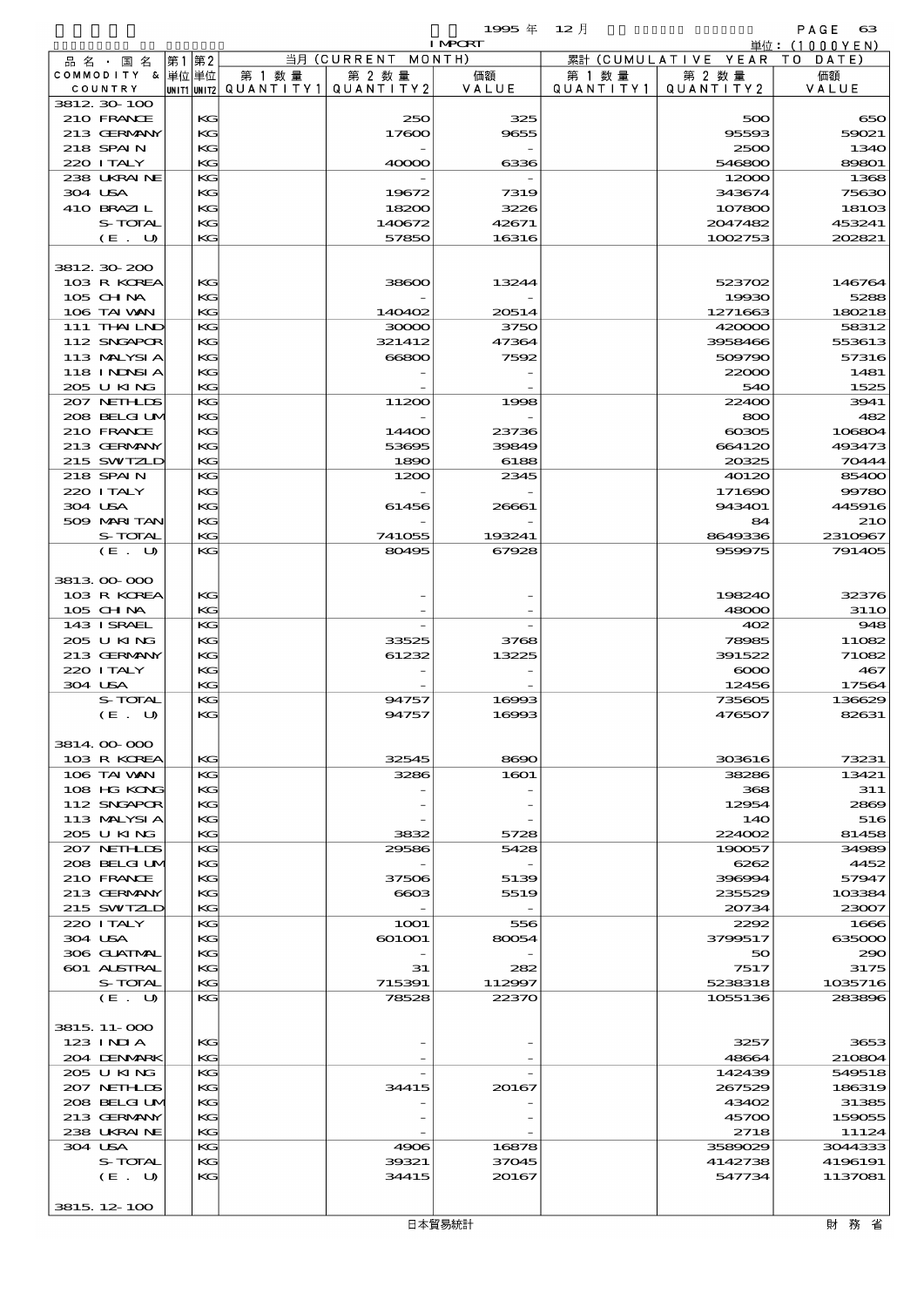|                              |          |                                  |                      | 1995 $#$       | $12$ 月               |                      | PAGE<br>64        |
|------------------------------|----------|----------------------------------|----------------------|----------------|----------------------|----------------------|-------------------|
|                              |          |                                  |                      | <b>I MPCRT</b> |                      |                      | 単位: $(1000YEN)$   |
| 品名・国名                        | 第1 第2    |                                  | 当月 (CURRENT MONTH)   |                |                      | 累計 (CUMULATIVE YEAR) | TO DATE)          |
| COMMODITY & 単位単位<br>COUNTRY  |          | 第 1 数 量<br>UNIT1 UNIT2 QUANTITY1 | 第 2 数量<br>QUANTITY 2 | 価額<br>VALUE    | 第 1 数 量<br>QUANTITY1 | 第 2 数量<br>QUANTITY2  | 価額<br>VALUE       |
| 3815 12 100                  |          |                                  |                      |                |                      |                      |                   |
| 103 R KOREA                  | KG       |                                  | 1584                 | 10183          |                      | 4609                 | 21646             |
| 205 U KING                   | KG       |                                  |                      |                |                      | 38612                | 104106            |
| 213 GERMANY                  | KG       |                                  |                      |                |                      | 1166                 | 25721             |
| 304 USA                      | KG       |                                  | 13860                | 72160          |                      | 215504               | 1094005           |
| S-TOTAL                      | KG       |                                  | 15444                | 82343          |                      | 259891               | 1245478           |
| $(E_U U)$                    | KG       |                                  |                      |                |                      | 39778                | 129827            |
|                              |          |                                  |                      |                |                      |                      |                   |
| 3815, 12, 210<br>103 R KOREA | KG       |                                  |                      |                |                      | 570                  | 7224              |
| 203 SWEDEN                   | KG       |                                  |                      |                |                      | 139                  | 560               |
| 205 U KING                   | KG       |                                  | 15                   | 460            |                      | 442                  | 12006             |
| 208 BELGI UM                 | KG       |                                  | 1914                 | 14663          |                      | 9205                 | 66857             |
| 210 FRANCE                   | KG       |                                  |                      |                |                      | 40                   | 214               |
| 213 GERMANY                  | KG       |                                  | 2838                 | 17742          |                      | 3587                 | 28938             |
| 302 CANADA                   | KG       |                                  |                      |                |                      | 55252                | 183500            |
| 304 USA                      | KG       |                                  | 215831               | 1224604        |                      | 2890533              | 16402064          |
| 601 ALSTRAL                  | KG       |                                  |                      |                |                      | 617                  | 1481              |
| S-TOTAL                      | KG       |                                  | 220598               | 1257469        |                      | 2960385              | 16702844          |
| (E. U)                       | KG       |                                  | 4767                 | 32865          |                      | 13413                | 108575            |
| 3815 12 220                  |          |                                  |                      |                |                      |                      |                   |
| <b>118 INNSIA</b>            | КG       |                                  |                      |                |                      | 12                   | 5548              |
| 213 GERMANY                  | KG       |                                  |                      |                |                      | 8245                 | 22512             |
| 220 I TALY                   | KG       |                                  |                      |                |                      | 1300                 | 4998              |
| 304 USA                      | KG       |                                  | $\infty$             | 1028           |                      | 117967               | 972958            |
| S-TOTAL                      | KG       |                                  | $\infty$             | 1028           |                      | 127524               | 1006016           |
| (E. U)                       | KG       |                                  |                      |                |                      | 9545                 | <b>27510</b>      |
|                              |          |                                  |                      |                |                      |                      |                   |
| 3815 19 100                  |          |                                  |                      |                |                      |                      |                   |
| 106 TAI WAN                  | KG       |                                  |                      |                |                      | 300                  | 233               |
| 210 FRANCE                   | KG       |                                  |                      |                |                      | 55950                | 30533             |
| 304 USA<br>S-TOTAL           | KG<br>KG |                                  |                      |                |                      | 200756<br>257006     | 133444<br>164210  |
| (E. U)                       | KG       |                                  |                      |                |                      | 55950                | 30533             |
|                              |          |                                  |                      |                |                      |                      |                   |
| 3815 19 210                  |          |                                  |                      |                |                      |                      |                   |
| 204 DENMARK                  | КG       |                                  |                      |                |                      | 960                  | 9868              |
| 205 U KING                   | KG       |                                  |                      |                |                      | 8470                 | 6862              |
| 207 NETHLIS                  | KG       |                                  |                      |                |                      | 780                  | 2118              |
| 213 GERMANY                  | KG       |                                  | 11520                | 10620          |                      | 11640                | 10886             |
| 215 SWIZL                    | KG       |                                  |                      |                |                      | 95                   | 672               |
| 304 USA                      | КG       |                                  | 551670               | 108866         |                      | 7464237              | 1600037           |
| 551 S AFRCA                  | KG       |                                  |                      | 119486         |                      | 12000                | 30726             |
| S-TOTAL<br>(E. U)            | KG<br>KG |                                  | 563190<br>11520      | 10620          |                      | 7498182<br>21850     | 1661169<br>29734  |
|                              |          |                                  |                      |                |                      |                      |                   |
| 3815, 19, 290                |          |                                  |                      |                |                      |                      |                   |
| 204 DENMARK                  | KG       |                                  |                      |                |                      | 30731                | 70450             |
| 205 U KING                   | KG       |                                  |                      |                |                      | 34590                | 29677             |
| 207 NETHLIDS                 | KG       |                                  |                      |                |                      | $\infty$             | 5391              |
| 208 BELGI UM                 | KC       |                                  |                      |                |                      | 283125               | 260697            |
| 210 FRANCE                   | KG       |                                  |                      |                |                      | 6560                 | 7544              |
| 213 GERMANY                  | KG       |                                  |                      |                |                      | 44086                | 154593            |
| 220 I TALY                   | KG       |                                  | 13600                | 18972          |                      | 118928               | 285824            |
| 304 USA                      | KG       |                                  | 225089               | 55797          |                      | 3016486              | 2076159           |
| S-TOTAL                      | KC<br>KG |                                  | 238689<br>13600      | 74769<br>18972 |                      | 3541406<br>524920    | 2890335<br>814176 |
| (E. U)                       |          |                                  |                      |                |                      |                      |                   |
| 3815, 90-100                 |          |                                  |                      |                |                      |                      |                   |
| 204 DENMARK                  | KG       |                                  |                      |                |                      | 5060                 | 6364              |
| 210 FRANCE                   | KG       |                                  |                      |                |                      | 8250                 | 4847              |
| 213 GERMANY                  | KG       |                                  |                      |                |                      | $\cos$               | 11924             |
| 304 USA                      | KG       |                                  |                      |                |                      | 149455               | 144569            |
| S-TOTAL                      | KG       |                                  |                      |                |                      | 163368               | 167704            |
| (E. U)                       | KG       |                                  |                      |                |                      | 13913                | 23135             |
|                              |          |                                  |                      |                |                      |                      |                   |
| 3815, 90-200                 |          |                                  |                      |                |                      |                      |                   |
| 213 GERMANY                  | KG       |                                  |                      |                |                      | 400                  | 1491              |
| 304 USA                      | КC<br>KG |                                  | 815<br>815           | 952            |                      | 16562                | 10376             |
| S-TOTAL<br>(E. U)            | KG       |                                  |                      | 952            |                      | 16962<br>400         | 11867<br>1491     |
|                              |          |                                  |                      |                |                      |                      |                   |
| 3815 90 310                  |          |                                  |                      |                |                      |                      |                   |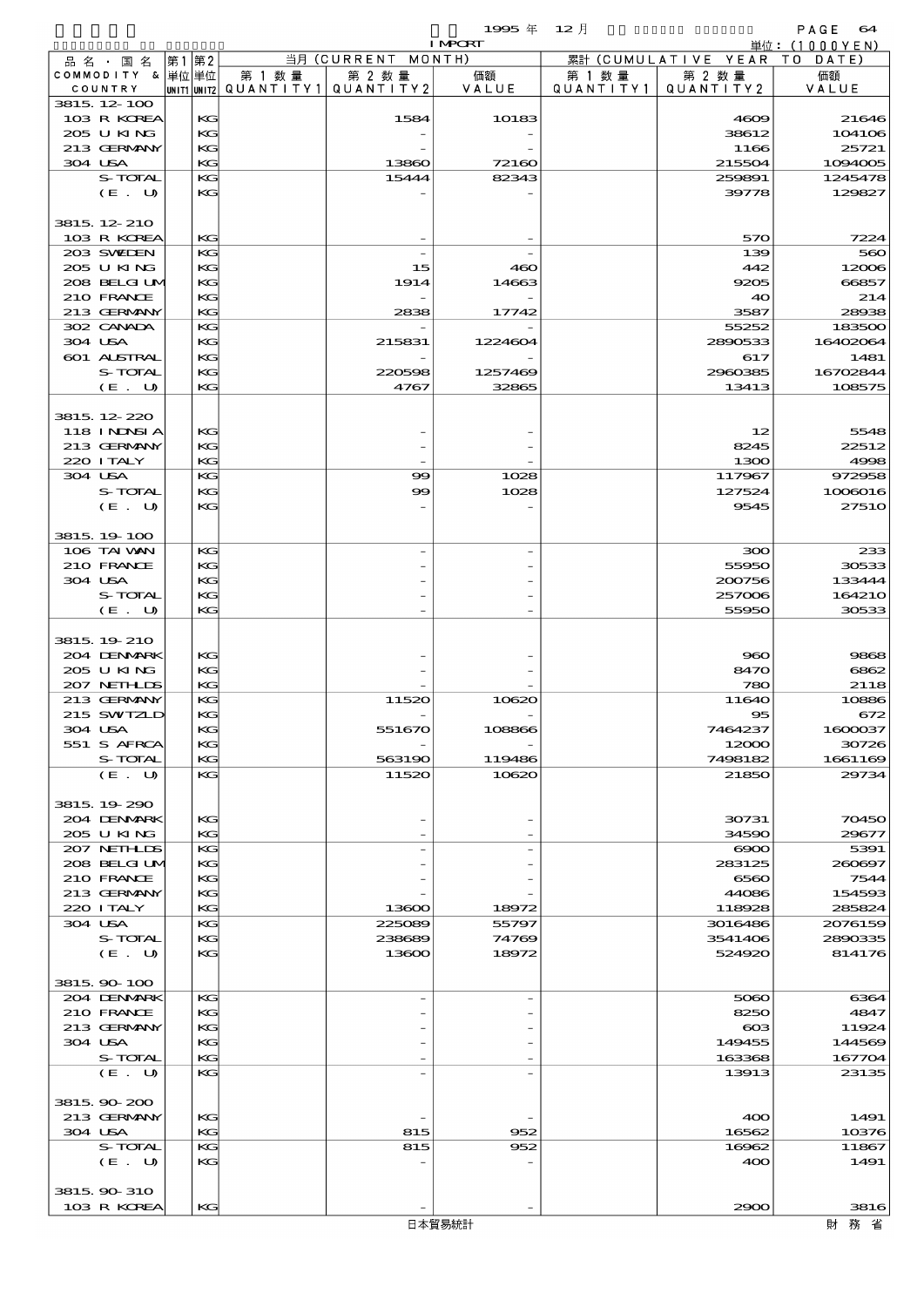$1995 \nsubseteq 12 \nexists$ 

|                             |    |          |                                                  |                    | <b>I MPORT</b>      |                      |                              | 単位:(1000YEN)     |
|-----------------------------|----|----------|--------------------------------------------------|--------------------|---------------------|----------------------|------------------------------|------------------|
| 品名・国名                       | 第1 | 第2       |                                                  | 当月 (CURRENT MONTH) |                     |                      | 累計 (CUMULATIVE YEAR TO DATE) |                  |
| COMMODITY & 単位単位<br>COUNTRY |    |          | 第 1 数量<br> UNIT1 UNIT2  QUANT I TY1  QUANT I TY2 | 第 2 数量             | 価額<br>VALUE         | 第 1 数 量<br>QUANTITY1 | 第 2 数量<br>QUANTITY 2         | 価額<br>VALUE      |
| 3815 90 310                 |    |          |                                                  |                    |                     |                      |                              |                  |
| 202 NORWAY                  |    | KG       |                                                  | 33600              | 49300               |                      | 37920                        | 55283            |
| 203 SWIEN                   |    | KG       |                                                  |                    |                     |                      | 1305                         | 5578             |
| 204 DENMARK                 |    | KG       |                                                  |                    |                     |                      | 6586                         | 15832            |
| 205 U KING<br>207 NETHLIS   |    | KG<br>KG |                                                  | 12100<br>423262    | 3765<br>96392       |                      | 58829<br>4512812             | 42849<br>1074296 |
| 210 FRANCE                  |    | KG       |                                                  |                    |                     |                      | 36466                        | 85909            |
| 213 GERMANY                 |    | KG       |                                                  | 2490               | 8768                |                      | 130542                       | 285620           |
| 220 I TALY                  |    | KG       |                                                  |                    |                     |                      | 33160                        | 165126           |
| 304 USA                     |    | KG       |                                                  | 131346             | 18287               |                      | 1522537                      | 857788           |
| S-TOTAL                     |    | KG       |                                                  | 602798             | 176512              |                      | 6343057                      | 2592097          |
| (E. U)                      |    | KG       |                                                  | 437852             | 108925              |                      | 4779700                      | 1675210          |
| 3815 90 390                 |    |          |                                                  |                    |                     |                      |                              |                  |
| 205 U KING                  |    | KG       |                                                  |                    |                     |                      | 12160                        | 9859             |
| 207 NETHLIS                 |    | KG       |                                                  |                    |                     |                      | 495                          | 650              |
| 213 GERMANY                 |    | KG       |                                                  | 2795               | 1949                |                      | 28965                        | 19463            |
| 215 SWIZLD<br>220 ITALY     |    | KG       |                                                  | 30                 | 1284                |                      | 487                          | 21640            |
| 304 USA                     |    | KG<br>KG |                                                  | 120<br>3671        | 926<br>3135         |                      | 1890<br>155983               | 8957<br>122196   |
| S-TOTAL                     |    | KG       |                                                  | 6616               | 7294                |                      | 199980                       | 182765           |
| (E. U)                      |    | KG       |                                                  | 2915               | 2875                |                      | <b>43510</b>                 | 38929            |
|                             |    |          |                                                  |                    |                     |                      |                              |                  |
| 3816 00 010                 |    |          |                                                  |                    |                     |                      |                              |                  |
| 103 R KOREA                 |    | KG       |                                                  |                    |                     |                      | 39000                        | 2149             |
| 105 CH NA<br>106 TAI VAN    |    | KG<br>KG |                                                  | 140990<br>30000    | <b>4401</b><br>2702 |                      | 1775178<br>130100            | 40792<br>8218    |
| 203 SWIEN                   |    | KG       |                                                  | 462600             | 25753               |                      | 4128955                      | 220202           |
| 205 U KING                  |    | KG       |                                                  | 183982             | 33007               |                      | 1041745                      | 198613           |
| 207 NETHLIS                 |    | KG       |                                                  |                    |                     |                      | 403200                       | 20428            |
| 210 FRANCE                  |    | KG       |                                                  |                    |                     |                      | 305480                       | 34926            |
| 213 GERMANY                 |    | KG       |                                                  | 77582              | 8462                |                      | 504108                       | 54560            |
| 220 I TALY<br>222 FINAND    |    | KG<br>KG |                                                  | 21300              | 746                 |                      | 1150<br>639150               | 573<br>22521     |
| 225 ALSTRIA                 |    | KG       |                                                  | 1230               | 1183                |                      | 13236                        | 2732             |
| 302 CANADA                  |    | KG       |                                                  |                    |                     |                      | 37546                        | 4411             |
| 304 USA                     |    | KG       |                                                  | 39608              | 3500                |                      | 358022                       | 38223            |
| 305 MEXICO                  |    | KG       |                                                  |                    |                     |                      | 60040                        | 2477             |
| S-TOTAL                     |    | KG       |                                                  | 957292             | 79754               |                      | 9436910                      | 650825           |
| (E. U)                      |    | KG       |                                                  | 746694             | 69151               |                      | 7037024                      | 554555           |
| 3816 00 020                 |    |          |                                                  |                    |                     |                      |                              |                  |
| 103 R KOREA                 |    | KG       |                                                  |                    |                     |                      | 54000                        | 2857             |
| 106 TAI WAN                 |    | KG       |                                                  | 45000              | 6639                |                      | 505000                       | 42666            |
| $123$ INIA                  |    | KG       |                                                  |                    |                     |                      | 20000                        | 457              |
| 203 SWIDEN                  |    | KG       |                                                  | 160800             | 9057                |                      | 1403150                      | 80631            |
| 205 U KING<br>210 FRANCE    |    | KG<br>KG |                                                  |                    |                     |                      | 500<br>333000                | 525<br>39364     |
| 213 GERMANY                 |    | KG       |                                                  | 5530               | 3300                |                      | 62899                        | 27347            |
| 220 I TALY                  |    | KG       |                                                  |                    |                     |                      | 6665                         | 222              |
| 302 CANADA                  |    | KG       |                                                  |                    |                     |                      | $\infty$                     | 283              |
| 304 USA                     |    | KG       |                                                  | 210201             | 12190               |                      | 1326622                      | 166746           |
| 305 MEXICO                  |    | KG       |                                                  |                    |                     |                      | 168042                       | 7752             |
| 551 S AFRCA                 |    | KG       |                                                  | 441000             | <b>41016</b>        |                      | 3696000                      | 293853           |
| S-TOTAL<br>(E. U)           |    | KG<br>KG |                                                  | 862531<br>166330   | 72202<br>12357      |                      | 7581898<br>1806214           | 662703<br>148089 |
|                             |    |          |                                                  |                    |                     |                      |                              |                  |
| 3816 00 090                 |    |          |                                                  |                    |                     |                      |                              |                  |
| 103 R KOREA                 |    | KG       |                                                  |                    |                     |                      | 27900                        | 837              |
| 105 CHNA                    |    | KG       |                                                  |                    |                     |                      | 203999                       | $\cos$           |
| 106 TAI VAN                 |    | KG       |                                                  | $\infty$           | 2100                |                      | 236000                       | 9948             |
| 205 U KING<br>208 BELGI UM  |    | KG<br>KG |                                                  | 18000<br>4000      | 2951<br>1649        |                      | 57855<br>36150               | 9921<br>18388    |
| 213 GERMANY                 |    | KG       |                                                  |                    |                     |                      | 144903                       | 24218            |
| 215 SWIZLD                  |    | KG       |                                                  |                    |                     |                      | 240                          | 201              |
| 220 I TALY                  |    | KG       |                                                  |                    |                     |                      | 7630                         | 1978             |
| 302 CANADA                  |    | KG       |                                                  |                    |                     |                      | 9797                         | 1577             |
| 304 USA                     |    | KG       |                                                  | 28549              | 3276                |                      | 232257                       | 34290            |
| 305 MEXICO                  |    | KG       |                                                  | 17300              | 1241                |                      | 17300                        | 1241             |
| S-TOTAL<br>(E. U)           |    | KG<br>KG |                                                  | 127849<br>22000    | 11217<br>4600       |                      | 974031<br>246538             | 108682<br>54505  |
|                             |    |          |                                                  |                    |                     |                      |                              |                  |
| 3817.10.000                 |    |          |                                                  |                    |                     |                      |                              |                  |
| 103 R KOREA                 |    | KG       |                                                  |                    |                     |                      | 465430                       | 32314            |
| 105 CHNA                    |    | KG       |                                                  |                    |                     |                      | 507441                       | 32951            |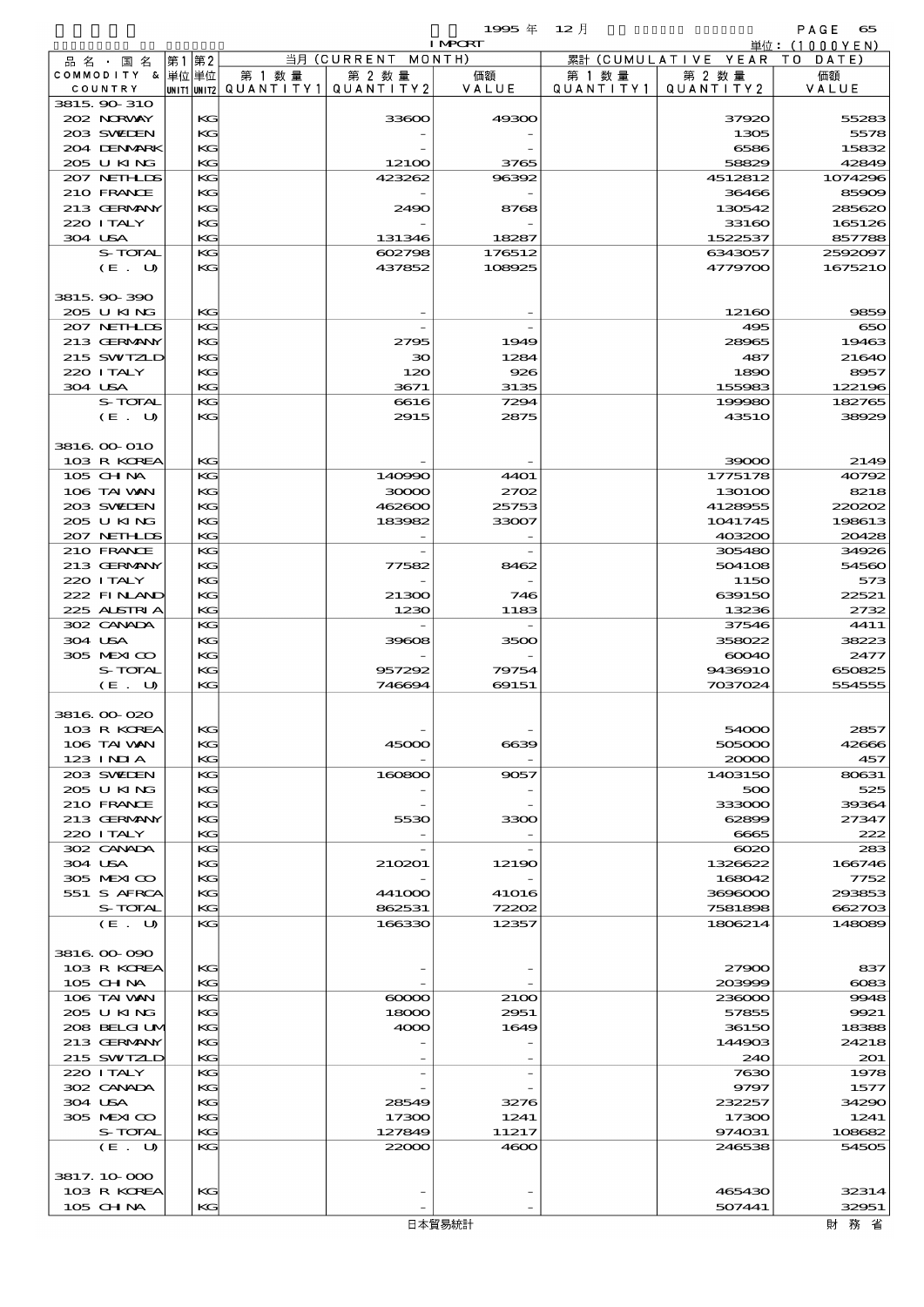品別国別表 輸 入 1995 12 確定 (Fixed Annual) 66

|         |                            |      |              |                                       |                          | <b>I MPCRT</b> |                   |                        | 単位:(1000YEN)                                         |
|---------|----------------------------|------|--------------|---------------------------------------|--------------------------|----------------|-------------------|------------------------|------------------------------------------------------|
|         | 品 名 ・ 国 名                  | 第1第2 |              |                                       | 当月 (CURRENT              | MONTH)         |                   | 累計 (CUMULATIVE YEAR TO | DATE                                                 |
|         | COMMODITY & 単位単位           |      |              | 第 1 数 量                               | 第 2 数量                   | 価額<br>VALUE    | 第 1 数 量           | 第 2 数量                 | 価額                                                   |
|         | COUNTRY<br>3817.10.000     |      |              | unit1 unit2  QUANT   TY1  QUANT   TY2 |                          |                | Q U A N T I T Y 1 | QUANTITY2              | VALUE                                                |
|         | 106 TAI VAN                |      | KG           |                                       | 550105                   | 48346          |                   | 10086746               | 803520                                               |
|         | $123$ $INIA$               |      | KG           |                                       |                          |                |                   | 5573614                | 386481                                               |
|         | 210 FRANCE                 |      | KG           |                                       |                          |                |                   | 13650                  | 2892                                                 |
|         | 218 SPAIN                  |      | KG           |                                       |                          |                |                   | 137620                 | 11973                                                |
| 304 USA |                            |      | KG           |                                       | 1704                     | 1723           |                   | 0000001                | 444128                                               |
|         | 410 BRAZIL                 |      | KG           |                                       |                          |                |                   | 991485                 | 67441                                                |
|         | S-TOTAL<br>(E. U)          |      | KG<br>KG     |                                       | 551809                   | 50069          |                   | 23761077               | 1781700                                              |
|         |                            |      |              |                                       |                          |                |                   | 151270                 | 14865                                                |
|         | 3818 00 010                |      |              |                                       |                          |                |                   |                        |                                                      |
|         | 103 R KOREA                |      | KG           |                                       | 5181                     | 87688          |                   | 20769                  | 564820                                               |
|         | 105 CH NA                  |      | KC           |                                       | 122                      | 6073           |                   | 253                    | 13096                                                |
|         | 106 TAI VAN                |      | KG           |                                       | 2989                     | 343605         |                   | 20901                  | 2978347                                              |
|         | 108 HG KONG                |      | KG           |                                       |                          |                |                   | 8                      | 2578                                                 |
|         | 111 THAILND                |      | KG           |                                       | з                        | 443            |                   | з                      | 443                                                  |
|         | 112 SNGAPOR                |      | KG           |                                       | 656                      | 20479          |                   | 9753                   | 224101                                               |
|         | 113 MALYSIA<br>117 PH LPIN |      | KC<br>KG     |                                       | 2143                     | 204158         |                   | 31355<br>6             | 3132079<br>1626                                      |
|         | 204 DENMARK                |      | KG           |                                       |                          |                |                   | 9                      | 1380                                                 |
|         | 205 U KING                 |      | KG           |                                       | 28                       | 3319           |                   | 14O                    | 18693                                                |
|         | 206 IRELAND                |      | KG           |                                       |                          |                |                   | 28                     | 5828                                                 |
|         | 210 FRANCE                 |      | KC           |                                       | 165                      | 40756          |                   | 1567                   | 342457                                               |
|         | 213 GERMANY                |      | KG           |                                       | 3832                     | 370174         |                   | 34502                  | 4029078                                              |
|         | 215 SWIZLD                 |      | KG           |                                       |                          |                |                   | 1                      | 347                                                  |
|         | 220 I TALY                 |      | KG           |                                       | $\overline{\phantom{a}}$ |                |                   | 1216                   | 34350                                                |
|         | 222 FINAND<br>223 POLAND   |      | KG<br>KC     |                                       | 277<br>10                | 15709<br>1484  |                   | 653<br>321             | 37820<br>62354                                       |
|         | 225 ALSTRIA                |      | KG           |                                       |                          |                |                   | 1                      | 247                                                  |
|         | 232 BULGAR                 |      | KG           |                                       |                          |                |                   | 427                    | 4359                                                 |
|         | 245 CZECH                  |      | KG           |                                       | 12                       | 5301           |                   | 12                     | 5301                                                 |
| 304 USA |                            |      | KG           |                                       | 11274                    | 1443805        |                   | 112239                 | 14153867                                             |
|         | S-TOTAL                    |      | KG           |                                       | 26692                    | 2542994        |                   | 234164                 | 25613171                                             |
|         | (E. U)                     |      | KG           |                                       | 4302                     | 429958         |                   | 38116                  | 4469853                                              |
|         |                            |      |              |                                       |                          |                |                   |                        |                                                      |
|         | 3818 00 020                |      |              |                                       |                          |                |                   |                        |                                                      |
|         | 103 R KOREA<br>112 SNGAPOR |      | KG<br>KG     |                                       |                          |                |                   | 19<br>1                | 8405<br>3506                                         |
|         | 205 U KING                 |      | KG           |                                       | 1                        | 8589           |                   | 32                     | 146866                                               |
|         | 207 NETHLIS                |      | KG           |                                       | $\mathbf{\Omega}$        | 706            |                   | $\mathbf{o}$           | 933                                                  |
|         | 210 FRANCE                 |      | KG           |                                       | 11                       | 14327          |                   | 130                    | 195525                                               |
|         | 213 GERMANY                |      | KG           |                                       |                          |                |                   | 19                     | 3859                                                 |
|         | 224 RISSIAN                |      | $\mathbf{K}$ |                                       | 7                        | 1016           |                   | 49                     | 5358                                                 |
|         | 232 BULGAR                 |      | KG           |                                       |                          |                |                   | 8                      | 6524                                                 |
| 304 USA |                            |      | KC           |                                       | 127                      | 94607          |                   | 11063                  | 1034012                                              |
|         | S-TOTAL                    |      | KC           |                                       | 146                      | 119245         |                   | 11321                  | 1404988                                              |
|         | (E. U)                     |      | KG           |                                       | 12                       | 23622          |                   | 181                    | 347183                                               |
|         | 3819.00-000                |      |              |                                       |                          |                |                   |                        |                                                      |
|         | 203 SWIEN                  |      | KG           |                                       | 314                      | 1109           |                   | 3814                   | 12553                                                |
|         | 205 U KING                 |      | KC           |                                       |                          |                |                   | 30820                  | 15908                                                |
|         | 207 NETHLIS                |      | KG           |                                       |                          |                |                   | 115461                 | 26692                                                |
|         | 208 BELGI UM               |      | KC           |                                       |                          |                |                   | 9517                   | 1924                                                 |
|         | 210 FRANCE                 |      | KG           |                                       |                          |                |                   | 1399                   | 711                                                  |
|         | 213 GERMANY<br>215 SWIZLD  |      | KG<br>KG     |                                       | 58081                    | 10149          |                   | 702358<br>1520         | 148342<br>997                                        |
|         | 220 I TALY                 |      | KG           |                                       | 571                      | 257            |                   | 2035                   | 720                                                  |
| 304 USA |                            |      | KC           |                                       | 88830                    | 15589          |                   | 1206666                | 273701                                               |
|         | S-TOTAL                    |      | KG           |                                       | 147796                   | 27104          |                   | 2073590                | 481548                                               |
|         | (E. U)                     |      | KG           |                                       | 58966                    | 11515          |                   | 865404                 | 206850                                               |
|         |                            |      |              |                                       |                          |                |                   |                        |                                                      |
|         | 3820.00.000                |      |              |                                       |                          |                |                   |                        |                                                      |
|         | 103 R KOREA                |      | KC           |                                       |                          |                |                   | 22440                  | 7068                                                 |
|         | 203 SWIDEN<br>205 U KING   |      | KG<br>KG     |                                       | 206856                   | 34554          |                   | 3224<br>867552         | 4031                                                 |
|         | 208 BELGI UM               |      | KG           |                                       | 2795                     | 917            |                   | 16329                  | 139250<br>3295                                       |
|         | 213 GERMANY                |      | KG           |                                       | 38484                    | 10067          |                   | 307028                 | 83255                                                |
|         | 220 I TALY                 |      | KG           |                                       |                          |                |                   | 1526                   | 531                                                  |
| 304 USA |                            |      | KG           |                                       | 468                      | 240            |                   | 183112                 | 50002                                                |
|         | S-TOTAL                    |      | KG           |                                       | 248603                   | 45778          |                   | 1401211                | 287432                                               |
|         | (E. U)                     |      | KC           |                                       | 248135                   | 45538          |                   | 1195659                | 230362                                               |
|         |                            |      |              |                                       |                          |                |                   |                        |                                                      |
|         | 3821.00-000<br>117 PHLPIN  |      | KC           |                                       | 617                      | 38890          |                   | 2299                   | 112296                                               |
|         | 205 U KING                 |      | KG           |                                       | 1180                     | 6886           |                   | 29909                  | 77517                                                |
|         |                            |      |              |                                       |                          | 日木留易統計         |                   |                        | けんちょう ひょうしゃ ひきょう ひょうしゃ みまわり みまわり みまわり みまわり みまわり はんしゃ |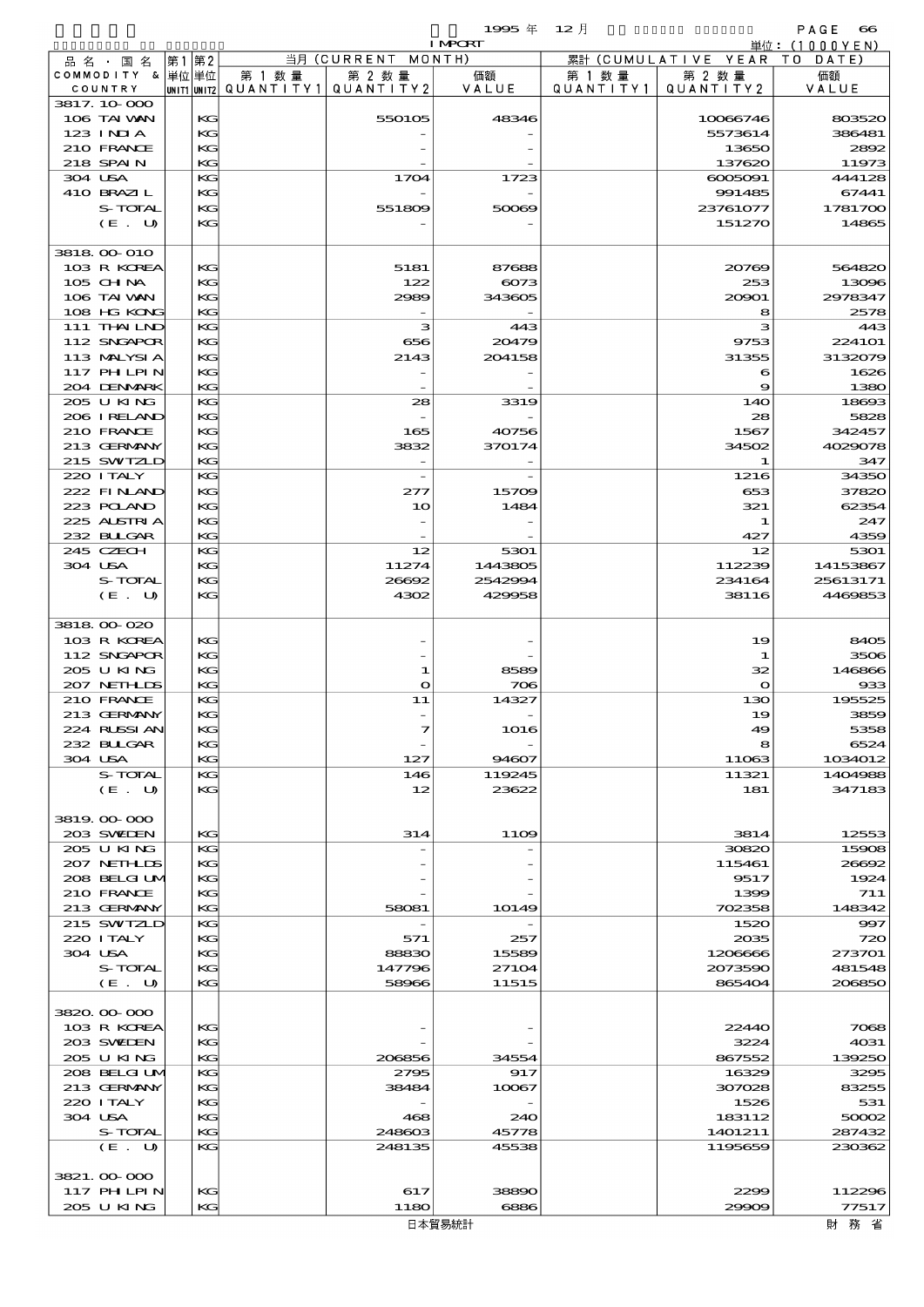$1995 \nless 12 \nless 12$ 

|                             |          |                                                     |                    | <b>I MPCRT</b> |                             |                              | 単位: (1000 Y E N ) |
|-----------------------------|----------|-----------------------------------------------------|--------------------|----------------|-----------------------------|------------------------------|-------------------|
| 品名・国名                       | 第1第2     |                                                     | 当月 (CURRENT MONTH) |                |                             | 累計 (CUMULATIVE YEAR TO DATE) |                   |
| COMMODITY & 単位単位<br>COUNTRY |          | 第 1 数量<br> UNIT1 UNIT2  QUANT I TY 1   QUANT I TY 2 | 第 2 数量             | 価額<br>VALUE    | 第 1 数量<br>Q U A N T I T Y 1 | 第 2 数量<br>QUANTITY 2         | 価額<br>VALUE       |
| 3821.00-000                 |          |                                                     |                    |                |                             |                              |                   |
| 206 I RELAND                | KС       |                                                     |                    |                |                             | 84                           | 2583              |
| 207 NETHLIS                 | KG       |                                                     |                    |                |                             | 23                           | 604               |
| 210 FRANCE                  | KG       |                                                     | 4165               | 11565          |                             | 81975                        | 224588            |
| 213 GERMANY                 | KG       |                                                     | 4038               | 29853          |                             | 52385                        | 331496            |
| 220 I TALY<br>222 FINAND    | KG<br>KG |                                                     | 1600<br>410        | 2762<br>2713   |                             | 9774<br>3977                 | 16982<br>24931    |
| 225 ALSTRIA                 | KG       |                                                     |                    |                |                             | 92                           | 516               |
| 302 CANADA                  | KG       |                                                     |                    |                |                             | 2581                         | 8151              |
| 304 USA                     | KG       |                                                     | 42363              | 68217          |                             | 261333                       | 906139            |
| 409 CHLE                    | KG       |                                                     |                    |                |                             | 9600                         | 3798              |
| 410 BRAZIL                  | KG       |                                                     |                    |                |                             | 6400                         | 682               |
| 601 ALSTRAL<br>S-TOTAL      | KG<br>KG |                                                     | 166<br>54539       | 1047<br>161933 |                             | 2602<br>463034               | 15922<br>1726205  |
| (E. U)                      | KG       |                                                     | 11393              | 53779          |                             | 178219                       | 679217            |
|                             |          |                                                     |                    |                |                             |                              |                   |
| 3822.00-000                 |          |                                                     |                    |                |                             |                              |                   |
| 105 CHNA                    | KG       |                                                     |                    |                |                             | 304                          | 3109              |
| 108 HG KONG                 | KG       |                                                     |                    |                |                             |                              | 851               |
| 111 THAILND                 | KG       |                                                     |                    |                |                             | 1891                         | 20742             |
| 112 SNGAPOR                 | KG       |                                                     |                    |                |                             | 4                            | 486               |
| 143 I SRAEL<br>202 NORWAY   | KG<br>KG |                                                     | 174                | 3585           |                             | 5101<br>2148                 | 8103<br>248380    |
| 203 SWIEN                   | KG       |                                                     | 2515               | 207990         |                             | 30010                        | 4164830           |
| 204 DENMARK                 | KG       |                                                     | 5867               | 32535          |                             | 59560                        | 368295            |
| 205 U KING                  | KG       |                                                     | 2422               | 81469          |                             | 33991                        | 565372            |
| 206 IRELAND                 | KG       |                                                     | 35074              | 8236           |                             | 153042                       | 38451             |
| 207 NETHLIS                 | KG       |                                                     | 400                | 498            |                             | 26849                        | 156217            |
| 208 BELGI UM                | KG       |                                                     | $\boldsymbol{4}$   | 915            |                             | 62124                        | 108066            |
| 210 FRANCE                  | KG       |                                                     | 3014               | 16402          |                             | 13526                        | 104716            |
| 213 GERMANY<br>215 SWIZLD   | KG<br>KG |                                                     | 16491<br>300       | 108892<br>2877 |                             | 187677<br><b>9810</b>        | 1447857<br>119661 |
| 218 SPAIN                   | KG       |                                                     |                    |                |                             | 383                          | 6948              |
| 220 I TALY                  | KG       |                                                     | 1O11               | 2249           |                             | 14530                        | 38492             |
| 222 FINLAND                 | KG       |                                                     | 162                | 3075           |                             | 2900                         | 44484             |
| 224 RUSSI AN                | KG       |                                                     | 2                  | 4276           |                             | 5                            | 9554              |
| 225 ALSTRIA                 | KG       |                                                     | 255                | 5176           |                             | 3977                         | 42289             |
| 227 H.NGARY                 | KG       |                                                     | 1                  | 3881           |                             | 14                           | 27838             |
| 302 CANADA<br>304 USA       | KG<br>KG |                                                     | 79556              | 761480         |                             | 49<br>845562                 | 2467<br>9893100   |
| 313 CANAL Z                 | KG       |                                                     |                    |                |                             | 20                           | 41O               |
| 324 PRIRICO                 | KG       |                                                     | 14                 | 518            |                             | 689                          | 21397             |
| 551 S AFRCA                 | KG       |                                                     |                    |                |                             |                              | 4448              |
| 601 ALSTRAL                 | KG       |                                                     | 16                 | 400            |                             | 255                          | 30469             |
| S-TOTAL                     | KG       |                                                     | 147278             | 1244454        |                             | 1454426                      | 17477032          |
| (E. U)                      | KG       |                                                     | 67215              | 467437         |                             | 588569                       | 7086017           |
| 3823 10 000                 |          |                                                     |                    |                |                             |                              |                   |
| 103 R KOREA                 | KG       |                                                     |                    |                |                             | 13000                        | 686               |
| 105 CH NA                   | KG       |                                                     |                    |                |                             | 2260                         | 611               |
| 106 TAI VAN                 | KG       |                                                     |                    |                |                             | 112000                       | 14031             |
| 205 U KING                  | KG       |                                                     |                    |                |                             | 684523                       | 75655             |
| 210 FRANCE                  | KG       |                                                     |                    |                |                             | 1117424                      | 117896            |
| 213 GERMANY                 | KG       |                                                     | 16060              | 3425           |                             | 118672                       | <b>25010</b>      |
| 304 USA<br>S-TOTAL          | KG<br>KG |                                                     | 90894<br>106954    | 6507<br>9932   |                             | 673619<br>2721498            | 58829<br>292718   |
| (E. U)                      | KG       |                                                     | 16060              | 3425           |                             | 1920619                      | 218561            |
|                             |          |                                                     |                    |                |                             |                              |                   |
| 3823, 20-000                |          |                                                     |                    |                |                             |                              |                   |
| 105 CHNA                    | KG       |                                                     | 61600              | 6059           |                             | 461880                       | 36640             |
| 207 NETHLIS                 | KG       |                                                     |                    |                |                             | 975                          | 276               |
| 210 FRANCE                  | KG       |                                                     |                    |                |                             | 10659                        | 15266             |
| 213 GERMANY<br>231 ROMANIA  | KG<br>KG |                                                     |                    |                |                             | 1920<br>1072725              | 665<br>124105     |
| 304 USA                     | KG       |                                                     | 104625<br>69297    | 13830<br>16055 |                             | 666582                       | 149350            |
| 320 TRINDO                  | KG       |                                                     |                    |                |                             | 358356                       | 47522             |
| 407 PERU                    | KG       |                                                     |                    |                |                             | 15680                        | 1974              |
| S-TOTAL                     | KG       |                                                     | 235522             | 35944          |                             | 2588777                      | 375798            |
| (E. U)                      | KG       |                                                     |                    |                |                             | 13554                        | 16207             |
|                             |          |                                                     |                    |                |                             |                              |                   |
| 3823 30 010                 |          |                                                     |                    |                |                             |                              |                   |
| 205 U KING<br>213 GERMANY   | KG<br>KG |                                                     |                    |                |                             | 2250<br>3447                 | 14900<br>16401    |
| 302 CANADA                  | KG       |                                                     |                    |                |                             | 3800                         | 23643             |
| 304 USA                     | KG       |                                                     |                    |                |                             | 795                          | 6864              |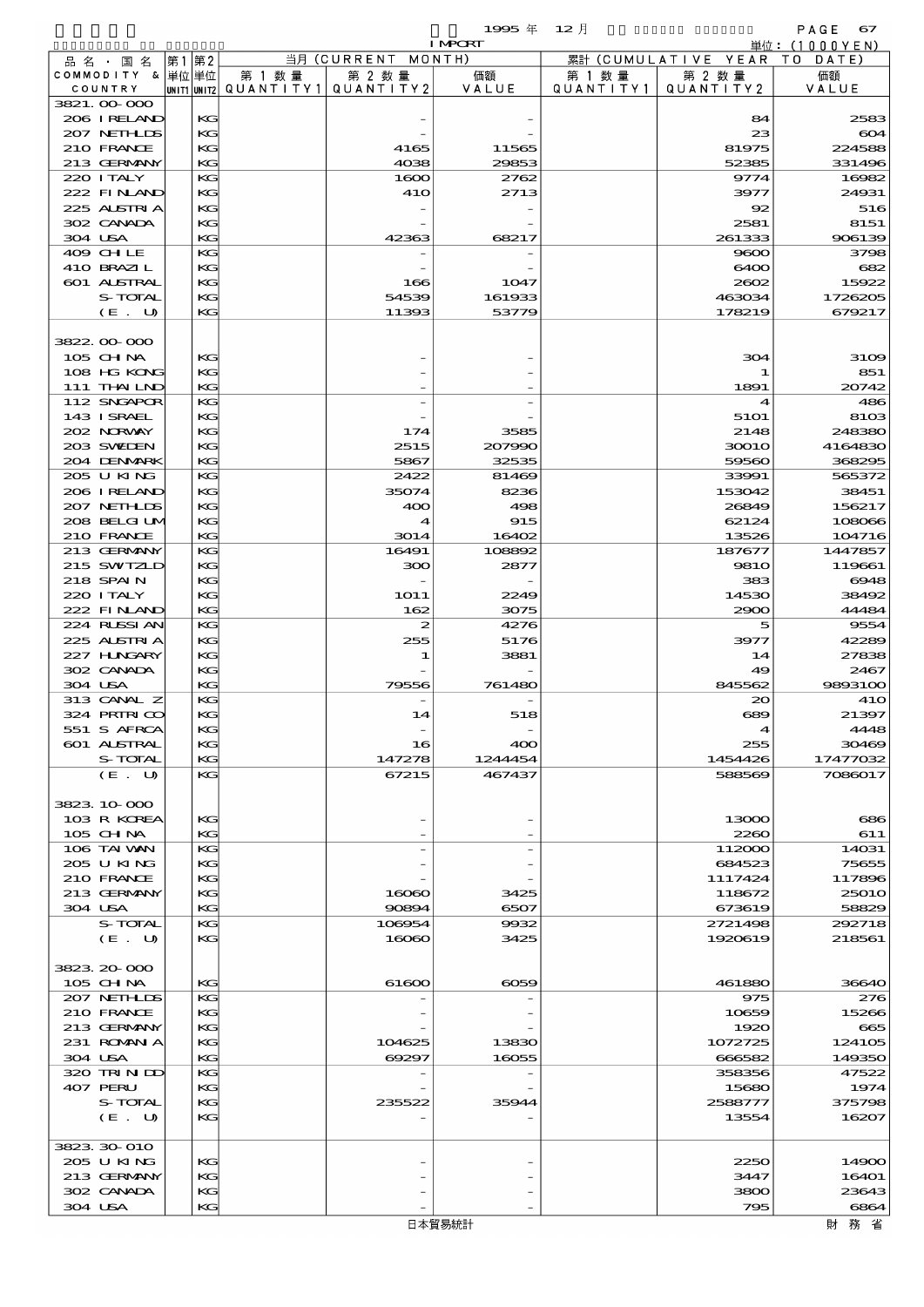$1$ 995  $\#$  12  $\bar{e}$  and  $\bar{e}$  and  $\bar{e}$  and  $\bar{e}$  and  $\bar{e}$  and  $\bar{e}$  and  $\bar{e}$  and  $\bar{e}$  and  $\bar{e}$  and  $\bar{e}$  and  $\bar{e}$  and  $\bar{e}$  and  $\bar{e}$  and  $\bar{e}$  and  $\bar{e}$  and  $\bar{e}$  and  $\bar{e}$  and  $\$ 

|         |                  |      |    |        |                                       | <b>I MPORT</b> |           |                              | 単位: (1000YEN)    |
|---------|------------------|------|----|--------|---------------------------------------|----------------|-----------|------------------------------|------------------|
|         | 品 名 ・ 国 名        | 第1第2 |    |        | 当月 (CURRENT MONTH)                    |                |           | 累計 (CUMULATIVE YEAR TO DATE) |                  |
|         | COMMODITY & 単位単位 |      |    | 第 1 数量 | 第 2 数量                                | 価額             | 第 1 数 量   | 第 2 数量                       | 価額               |
|         | COUNTRY          |      |    |        | UNIT1 UNIT2  QUANT   TY1  QUANT   TY2 | VALUE          | QUANTITY1 | QUANTITY 2                   | VALUE            |
|         | 3823 30 010      |      |    |        |                                       |                |           |                              |                  |
|         | S-TOTAL          |      | KG |        |                                       |                |           | 10292                        | 61808            |
|         | (E. U)           |      | KG |        |                                       |                |           | 5697                         | 31301            |
|         |                  |      |    |        |                                       |                |           |                              |                  |
|         | 3823 30 090      |      |    |        |                                       |                |           |                              |                  |
|         | 203 SWIEN        |      | KG |        | 2612                                  | 11375          |           | 53215                        | 243884           |
|         | 213 GERMANY      |      | KG |        | 28                                    | 233            |           | 1111O                        | 78357            |
|         | 302 CANADA       |      | KG |        |                                       |                |           | 5457                         | 31283            |
| 304 USA |                  |      | KG |        | 962                                   | 5742           |           | 12615                        | 49916            |
|         | S-TOTAL          |      | KG |        | 3602                                  | 17350          |           | 82397                        | 403440           |
|         | (E. U)           |      | KG |        | 2640                                  | 11608          |           | 64325                        | 322241           |
|         |                  |      |    |        |                                       |                |           |                              |                  |
|         | 3823 40 000      |      |    |        |                                       |                |           |                              |                  |
|         | 103 R KOREA      |      | KG |        |                                       |                |           | 20000                        | 1020             |
|         | $105$ CHNA       |      | KG |        | 13520                                 | 1161           |           | 236320                       | 19973            |
|         | 205 U KING       |      | KG |        |                                       |                |           | 108070                       | 8830             |
|         | 207 NETHLIS      |      | KG |        |                                       |                |           | 5184                         | 1691             |
|         | 210 FRANCE       |      | KG |        |                                       |                |           |                              |                  |
|         |                  |      |    |        |                                       |                |           | 13572                        | 9611             |
|         | 213 GERMANY      |      | KG |        | 12600                                 | 8554           |           | 122254                       | 85181            |
|         | 218 SPAIN        |      | KG |        |                                       |                |           | 4444                         | 3032             |
|         | 220 I TALY       |      | KG |        | 730                                   | 476            |           | 153220                       | 10861            |
|         | 225 ALSTRIA      |      | KG |        |                                       |                |           | 1200                         | 651              |
|         | 302 CANADA       |      | KG |        |                                       |                |           | 5568                         | 1212             |
| 304 USA |                  |      | KG |        | 21844                                 | 7387           |           | 171239                       | 54254            |
|         | 601 ALSTRAL      |      | KG |        |                                       |                |           | 226                          | 319              |
|         | S-TOTAL          |      | KG |        | 48694                                 | 17578          |           | 839297                       | 196635           |
|         | (E. U)           |      | KG |        | 13330                                 | 9030           |           | 405944                       | 119857           |
|         |                  |      |    |        |                                       |                |           |                              |                  |
|         | 3823 50 000      |      |    |        |                                       |                |           |                              |                  |
|         | 112 SNGAPOR      |      | KG |        |                                       |                |           | 7200                         | 748              |
|         | 203 SWIEN        |      | KG |        |                                       |                |           | 14609                        | 760              |
|         | 205 U KING       |      | KG |        |                                       |                |           | 63065                        | 3263             |
|         | 207 NETHLIS      |      | KG |        |                                       |                |           | 6500                         | 944              |
|         | 210 FRANCE       |      | KG |        |                                       |                |           | 37339                        | 2369             |
|         | 213 GERMANY      |      | KG |        |                                       |                |           | 59532                        | 3402             |
|         | 302 CANADA       |      | KG |        | 12448                                 | 1313           |           | 38878                        | 5521             |
|         |                  |      |    |        |                                       |                |           |                              |                  |
| 304 USA |                  |      | KG |        | 51370                                 | 4855           |           | 118274                       | 13578            |
|         | S-TOTAL          |      | KG |        | 63818                                 | 6168           |           | 345397                       | 30585            |
|         | (E. U)           |      | KG |        |                                       |                |           | 181045                       | 10738            |
|         |                  |      |    |        |                                       |                |           |                              |                  |
|         | 3823 60 000      |      |    |        |                                       |                |           |                              |                  |
|         | 103 R KOREA      |      | KG |        | 105000                                | 8830           |           | 1347500                      | 95837            |
|         | 111 THAIND       |      | KG |        | 135060                                | 8976           |           | 2200252                      | 131796           |
|         | 118 I NJNSI A    |      | KG |        | 78330                                 | 5094           |           | 1121710                      | 80171            |
|         | 208 BELGI UM     |      | KG |        |                                       |                |           | 1200                         | 383              |
|         | 210 FRANCE       |      | KG |        | 37165                                 | 2423           |           | 720365                       | 47659            |
| 304 USA |                  |      | KG |        | 6803                                  | 2065           |           | 19865                        | 4497             |
|         | S-TOTAL          |      | KG |        | 362358                                | 27388          |           | 5410892                      | 360343           |
|         | (E. U)           |      | KG |        | 37165                                 | 2423           |           | 721565                       | 48042            |
|         |                  |      |    |        |                                       |                |           |                              |                  |
|         | 3823 90 100      |      |    |        |                                       |                |           |                              |                  |
|         | 103 R KOREA      |      | KG |        | 12960                                 | 5601           |           | 44640                        | 18483            |
|         | 205 U KING       |      | KG |        |                                       |                |           | 745                          | 11O <sub>2</sub> |
|         | 206 IRELAND      |      | KC |        | 62233                                 | 37049          |           | 543393                       | 374137           |
|         | 210 FRANCE       |      | KG |        |                                       |                |           | 400                          | 247              |
|         | 220 I TALY       |      | KG |        |                                       |                |           | 20640                        | 6306             |
| 304 USA |                  |      | KG |        | 48420                                 | 26263          |           | 614220                       | 309917           |
|         | S-TOTAL          |      | KG |        |                                       | 68913          |           | 1224038                      |                  |
|         |                  |      |    |        | 123613<br>62233                       |                |           |                              | 710199           |
|         | (E. U)           |      | KG |        |                                       | 37049          |           | 565178                       | 381799           |
|         |                  |      |    |        |                                       |                |           |                              |                  |
|         | 3823 90 200      |      |    |        |                                       |                |           |                              |                  |
| 304 USA |                  |      | KG |        |                                       |                |           | 12001                        | 4673             |
|         | S-TOTAL          |      | KG |        |                                       |                |           | 12001                        | 4673             |
|         |                  |      |    |        |                                       |                |           |                              |                  |
|         | 3823 90 320      |      |    |        |                                       |                |           |                              |                  |
|         | 103 R KOREA      |      | KG |        | 3000                                  | 2100           |           | 74872                        | 20904            |
|         | $105$ CHNA       |      | KG |        | 154100                                | 2911           |           | 184090                       | 10129            |
|         | 106 TAI VAN      |      | KG |        | 9000                                  | 1728           |           | 185140                       | 40473            |
|         | 111 THAILND      |      | KG |        |                                       |                |           | 145220                       | 17059            |
|         | 112 SNGAPOR      |      | KG |        | 39490                                 | 8513           |           | 132110                       | 22632            |
|         | 113 MALYSIA      |      | KG |        | 55755                                 | 5741           |           | 1526579                      | 150869           |
|         | 117 PH LPIN      |      | KG |        | 463475                                | 36878          |           | 5811104                      | 473018           |
|         | 203 SWIDEN       |      | KG |        |                                       |                |           | 3360                         | 1663             |
|         | 204 DENMARK      |      | KG |        |                                       |                |           | 2000                         | 681              |
|         | 205 U KING       |      | KG |        | 461                                   | 662            |           | 6329                         | 5707             |